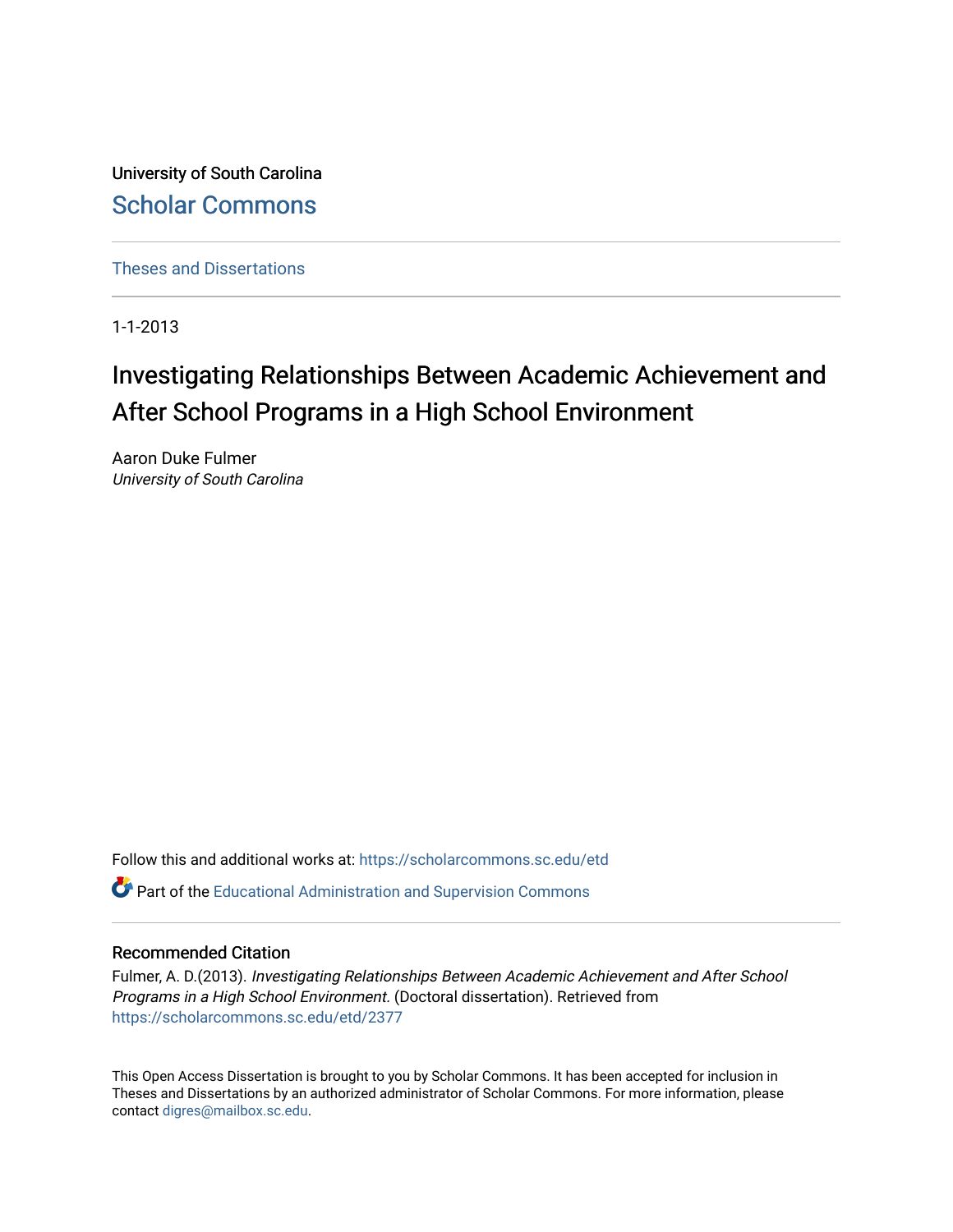## INVESTIGATING RELATIONSHIPS BETWEEN ACADEMIC ACHIEVEMENT AND AFTER SCHOOL PROGRAMS IN A HIGH SCHOOL ENVIRONMENT

by

Aaron Duke Fulmer

Bachelor of Arts Erskine College, 1996

Master of Education Clemson University, 2001

Education Specialist South Carolina State University, 2004

Submitted in Partial Fulfillment of the Requirements

For the Degree of Doctor of Philosophy in

Education Administration

College of Education

University of South Carolina

2013

Accepted by:

Lynn Harrill, Major Professor

Christine DiStefano, Committee Member

Rhonda Jefferies, Committee Member

Zach Kelehear, Committee Member

Lacy Ford, Vice Provost and Dean of Graduate Studies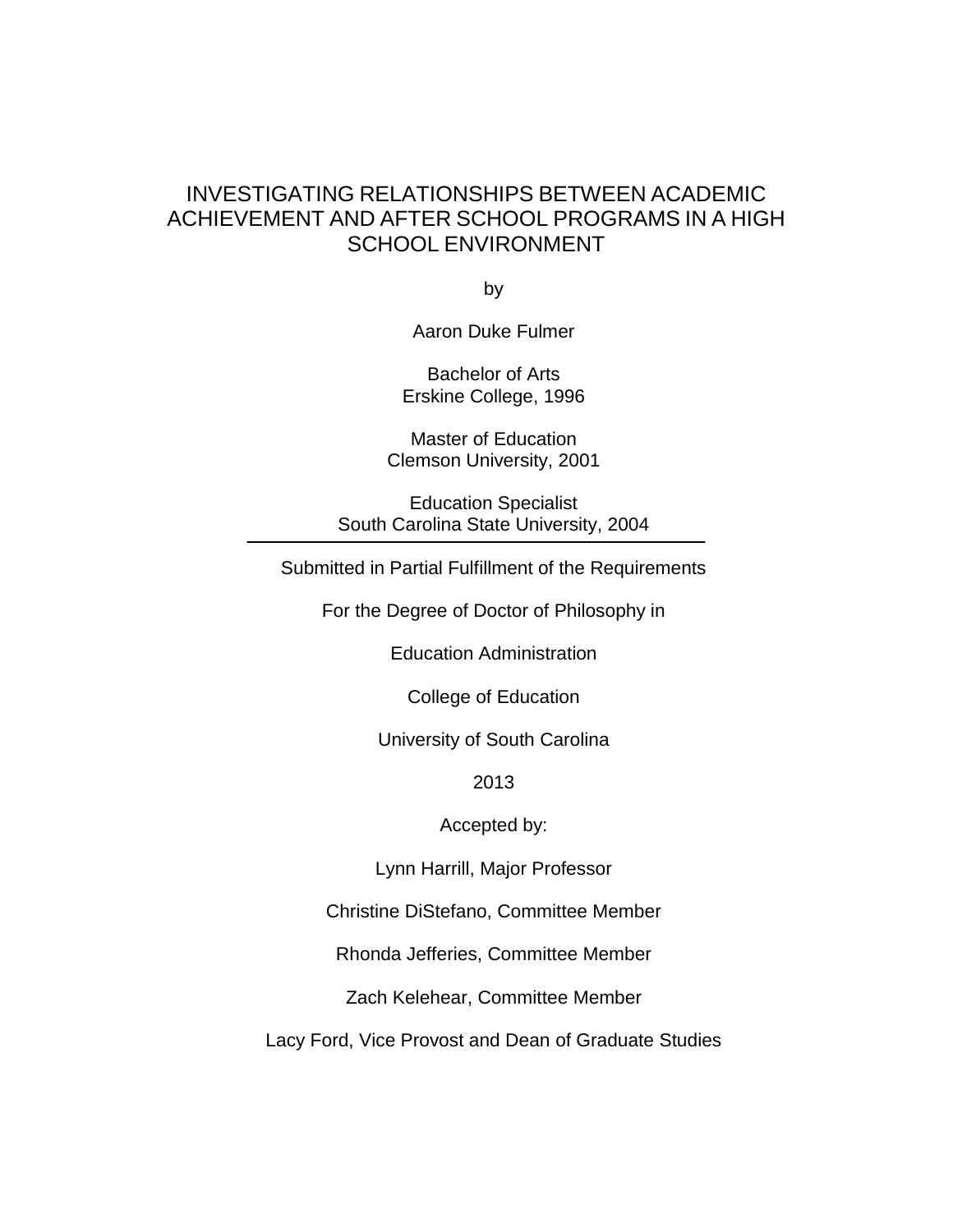© Copyright by Aaron Duke Fulmer, 2013 All Rights Reserved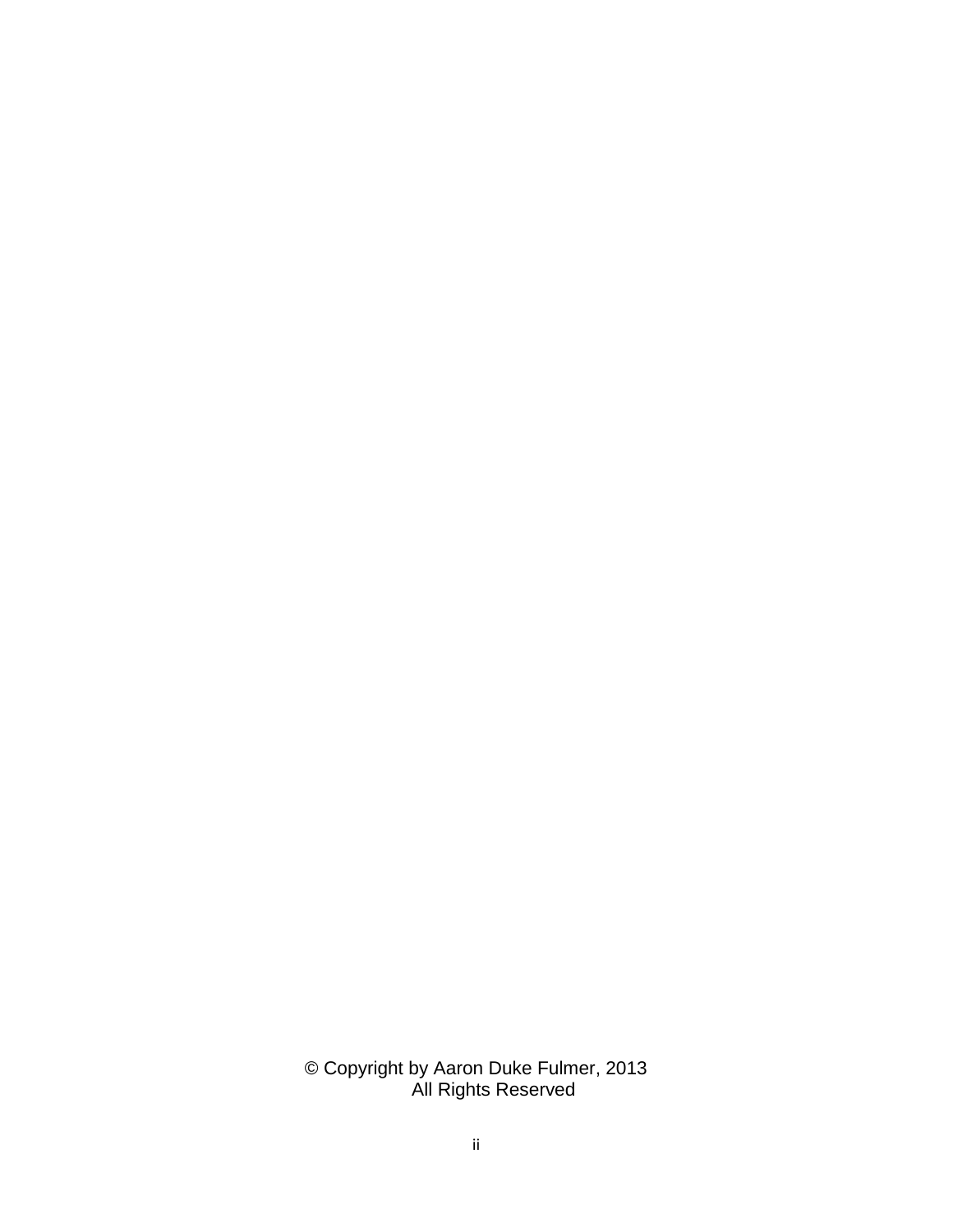## DEDICATION

I dedicate this work to my beautiful wife, Julie. Thank you for the support and freedom to pursue this goal. There are no words to express my gratitude or admiration. Proverbs 31:10 "Who can find a virtuous woman? For her price is far above rubies."

I also dedicate this dissertation to my children, Grayson, Greta, and Coleman in faith that you will come to know the God that I love at an early age and invest your lives serving Him.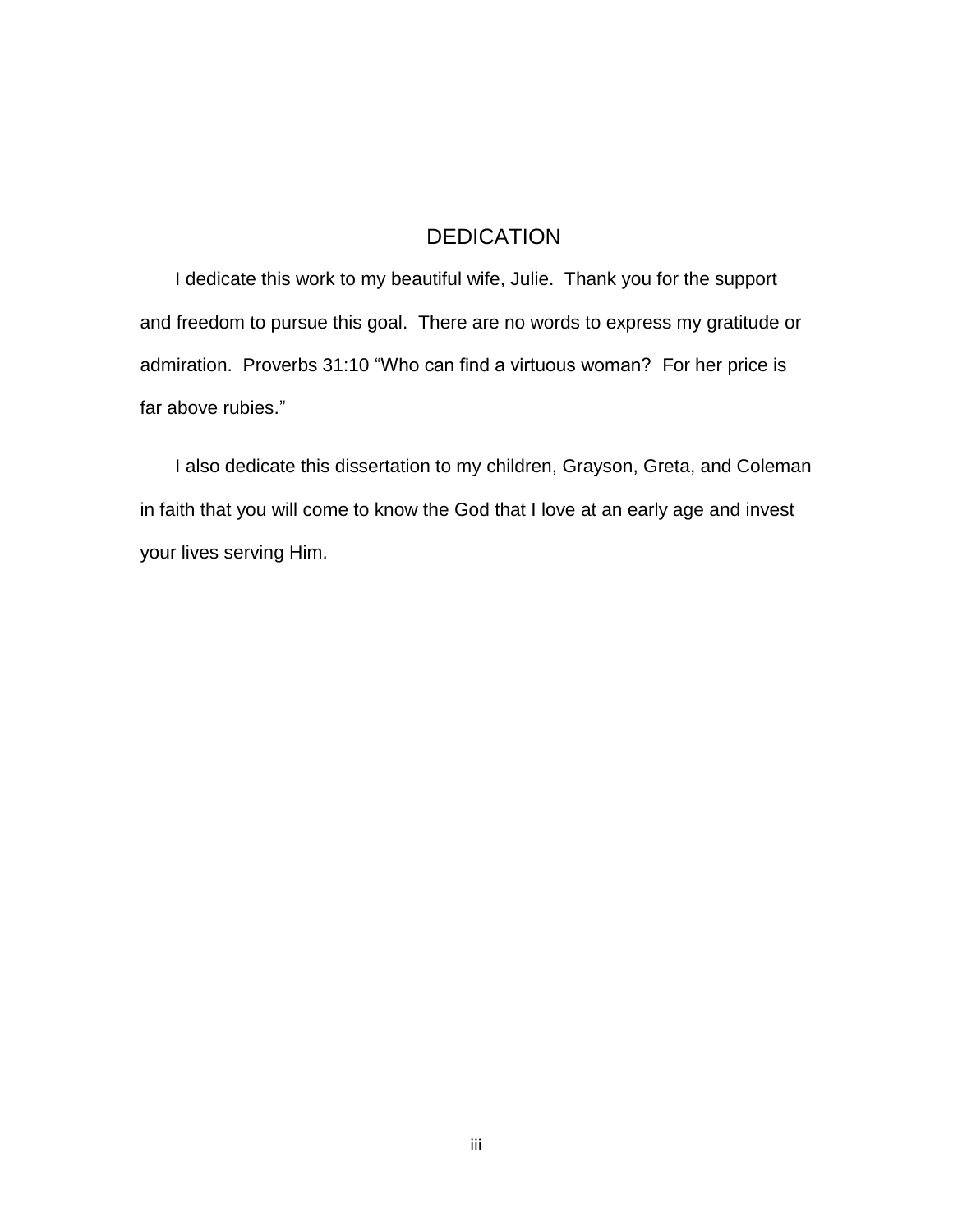## ACKNOWLEDGEMENTS

The process of writing a dissertation is only possible with the assistance, encouragement, instruction, and support of many people from every part of life.

I want to acknowledge and thank the Lord Jesus Christ for the grace, mercy, and faith he freely gives.

To my advisor, Dr. Lynn Harrill, thank you for doing more than expected and for being committed to excellence. To the other committee members, Dr. Kelehear, Dr. DiStefano, and Dr. Jefferies, thank you for invaluable insight and challenging questions throughout the process.

In my professional career, there have been two people that have mentored me and encouraged me to pursue leadership positions. Although Coach Randy Burns and Dr. W. Rallie Liston are very different in style, they are excellent leaders and courageous Christian gentlemen. They are both good men in a storm.

My parents, Danny Nelson Fulmer Sr. and Nancy Barnado Fulmer, have been foundational in the pursuit of this goal. They instilled in me a love of learning and a dogged commitment to the Truth. Thank you for teaching me that most worthwhile things in life are difficult and for impressing upon me the value

iv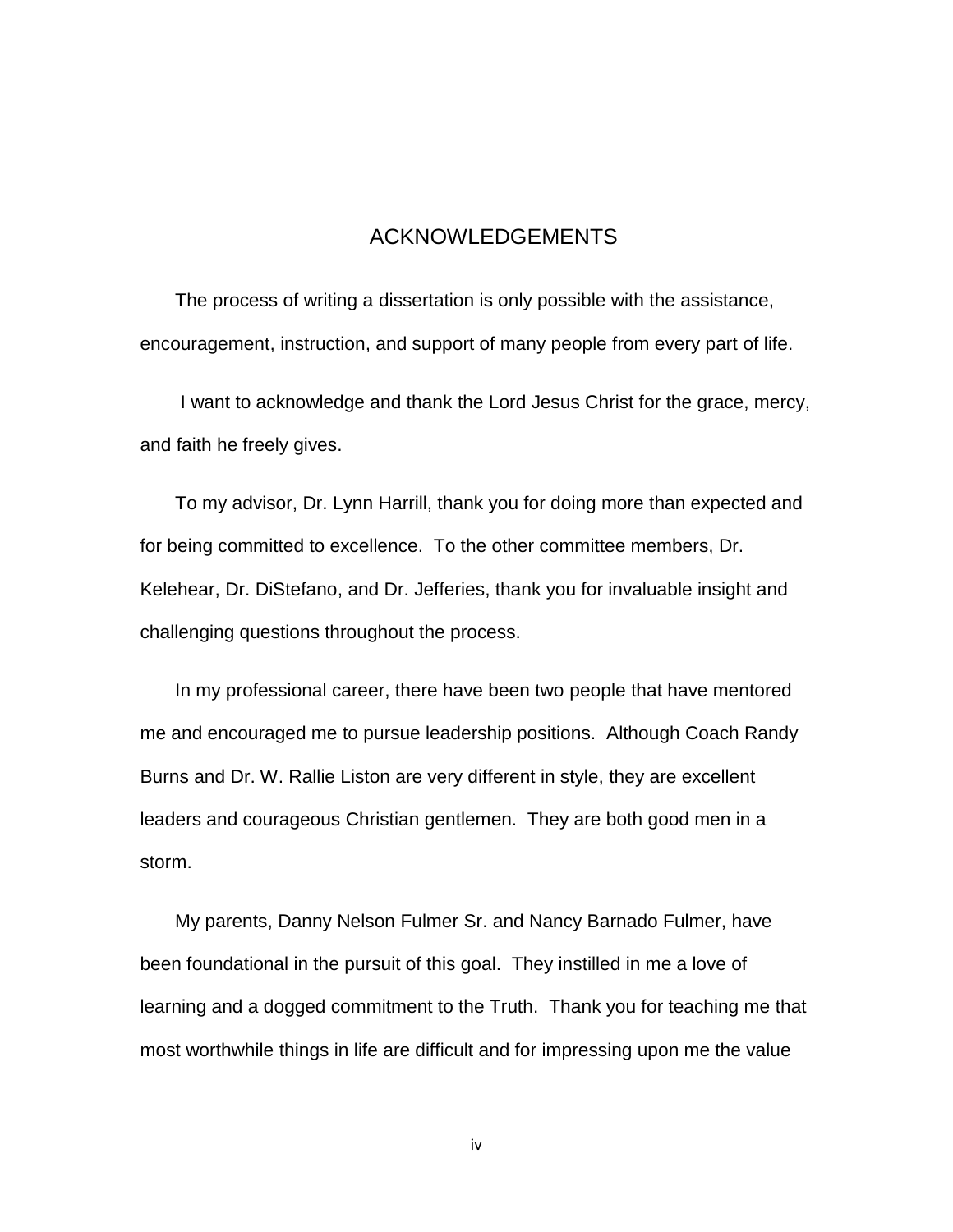and honor of hard work. Your life story is a testament to the difference Christ makes.

Finally, I thank and acknowledge my Great Aunt, Mildred Ingram Duke. Your support and encouragement has been important. I had to finish this journey; I could not bear the thought of telling you I had failed.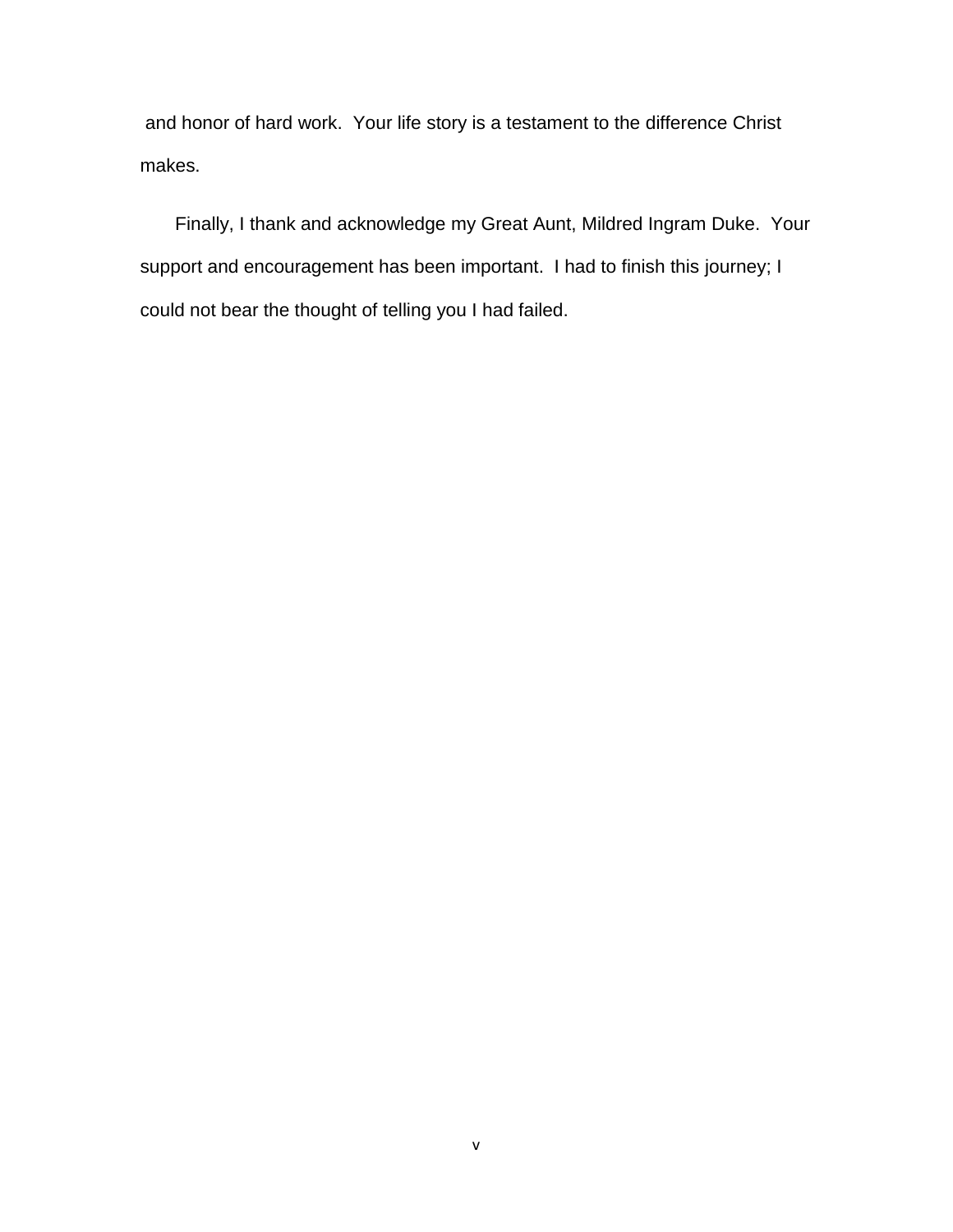## ABSTRACT

The purpose of this study was to investigate if participation in an academically focused after school program could be linked with improved academic achievement as measured by a standardized test. A quantitative experimental design was utilized to explore the topic. The scale scores of participants in an academically focused after school program were compared to non participants to determine if there was a statistical difference between the groups. Additionally, the attendance level of participants in the academically focused after school program was correlated with their scale score on a standardized test in order to the relationship.

This study is significant because after school programs have become an important academic and social tool for both the schools and communities. After school programs are one way that the public school systems are meeting emerging academic and social challenges. The amount of capital and human resources invested in after school programs must be examined and justified.

The study yielded no statistically significant findings for any of the research questions. The scores of the participants in an academically focused after school program and non participants were not statistically different. Furthermore, the attendance level in the after school program and the scale score were not

vi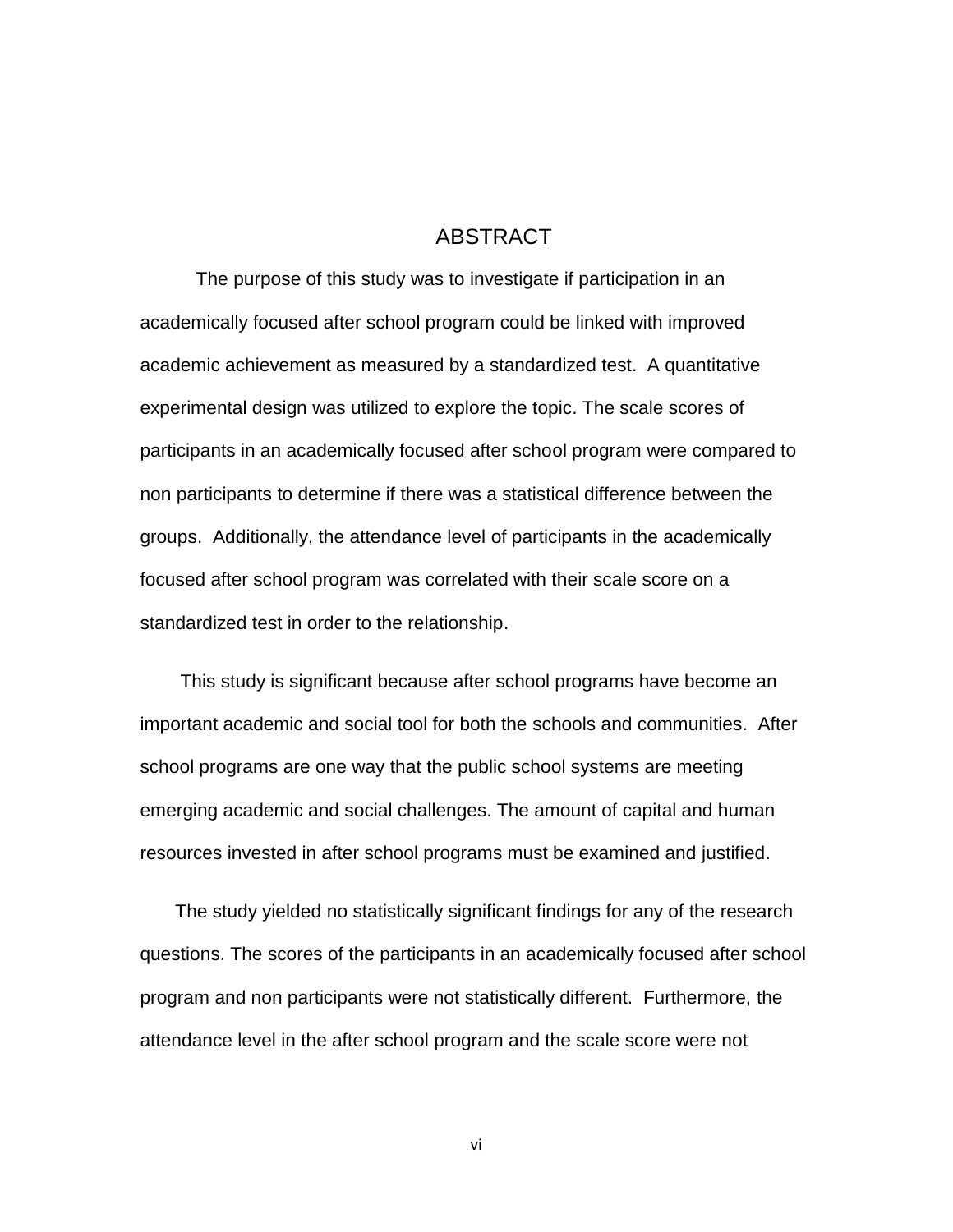significantly correlated. Although there were not any significant findings, it is worthy to note that the participants had higher mean scores on the HSAP test when compared to non participants in each of the twelve considered disaggregate groups. Even though the results were not statistically significant, they may be practically significant.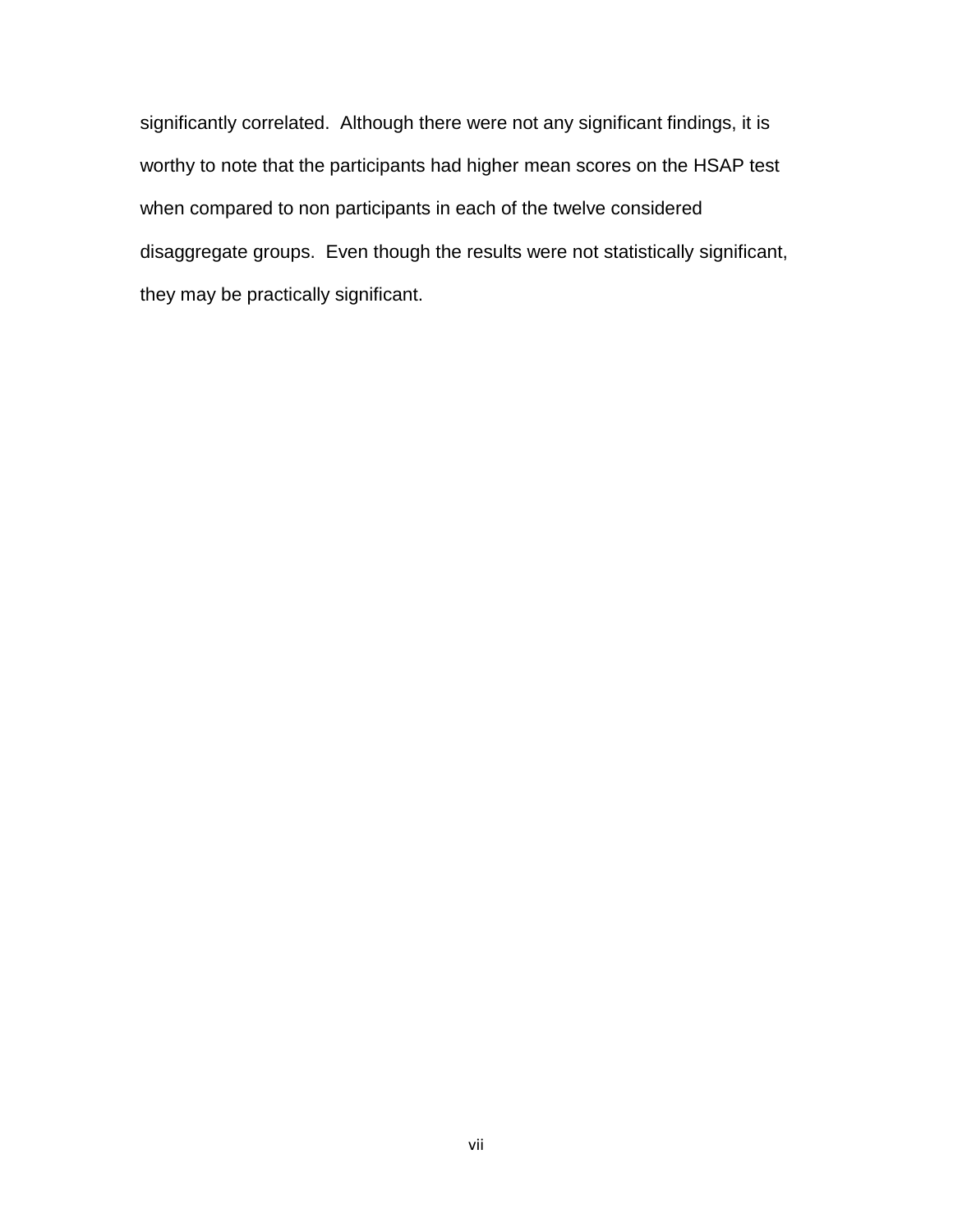# TABLE OF CONTENTS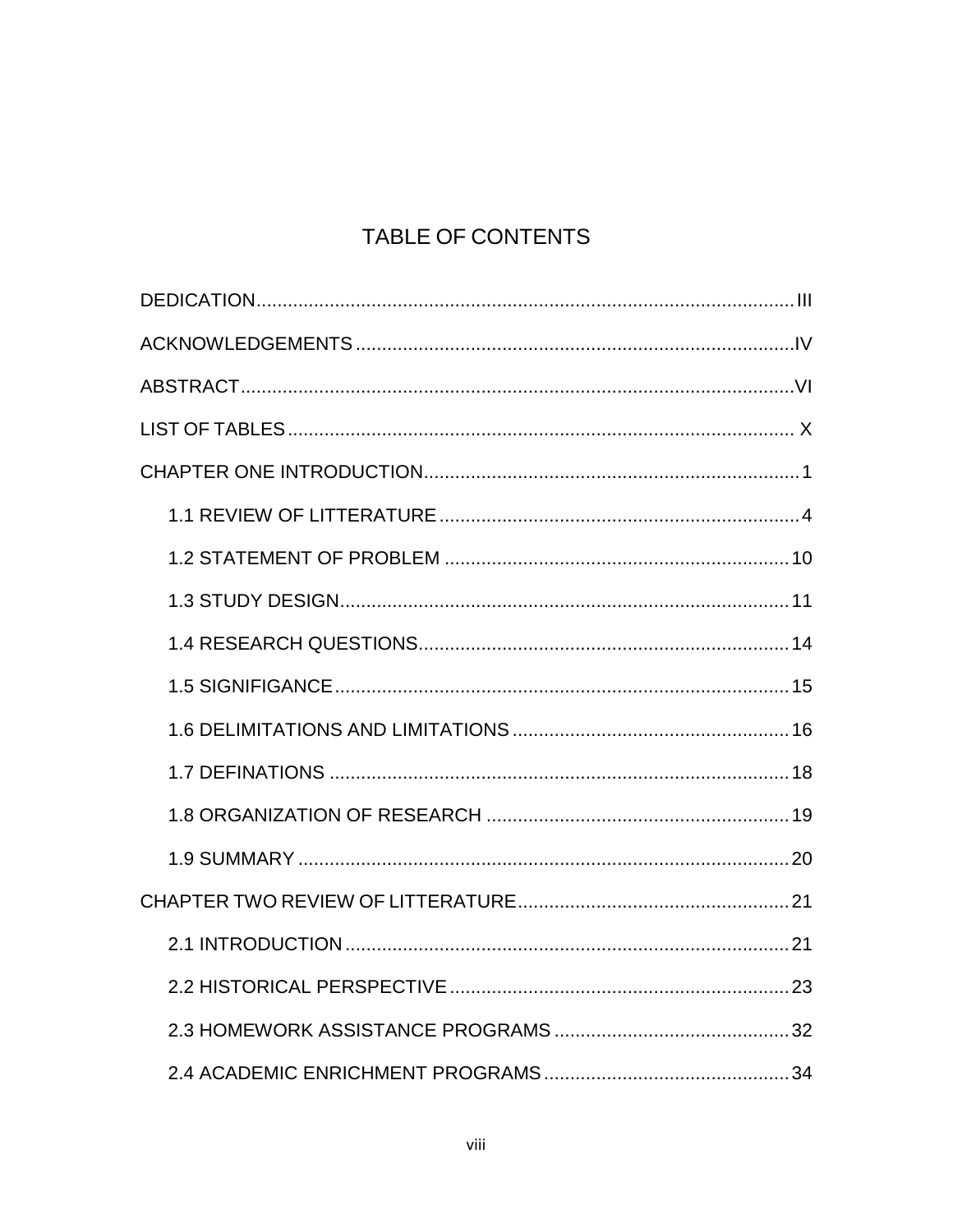| 2.7 HALLMARKS OF SUCCESSFUL AFTER SCHOOL PROGRAMS 41 |  |
|------------------------------------------------------|--|
|                                                      |  |
|                                                      |  |
|                                                      |  |
|                                                      |  |
|                                                      |  |
|                                                      |  |
|                                                      |  |
|                                                      |  |
|                                                      |  |
|                                                      |  |
|                                                      |  |
|                                                      |  |
|                                                      |  |
|                                                      |  |
|                                                      |  |
|                                                      |  |
|                                                      |  |
|                                                      |  |
|                                                      |  |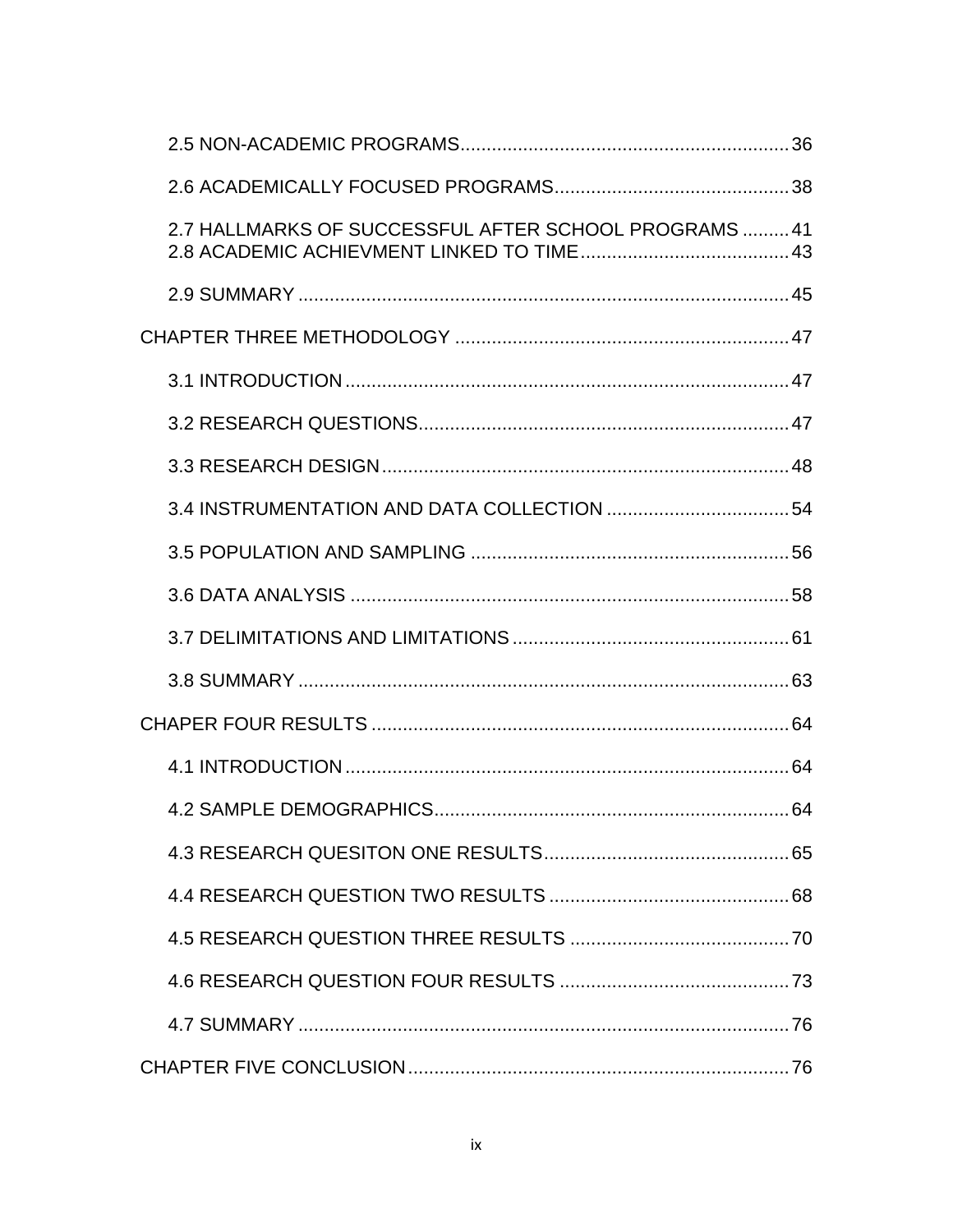| 5.8 RECOMMENDATIONS FOR FURTHER RESEARCH 86 |  |
|---------------------------------------------|--|
|                                             |  |
|                                             |  |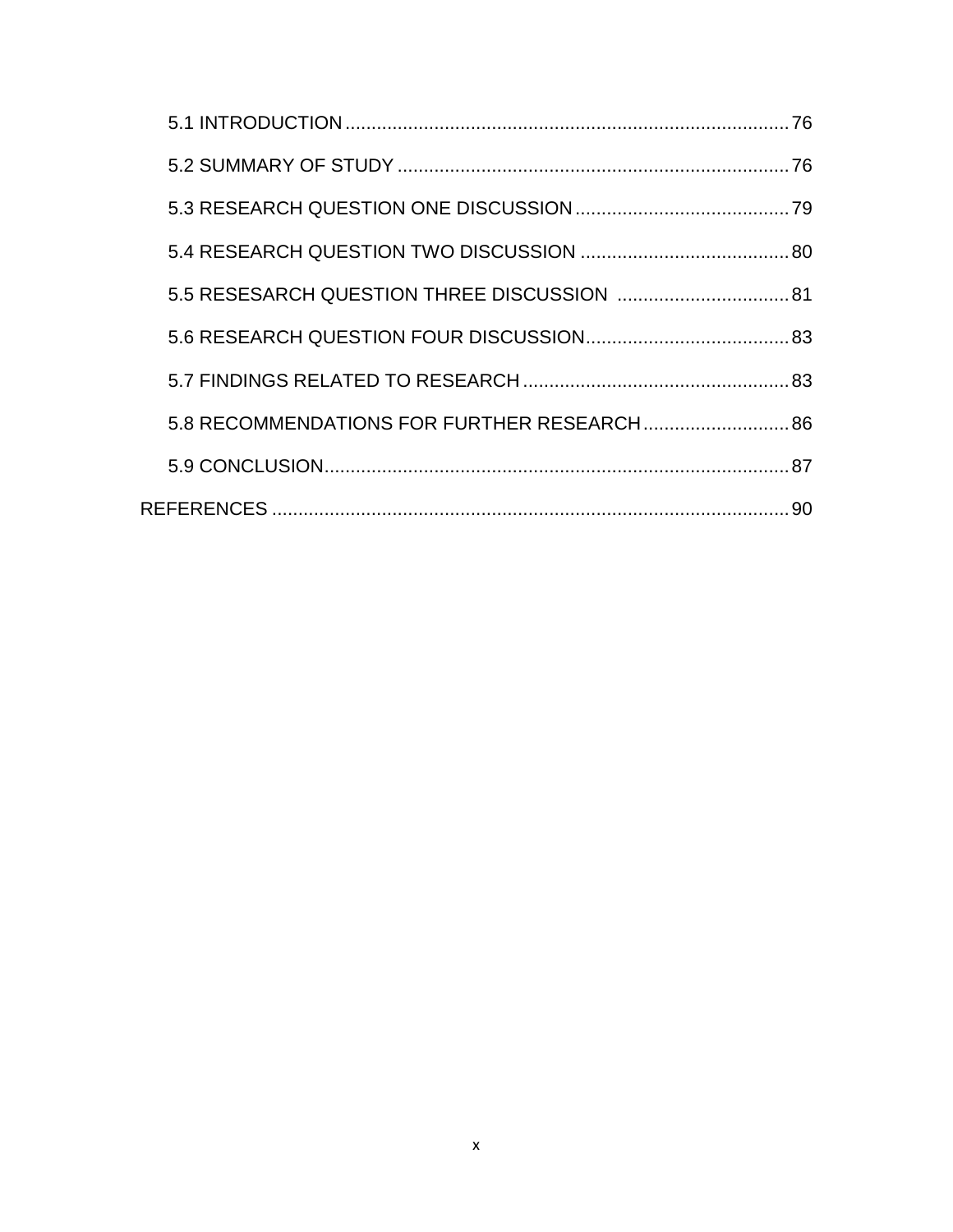# LIST OF TABLES

| Table 4.3 Inferential statistic results for question one sample scale scores67 |  |
|--------------------------------------------------------------------------------|--|
|                                                                                |  |
| Table 4.5 Inferential statistic results for male sample scale scores 69        |  |
|                                                                                |  |
| Table 4.7 Inferential statistic results for female sample scale scores72       |  |
|                                                                                |  |
| Table 4.9 Question four HSAP scale score descriptive statistics74              |  |
| Table 4.10 Spearman r results correlation of level of participation and HSAP   |  |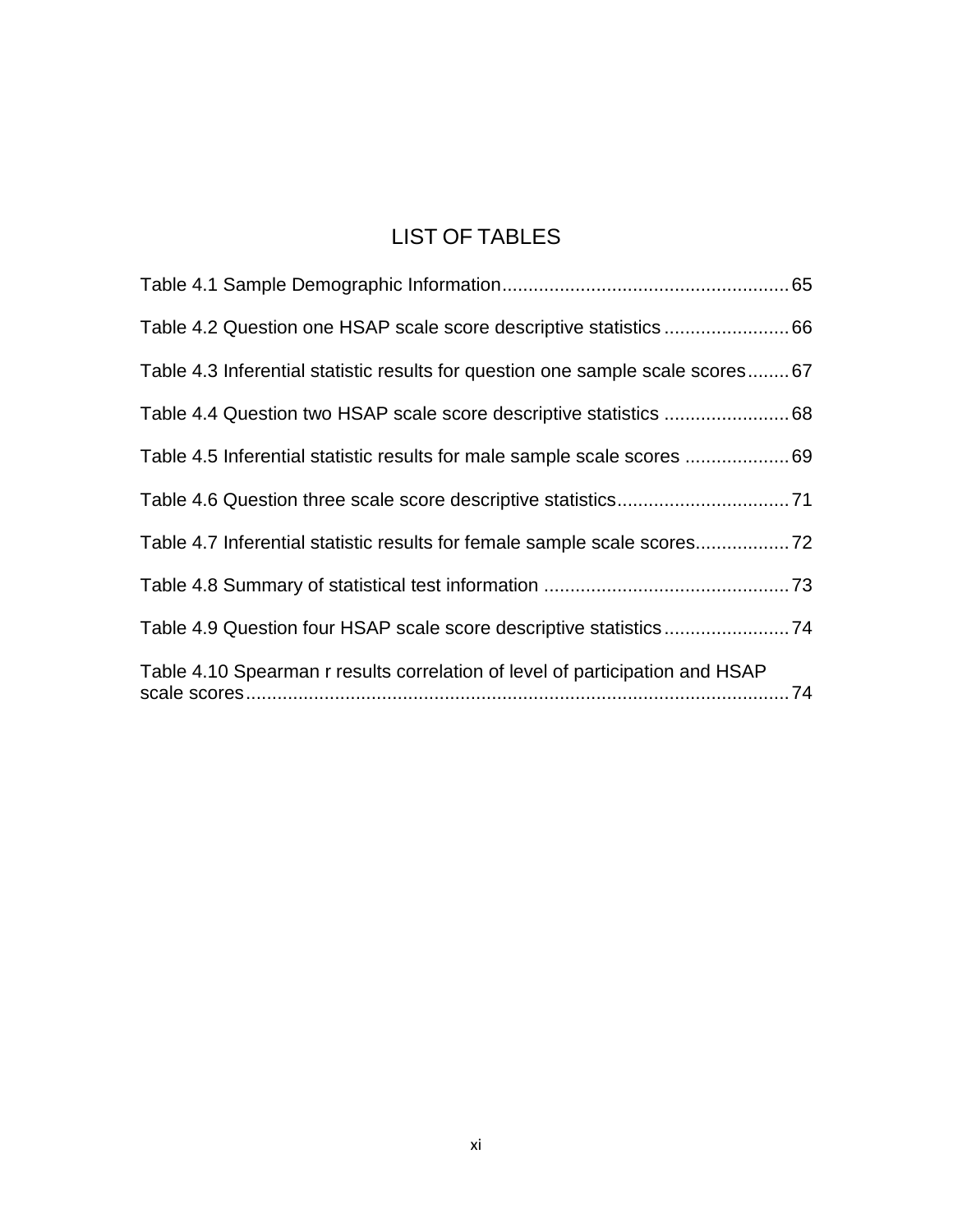# CHAPTER ONE INTRODUCTION

In the past twenty years, the number of after school programs has grown at a steady and impressive pace (Hess and Finn, 2007). The National Center for Education Statistics estimates that the percentage of public schools offering after school programs tripled between 1987 and 1999 (Chapman, Kleiner and Nolin, 2004). The increased funding from federal and local sources in conjunction with increased pressure to ensure achievement for every segment of the population has caused a proliferation of after school programs across the nation (Zhang and Byrd, 2006).

Although many privately funded after school programs exist, the funding for the explosion of after school programs has come in large part from expanded spending from the federal government. (Chapman, Kleiner and Nolin, 2004). The 21st Century Community Learning Centers (CCLC) program, the federal government's largest after school initiative to date, has experienced a steady budget increase since it began in 1994 (Dynarski et al, 2004). Federally funded after school programs operate for the purpose of fostering academic progress (Dynarski et al, 2004). After school programs provide students academic support in a variety of ways including homework assistance and academic enrichment (Zhang and Byrd, 2006). Additionally, after school programs can address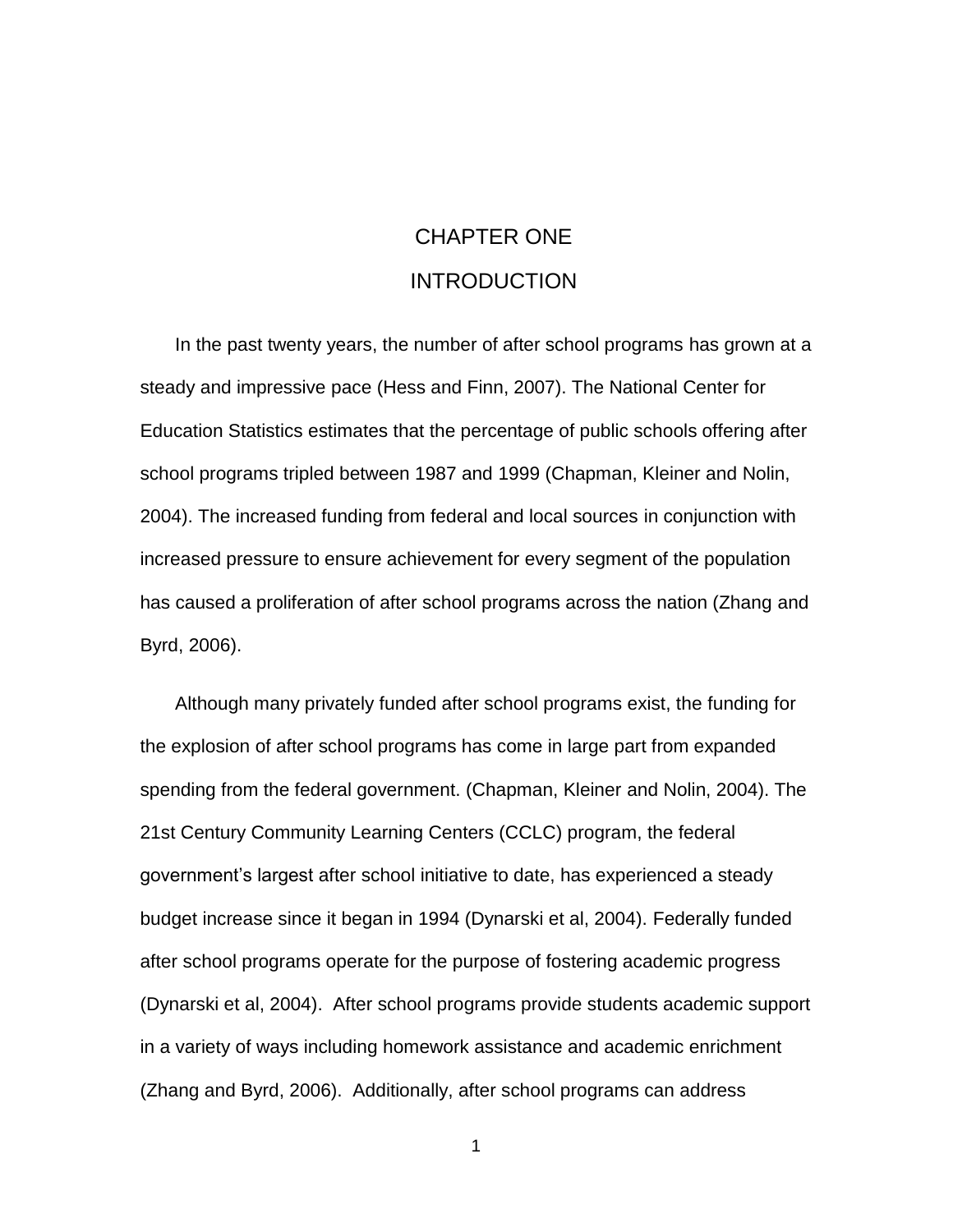contextualized social problems, and build meaningful relationships between students and adults. (Zhang and Byrd, 2006).

The pressure that has developed over the last twenty years for achievement on standardized tests has been a significant factor in the expansion of after school programs (Dynarski et al., 2004). Between the years 1984 and 2004, many state and federal reforms have focused on helping students who have historically underachieved (Dynarski et al., 2004). In 1994, the 21st CCLC program provided stable federal funding for after school programs during nonschool hours (Zhang and Byrd, 2006). The program was revised in 1998 and provided a mandate as well as monetary resources for academic and recreational activities during non-school hours (Zhang and Byrd, 2006). In 2002, the No Child Left Behind (NCLB) federal law was enacted and expanded the federal government's role in K-12 education. The NCLB Law is based on five principles: "(1) stronger accountability for results, (2) increasing flexibility and local control, (3) expanding options for parents, (4) putting reading first, and (5) emphasizing effective teaching methods (U.S. Department of Education [USDOE], 2005)." Furthermore, with the NCLB law enacted, the funding mechanism for 21st CCLC was modified, giving block grants to states to spend with greater flexibility in order to meet the specific academic and social needs particular to each community (Zhang and Byrd, 2006).

In addition to addressing academic needs, after school programs serve the larger community by providing structure and accountability for unsupervised youth in the critical hours between the dismissal of school and the parents' arrival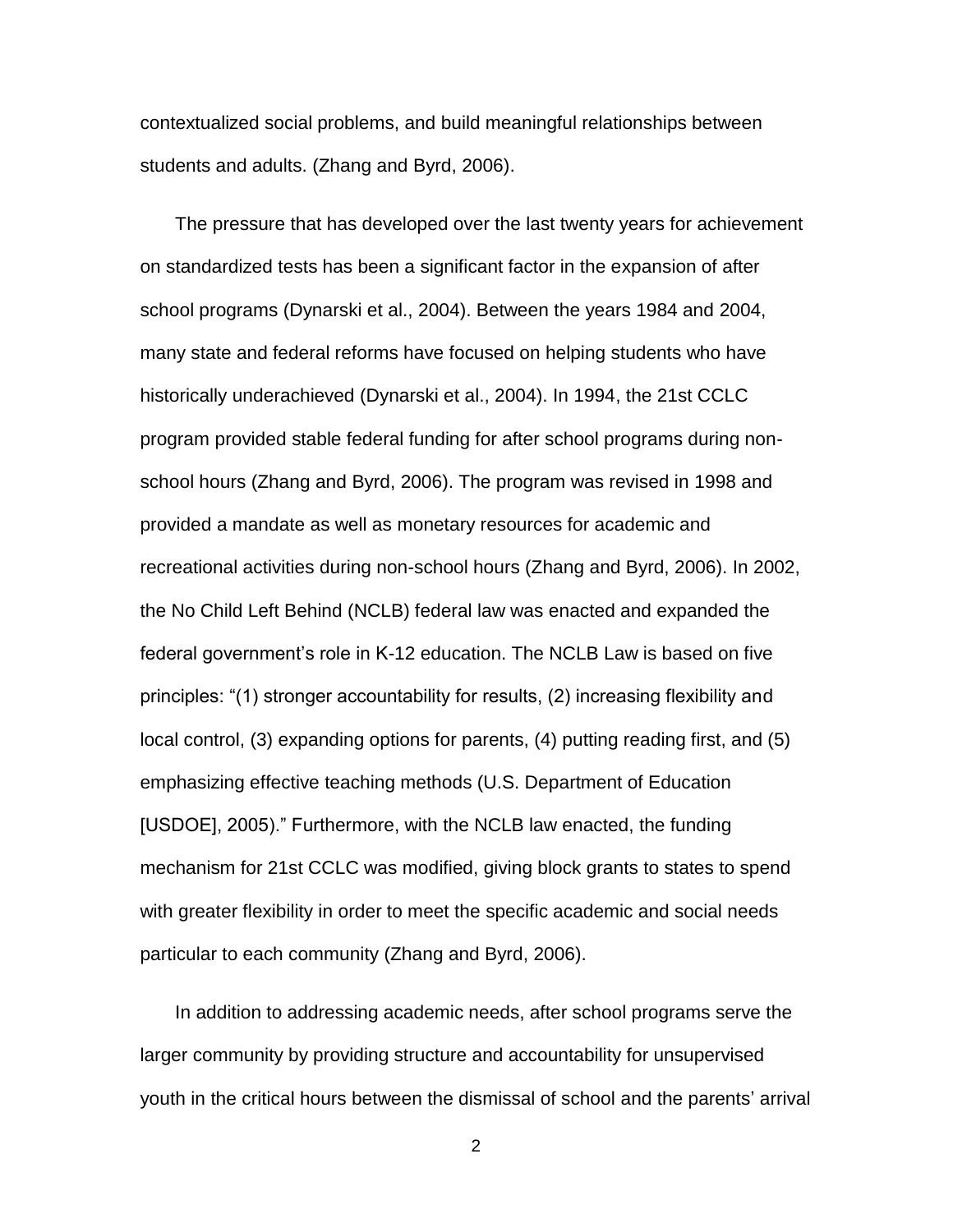home from work (Fight, 2002). The Partnership for Family Involvement in Education (2005) reports that over twenty-eight million school aged children have either both parents, or their only parent in the workforce. Additionally, there are between five and fifteen million school aged children left unsupervised at home each week (Partnership, 2005). School aged children who are unsupervised during the hours following school are more likely to receive poor grades and drop out of school when compared to those students that are involved in structured activities (Partnership, 2005). The social need for after school programs is further emphasized by the fact that most juvenile crimes are committed between the hours of 2:00 PM and 8:00 PM (Fight, 2002).

Many after school programs attempt to address both the social and academic needs of the child (Fight, 2002). For instance, an after school program called the Police Action League (PAL) administered by the Baltimore police department focuses on keeping youth in high crime neighborhoods involved in constructive activities in the hours following the dismissal of school (Fight, 2002). Three years after the program was implemented, juvenile crime dropped over ten percent, and the teen victimization rate dropped over fifty percent (Fight 2002). In short, after school programs operate to fulfill two mandates: supervision and academics (Brecher et al, 2010). Both functions are integral to understanding the complete picture of after school programs in the United States of America. (Brecher et al, 2010)

There are many scholarly studies investigating the effectiveness of after school programs in order to promote academic achievement. Because most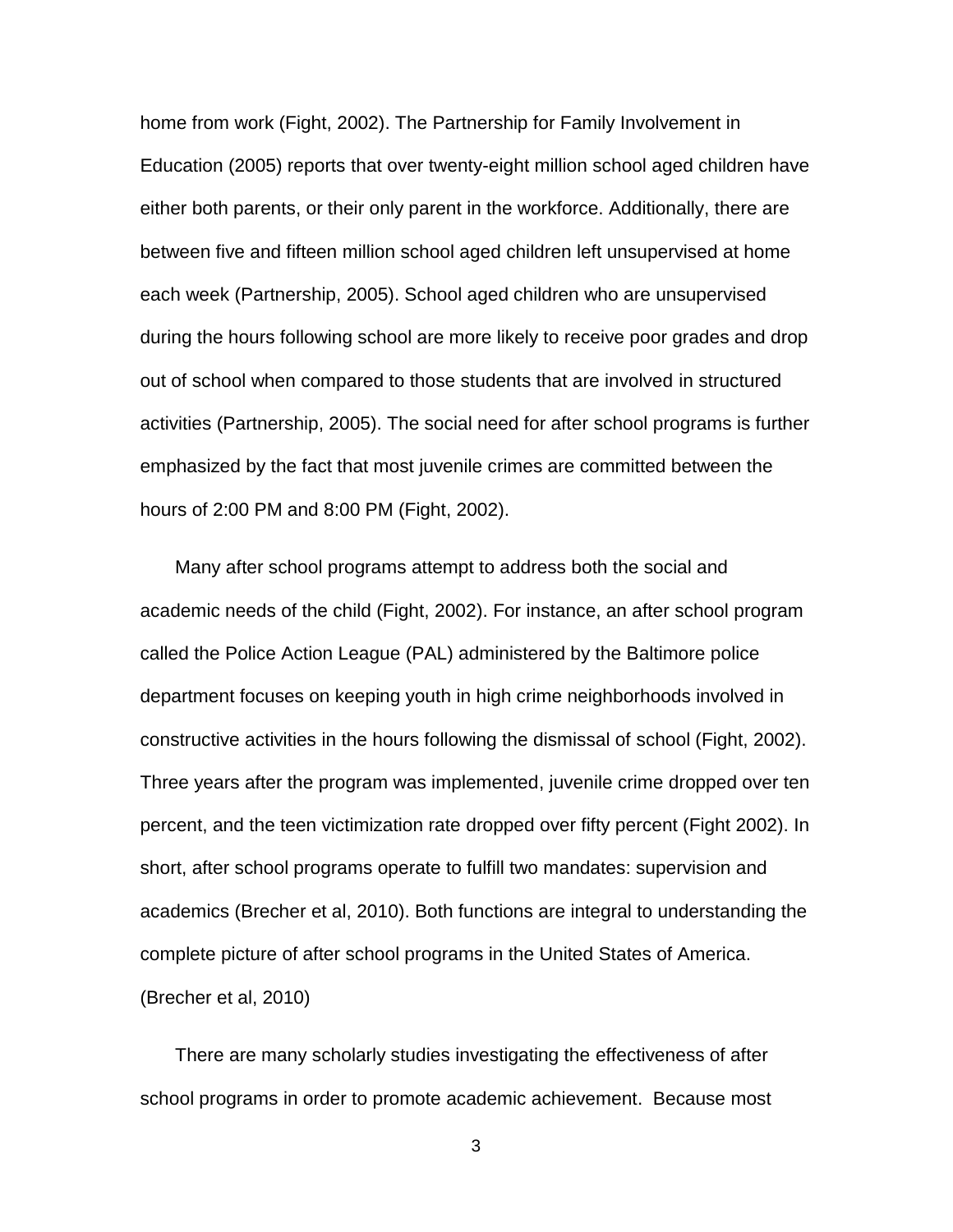after school programs are focused on the elementary students, there is limited research involving secondary schools and after school programs (Chung, 2005). This study is important because it adds to the body of scholarly work in an area that is limited.

A second reason this study is important is because of the high stakes nature of secondary tests. State exit exams, ACT, and End of Course/Grade tests are just a few examples of high stakes tests given during the secondary years. If participation in an after school program is linked to improved academic achievement on standardized tests, then students attending the after school program would have improved opportunity for post secondary education and a greater probability for high school graduation. This study will explore if participation in a particular after school program can be linked to improved academic achievement as measured by a standardized test.

## 1.1Review of Literature

An after school program is any formal program that takes place following the dismissal of school (Zhang and Byrd, 2006). However, there are no set programmatic, curricular or personnel requirements that must be met in order for a program to be defined as an after school program (Zhang and Byrd, 2006).

Although an academic component is not mandatory for an after school program, most after school programs have enhanced academic achievement as a stated goal (Carr and Weigand, 2001). The organization funding the program frequently designs the curriculum to meet a particular set of objectives (Carr and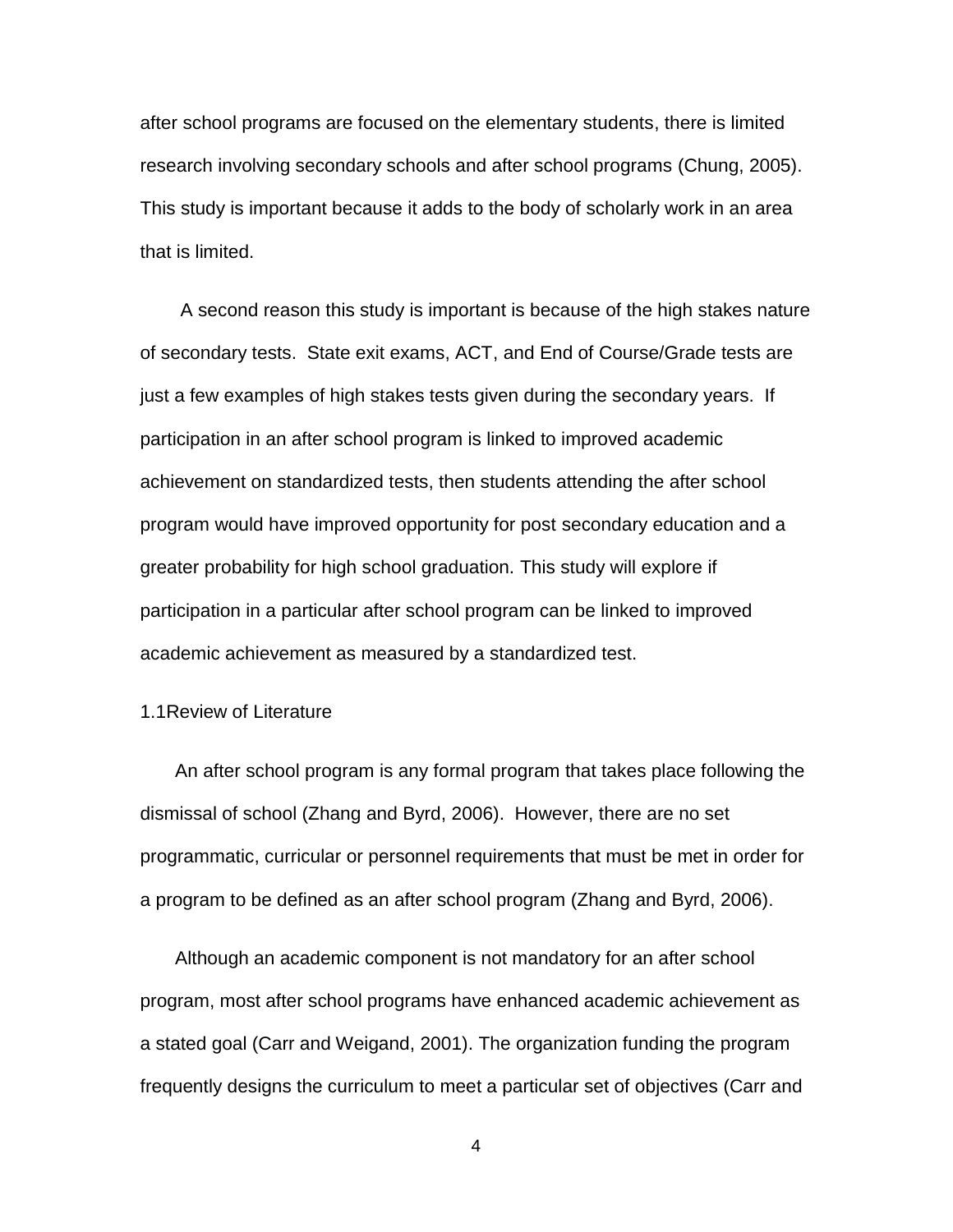Weigand, 2001). For example, a program may focus on academic growth, healthy lifestyle, or the arts (Carr and Weigand, 2001). After school programs funded by NCLB or 21<sup>st</sup> CCLC have academic achievement as one of the stated goals (Carr and Weigand, 2001). The academic component may be focused on a variety of educational skills including, but not limited to, homework, organization, literacy, skill building, academic remediation, and academic enrichment (Reno and Riley, 2000). These programs are designed to provide struggling students with additional educational support or instruction (Carr and Weigand, 2001).

In addition to an academic component, an after school program may have other components designed to develop the whole student (Reno and Riley, 2000). Non academic components may include: character development, recreation activities, art, music, counseling, hobbies or mentoring (Reno and Riley, 2000).

As of 2006 most NCLB or 21<sup>st</sup> CCLC programs were located in elementary and middle schools (Zhang and Byrd, 2006). Secondary schools frequently have after school programs designed for the arts, recreation, or mentoring (Zhang and Byrd, 2006). Most after school programs in the secondary setting focus on tutoring or homework completion (Zhang and Byrd, 2006).

Researchers have not adopted consistent criteria for classification of after school programs into categories (Aspler, 2009). There are various typological processes throughout literature. For example, Hofferth, Brayfield, Deich and Holcombe (1991) classified after school programs based on six possible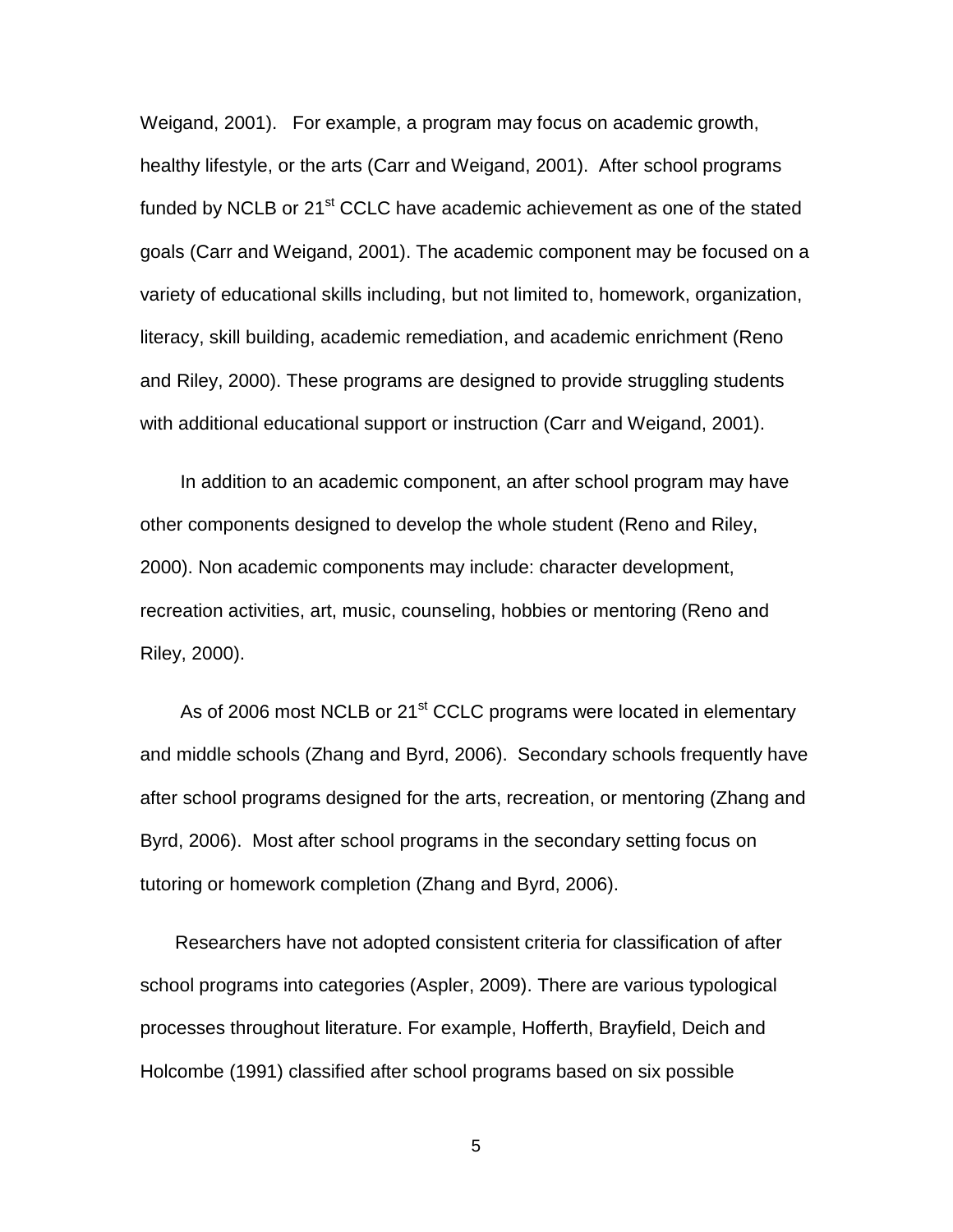programmatic outcomes: (1) providing adult supervision and safe environments; (2) providing a flexible, relaxed, and homelike environment; (3) providing cultural or enrichment opportunities; (4) improving academic skills; (5) preventing behavior problems; and (6) providing recreational activities. Another researcher, Fashola (1998), classified after school programs by content based categories: (1) language arts, (2) study skills, (3) academic programs in other curriculum areas, (4) tutoring for reading, and (5) community-based programs. Based on the research, this study classifies after school programs based on academic components. There are four principal models for consideration: (1) homework assistance program, (2) academic enrichment, (3) non academic and (4) academically focused. Each type has specific characteristics and provides differing academic assistance.

A homework assistance after school program is administered by a school or organization and is designed to assist students in completing homework and tutoring for the purposes of homework completion. It may or may not have a non academic component imbedded in the program and it may have improved academic achievement as a stated goal or outcome. One example of this type of program is the Gevirtz Homework Project (Cosden et al, 2001). The goal of the Gevirtz Homework Project was to provide students assistance with homework (Cosden et al, 2001). The Gevirtz Homework Project served a broad range of academic levels in the elementary schools of the Santa Barbra School District (Cosden et al, 2001). Students were expected to stay in the program for three years and attend the homework assistance three to four times a week for fifty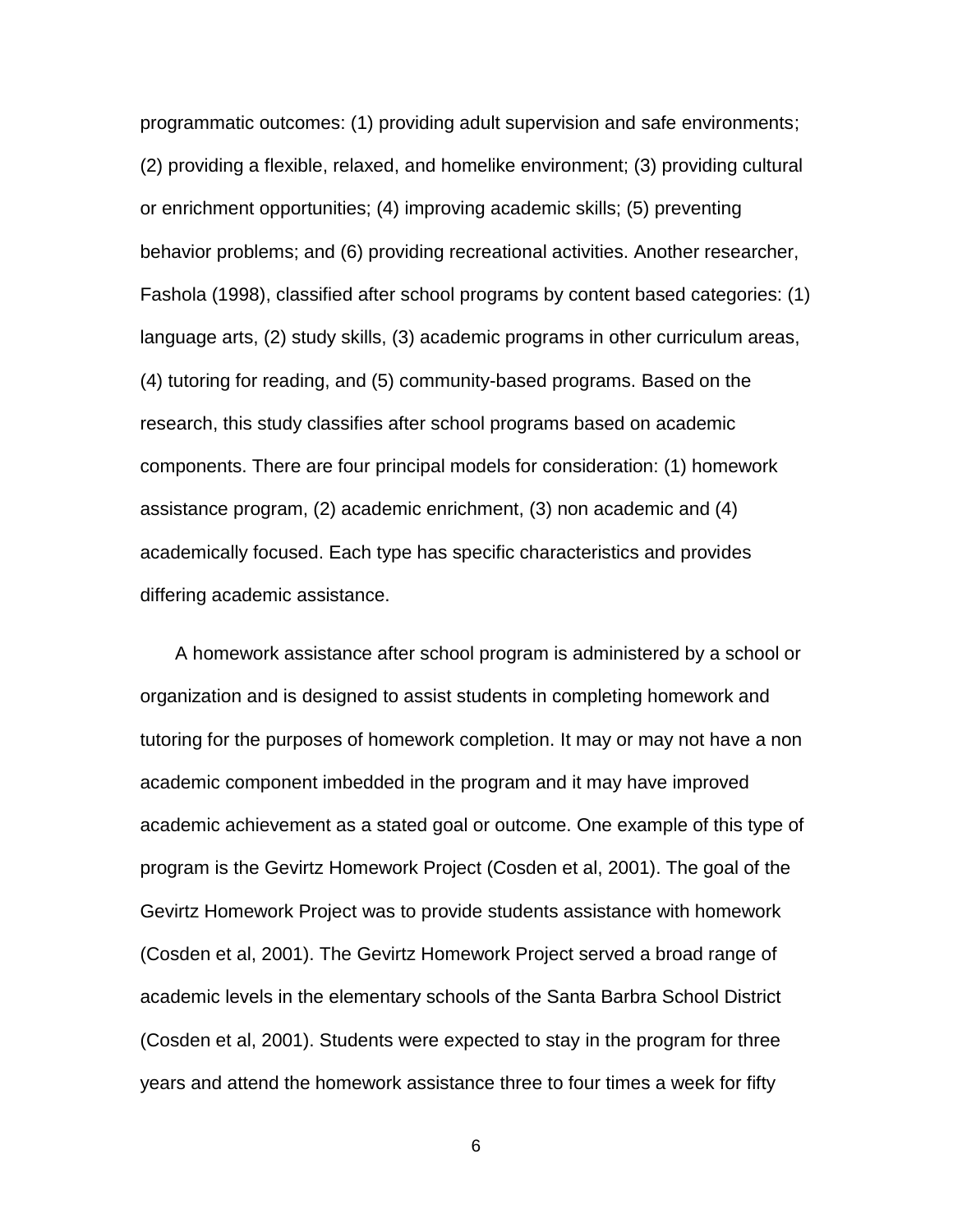minutes (Cosden et al, 2001). The program was staffed by a licensed teacher and snacks were provided by the program (Cosden et al, 2001).

One hundred forty six students were selected for the program on a voluntary basis and were matched with a stratified non-participant for the purpose of comparison (Cosden et al, 2001). At the conclusion of the Gevirtz Homework Project, the researchers found no statistical difference in academic achievement, homework completion, school bonding and social behavior in the students that participated in the homework assistance program and students who did not participate in the homework assistance program (Cosden et al, 2001).

An academic enrichment after school program is administered by a school or organization and is designed to teach new concepts, to go beyond the basics, and support academic growth. This type program goes beyond merely assisting with homework, but may have homework completion as a goal or component. It seeks to support academic achievement through new instruction and experiences. Academic enrichment programs have a non academic component imbedded in the program. This non academic component may include mentoring, arts, athletics, or recreation. Academic enrichment programs have improved academic achievement as a stated goal or outcome.

For instance, a study by the State of California (2002) demonstrated the effectiveness of an after school program with two mandates: literacy and educational enrichment. This funding mechanism allowed for whole-child development processes to be utilized during the program in order to maintain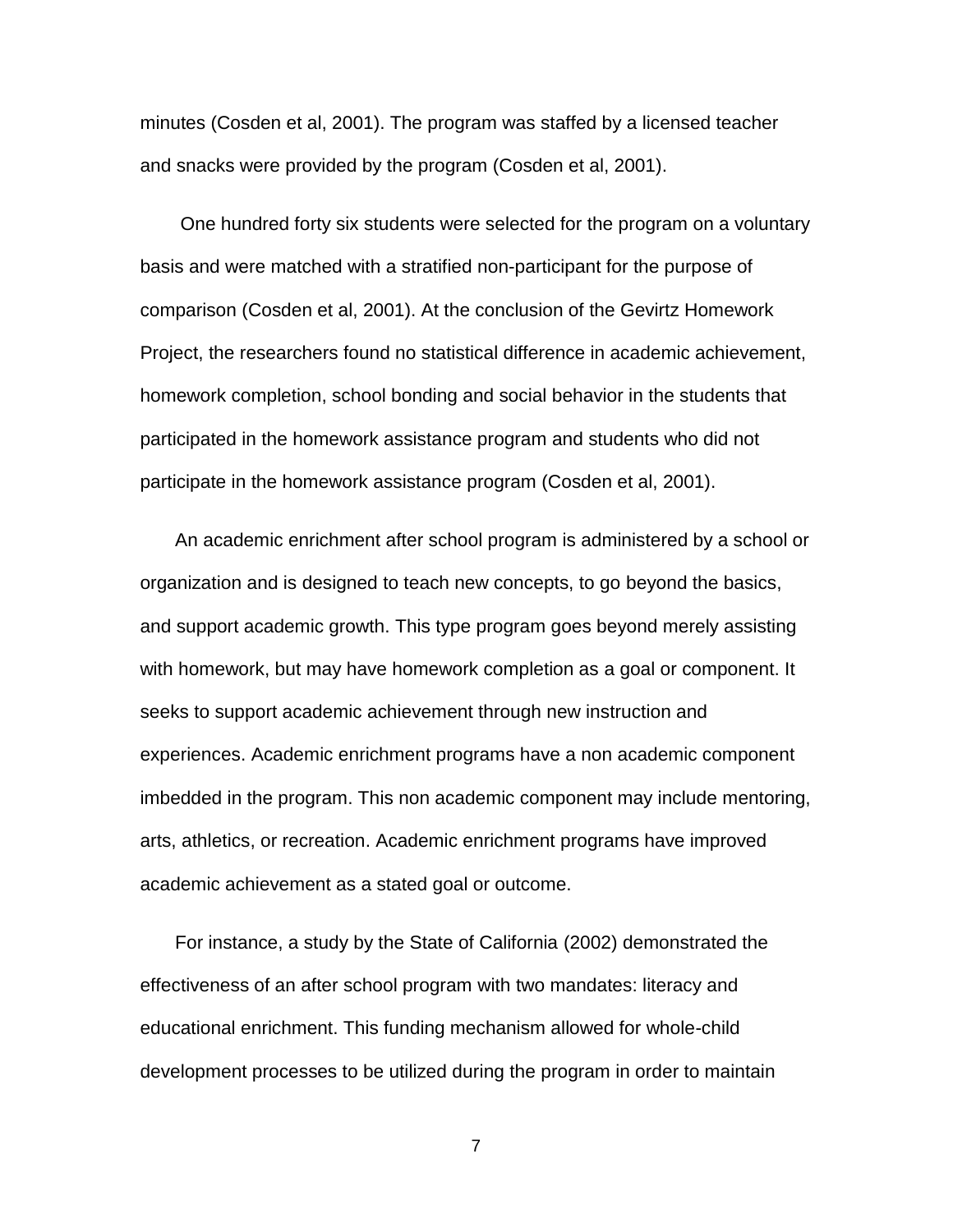high interest and retain participants (California, 2002). Upon evaluation of the program, the data show a "positive impact on participating students' achievement as measured by SAT-9 reading and math scores…. and improved grade point averages as reported by the local programs" (California 2002). Additionally this study linked participation in the after school program to improved attendance, improved attitude about school, and remarkably high levels of support from participants, parents, teachers, and administrators (California, 2002).

A non-academic after school program is administered by a school or private organization and designed to support academic growth through an array of nonacademic components. Non-academic programs seek to engage students in non academic activities for the purpose of supervision, character development, and skill development. Examples of these types of programs would be after school art and choral programs as well as Boy/Girl Scouts. This type of program may or may not have a stated academic goal although some studies support a link between participation in a non academic after school program and improved academic achievement.

In 2005, a study conducted by Chung investigated 4th graders enrolled in the School Age Enrichment Program in Philadelphia. The after school program was centered on activities that promote learning and growth, such as art, dance, music, and sports (Chung, 2005). Although this non academic after school program did not include math instruction, participants gained an average of fortyfive points on math achievement tests as compared to twenty-six points for non participants (Chung, 2005). The improved results are attributed to increases in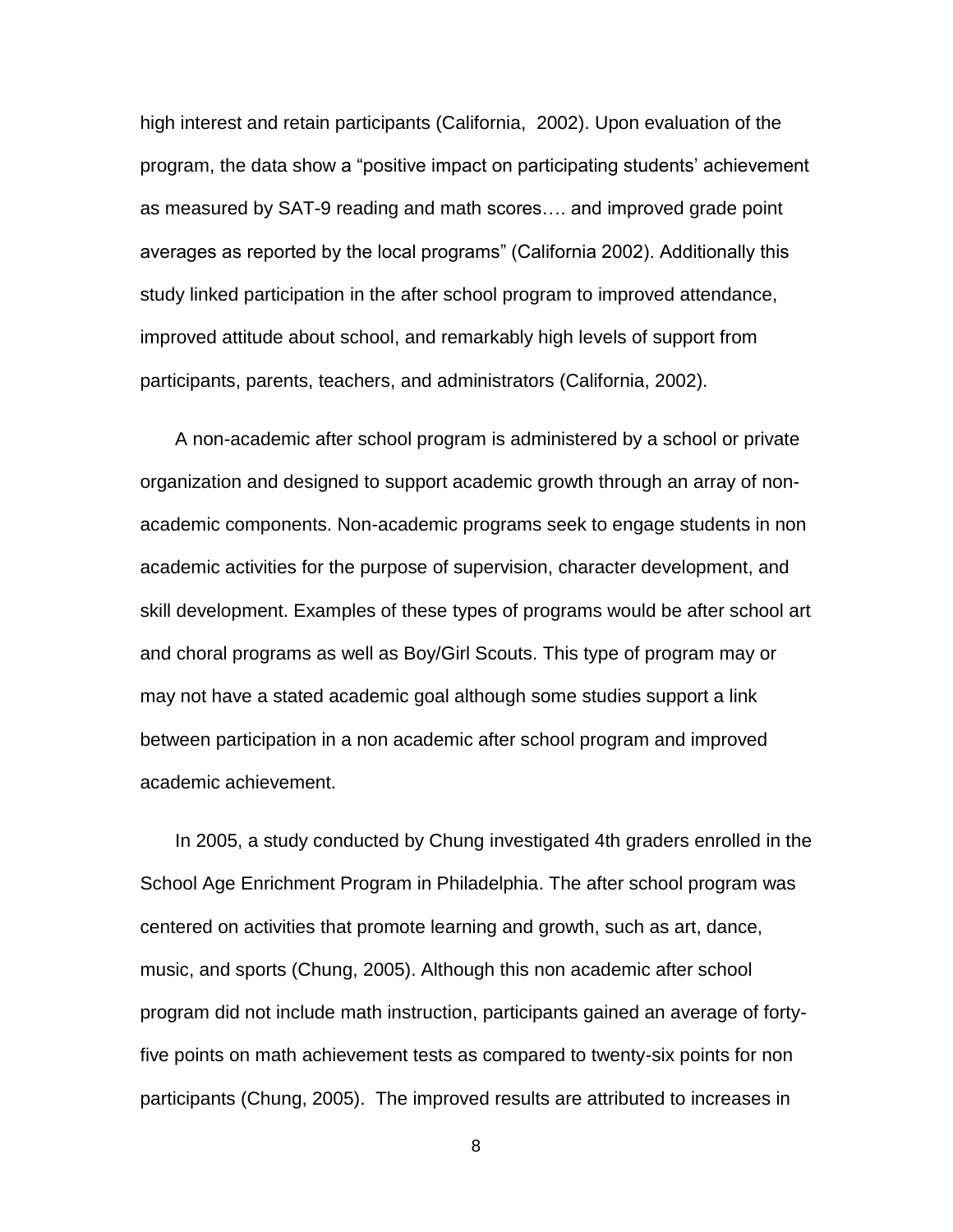students' overall well-being, improved problem solving, improved interpersonal skills, and improved communication skills (Chung, 2005).

Another non-academic after school program was sponsored by the nonprofit organization Healthy Opportunities for Physical Activity and Nutrition and focused on physical activity and healthy eating (Coleman et al., 2008). The participants in this program were 4<sup>th</sup> and 5<sup>th</sup> grade students and the program had two major components: improved physical activity and nutrition (Coleman et al, 2008). The study utilized a survey and found a correlation among improved overall health, improved social behavior, and enhanced academic achievement (Coleman et al, 2008).

An academically focused after school program is administered by a school or organization and is exclusively academic, without any non-academic competing curricular components. This type of program has increased academic performance as a stated goal. For instance, a study conducted by Black et al. (2009) proposed to determine if providing direct, structured academic instruction in reading or math during after school hours improves performance in the academic subject. The study focused on students in grades two to five (Black et al, 2009). The study had several compelling conclusions: (1) participants in the study demonstrated a positive and statistically significant increase in mathematic achievement at the end of one year of instruction, (2) participants in the study demonstrated no statistically significant increase in mathematic achievement at the end of the second year of instruction beyond the gains made during the first year, (3) participants in the study demonstrated no statistically significant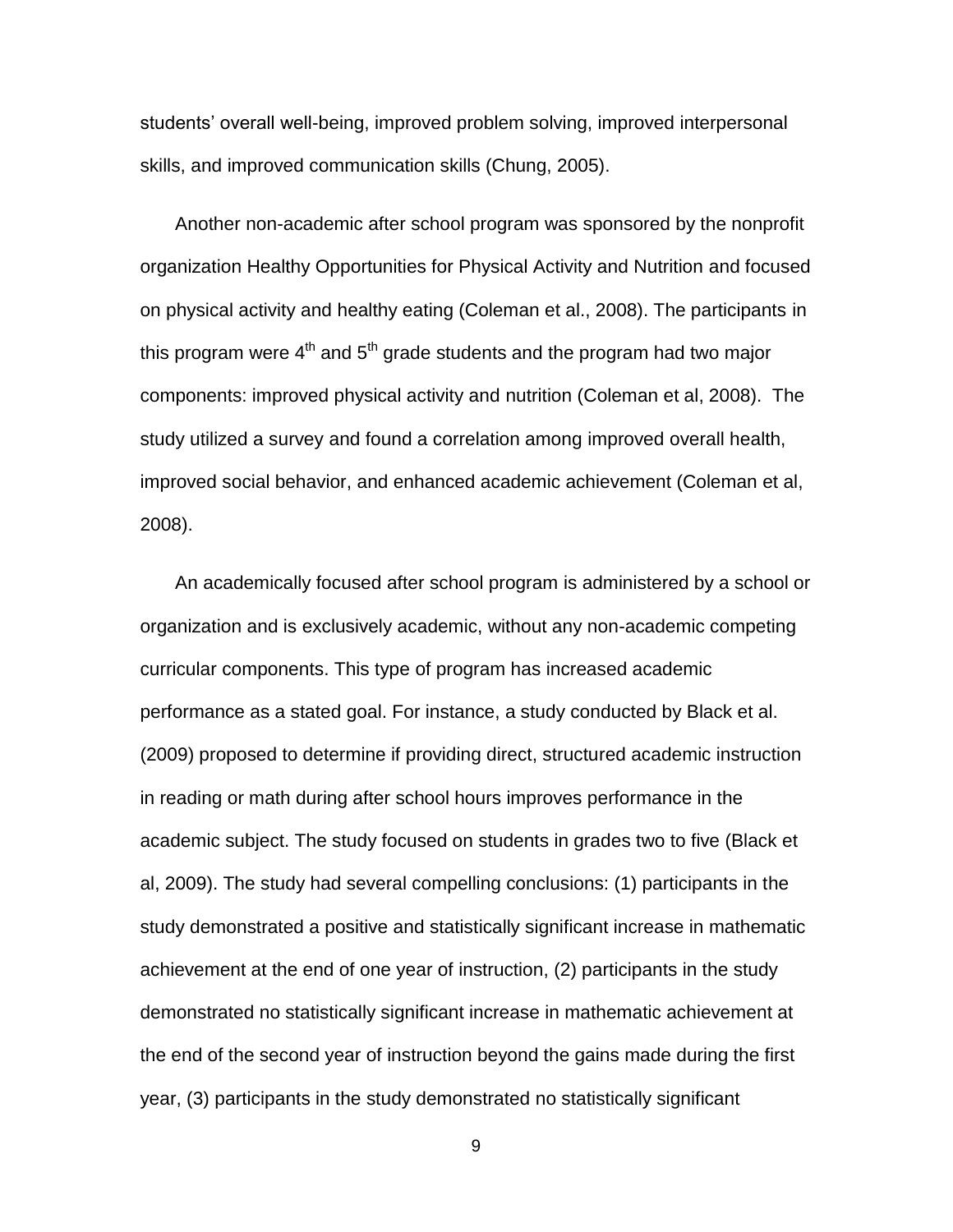increase in reading achievement at the end of one year of instruction and (4) participants in the study demonstrated a no statistically significant increase in reading achievement at the end of the second year of instruction(Black et al, 2009).

A review of literature illustrates the different models of after school programs and a variety of results each program yielded. Additionally, no preferred or systematic procedure has developed regarding nomenclature topic of research. This research has classified after school programs by academic components: (1) homework assistance, (2) academic enrichment, (3) non-academic and (4) academically focused.

### 1.2 Statement of Problem

The rise of accountability and the accompanying after school programs have spurred research into the effectiveness of different models, programs and methodologies of after school programs (Chung, 2005). Although there is significant research on the general topic of after school programs, there is minimal academic literature regarding secondary schools and after school programs. Because most NCLB/21<sup>st</sup> CCLC programs are located in elementary schools, there is greater opportunity for research in the younger grades (Chung, 2005). Moreover, there is a scarcity of literature involving the impact of academically focused after school programs on academic achievement in secondary school setting. Considering the academic effectiveness of after school programs in the secondary school context could help direct resources to students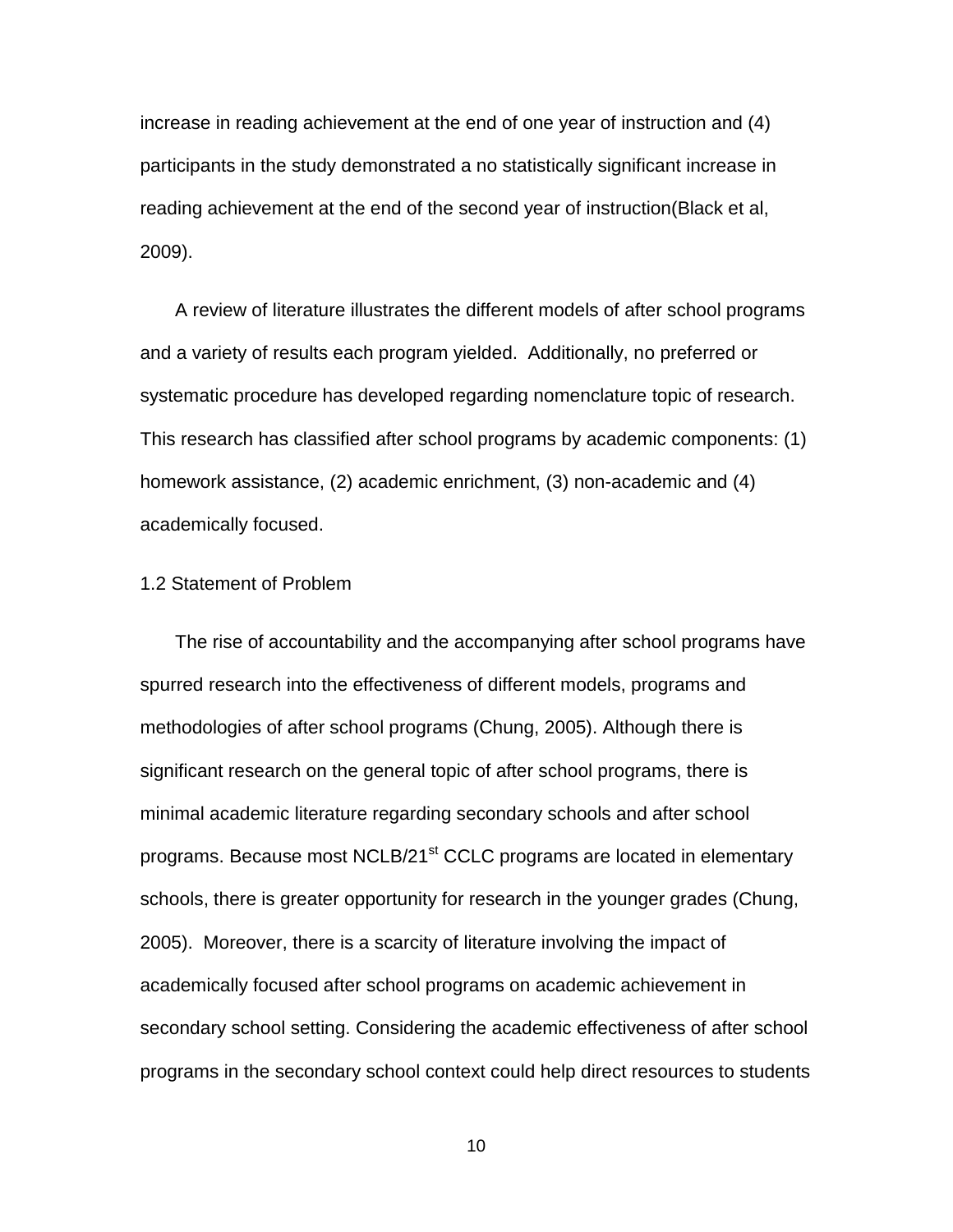with academic need in the secondary schools. Studying academically focused after school programs in the secondary setting could also help develop the curriculum and focus the scope of future after school programs. This study will explore if participation in an academically focused after school program can be linked to improved academic achievement for students demonstrating academic need. Furthermore, this study will attempt to link participation in an academically focused after school program with improved academic achievement on the South Carolina High School Assessment Program (HSAP) for students who score below the fiftieth percentile on the Measure of Academic Progress (MAP).

### 1.3 Study Design

The researcher will explore if participation in an academically focused after school program can be linked to an increase in academic achievement for second year high school students in academic need. The context of this study is a rural/small town high school in Spartanburg County, South Carolina that serves approximately eight hundred students in a ninth to twelfth grade structure. Sixtyeight percent of the school population qualifies for free/reduced lunch. The population is seventy-five percent White, twenty percent African American and five percent Hispanic.

This study will employ an experimental design with a control group, an experimental group, and a treatment. The participants in the experimental group are members of the above described high school and are selected by scoring below the fiftieth percentile on the Measure of Academic Progress (MAP), thus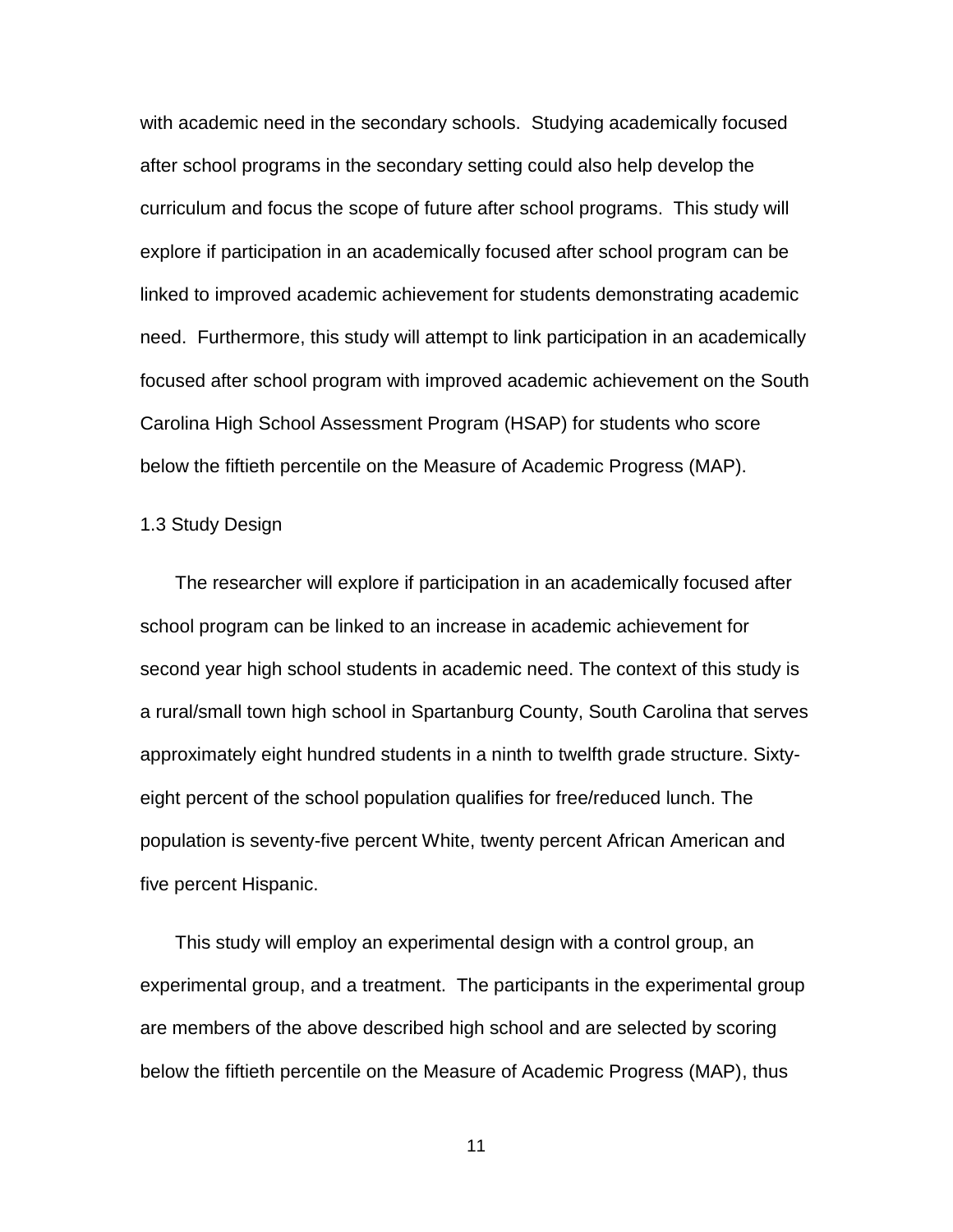demonstrating academic need. The participants in the control group are fifty randomly selected second year high school students from Spartanburg County High Schools who score between the first and the fiftieth percentile on the South Carolina High School Assessment Program (HSAP) test. The treatment that the experimental group will receive is participation in an academically focused after school program. The academically focused after school program lasts for twelve weeks and meets one time a week per subject area for thirty minutes. At the conclusion of the after school program, the HSAP data for the control group and experimental group will be compared to determine if a statistical difference is present. Moreover, the data for the males and the females in the control and experimental groups will be compared to determine if statistical differences are present. The final part of the study will explore if the level of participant attendance in the after school program is correlated to the associated scale scores on the HSAP assessment.

Data for the research will be collected ex post facto by request from the appropriate schools with all indentifying information redacted. The researcher will consider the appropriate data for the 2010-2011 and 2011-2012 school years.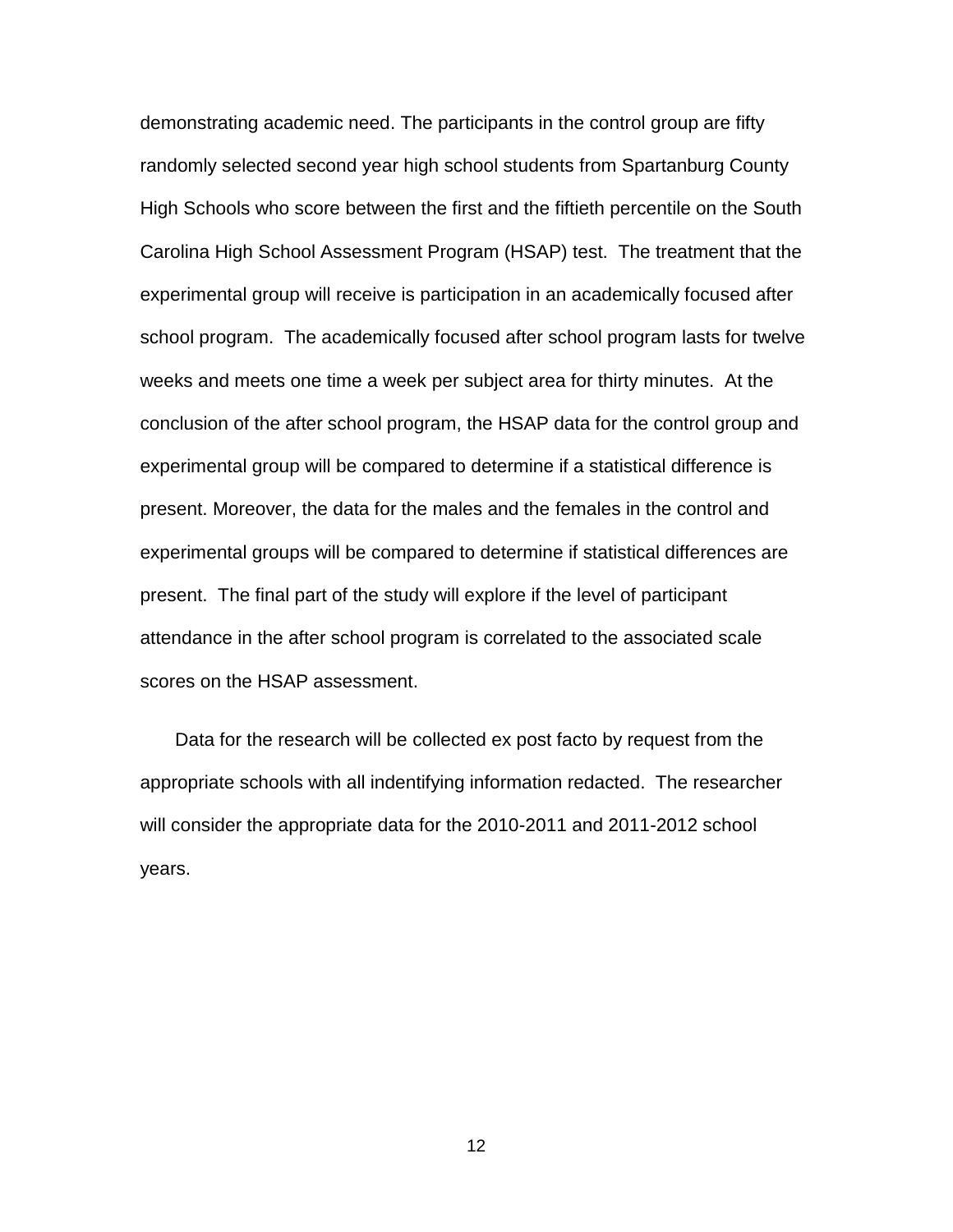



Figure 1.1 Study diagram illustrates research process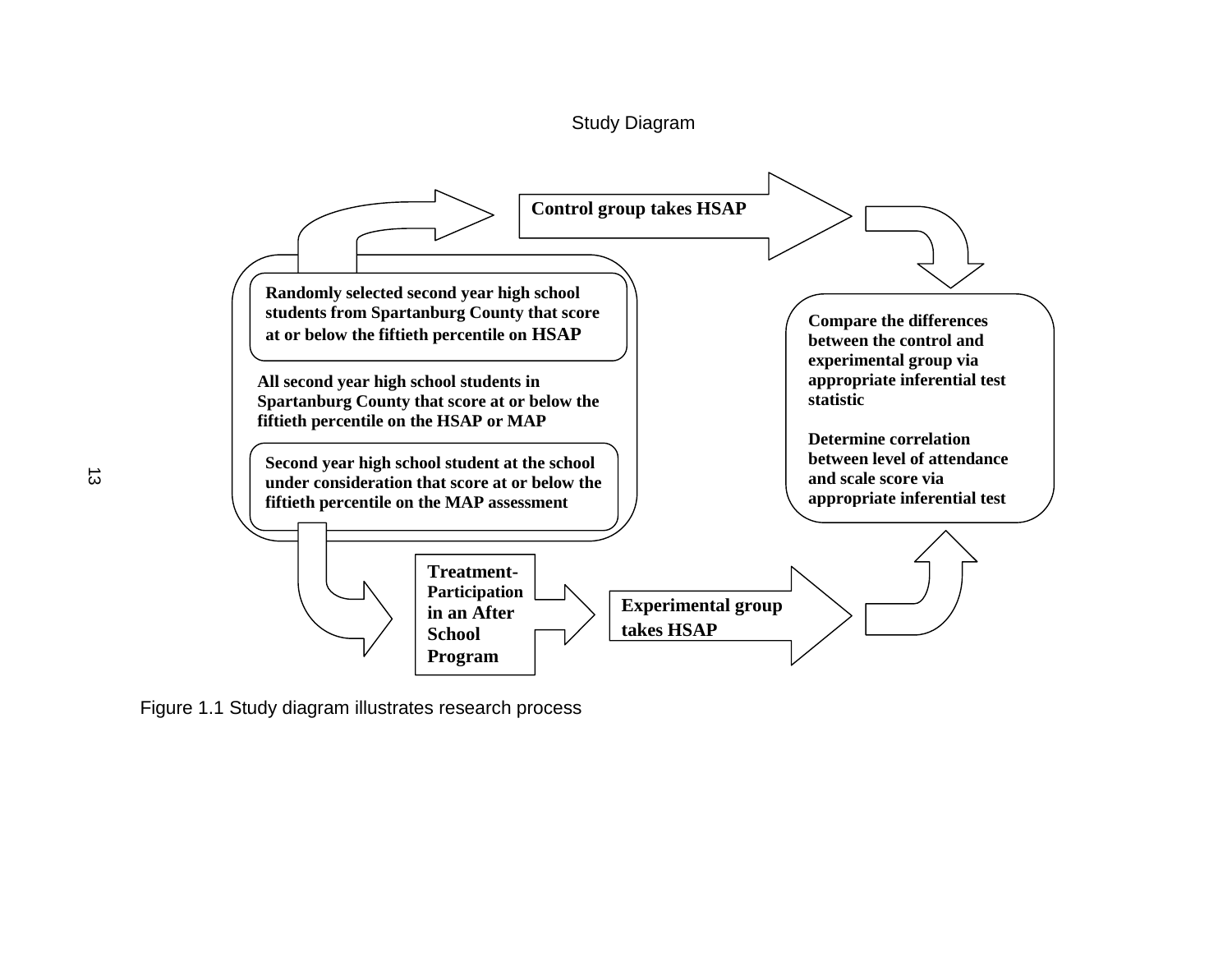The study diagram illustrates the described research. The total population considered consists of all second year high school students in Spartanburg County, South Carolina that score below the fiftieth percentile on HSAP or MAP. The experimental and control groups are selected from this total population as shown in the diagram. The experimental group receives the treatment and then the data for the control and experimental groups are compared following the culminating test, the HSAP. The correlation question does not require a control group for consideration. The correlation question will attempt to determine if there is a link between the number of after school sessions attended and the scale score on the HSAP.

### 1.4 Research Questions

#### All Students

1. Is there a statistical difference between the mean scores on the HSAP test of students who participate in an academically focused after school program and the mean scores of the bottom fifty percent of all HSAP test takers in Spartanburg County, South Carolina in both English Language Arts and Mathematics?

#### Male Students

2. Is there a statistical difference between the mean scores on the HSAP test of male students who participate in an academically focused after school program and the mean scores of the bottom fifty percent of all male HSAP test takers in Spartanburg County, South Carolina in both English Language Arts and Mathematics?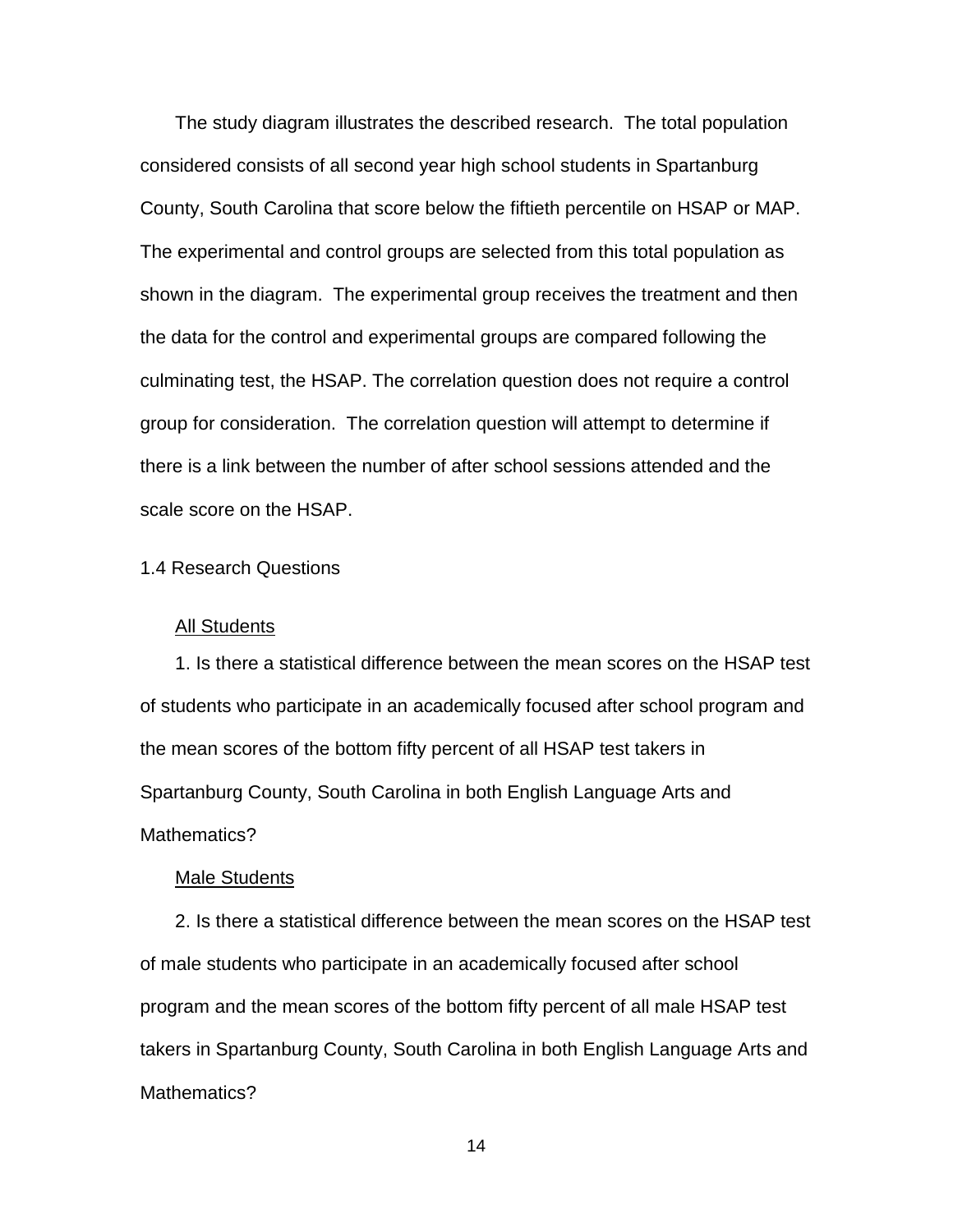#### Female Students

3. Is there a statistical difference between the mean scores on the HSAP test of female students who participate in an academically focused after school program and the mean scores of the bottom fifty percent of all female HSAP test takers in Spartanburg County, South Carolina in both English Language Arts and Mathematics?

#### **Correlation**

4. Is there a correlation between the level of student participation in an academically focused after school program and the scale scores on the HSAP for either the English Language Arts or the Mathematics component of the HSAP test?

Each research question is important to the overall study. Research questions two and three consider if the effectiveness of an academically focused after school program is gender specific. This is important to note because if the after school program is not effective for either boys or girls, then the educator needs to consider how to best meet the needs of each student. A great deal of time and money goes into after school programs and if the program is not effective, why continue the effort? The final research question considers if the level of participation in an academically focused after school program relates to the scale score. This question is important because it will help the administrator consider the scope and length of a program in relation to the overall program effectiveness in improving student achievement as indicated by HSAP.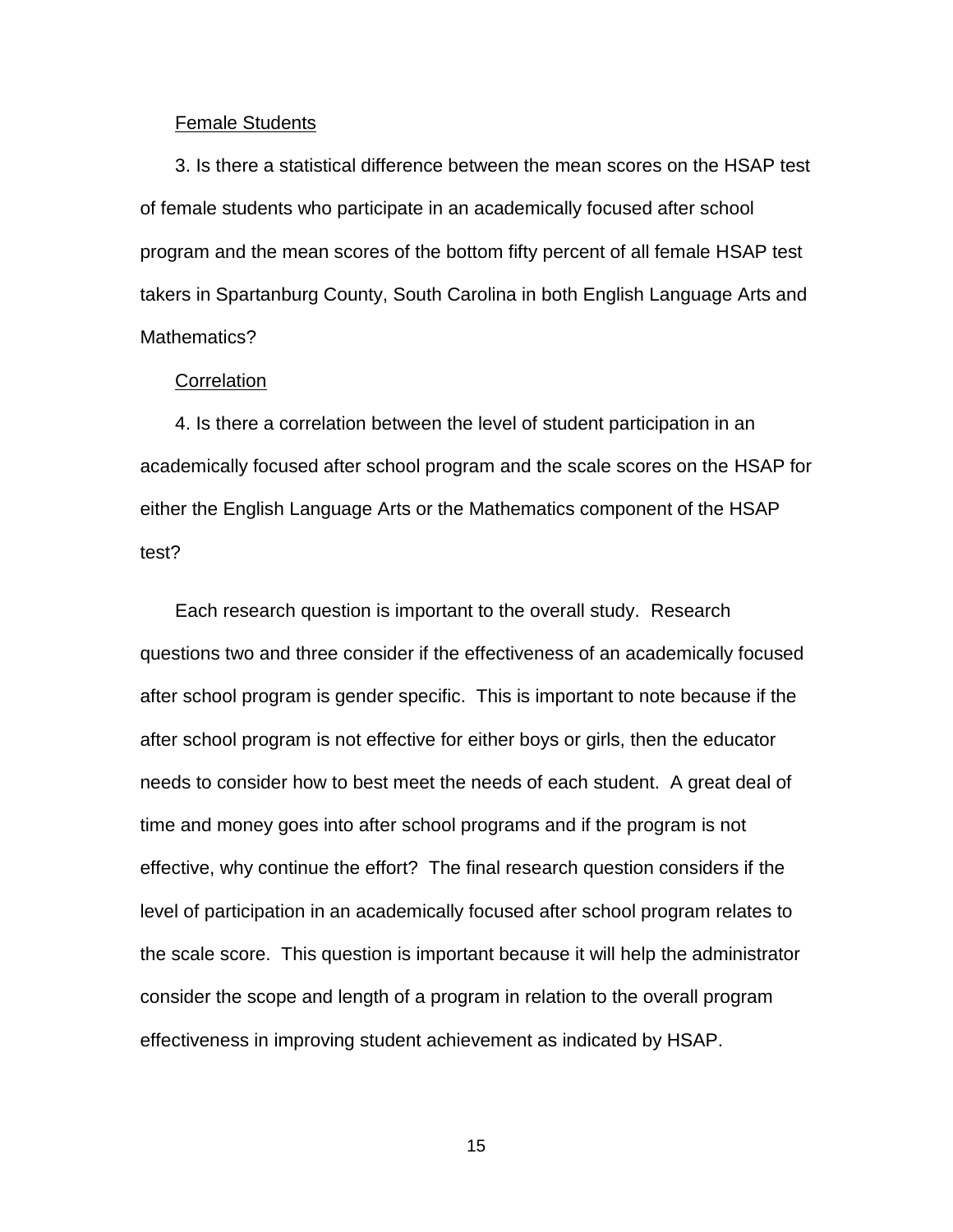#### 1.5 Significance

Public schools have served notable and valuable purposes since its inception. Academically preparing the next generation of citizens has been one of the cornerstones of the American educational system (Dynarski et al., 2004). This study is significant because after school programs have become an important academic and social tool for both the school and community (Dynarski et al., 2004). The proliferation of after school programs is one way that the public school systems of America are meeting academic and social challenges (Dynarski et al., 2004). The amount of capital and human resources invested in after school programs must be examined and justified (Farmer-Hinton, 2004). In broad terms, this study will examine the relationship between an academically focused after school program for high school students and academic achievement as measured by a standardized test. This research will assist in constructing the informed literature regarding the academic impact of after school programs on the secondary level.

## 1.6 Delimitations and Limitations

Although this quantitative study serves to augment to the current body of research on the relationship between participating in an academically focused after school program and increased academic achievement, one must use caution when making generalizations based on this research. There are several limitations and delimitations that apply.

The researcher imposed the following delimitations: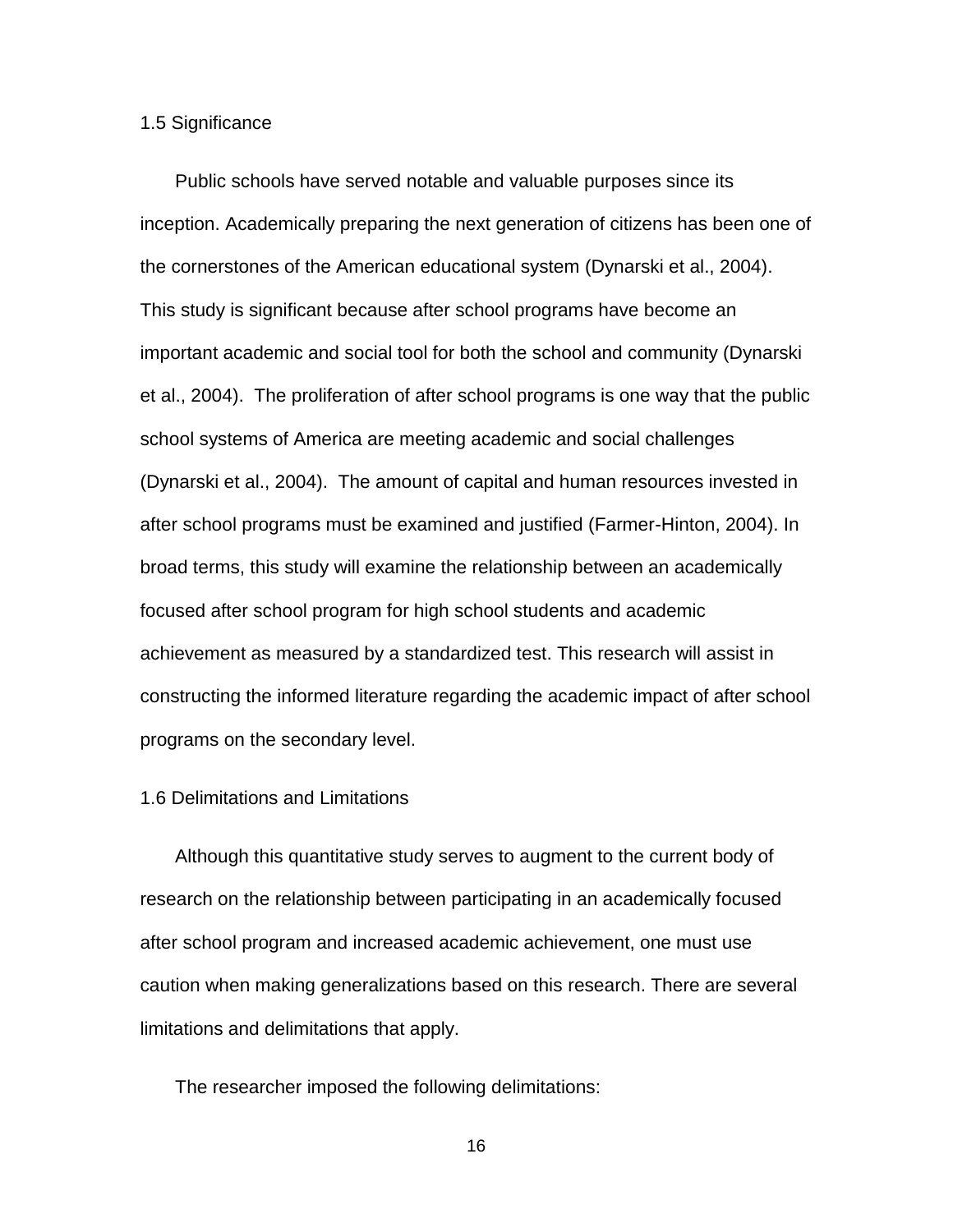First, this study is delimited by context. The researcher only examined students in the second year of high school attending a particular high school in rural upstate South Carolina. The students examined were all identified as being at the fiftieth percentile or below of all standardized test takers. The researcher did not examine other data or contexts.

Secondly, the researcher only used the South Carolina High School Assessment Program test in mathematics and Language Arts to collect data on academic achievement. This research is delimited by the extent to which this test is reliable and valid.

A third delimitation is the assumed correlation between the students in the control and experimental groups prior to the treatment. The researcher assumes similar populations are identified by bottom fiftieth percentiles scores on the HSAP and the MAP. Moreover, the researcher recognizes that the research is delimited other possible economic, social, cultural or academic differences in the control and experimental groups.

A fourth delimitation is the differing level of expertise and vigor invested in the after school program by each instructor. The study did not control for differences related to the skill of the instructor.

The researcher noted the following limitations:

First, the study is limited by student motivation. Because students were selected by MAP scores and required to attend, students may not be motivated to work hard. Therefore, the study is limited by student motivation and apathy.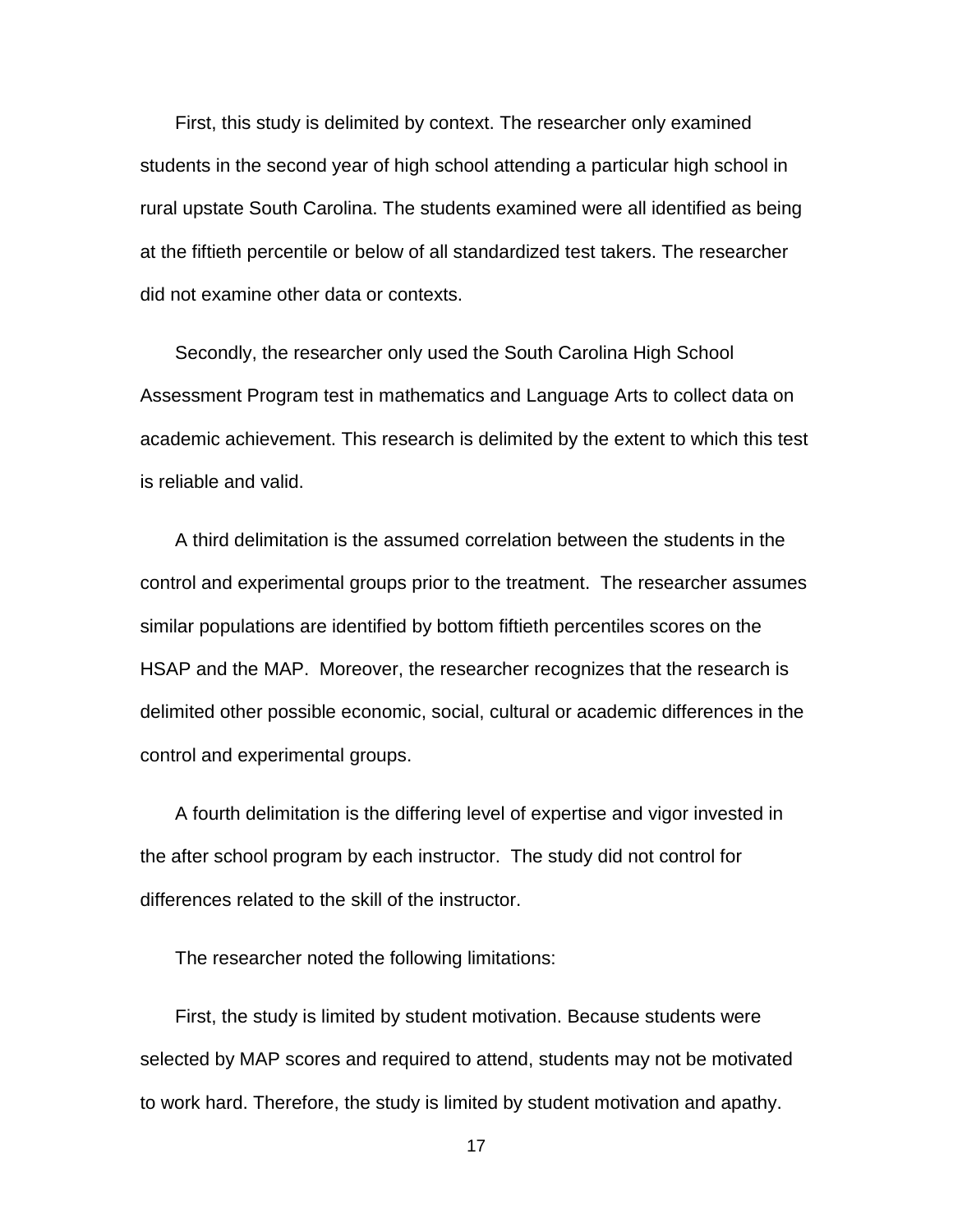Secondly, the study is limited by attendance. Although, participation in the program is required, attendance discrepancies could impact overall results.

Another limitation is teacher skill and motivation. Approximately twenty teachers were utilized to provide instruction of this academically focused after school program. The level of teacher skill and motivation are not controlled and may cause a disparity in the result.

1.7 Definitions

There are several terms that this study will utilize. For the sake of convenience and clarity, operational definitions are given below:

After school program - Any formalized program for children that takes place in the hours directly after school is dismissed. There is not a particular programmatic or curricular requirement necessary for a program to be considered an after school program.

Homework Assistance after school program - After school programs administered by a school or organization designed to assist students in completing homework and tutoring for the purposes of homework completion.

Academic Enrichment after school program- After school programs administered by a school or organization designed to teach new concepts, to go beyond the basics, and support academic growth.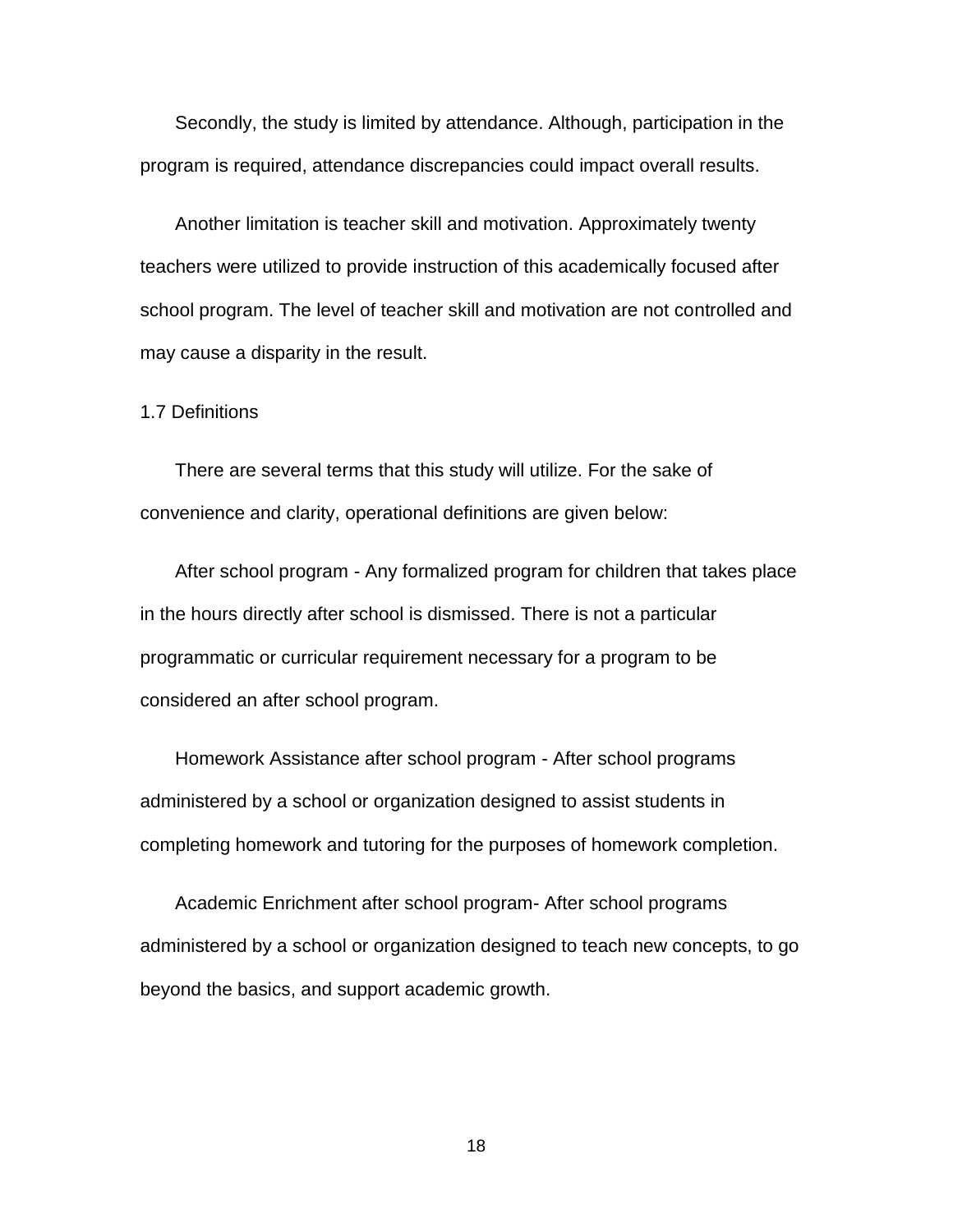Non Academic after school program- After school programs administered by a school or private organization that supports academic growth through a possible array of non academic components.

Academically Focused after school program - Any program for children that takes place in the hours directly after school is dismissed that has academic achievement as the exclusive goal.

Academic Achievement –Academic achievement is measured by the performance of a student on the South Carolina High School Assessment Program (HSAP) test. For this study, academic achievement on the HSAP is defined as passing both the mathematics and English Language Arts portions of the HSAP test.

Participant - Any student who attended ten or more of the academically focused after school instructional sessions.

After school program attendance- Attendance is defined as a student being present during the entire after school instructional session.

1.8 Organization of Research

The balance of this study is divided into four chapters. Chapter Two is the review of literature involving after school programs. In Chapter Two, after school programs will be examined from a programmatic and historical view. Each of the four types of after school programs will be reviewed with examples. Chapter Three presents the research design and methodology for the study. Chapter Four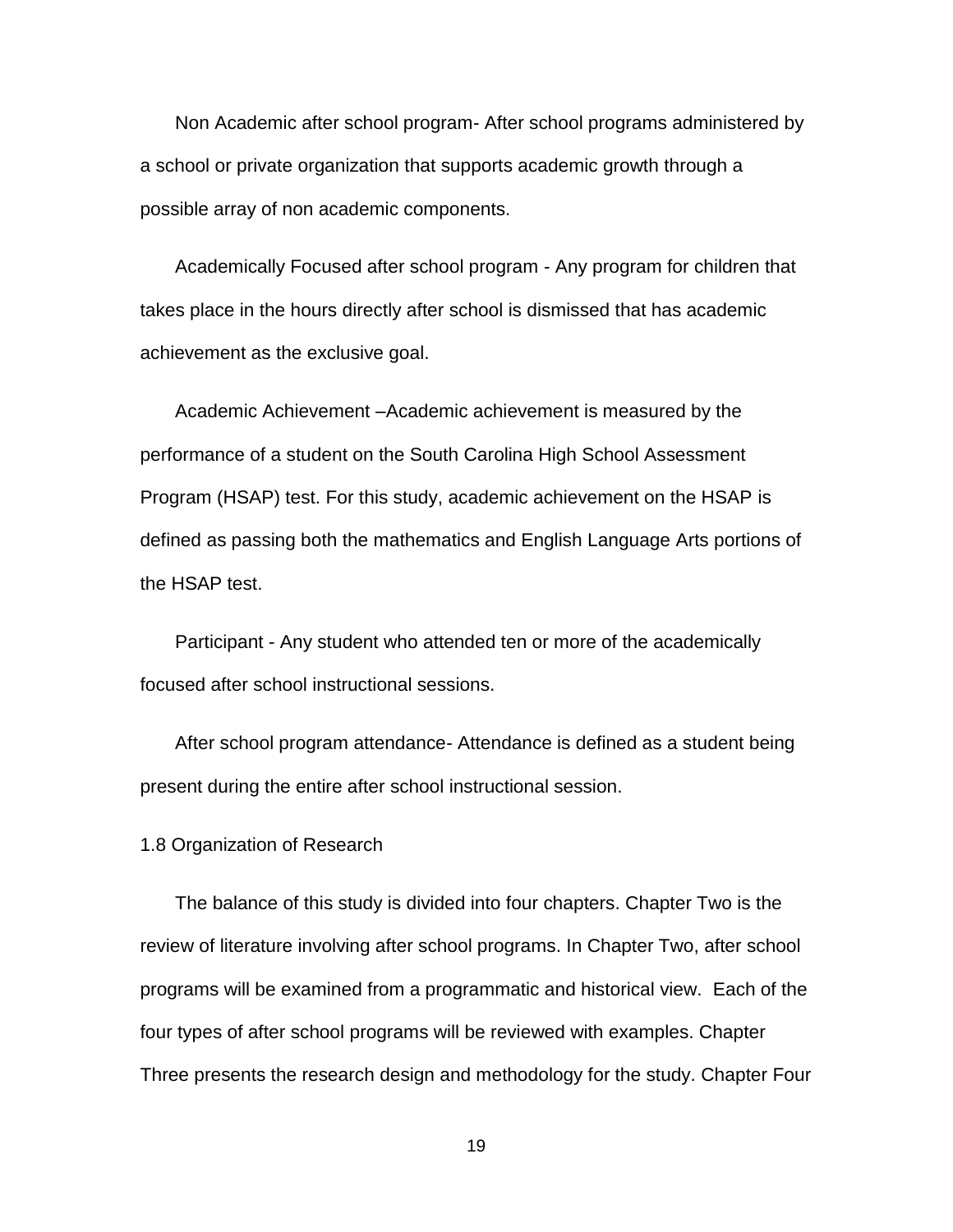contains the data, analysis and results for each research question. Chapter Five summarizes the study, discusses the findings and then presents conclusions and recommendations. The research concludes with references.

#### 1.9 Summary

After school programs serve a variety of needs that are as individual as each community. Each after school program has a focus and goal from which the curriculum and practice flow. Most after school programs have an academic component as a part of the overall program. Given the requirements of No Child Left Behind and the limitations of time and space in the school day, educators have adopted after school programs as a method of lengthening the school day for the neediest students. Accountability and justification naturally accompanies the increased flow of funds. Empirical data is needed to determine if after school programs are worth the resources that the state and federal government have invested. There is limited research involving after school programs and secondary schools, and there is even less involving academically focused after school programs and secondary schools. The purpose of this study is to examine the relationship between participation in an academically focused after school program and academic achievement for secondary students.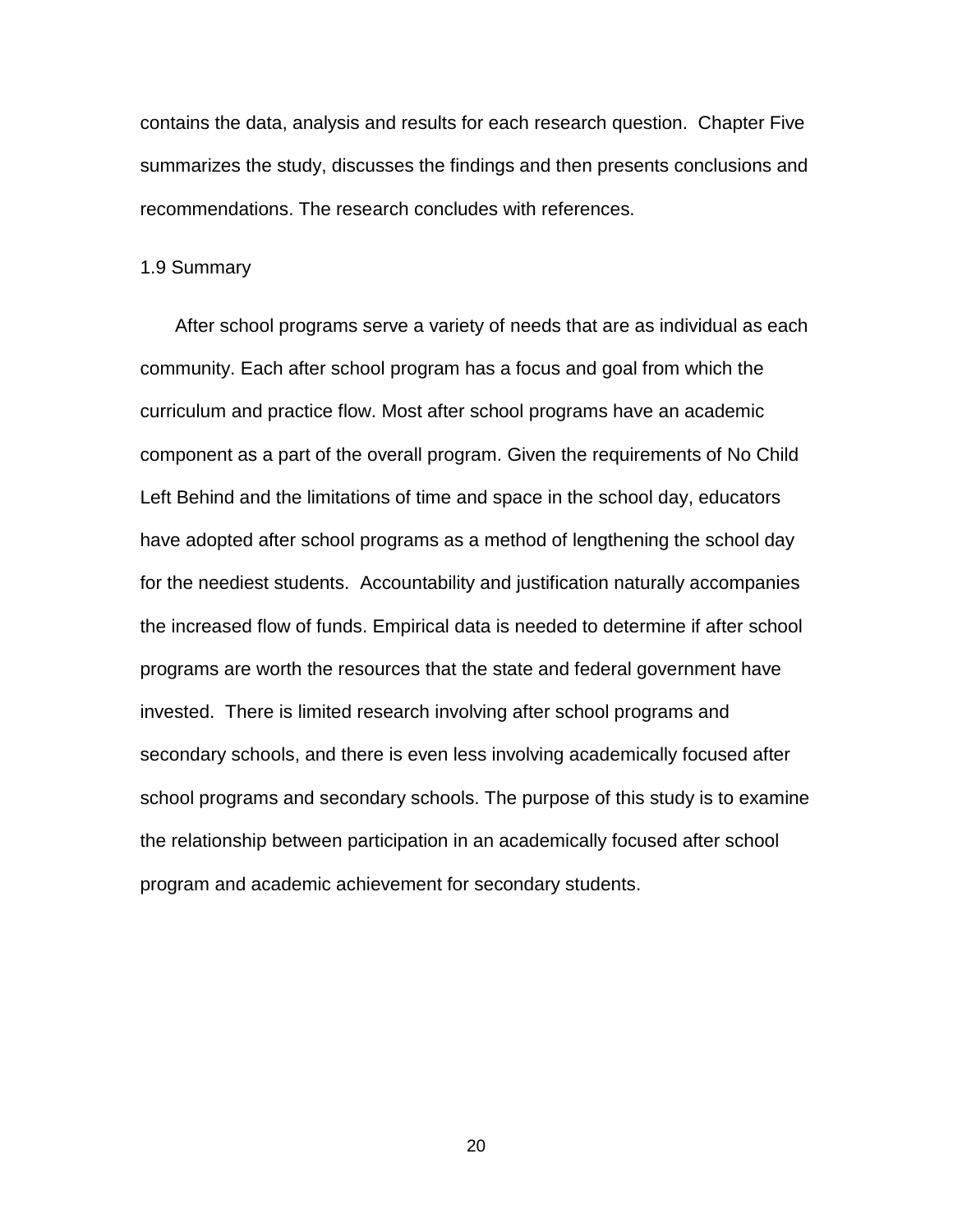## CHAPTER TWO

## LITTERATURE REVIEW

2.1 Introduction

The term "after school program" is used to refer to any structured program that occurs in the three to four hours directly after school is dismissed (American Youth Forum, 2006). There are several common terms that are synonymous with after school programs including "Out Of School Time Programs" and "Extended Day Programs" (Black, 2004). Regardless of the chosen name, each particular program has curricular requirements and structural constraints that are set forth by the funding source of the program (Aspler, 2009).

The purpose of this chapter is to organize and synthesize the current body of research regarding after school programs in relation to this research. Specifically, scholarly literature will be reviewed in order to understand the current body of knowledge regarding the relationship between academic achievement and after school programs. Currently, there is no consensus on classification or nomenclature regarding after school programs (Aspler, 2009). Each researcher classifies after school programs based on the individual constraints and requirements of the research (Aspler, 2009). The study will classify and analyze after school programs based on the curricular components employed by the after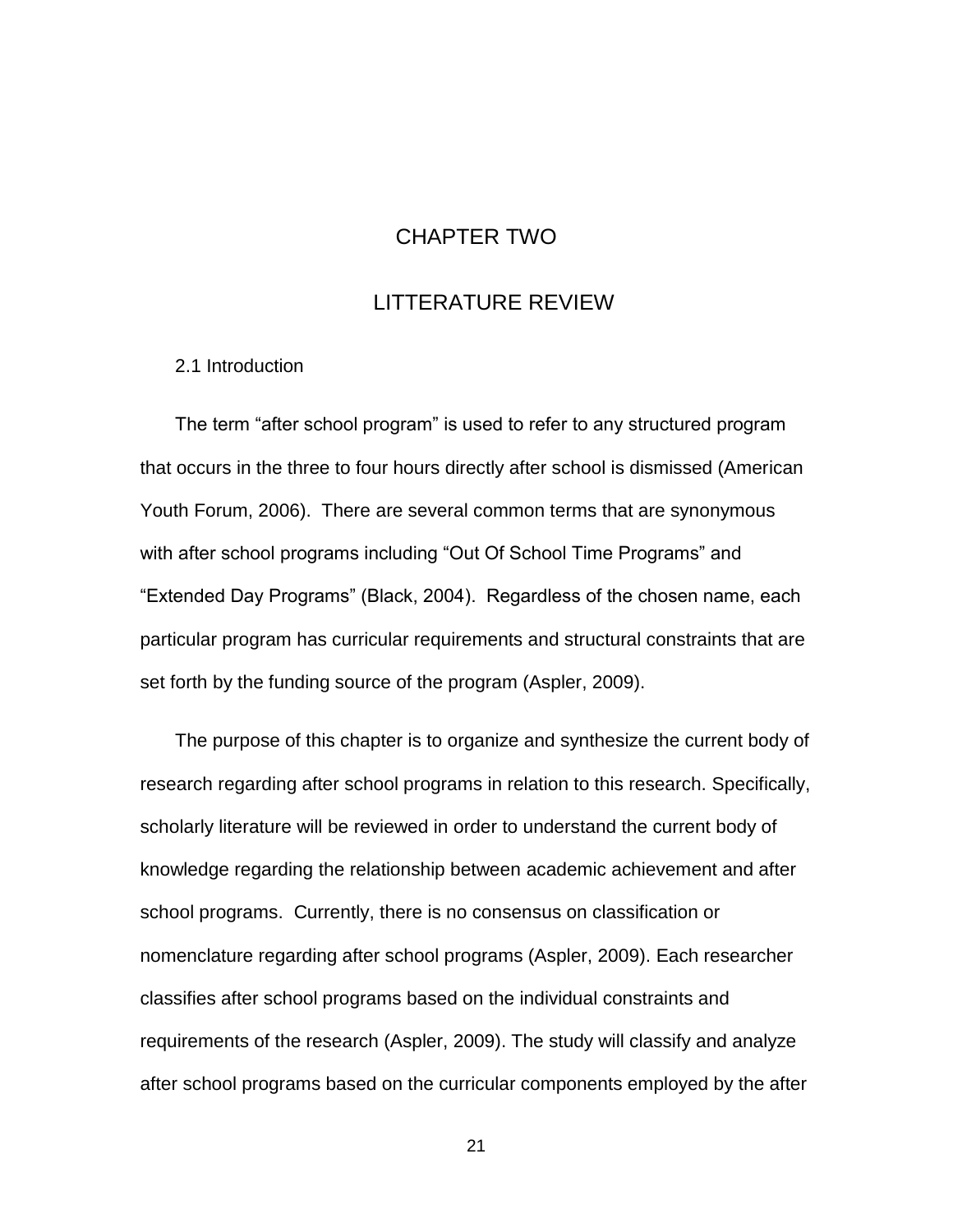school program. After school programs will be organized based on the following criteria:

1. Homework Assistance Programs - After school programs administered by a school or organization designed to assist students in completing homework and tutoring. Homework assistance programs may or may not have a non-academic component imbedded in the program. Homework assistance programs have improved academic achievement as the stated goal or outcome.

2. Academic Enrichment Programs - After school programs administered by a school or organization designed to teach new concepts, to go beyond the basics and support academic growth. This type program goes beyond just help with homework, but may have homework completion as a goal or component. It seeks to support academic achievement through new instruction and experiences. Academic enrichment programs have a non-academic component imbedded in the program. The non-academic component may include mentoring, arts, athletics, or recreation. Academic enrichment programs have improved academic achievement as a stated goal or outcome.

3. Non-Academic Programs - After school programs administered by a school or private organization that support academic growth through a possible array of non academic components. Non-academic programs seek to engage students in non academic activities for the purpose of supervision, character development, and skill development. Examples of this type of program would be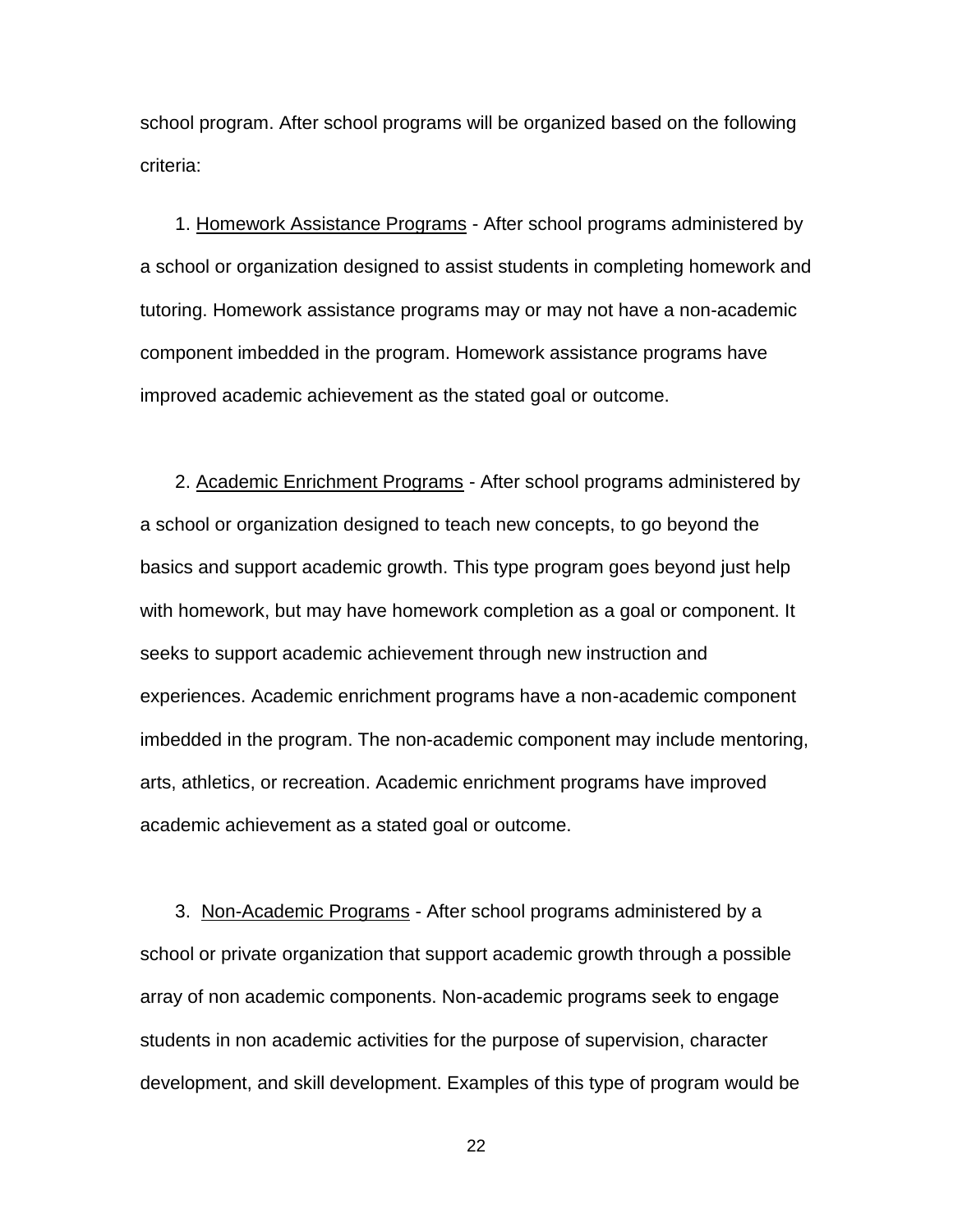after school art and choral programs as well as Boy/Girl Scouts. Non-academic programs typically do not have an academic stated goal although they often provide some academic benefit.

4. Academically Focused Program - After school programs that are exclusively academic. There are no competing curricular components of the program. Academically focused programs have increased academic performance as a stated goal.

The literature review will begin with a historical perspective on after school programs and continue with an analytical review of each of the above listed classifications of after school programs. Following the discussion of each of the types of after school programs, the literature review will focus on the link between after school programs and academic achievement. Next, chapter two will discuss the hallmarks of highly effective after school programs. The literature review will conclude with a summary of the current state of research.

#### 2.2 Historical Perspective

Halpern (2003) conducted a historical review of after school programming since its inception. After school programs began during the last twenty-five years of the eighteen hundreds (Halpern, 2003). During this twenty five year period, several societal changes caused the American family to need additional supervision for children following school (Halpern, 2003). One of the changes was the enactment of child labor laws limiting the number of hours and the age at which children could be employed (Halpern 2003). Another important factor was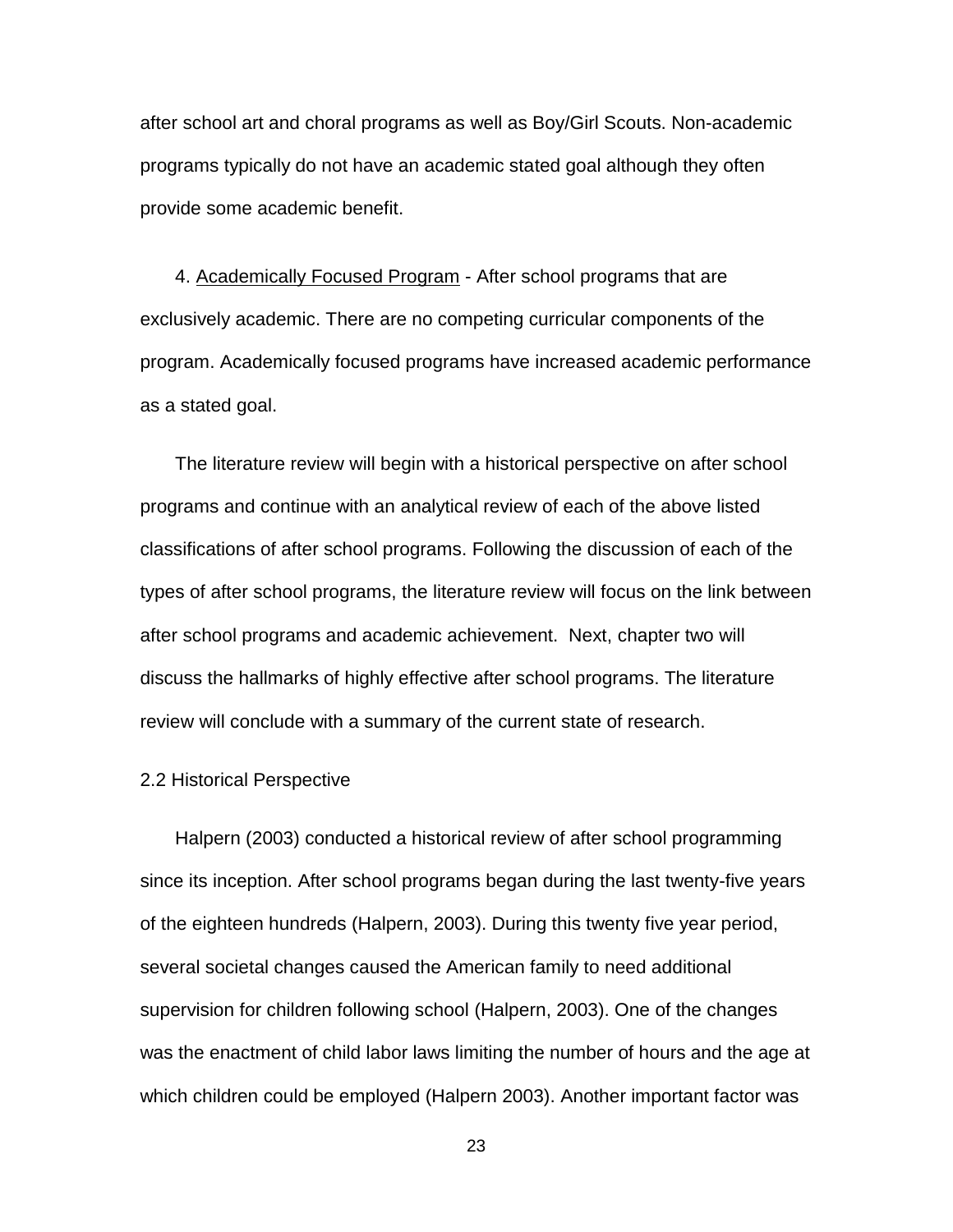the advent of compulsory education began taking root in several states around the nation (Halpern, 2003). Moreover, schools were more geographically accessible due to the increasing urbanization of America brought on by the Industrial Revolution (Halpern, 2003). Children who lived in urban areas had easy access to a large number of peers in a small urban neighborhood (Halpern, 2003). One unforeseen result of the newly enacted child labor and compulsory education laws was the new phenomenon of unsupervised youth and the accompanying anti social behavior (Halpern 2003). During these years, there was a notable increase in crime and criminal behavior from youths in the hours following the dismissal from school (Ascher, 2006). Criminal and delinquent behavior in school aged children has been linked to inadequate supervision during the hours after school (Walker and Abreton, 2005).

The first after school programs were designed to rescue boys and girls from the dangers of industrialized life in the urban communities during the final quarter of the eighteen hundreds (Halpern, 2003). These programs were organized by individuals or churches and were often no more than a safe place for children to play games and socialize (Halpern, 2003). By the turn of the century, after school programs typically provided a wide variety of gender specific activities (Halpern, 2003). For example, a boy may have opportunities in metal working, wood working, radio repair, debate, hiking, or photography (Halpern, 2003). Likewise, girls who participated in after school programs may have been offered activities in health, first aid, music, dress making, or etiquette (Halpern, 2003).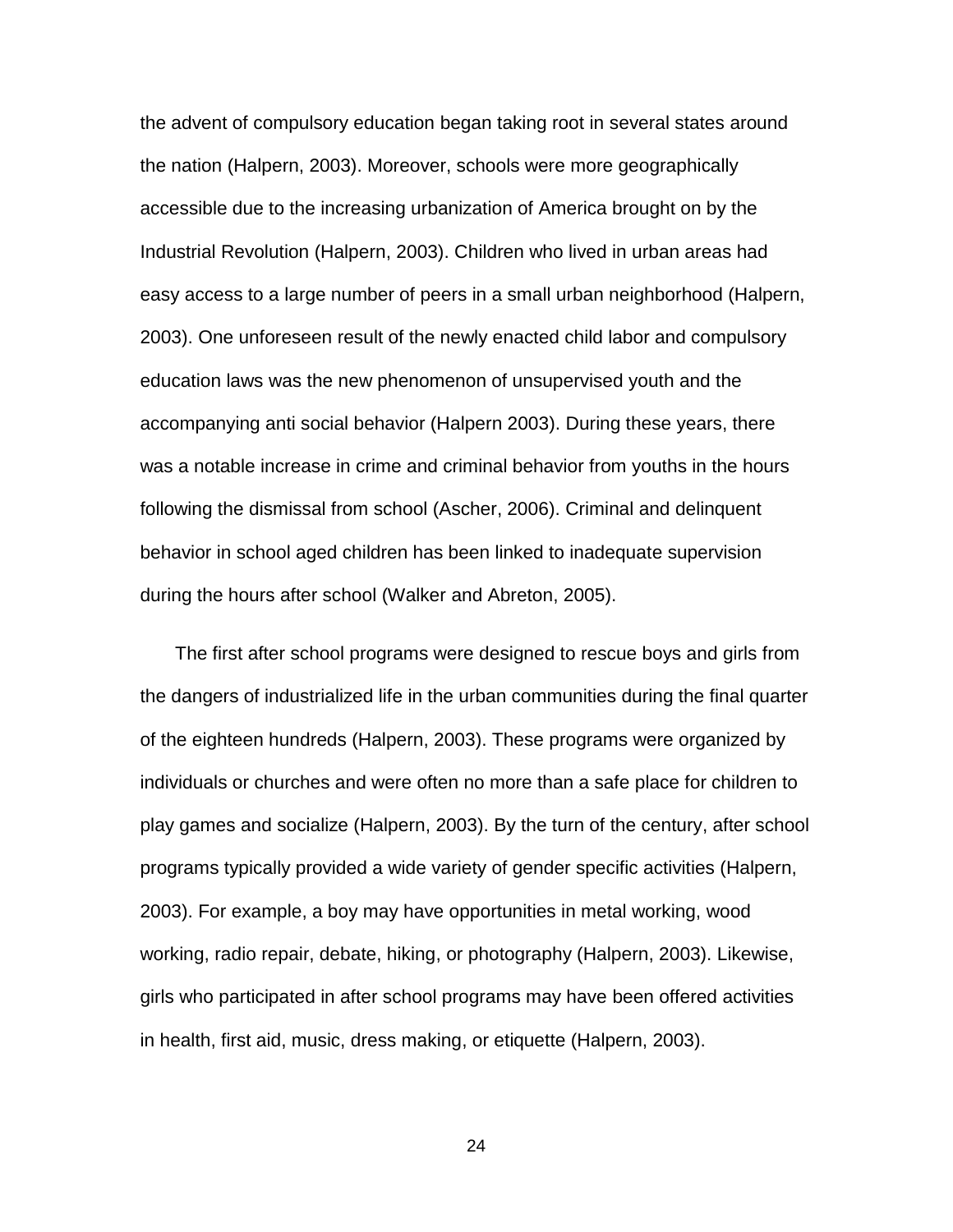Once the legal working age had been reached, some after school programs of the era began to prepare urban boys and girls for various vocations (Halpern, 2003). The vocational education component grew naturally from the activities the after school programs were already implementing (Halpern, 2003). During the early period of after school programs, schools were largely uninvolved in student life beyond the end of the school day. The local schools did not want to take on the additional responsibility of after school supervision in addition to the established educational duties (Halpern, 2003).

Early in the nineteen hundreds, government and civic leaders recognized an existing conflict between the unsupervised urban youth and the need of society to maintain law and order (Halpern, 2003). In the first quarter of the 1900's, municipal authorities began to provide outdoor playgrounds and indoor organized recreational activities for children in order to address the growing safety and criminal concerns (Halpern, 2003). The modern After School movement would develop out of these foundations.

The Great Depression changed the focus and funding for after school programs (Halpern, 2003). Children used after school programs as a refuge to escape homes that were economically and psychologically depressed (Halpern, 2003). During this same time period, funds for after school programs diminished and many closed or had to scale back the variety of activities (Halpern, 2003).

The election of Roosevelt, the advent of New Deal, and the onset of World War II brought many new societal pressures and changes (Halpern, 2003). In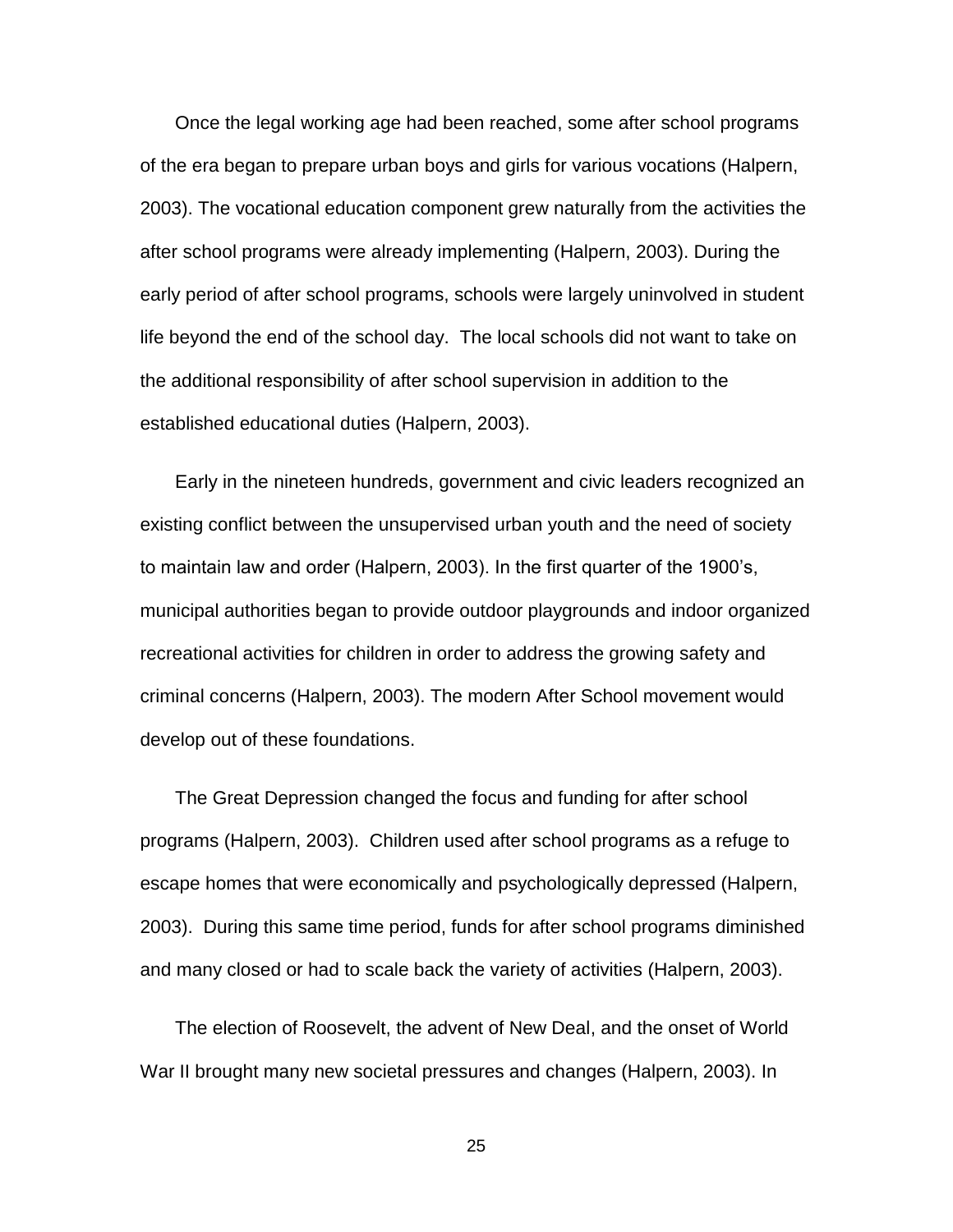order to aid the war effort and to supplement a depleted work force, women entered the work place in record numbers (Halpern, 2003). Because the nation desperately needed the women in the work force, the federal government began to provide limited funds to support after school programs so children would be supervised and women could work in industrial and military production (Bodilly and Beckett, 2005). This was the first time federal dollars supported after school programs (Gayle, 2004). According to Gayle (2004), before World War II, government and civic leaders thought the responsibility for supervising youth after school was best left to community organizations, such as the YMCA and Boy Scouts of America. After school programs helped supervise children and provide positive support to families with both parents involved in the war effort (Bodilly and Beckett, 2005).

The post war years can be characterized as a return to the pre-war normalcy and traditional routines (Halpern, 2003). Likewise, after school programs reverted back into the models popular in the pre-war years (Halpern, 2003). In the late 1950's and early 1960's society again began to change in several critical ways that prompted significant changes in how after school programs would operate for the next thirty years (Halpern, 2003). First, Juvenile Delinquency entered the national conscience and brought fear and concern to families across the country (Halpern, 2003). Juvenile delinquency is behavioral disorder characterized by despondent anti-social behavior and is especially prevalent in males in their mid to late teens (Halpern, 2003). Juvenile delinquency became a national concern and after school programs became a tool to protect youth from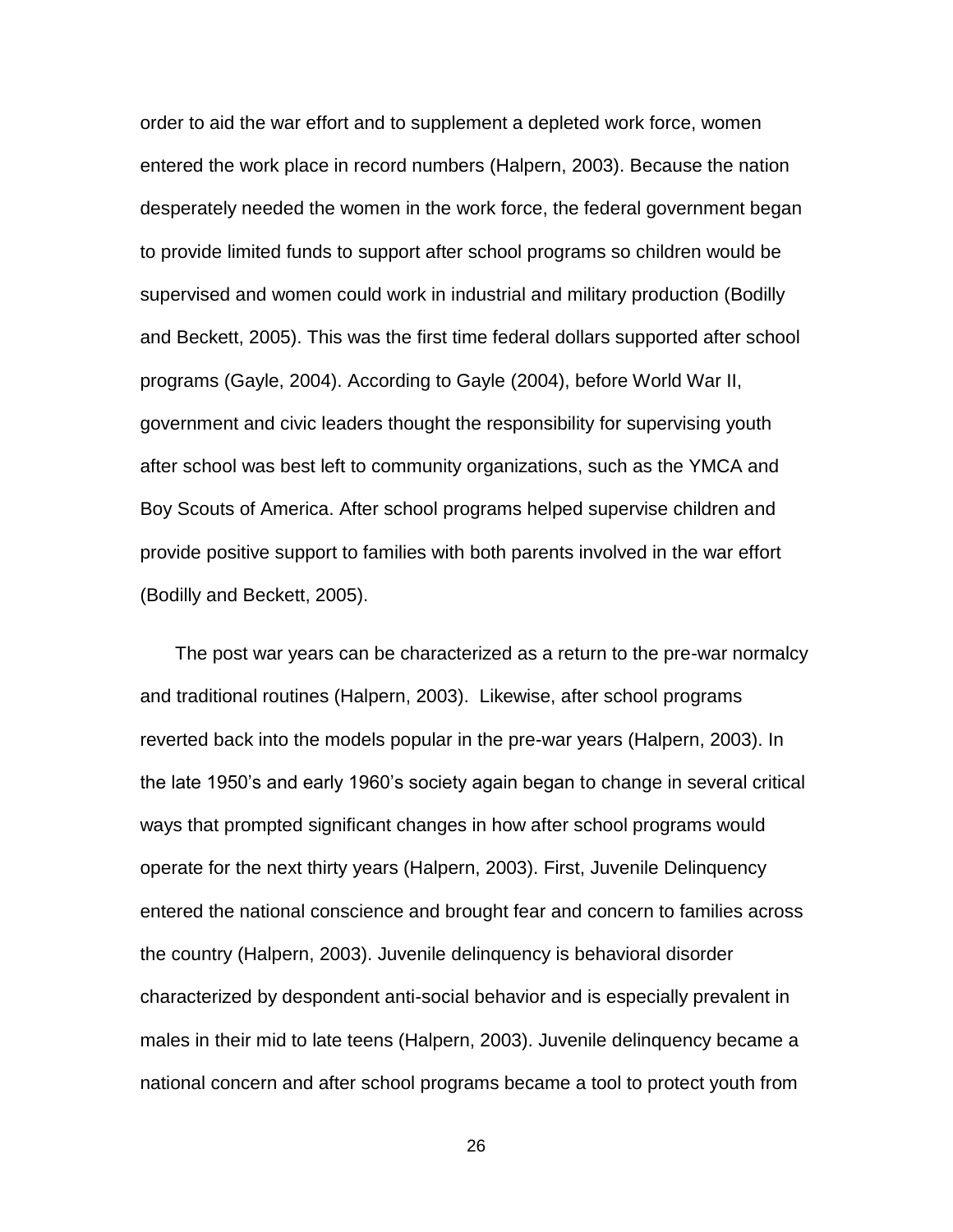the associated negative influences (Halpern, 2003). After school programs began initiatives to enhance the self esteem of children and give them an opportunity to succeed in vocations, athletics and the arts (Halpern, 2003). Secondly, many urban neighborhoods became toxic environments for the families living there (Halpern, 2003) These low income neighborhoods were once stable, working class, family oriented environments; now they were being assailed by unemployment, drugs, gangs, and the disintegration of the family unit (Halpern, 2003). Street gangs and turf wars in low income urban areas became common (Halpern, 2003). Drugs became ubiquitous on the streets for the first time during this era and contributed to both juvenile delinquency and the breakdown of urban neighborhoods (Halpern, 2003). Administrators of after school programs were now struggling with management and discipline issues of the participants (Halpern, 2003). It is also during this era when after school programs began to experiment with providing academic assistance for struggling students (Halpern, 2003). The academic assistance offered was most often not formalized and took the form of help with homework or tutoring on an individual basis (Halpern, 2003).

During the 1970's and 1980's, the number of two-income families continued to increase, and the need for positive outlets for children in the hours after school continued to grow (Halpern, 2003). Accordingly, the number of after school programs continued to grow steadily and slowly during these two decades with minimal increases in federal and state funds. During these decades, the federal government began targeting high poverty environments for special programs to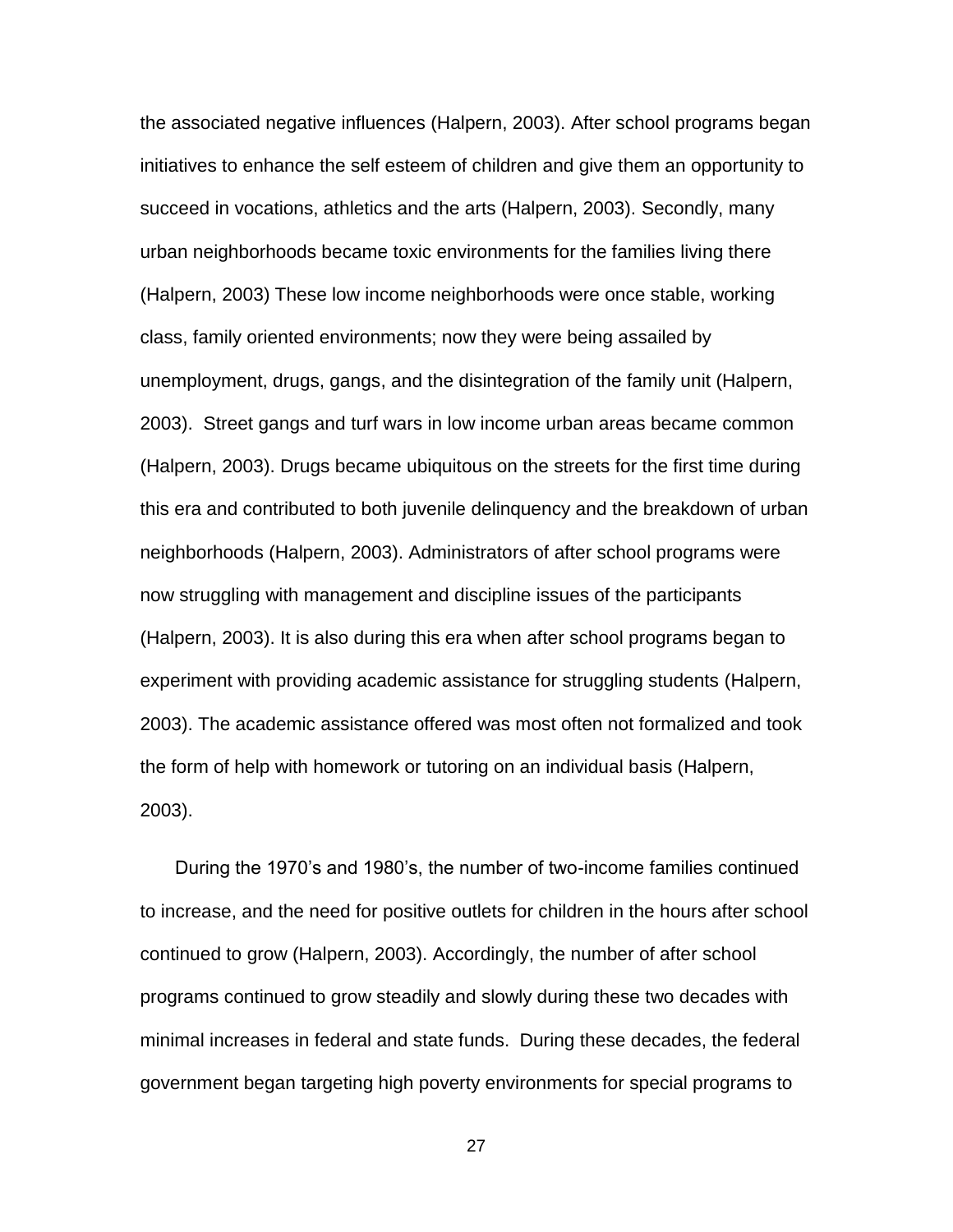assist in the supervision of at risk youth during the hours after school (Halpern, 2003). During this period, after school programs continued to offer recreational, vocational, and entertainment outlets for children (Halpern, 2003). There was limited academic assistance for students participating in after school programs (Halpern, 2003).

Throughout the 1990's and 2000's, after school programs have experienced an increase in the number after school programs and a change in the overall focus (Halpern, 2003). The onset of the educational accountability movement and the accompanying federal and state dollars has given rise to greater numbers of after school programs than ever before (Halpern, 2003). Most of the new after school programs that were started between 1990 and 2000 were administered by local schools (Halpern, 2003). These schools needed additional time for academic assistance and remediation with struggling students (Halpern, 2003). Academic remediation and achievement became the primary focus of after school programs during these decades (Halpern, 2003). Additionally, government and civic leaders came to understand that it is more economical to provide structure to children after school than to try to incarcerate and rehabilitate juvenile delinquents (Gayle, 2004). Moreover, a critical mass of scholarly research connected after school programs with providing effective help for at risk youth (Gayle, 2004).

During the mid 1990's, states began after school initiatives to provide academic support and social structure during the critical hours after the dismissal of school (Gayle, 2004). For instance, the state of Georgia created a statewide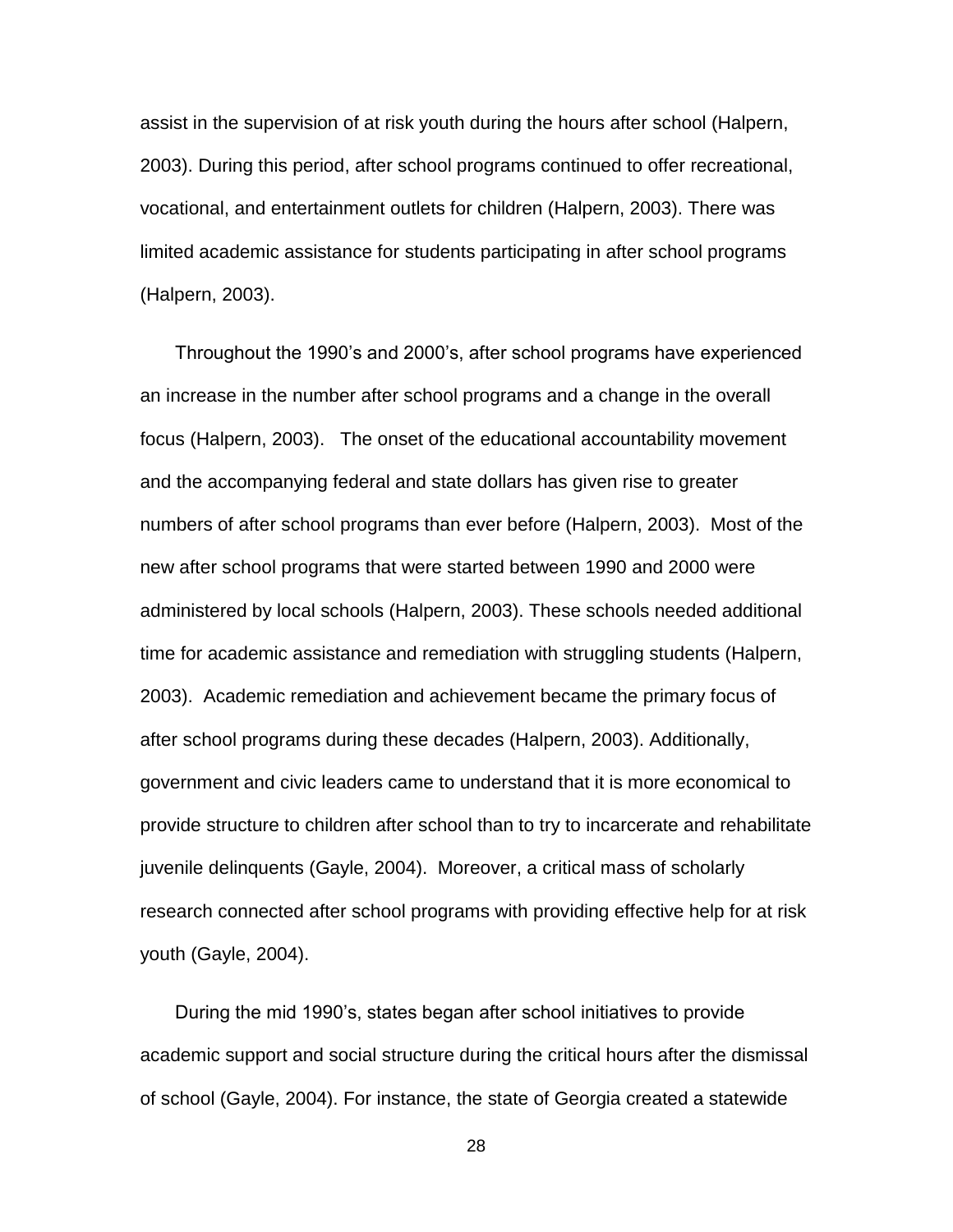after school program known as the 3:00 Project. This project addressed at risk middle school aged children and was also designed to promote safety and academic success through tutoring and homework assistance (Gayle, 2004). Likewise, Tom Caper, then serving as the Governor of Delaware, spearheaded a statewide after school program designed to improve academic performance of low-performing students in mathematics, science, English, and social studies (Gayle, 2004). Under his leadership, Delaware invested over twenty million dollars in extending instructional time and providing additional support to struggling students (Gayle, 2004). Legislators in California launched a statewide after school program known as the After-School Learning and Safe Neighborhoods (Gayle, 2004). This particular program was designed to provide literacy, safety, and academic support for students beginning in kindergarten and continuing through the ninth grade (Gayle, 2004).

The federal government's effort to regulate and fund After school programs began with Senator James Jeffords of Vermont and Representative Steve Gunderson of Wisconsin who introduced the 21st Century Community Learning Centers Act (21<sup>st</sup> CCLC) (Gayle, 2004). This act was designed to provide grants to rural and inner-city public schools for academic achievement and overall student growth (Gayle, 2004). Officials in the Clinton administration sought this opportunity as a means to promote their out-of-school time agenda (Gayle, 2004). In President Clinton's first fiscal year, the 1993 budget, he proposed an 800 million dollar increase to the 21st CCLC program over a five-year period (Gayle, 2004). This new funding source dramatically increased the number of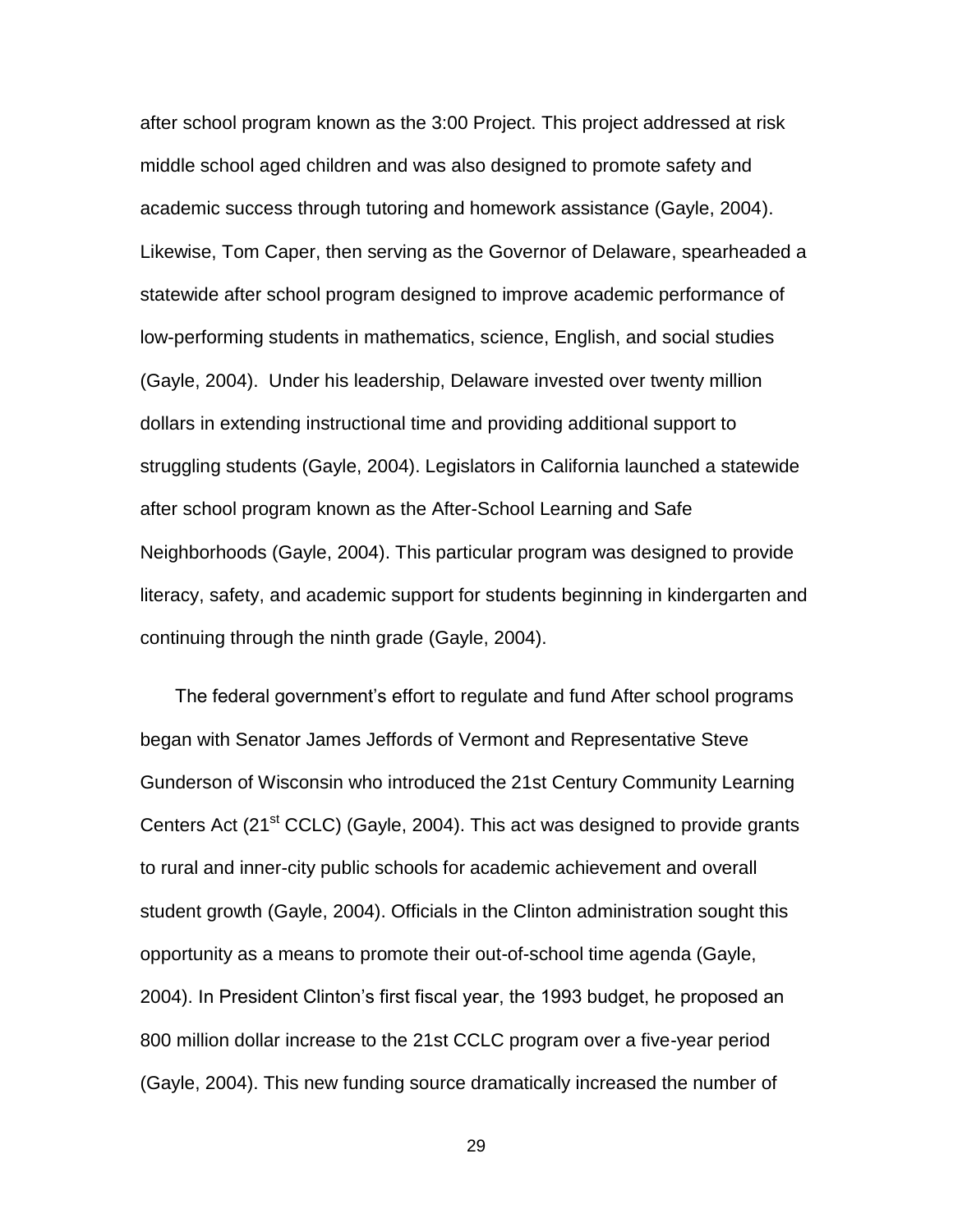after school programs and funded new services in existing after school programs (Gayle, 2004). By fiscal year 2001, the federal budget for the 21st Century Community Learning Centers was 845.6 million dollars (Gayle, 2004). President Bush's No Child Left Behind (NCLB) law continued in this movement by mandating 250 million dollar increases to the 21stCCLC program each year for the next six years, reaching a level of 2.5 billion dollars in fiscal year 2007 (Gayle, 2004). Gayle (2004) states that in less than one decade, the 21st CCLC program grew from a small pilot project to an integral part of the nation's largest federal education reform law since 1965.

The shift in funding from private to public has changed the format, scope, and models of after school programs (Dynarski et al, 2004). The No Child Left Behind legislation changed the model that the federal government used to issue funds for after school programs to the states (Zang and Byrd, 2006). Prior to NCLB, only the after school programs that met the uniform requirements of the federal law were funded by the federal government (Zang and Byrd, 2006). NCLB allowed states to apply for federal block grants with broader implementation guidelines (Zang and Byrd, 2006). The block grants gave states greater flexibility to implement after school programs to meet the specific needs of the students (Zang and Byrd, 2006). The federal block grants provided to states and then in turn to local organizations had fewer federal stipulations and allowed greater freedom to meet contextual needs (Archer, 2004).

The change from 21<sup>st</sup> CCLC to NCLB impacted the curriculum of after school programs in addition to the funding mechanism (Archer, 2004). At its inception,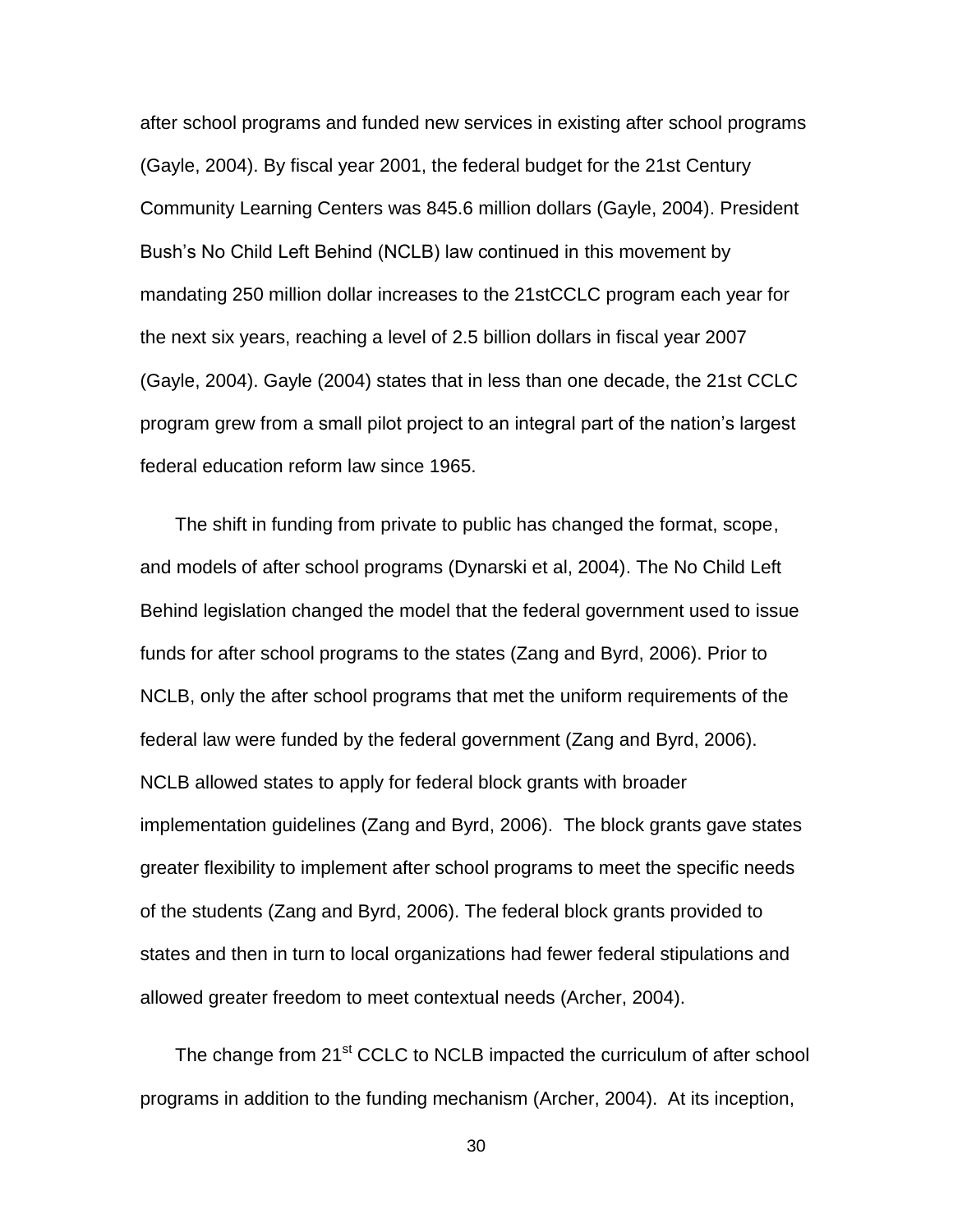in order to qualify for a 21st CCLC grant a program had to provide academic support, wide ranging enrichment opportunities in the arts and music, and offer family literacy (Zang and Byrd, 2006). The federal block grants made academic achievement and reaching historically underachieving groups the curricular and fiscal mandates of NCLB After school programs (Archer, 2004). NCLB legislation has brought an increased focus and emphasis on the individual student by requiring states to test every student in English, math, science, and social studies in grades three to eight (Archer, 2004). Additionally, NCLB mandated that federally funded after school programs be used to enhance student learning and be based on scientific research (Zang and Byrd, 2006).

Currently, there are more after school programs available than ever before (Zang and Byrd, 2006). The models and curricula are as varied as the funding mechanism and community needs allow (Zang and Byrd, 2006).

A survey of current research does not yield a consistent classification methodology for after school programs. Individual research studies classify after school programs formally and informally based on the design and purpose of the research. This study will classify after school programs based on the academic component in the after school program. An analysis of current research reveals four general types of after school programs based on academic components:

- 1. Homework Assistance Programs
- 2. Academic Enrichment Programs
- 3. Non Academic Programs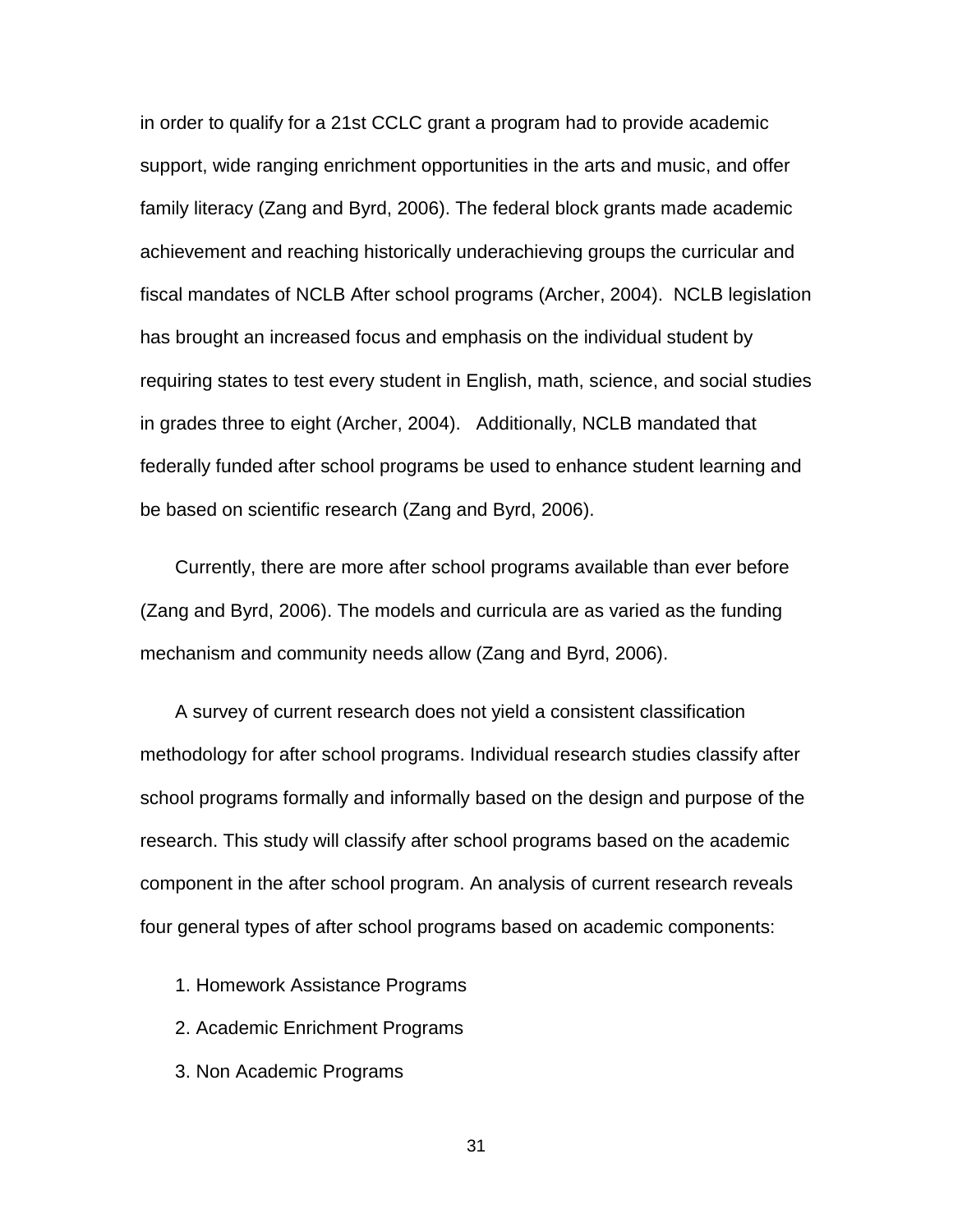4. Academically Focused Program

Each type of program has been evaluated by the literature and will be reviewed and analyzed individually.

### 2.3 Homework Assistance Programs

A homework assistance after school program is any after school program administered by a school or organization designed to assist students in completing homework and tutoring for the purpose of homework completion. Homework assistance programs have been a staple of the after school program for over twenty years (Cooper et al, 2006). This model relies on the premise that time spent on academics is highly correlated to improved grades and academic achievement (Cooper et al, 2006). In successful homework assistance after school programs participants and parents of participants value the program as positive and view the program useful in achieving the stated academic or social goals (Gayle, 2004). Additionally, successful homework assistance programs have a teaching staff that is vested in the school's academic performance (Gayle, 2004). In other words, a successful homework assistance after school program will be staffed by teaching faculty from the school (Gayle, 2004). When the faculty in a homework assistance program is invested in the overall academic program at the school, then they improve communication between stakeholders and they are actively involved in recruitment and retention of participants in the homework assistance program (Gayle, 2004).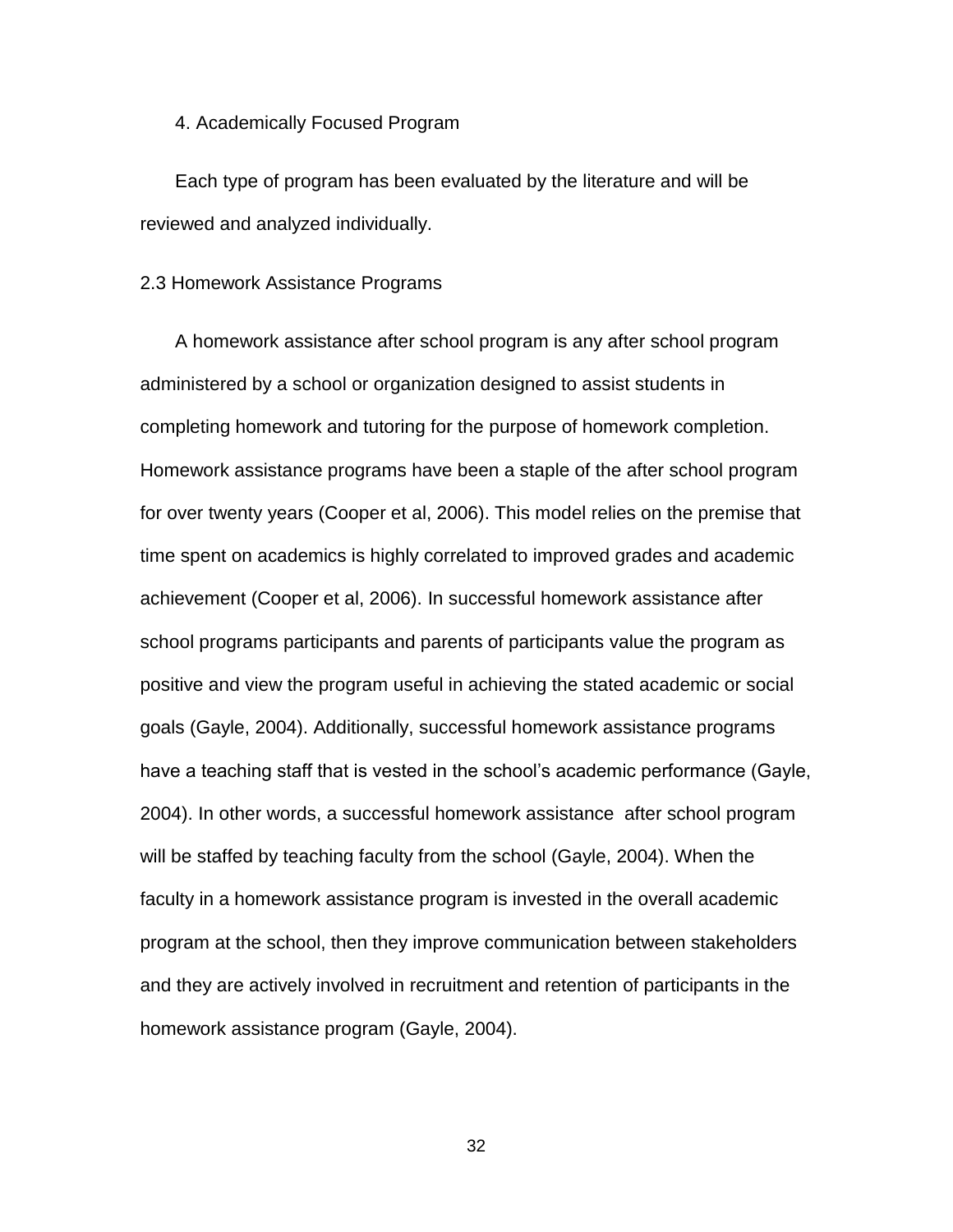There is descriptive research to support the notion that student participation in a homework assistance program has a positive impact on academic achievement (Hollister, 2003). Hollister (2003) conducted a study that relied on a survey completed by participants, parents of participants, and instructors. This study established a link between participation and improved academic achievement (Hollister, 2003). Instructors report that 40-50% of the participants in homework assistance after school programs demonstrated an increase in the amount of completed homework (Hollister, 2003). Parents of participants report that 85% of participants reaped a benefit from participation in a homework assistance program (Hollister, 2003). The surveys completed by students show that over 50% of the students believed that participation in a homework assistance program helped them to improve academic performance (Hollister, 2003).

An examination of experimental research into a homework assistance programs' efficacy for improving academic achievement has yielded mixed results. One study conducted on elementary students in California required that randomly selected students participate in homework activities for at least fortyfive minutes three times a week (Codsen et al, 2001). The researchers collected data for students in both the control and experimental group regarding homework completion, GPA, and SAT-9 scores (Codsen et al, 2001). The research showed no significant difference ( $p < 0.1$ ) between the control and treatment groups (Codsen et al, 2001).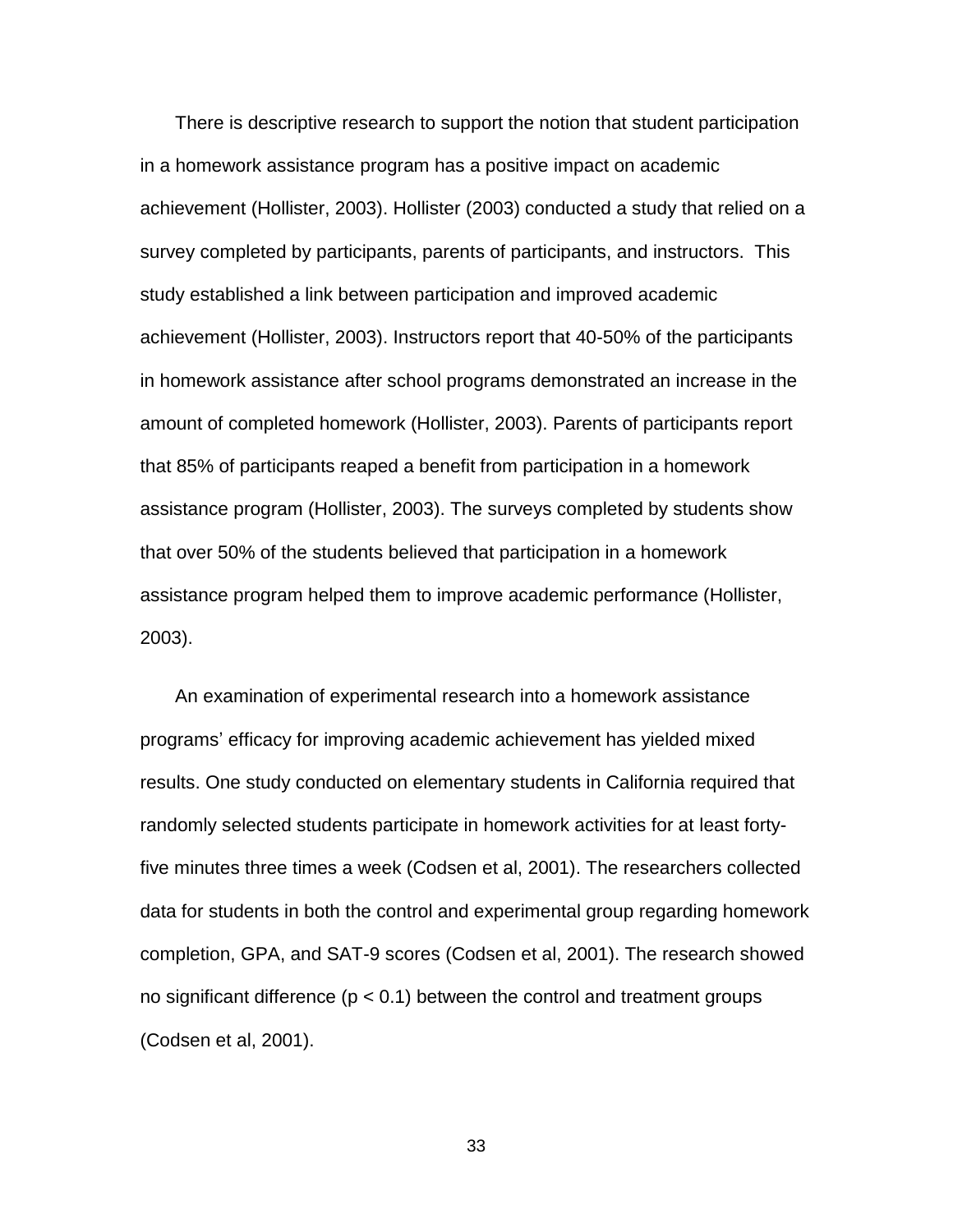In another Homework assistance program study, over 900 children in grades three to seven were randomly assigned to a control and experimental group (Philliber, Kaye and Herrling 2001). The experimental group was required to participate in a homework assistance program for at least thirty minutes three times a week (Philliber, Kaye and Herrling 2001). The control group did not participate in a homework assistance program (Philliber, Kaye and Herrling 2001). The four hundred eighty-five participants of the treatment group had a significant increase in the quality and completion of their homework over the four hundred fifty-six control participants (p<.05) (Philliber, Kaye and Herrling 2001).

The homework assistance program is a widely employed model for the after school programs. Although the homework assistance model is quite popular, the literature is not conclusive regarding the efficacy for increased academic performance as measured by standardized tests. There is significant evidence to support a link between participation in a homework assistance program and increased homework completion.

# 2.4 Academic Enrichment Programs

An academic enrichment program is an after school program designed to teach new concepts, to go beyond the basics, and support academic growth. Academic enrichment after school programs are designed to promote academic achievement by direct academic instruction and through a non academic component. These non-academic components may incorporate music, art,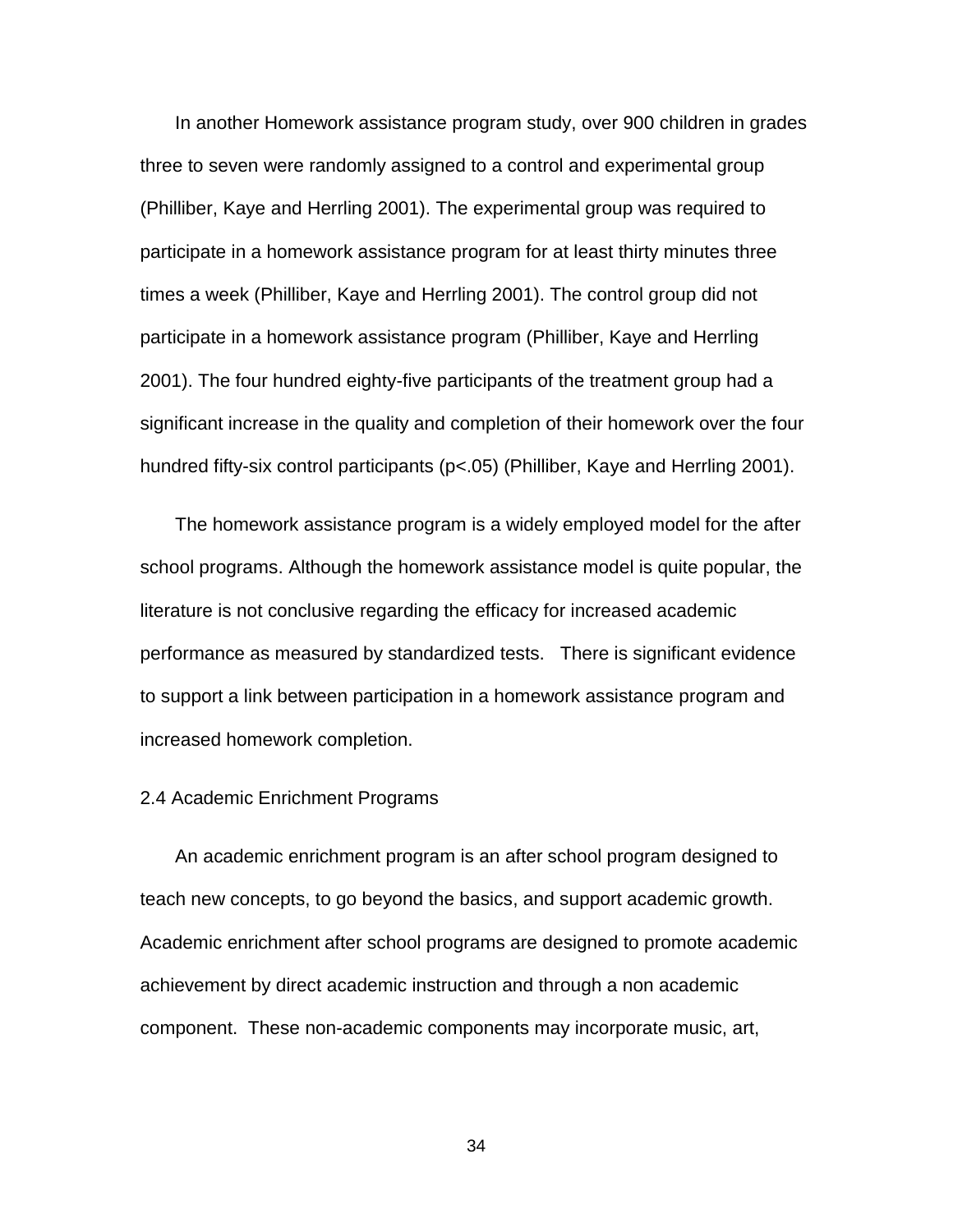dance, athletics, mentoring, or help with homework in conjunction with academic instruction in order to impact the total child (Miller 2001).

After school programs utilizing the academic enrichment model appear to have higher levels of influence on the academic achievement than after school programs designed in the homework assistance model (Miller, 2001). In 2005, the National Association of Elementary School Principals studied ten academic enrichment after school programs that served at risk youth in differing contexts. The participants demonstrated higher levels of homework completion and an increase in academic achievement when compared to levels before participation in the study (Miller, 2001).

Another study conducted by the University of Chicago by Whalen (2007) analyzed a system wide effort to implement academic enrichment after school programs in Chicago area schools (Whalen, 2007). The study included over 110 schools implementing specific programs in response to contextualized measures (Whalen, 2007). Each site had to design and submit a specific plan to provide direct academic enrichment and to engage the total child (Whalen, 2007). The program duration was three years and empirical data points were measured every year through standardized tests (Whalen, 2007). The study concluded that "no strong relationship, positive or negative, emerged between linking the number of days of attendance to improved math or reading course grades" (Whalen, 2007). Furthermore, "attendance at the program correlated very weakly, but positively with reading percentile, math percentile, and science percentile" (Whalen, 2007).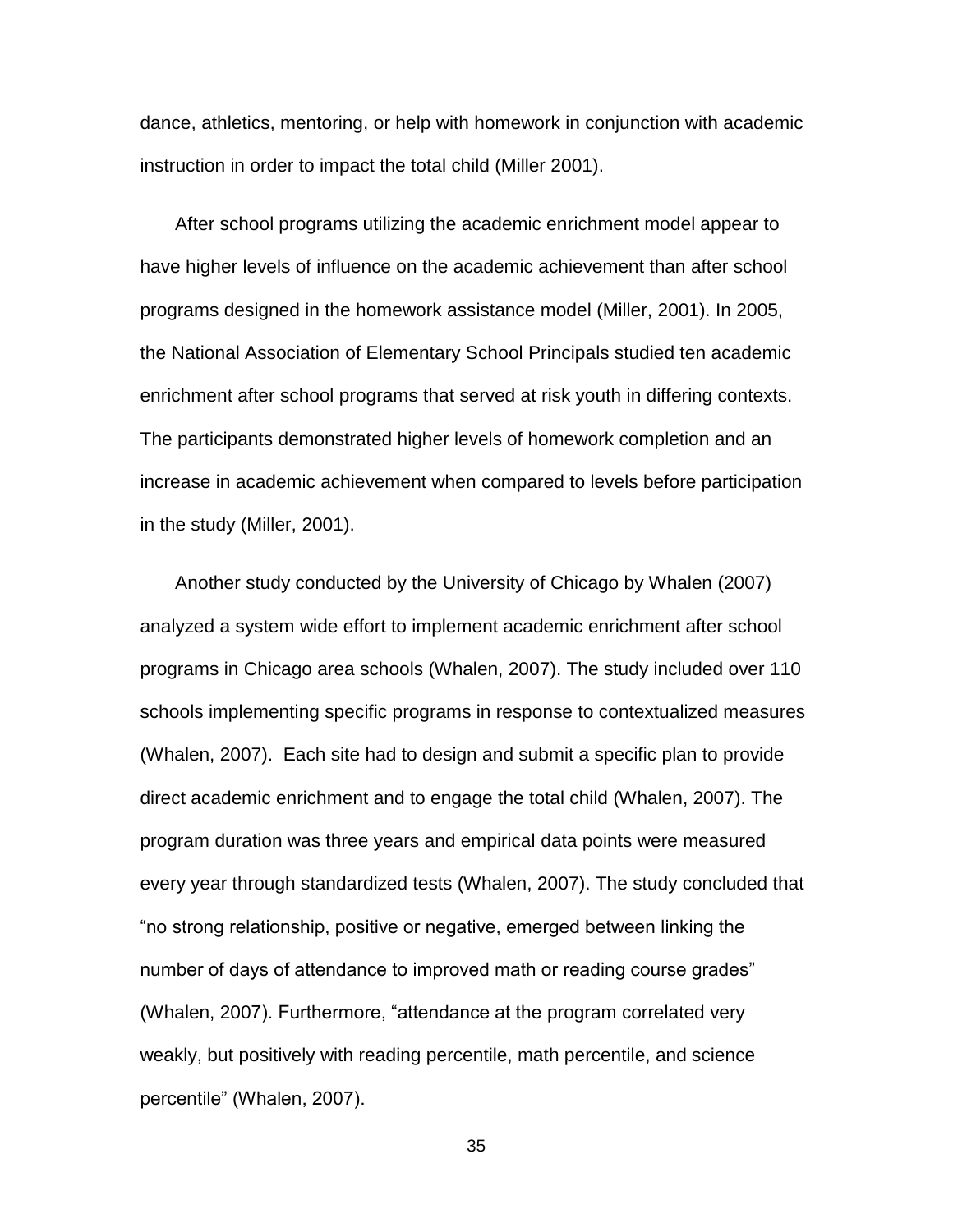In contrast, a study in California (2002), suggests the effectiveness of an after school programs that had only two mandates: literacy and educational enrichment. Non academic components were also allowed by the funding mechanism and were broadly employed (California, 2002). Upon evaluation of the program, the data shows a "positive impact on participating students' achievement as measured by SAT-9 reading and math scores…. and improved grade point averages as reported by the local programs" (California, 2002). Additionally, this study linked participation in the afterschool program and improved attendance, improved attitude about school, and unusually high levels of support from participants, parents, teachers, and administrators (California, 2002).

Research supports a contextualized link between academic enrichment after school programs and increased academic achievement. The specific curriculum, staffing, and commitment of the stakeholders all impact the overall success of the program. An academic enrichment after school program may improve academic achievement if the context and contributing factors work together effectively.

# 2.5 Non-Academic Programs

Non-academic after school programs are the oldest type of after school programs (Halpern, 2003). These programs do not have an academic component, but may have an academic benefit due to the other components of the program. They have their roots in the last quarter of the 1800's (Halpern, 2003). In recent years non-academic after school programs have fallen out of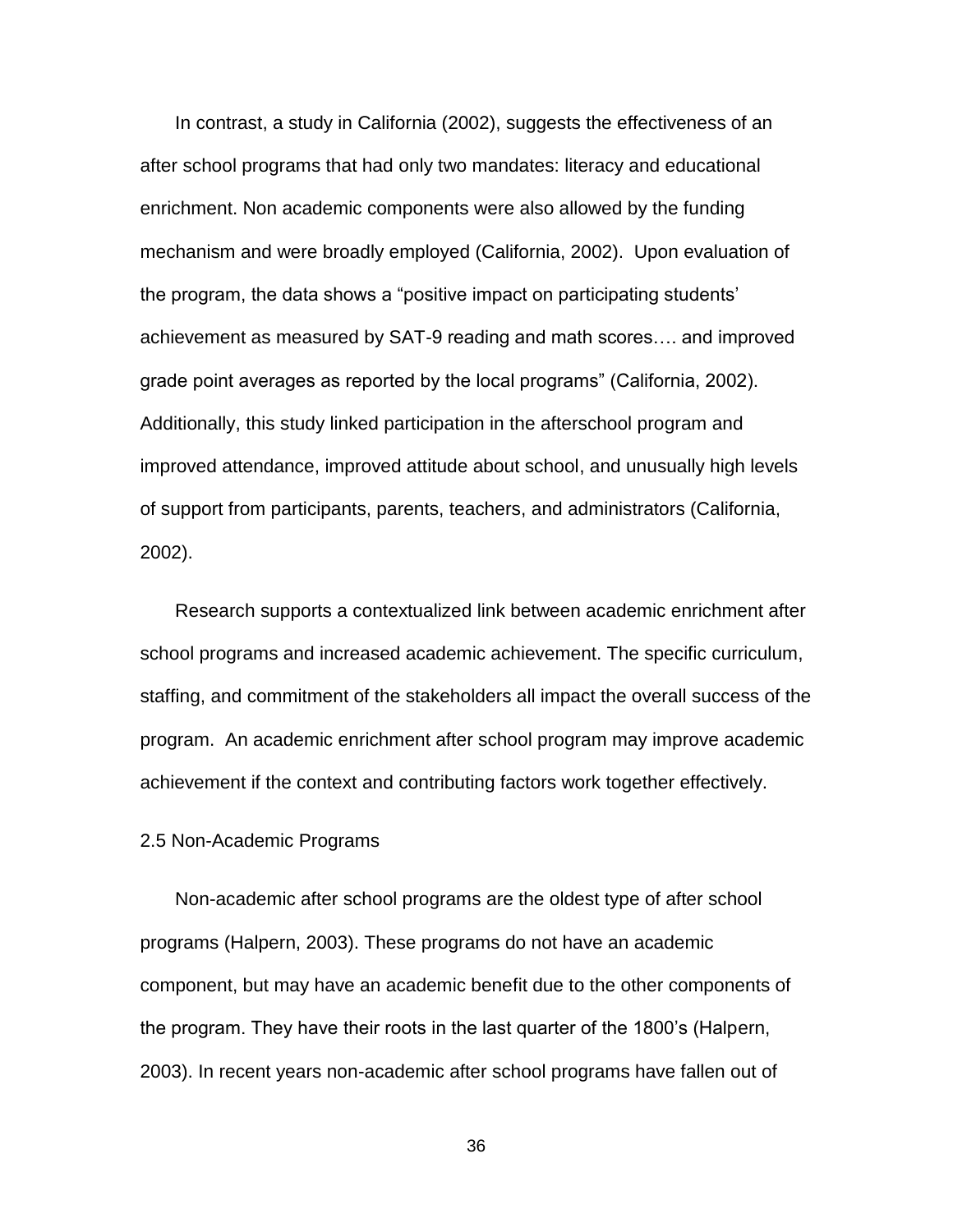vogue due to the abundance of public dollars that require an academic component of some variety (Chung, 2005).

In 2002, Stephan P. Klein and Roger Bolus of Gansk and Associates conducted a study involving fourth graders and a non academic after school program (Chung, 2005). The after school program curriculum involved creative outlets like art, dance, music, and sports (Chung, 2005). Even though there was no mathematical instruction during the program, the participants in the program gained an average of 45 points on the mathematics achievement test during the course of the school year, as opposed to 26 points for non-participating classmates (Chung, 2005). The researchers attribute the results to the students' overall well-being, improved problem solving, improved interpersonal skills, and improved communication skills (Chung, 2005). This study linked a change in the "soft skills" to the increased academic performance as measured by a standardized test (Chung, 2005).

Another study by Galvin (2010) highlighted the overall positive outcomes that an academic after school program provides. The study examined an after school program designed to teach fitness, nutrition, and personal responsibility (Galvin, 2010). The Colorado based study was a two phase approach (Gavin, 2010). Phase one was the creation of an after school fitness club for low socioeconomic status students (Gavin, 2010). The club met twice a week for sixty minutes (Gavin, 2010). Each session included a thirty minute fitness lesson, and a thirty minute lesson on either nutrition or responsibility (Galvin, 2010). The second phase of the study involved a club wide community service project (Galvin,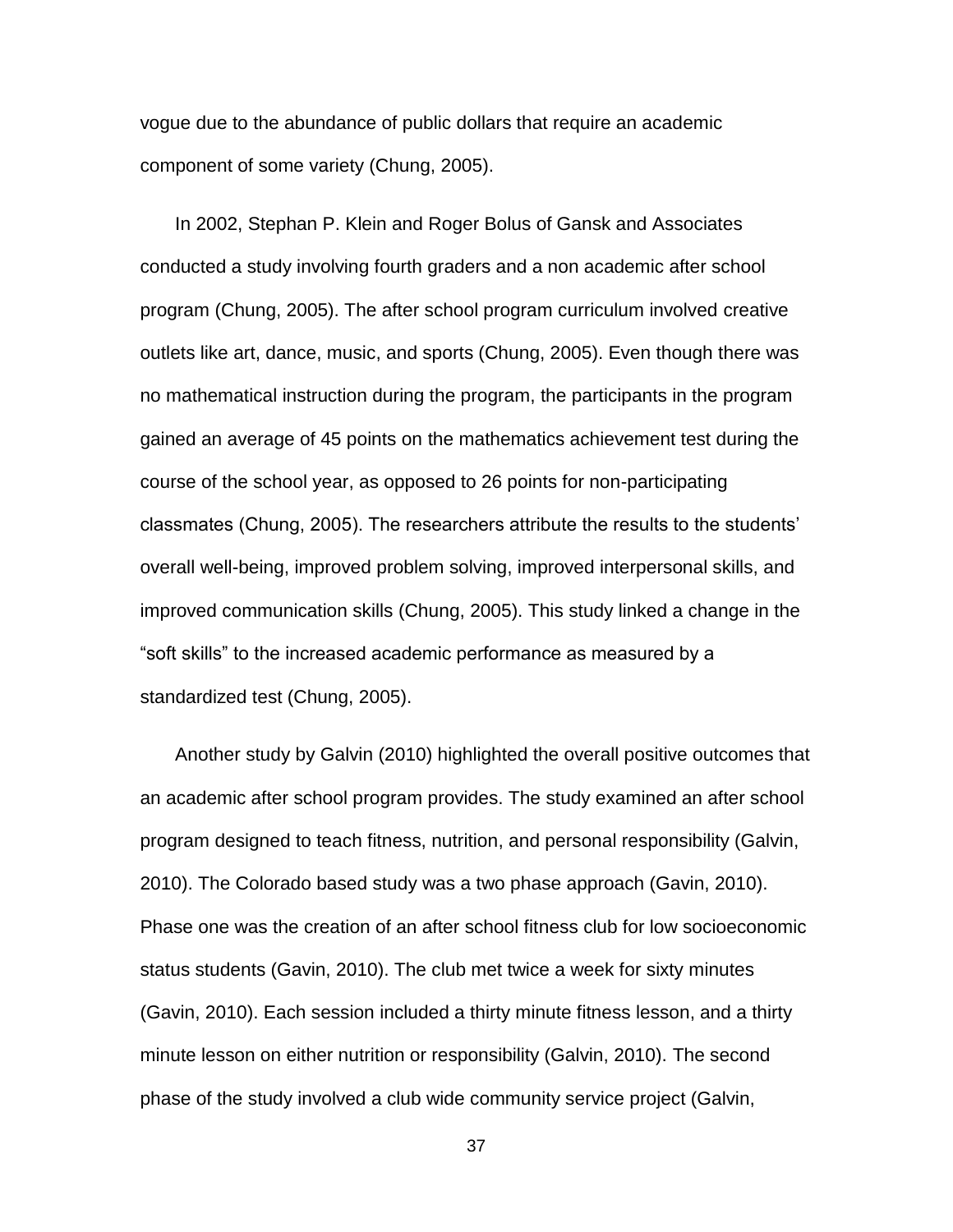2010). The service project allowed the students a live venue to demonstrate the newly acquired skills for responsibility and fitness that has been at the core of the curriculum (Galvin, 2005). At the conclusion, of the study, students involved in the non academic after school program showed greater responsibility in school as demonstrated by attendance records and homework completion (Galvin, 2005). The students also demonstrated higher levels of personal fitness than other low socioeconomic students (Galvin, 2005). The researchers did not explore if participation in this non academic after school program correlated with increased academic achievement as measured by grades or standardized tests (Galvin, 2005)

Non academic after school programs are successful at engaging the whole child and providing meaningful activity during the hours after school. Research informs us that participation in non academic after school programs highly correlates with improved academic success as measured by improved attendance, improved homework completion and improved levels of responsibility. In short, students who participate in non academic after school programs may develop non academic skills that may in turn lead to greater levels of academic achievement.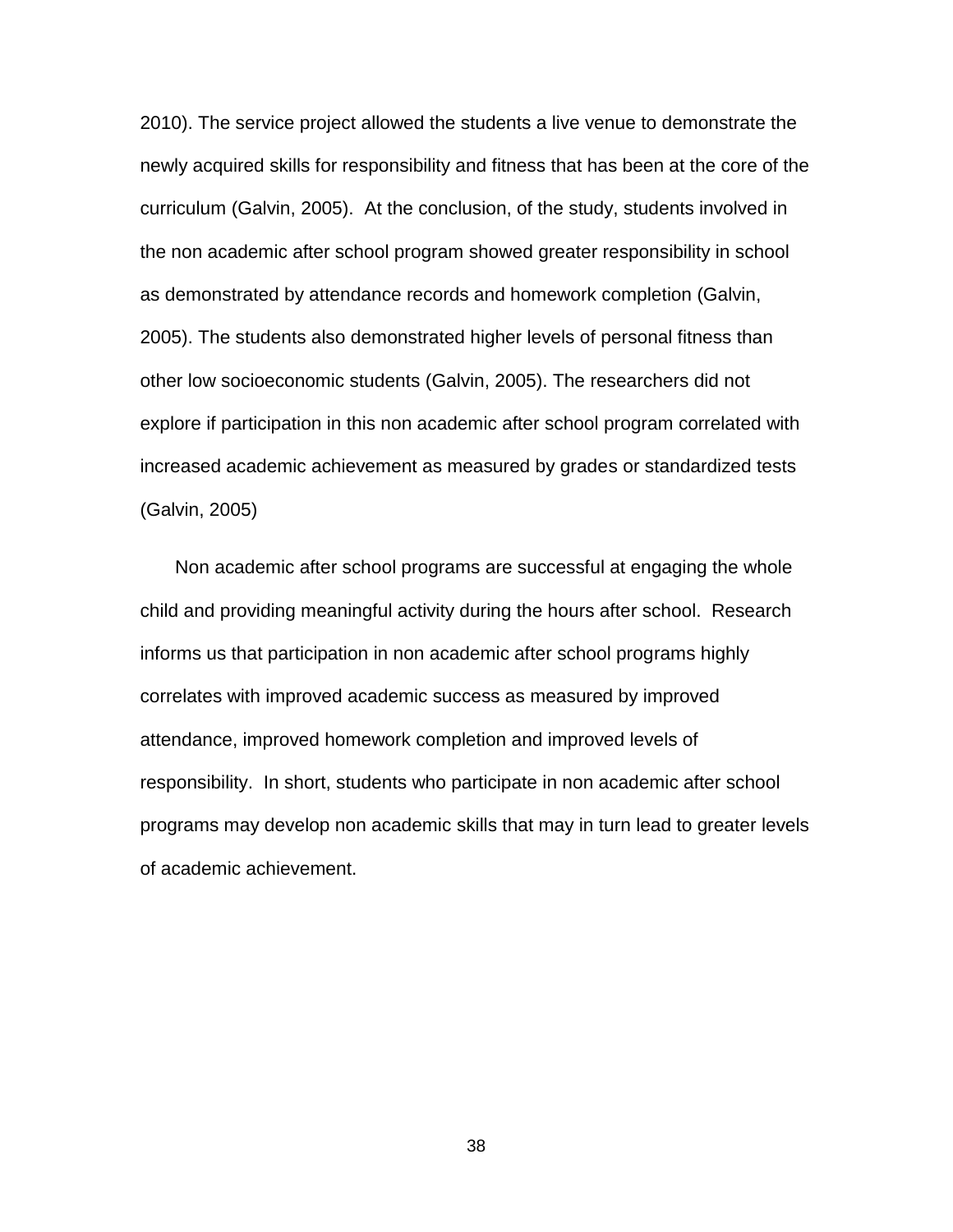## 2.6 Academically Focused Programs

An academically focused after school program has academic achievement or enrichment as its only goal. There are no other competing curricular or programmatic components. Generally speaking, academically focused after school programs have a strong record of supporting academic achievement on standardized tests, especially in mathematics. Furthermore, academically focused after school programs also have issues with consistent participation and participant motivation.

One example of an academically focused after school program involved twenty four at-risk students in grades seven to nine (Hock et al, 2001). The students were identified as at-risk by academic record and teacher recommendation (Hock et al, 2001). The parents or guardians had to support the placement in the program (Hock et al, 2001). Each participant received one on one specific tutoring from a trained researcher during the duration of the program (Hock et al, 2001). The researcher worked with the students, teachers, and parents to target specific weaknesses for each child (Hock et al, 2001). Each child participated in two tutoring sessions per week for four to twelve weeks depending on the specific needs of the student (Hock et al, 2001). At the end of the study, participants had higher semester grades and higher grades on classroom assessments than they had before participation in the program (Hock et al, 2001).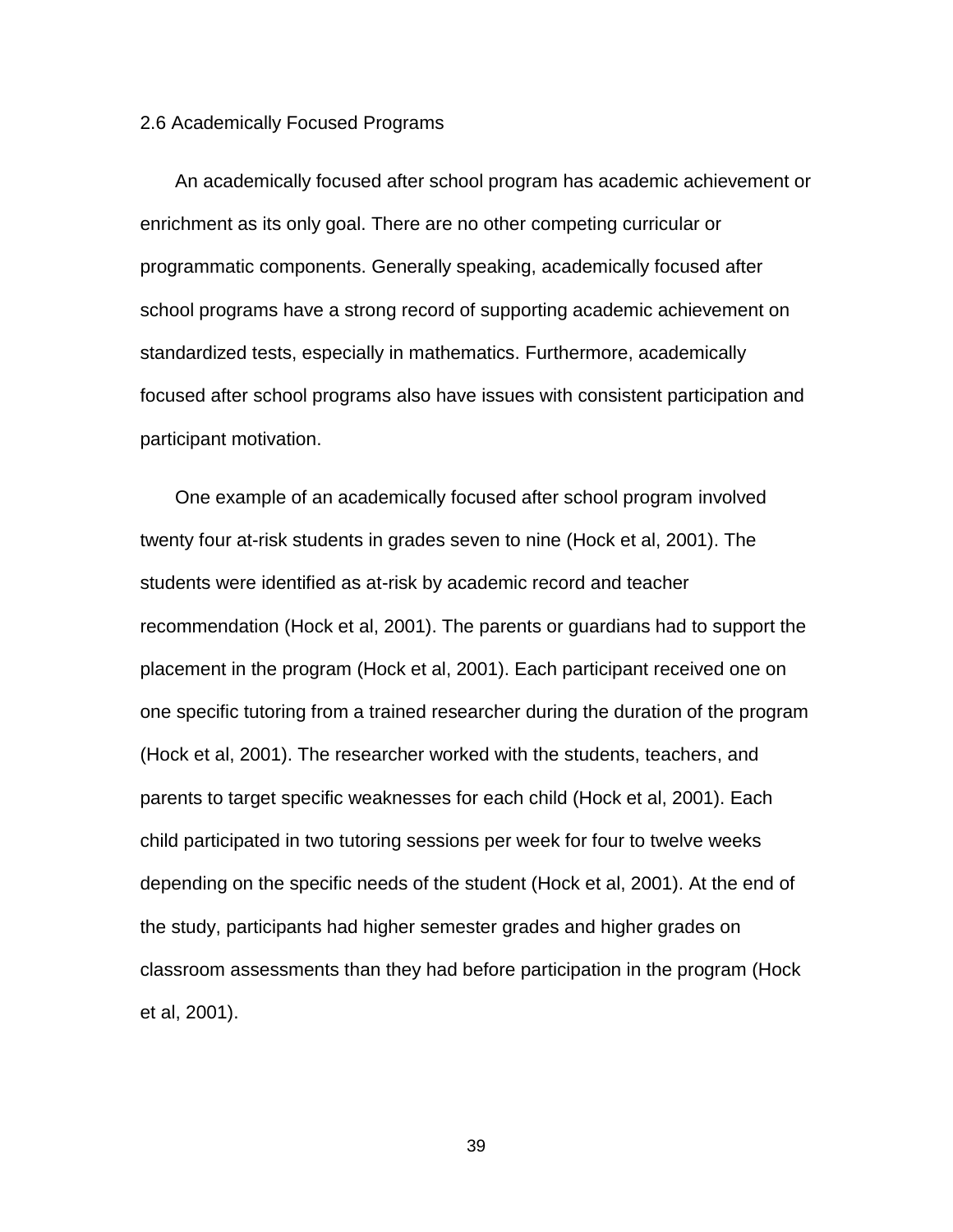In a study conducted by Black et al (2009), researchers sought to determine a link between structured academic instruction in reading or math during after school hours and increased performance in the academic subject. The researchers identified twenty-seven after school centers across ten states in urban, rural and suburban settings (Black et al, 2009). The study focused on students in middle and upper elementary school that voluntarily attended one of the selected academically focused after school programs and were between one and two grade levels behind in both math and reading (Black et al, 2009). Each identified participant received forty five minutes of direct academic instruction in a small group setting either one or two times a week depending on the academic need of the child (Black et al, 2009). The program took place over a one or two year period (Black et al, 2009). The intervention curriculum was prescribed by the researchers and each participating instructor in the program pledged to implement the curricular components with fidelity (Black et al, 2009). Academic achievement was measured by scores on the SAT 10 total math and reading scores (Black et al, 2009). The study had several intriguing conclusions: (1) participants in the study demonstrated a positive and statistically significant increase in mathematics achievement at the end of one year of instruction, (2) participants in the study demonstrated no statistically significant increase in mathematics achievement at the end of the second year of instruction beyond the gains made during the first year, (3) participants in the study demonstrated no statistically significant increase in reading achievement at the end of one year of instruction and (4) participants in the study demonstrated no statistically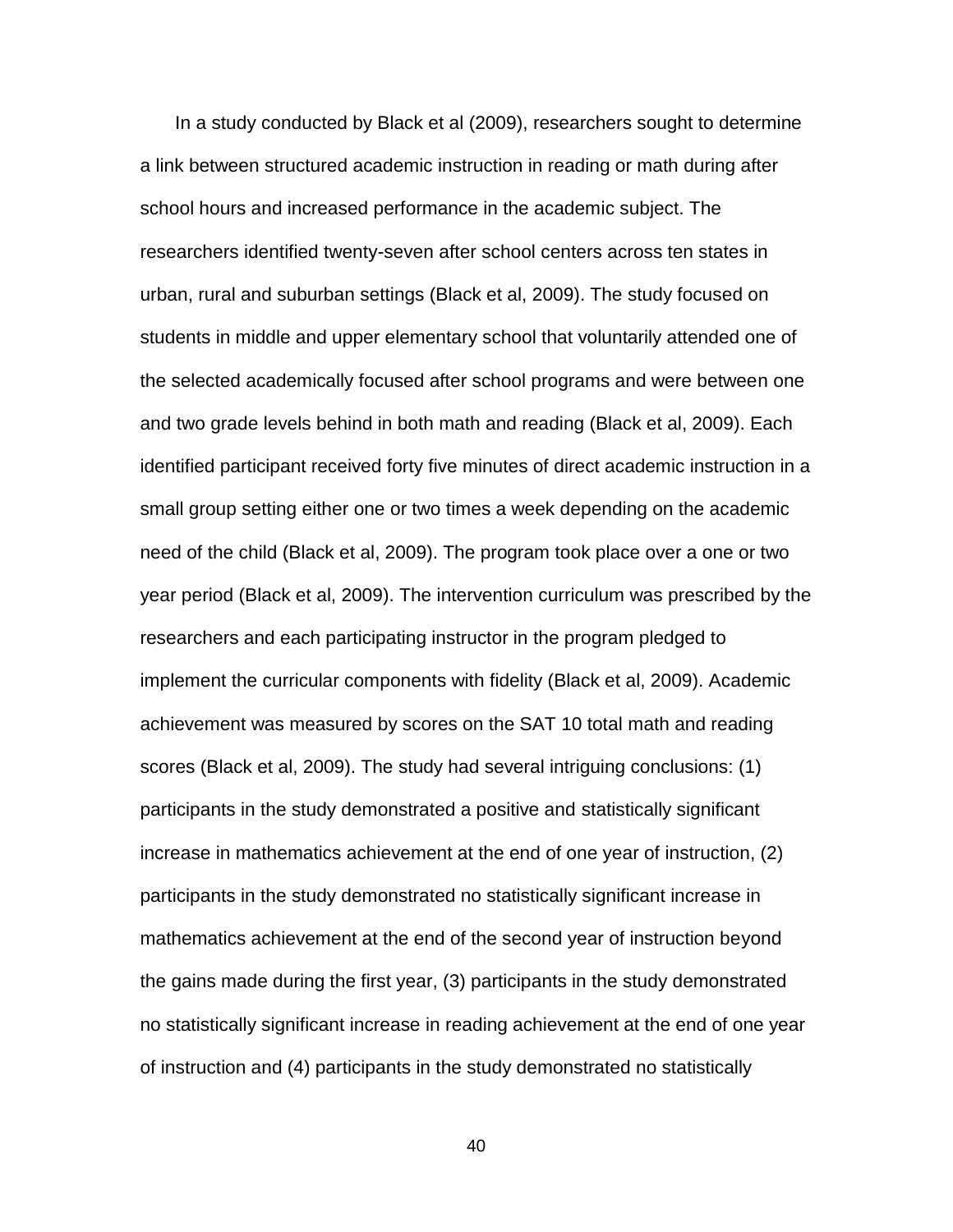significant increase in reading achievement at the end of the second year of instruction (Black et al, 2009). Black, Somers, Doolittle, and Unterman (2009) noted that the academic intensity and rigor implemented by the participating after school programs were greater than expected by both faculty and participants. Furthermore the study noted that participant and instructor retention was problematic over the two year period (Black et al, 2009).

Academically focused after school programs have a strong track record of enhancing academic achievement, especially in mathematics. The programs often have problems with retention and motivation of both participants and instructors.

2.7 Hallmarks of Successful After school programs

Although there are a variety of after school program models, successful programs all share certain characteristics. Commitment of instructors and motivation of students are two of the most commonly listed factors in a successful after school program. For example, a three-year study of high-quality after school programs gathered data by survey of participants, parents of participants, and instructors found that in order to facilitate positive student outcomes, the program must include the following characteristics: physical and psychological safety, appropriate structures, supportive relationships, opportunities to belong, positive social norms, support for efficacy, opportunities for skill building, and integration of family, school, and community efforts (Chung, 2005).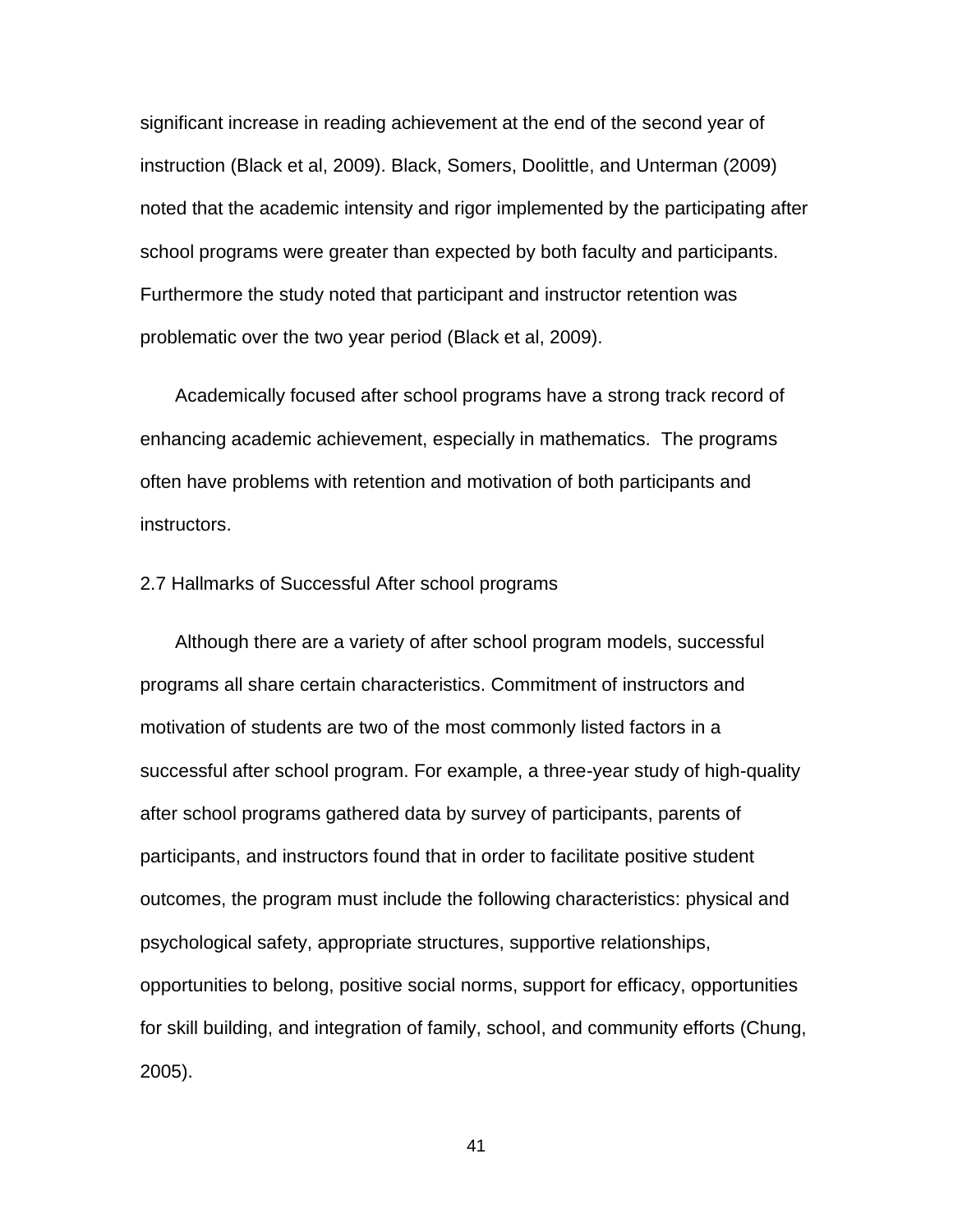Huang and Cho conducted a study in 2009 to investigate the characteristic of a high functioning after school programs. Cho and Huang (2009) used academic performance of attendees and teacher survey results as their primary method of measuring success. All of the programs considered served at least fifty participants and had at least two years of operational history with the same curricular format (Cho and Huang, 2009). They found that a high functioning after school programs had several things in common (Cho and Huang, 2009). First, there was a focus on academics by the instructors and participants (Cho and Huang, 2009). Huang and Cho (2009) also found that teaching study skills in the after school program was a significant commonality among successful after school programs. These skills include note taking, organizational skills, time management skills, and test preparation skills (Cho and Huang, 2009). Furthermore, successful after school programs employed some sort of comprehensive motivational strategy in order to keep participants involved (Cho and Huang, 2009). These strategies may include a mentoring program, a reward system, or other extrinsic motivational strategy (Cho and Huang, 2009). Finally, successful after school programs have a vital connection with the school the participant attends (Cho and Huang, 2009). A connection with the day school reinforces the importance of academic achievement and provides needed insight regarding the specific needs of students (Cho and Huang, 2009).

In a similar study, Baker (2006) studied after school programs with moderate or profound academic success as defined by the study and measured by a nationally normed standardized test. Baker (2006) found three common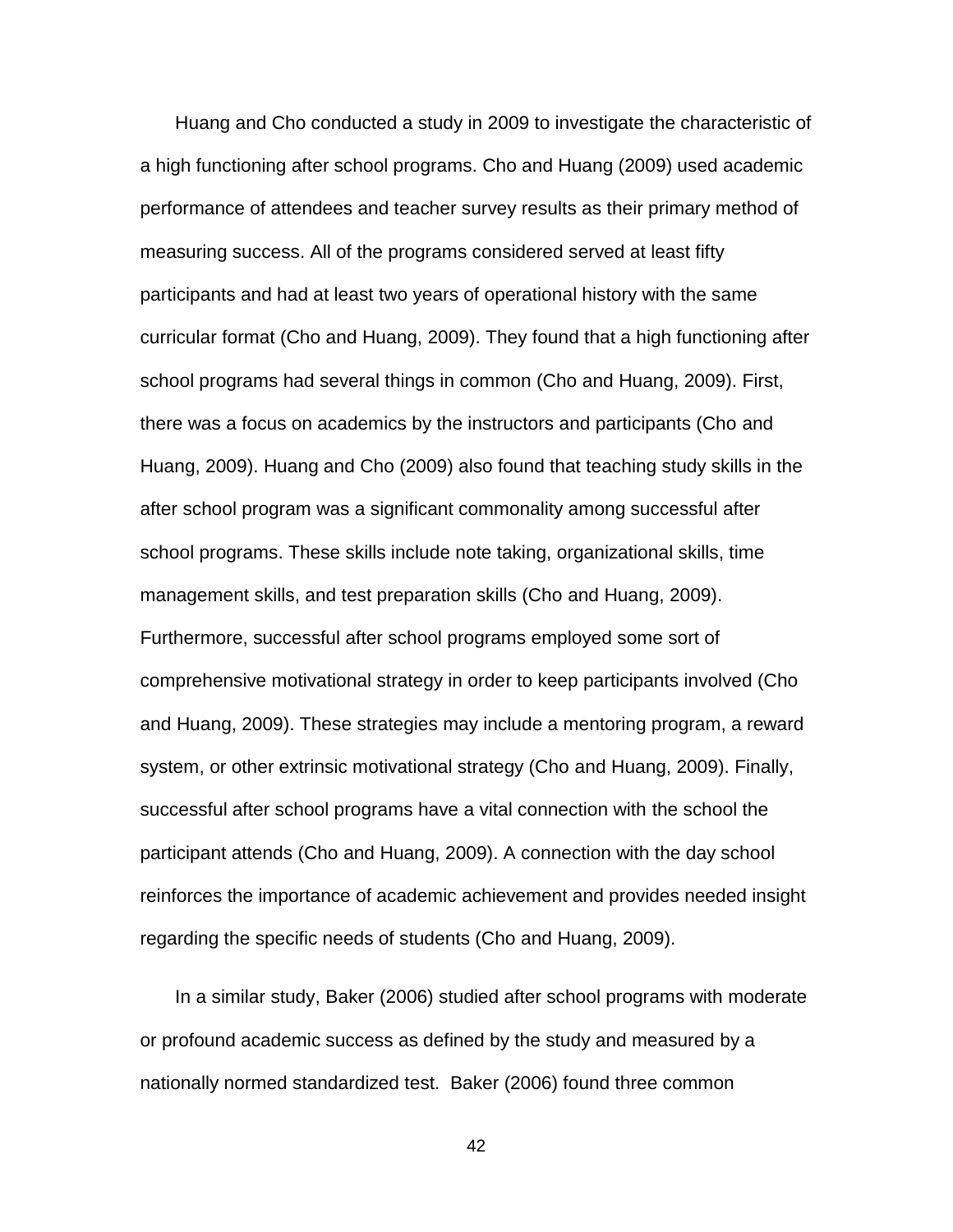characteristics among the successful after school programs. The first characteristic common to successful after school programs is long term commitment to the program (Baker, 2006). Successful after school programs had high commitment from the administrators, parents, participants, and teaching faculty (Baker, 2006). All the stakeholders viewed the after school program as a vital part of the total school curriculum; not just a passing fad (Baker, 2006). The second common characteristic of successful after school programs is specific mission and goals (Baker, 2006). The stakeholders understood the specific goals of the program and worked every day to see the mission implemented and goals achieved (Baker, 2006). Finally, Baker (2006) found that fully training the teaching faculty was an important factor in the success of an after school program. For a program to be successful, the teaching faculty needed to understand the curriculum and instructional expectations of the after school program (Baker, 2006). Furthermore, Baker (2006) found that the most common factors associated with poor after school programs were lack of commitment of the teaching faculty and disorganization of the total program.

## 2.8 Academic Achievement Linked to Time

One of the fundamental questions this research will seek to answer is: Does more time spent on academics directly relate to improved academic achievement? This question has been explored in research, but does not have a clear answer due to the contextualized nature of each study.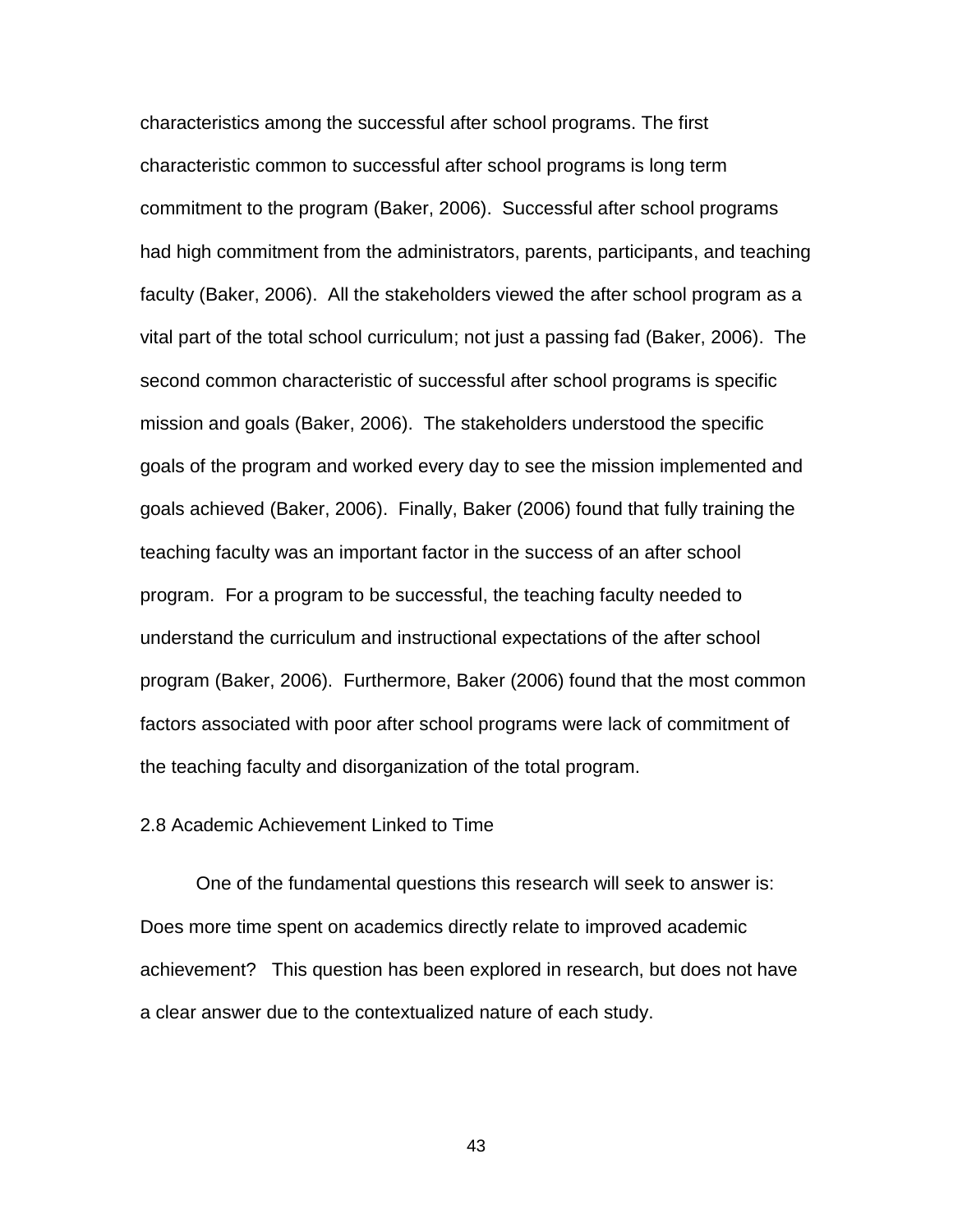The Office of Research, Planning and Evaluation from the Long Beach Unified School District have compiled data on the relationship between extended day programs and achievement. The Long Beach report fails to link results on achievement and instructional time."(Long Beach Unified School District Office of Research, Planning and Evaluation, 2000). The Long Beach Office report states, "Research results on the academic and social advantages of extended school day and extended school year programs are not conclusive."(Long Beach Unified School District Office of Research, Planning and Evaluation, 2000).

The US Department of Education, The Institute of Science, and the National Center for Education Evaluation conducted nationwide research to establish a relationship between additional time in after school programs on instruction and student achievement. As with similar studies, the findings were inconclusive in determining a link between additional time of instruction and increased academic achievement. This research did suggest a relationship between after school programs and a reduction in negative behaviors in schools and communities (Dynarski et al, 2004).

Conversely, the California Department of Education assessed the statewide "After School Learning and Safe Neighborhoods Partnership Program" and found "a direct relationship between gains in math and the amount of participation in the program" (Peterson, 2005). Results also showed that participating students showed a 2.5 times greater improvement in math scores than non-participating students. In addition, attendance of participating students improved as well (Peterson, 2005).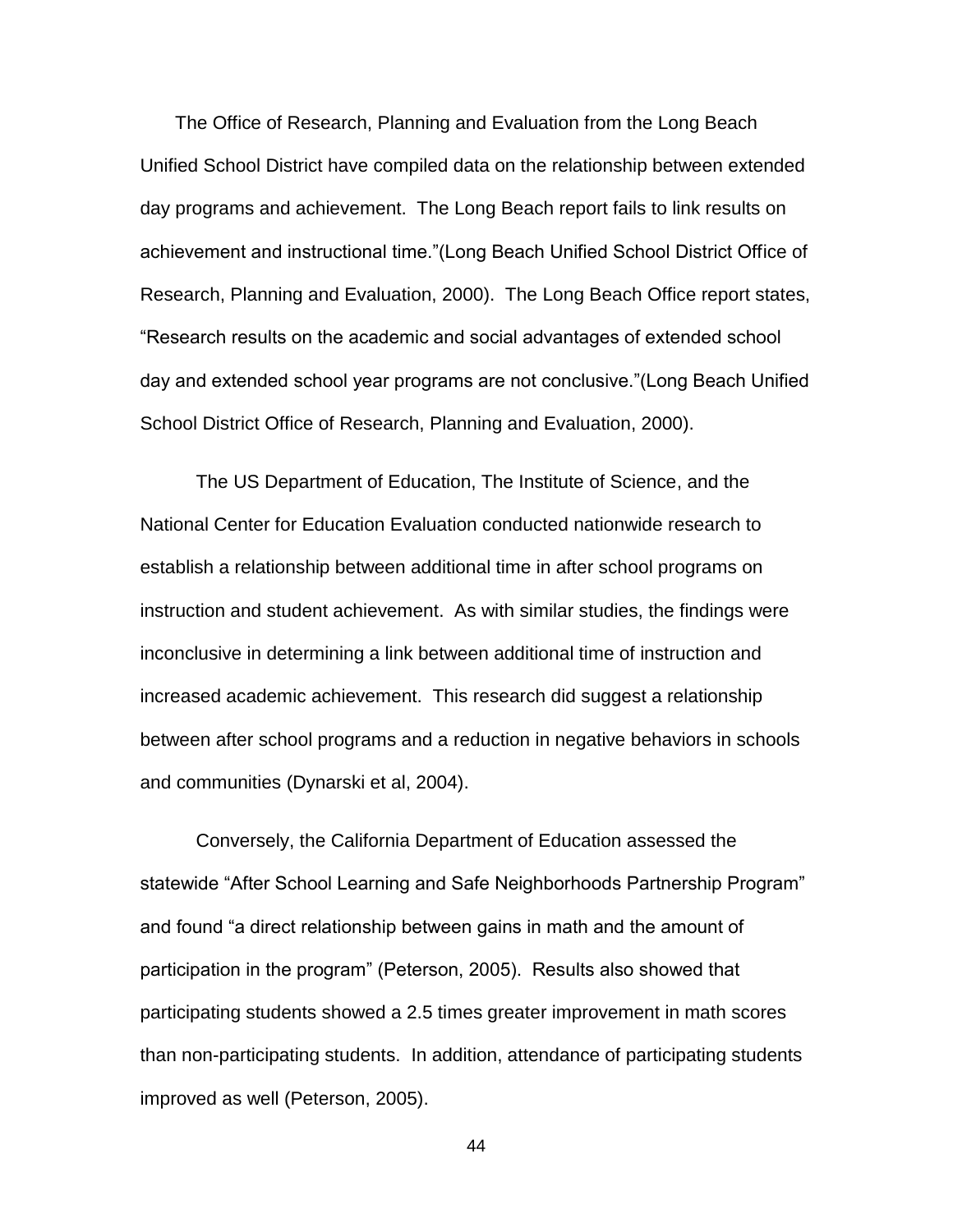Pardini's (2001) research involving the effects of time on academic achievement suggest that time may not be the chief component for increasing academic achievement. This research implies a relationship between the quality of instruction and commitment of the instructors and participants as critical factors. Leon Botstein (2006) warns that we must be cautious when considering a lengthening of the school day. He asserts that the key determinant in improving achievement is not the amount of time that students spend in school, but rather how they spend it (Botsein 2006). He asserts that lengthening the school day based on the current instructional model will actually lower achievement (Pardini, 2001).

Raquel Farmer-Hinton (2002) states the following, "the literature suggests that additional learning time is beneficial, and after-school programs, when developed properly, can serve academic, social, and interpersonal needs." Research dictates that several factors are critical when designing an after school program that is likely to produce academic gains (Baker, 2006). Although, some research suggests that after school programs have a negligible or negative impact on student achievement, there are many after school programs that experience great success (Chung, 2005).

# **Summary**

Over the last twenty years, after school programs have spread all over the country in various formats and models. The rise of the modern after school program was created out of a response to changes in the overall society. For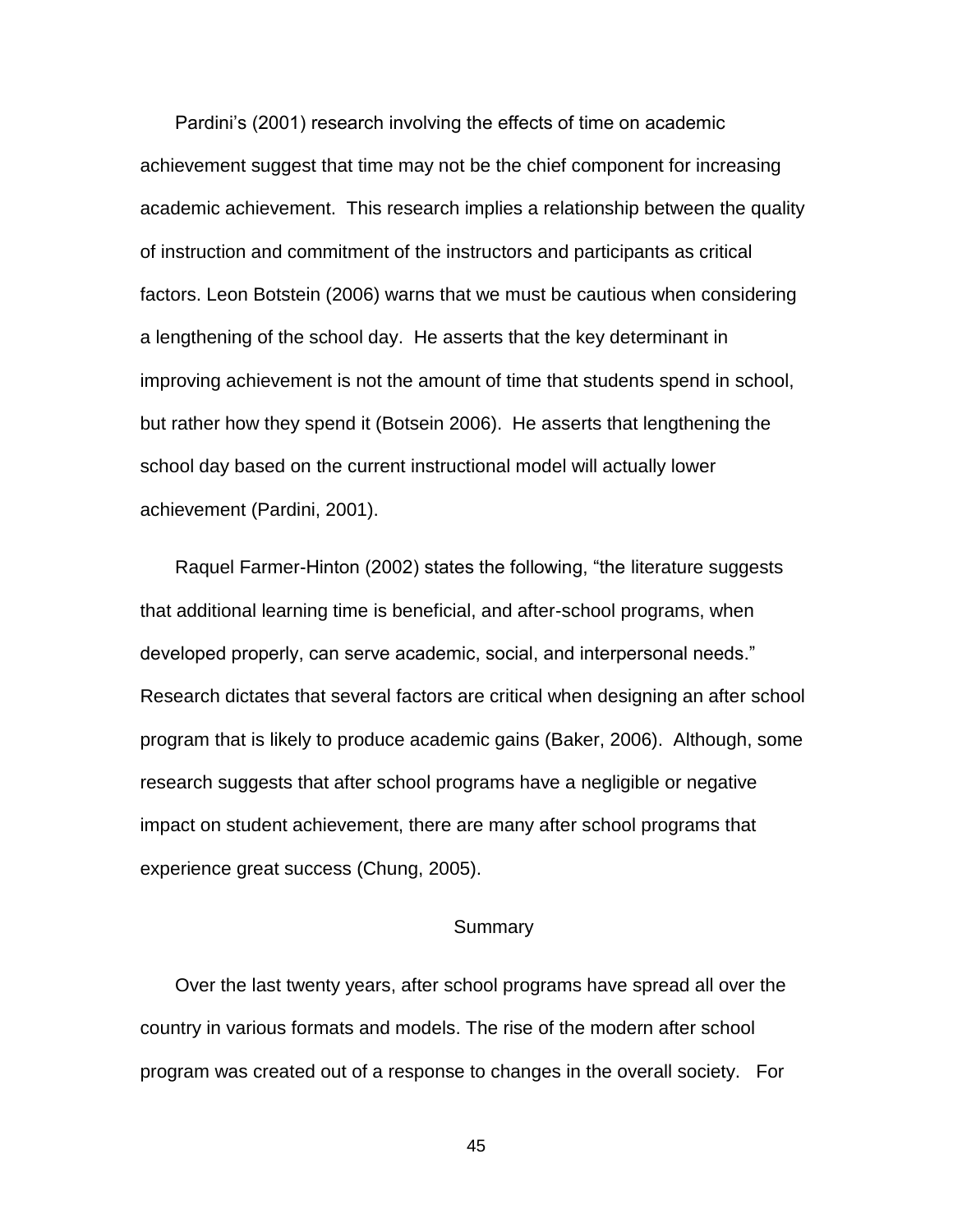example, the growth of after school programs during the World War II era was in response to greater numbers of women in the workforce. In recent years, NCLB provided funds for after school programs to be used as resources to improve academic achievement of students needing more academic support and in historically underachieving groups. The review of the literature demonstrates that there is no evidence that after school programs unilaterally improve student achievement. There are, of course, many examples of after school programs that link participation in a particular program and improved academic achievement (Botsein 2006).

It was interesting to note that many of the successful programs shared many of the same traits such as having well trained tutors, strong relationships and high levels of commitment between the tutors and the students, and specific goals (Baker, 2006). The success of the program depends on the organization, curriculum, and goals of the program and the context in which it is implemented.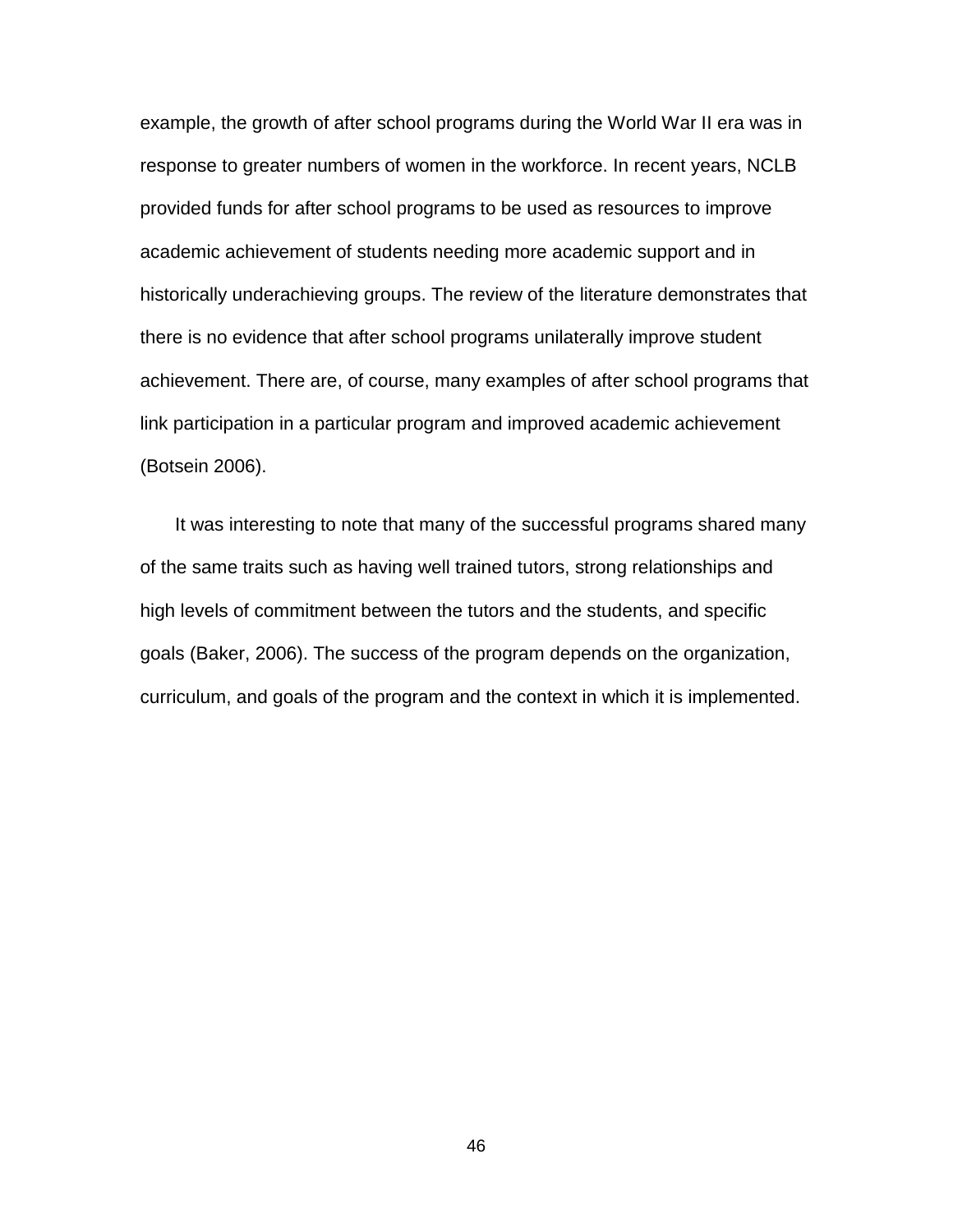# CHAPTER THREE

# **METHODOLOGY**

# 3.1 Introduction

Chapter Three describes the process of how the study will be conducted and how the results will be acquired. The first part of chapter three deals with the research questions and design of the research. The second part of chapter three relates to population and sampling. Next, the chapter explains instrumentation and data collection process utilized in the research. The fourth part of chapter three outlines how data will be analyzed. Finally, chapter three ends with a discussion on limitation and delimitations and a summary of the chapter.

# 3.2 Research Questions

# All Students

1 Is there a statistical difference between the mean scores on the HSAP test of students who participate in an academically focused after school program and the mean scores of the bottom fifty percent of all HSAP test takers in Spartanburg County, South Carolina in both English Language Arts and Mathematics?

# Male Students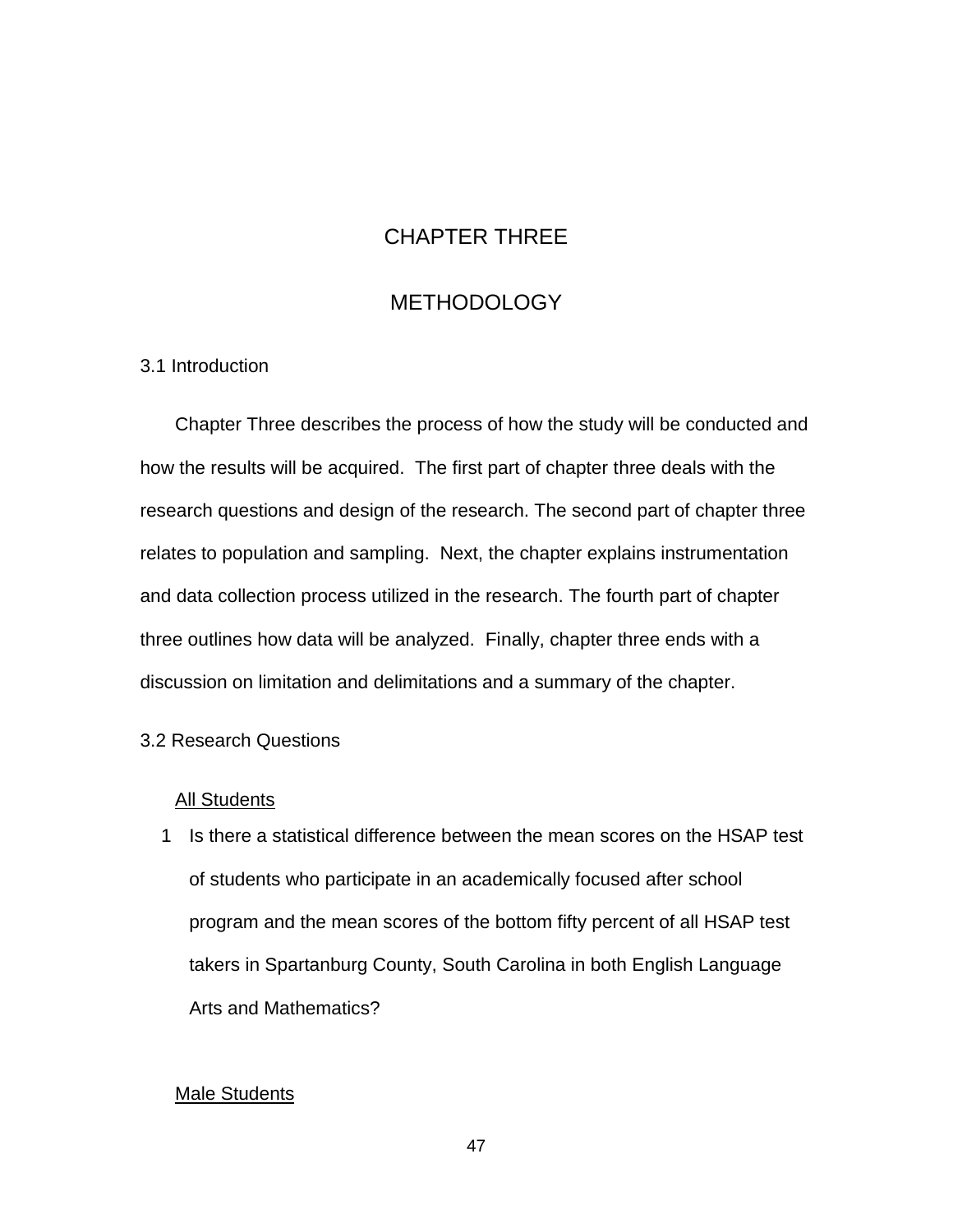2 Is there a statistical difference between the mean scores on the HSAP test of male students who participate in an academically focused after school program and the mean scores of the bottom fifty percent of all male HSAP test takers in Spartanburg County, South Carolina in both English Language Arts and Mathematics?

# Female Students

3. Is there a statistical difference between the mean scores on the HSAP test of female students who participate in an academically focused after school program and the mean scores of the bottom fifty percent of all female HSAP test takers in Spartanburg County, South Carolina in both English Language Arts and Mathematics?

# **Correlation**

4. Is there a correlation between the level of student participation in an academically focused after school program and the scale scores on the HSAP for either the English Language Arts or the Mathematics component of the HSAP test?

# 3.3 Research Design

This study examined if participation in an academically focused after school program significantly impacted academic achievement for low achieving students. The context of this study was a rural/small town high school in Spartanburg County, South Carolina that served approximately eight hundred students in a ninth to twelfth grade structure. Sixty-eight percent of the school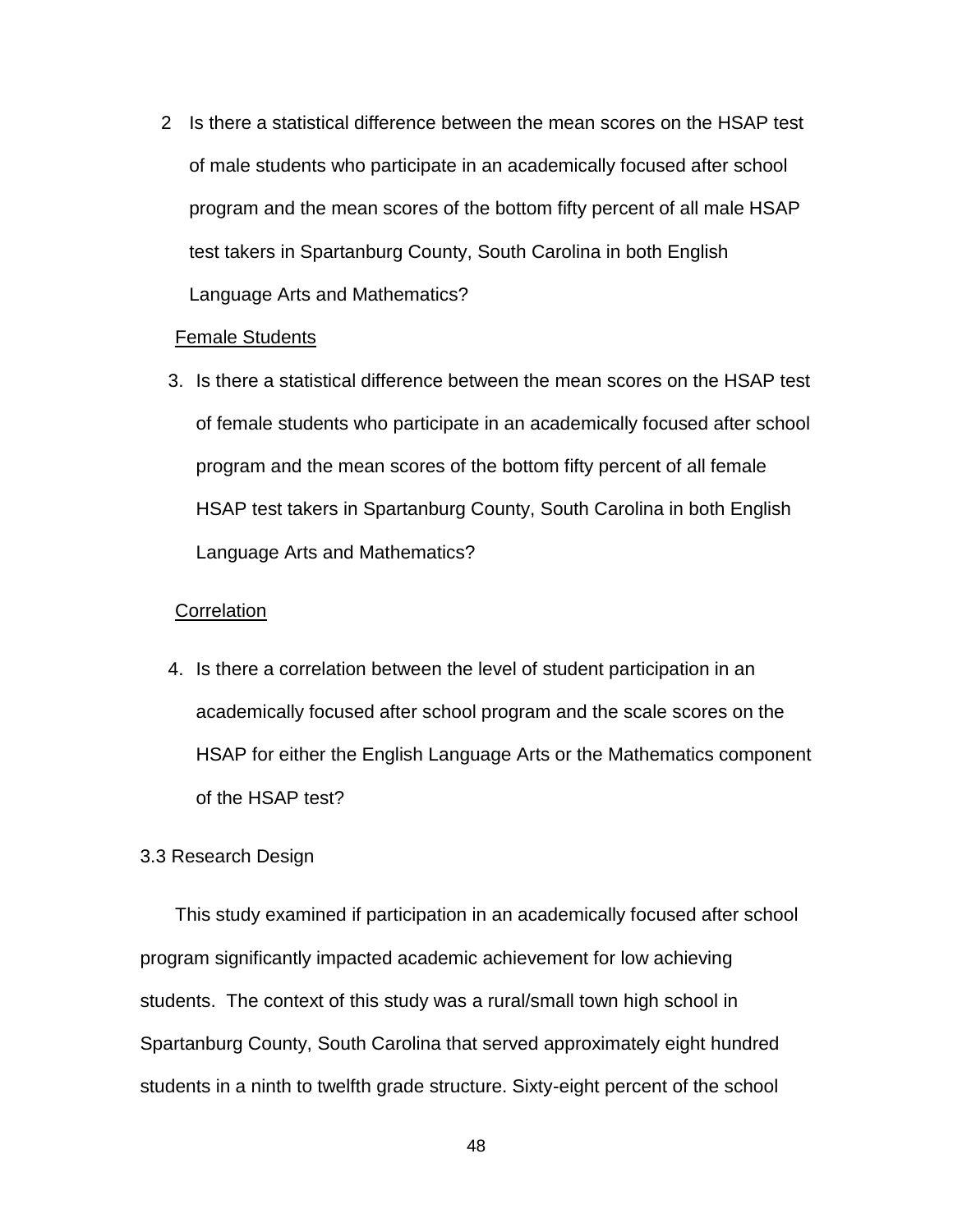population qualified for free/reduced lunch. The population was seventy-five percent White, twenty percent African American and five percent Hispanic. The community was primarily blue collar and there was a strong connection between the school and the community. The community and school both valued athletics, discipline, and academic rigor.

The first part of the research employed a classic experimental design: a control group, an experimental group, and a treatment. The hypothesis for the first part of the study was as follows: would participation in an academically focused after school program cause an increase in academic achievement as measured by a standardized test when compared to similar students who did not participate in an academically focused after school program. The control group was comprised of a random selection of second year Spartanburg County High School students that scored at or below the fifth percentile on the High School Assessment Program (HSAP) and that did not participate in an academically focused after school program. The experimental group was made up of second year high school students from the context described in the previous paragraph that scored at or below the fiftieth percentile in the Measure of Academic Progress (MAP) and participated in an academically focused after school program. The treatment for the experimental group was participation in an academically focused after school program. A student had to attend at least ten after school tutorial sessions in order to be considered a member of the experimental group.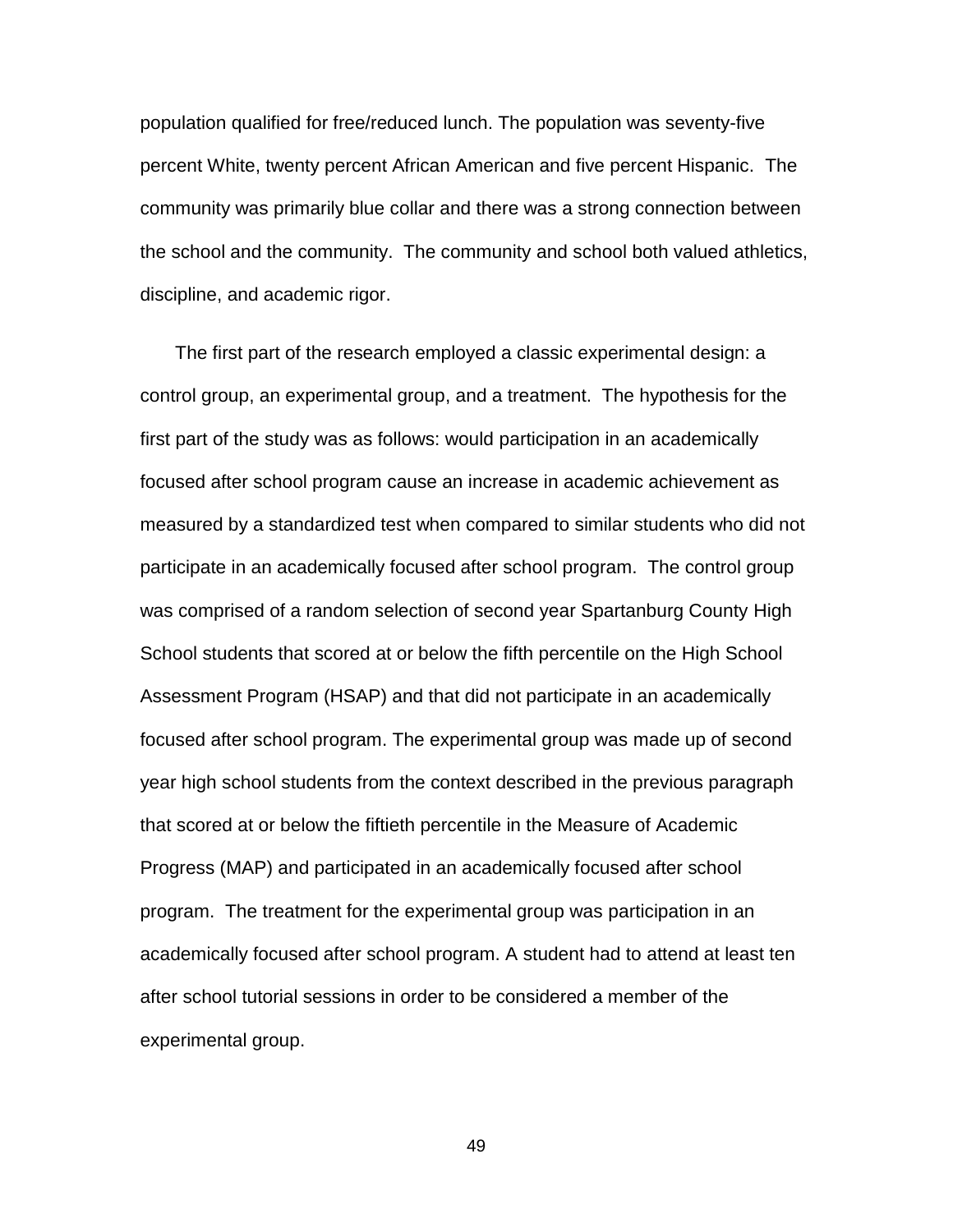The academically focused after school program consisted of twelve tutoring sessions per discipline, each lasting thirty minutes. Participants in the after school program were selected to participate in either the English after school program, the mathematics after school program or both based on the scores on the MAP assessment. The academically focused after school program took place one or two day(s) a week (based on the English / mathematics / both selections) directly after school in the twelve weeks leading up to the culminating standardized test, the High School Assessment Program (HSAP). The curriculum of the course was prescribed and each instructor was trained in the implementation of the curriculum. The curriculum was organized into daily lessons. Each lesson stressed one skill. The instructor explained the highlighted skill and then provided examples as appropriate. The students then worked sample problems. The tutorial period ended with the teacher working the sample problems and discussing the answers with the students. In order for a student's data to be eligible for the experimental group, the student had to attend at least ten after school tutorial sessions. A student had to attend at least ten after school tutorial sessions in order for the data to be considered for the experimental group.

Research questions one, two and three were addressed by using a two sample independent t-test in order to compare differences between the participants in the control and experimental groups. Creswell (2009) states that an independent t-test is appropriate to investigate a difference in the means between two samples when there is one independent variable, one dependent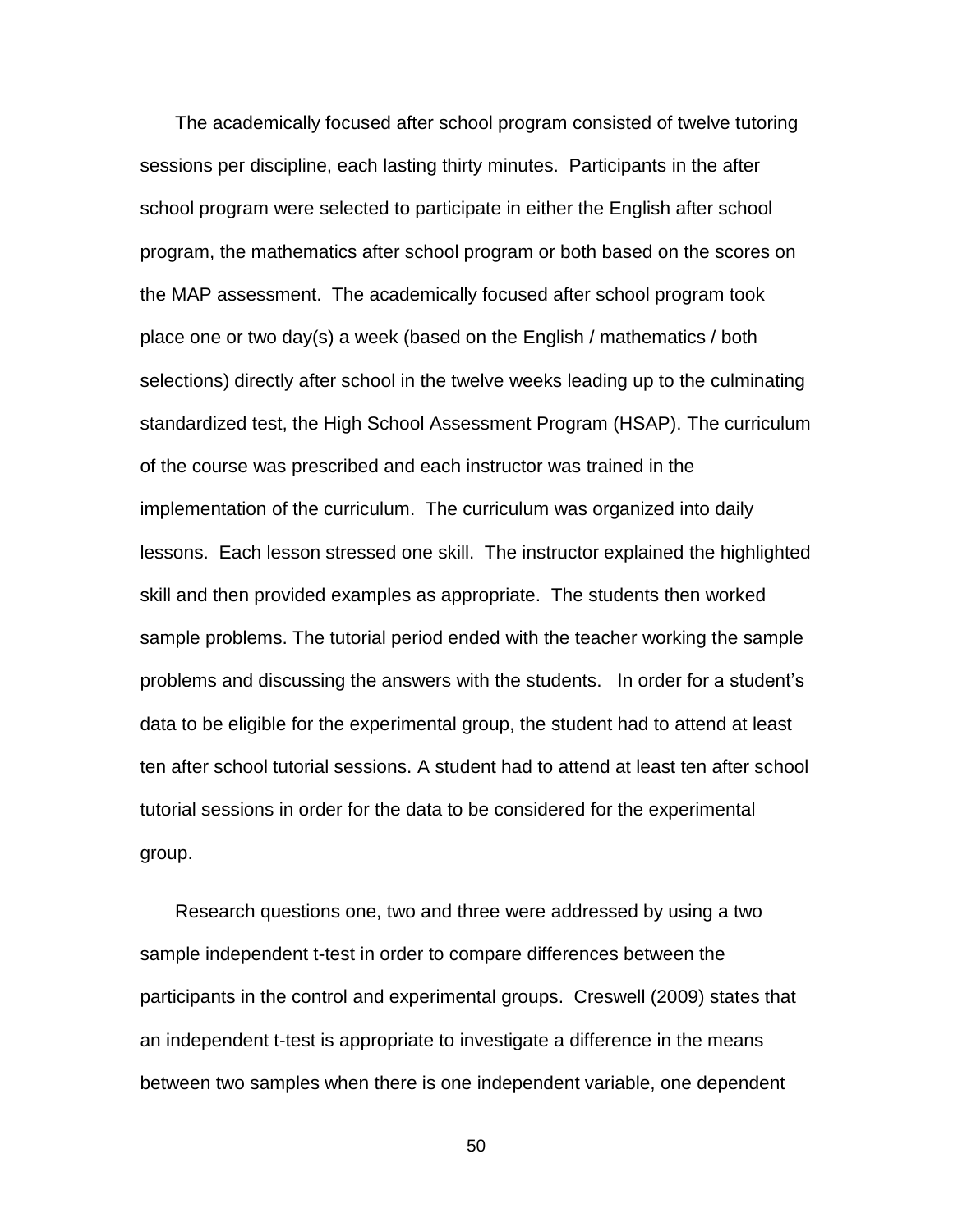variable, a normal distribution of scores and equal variance between the samples. If the data does not meet the assumptions of the t-test, then the researcher will use the appropriate nonparametric counterpart, the Mann-Whitney U test. The Mann-Whitney U test compares the mean rankings for each group. The Mann-Whitney U assumes random samples, independent samples and at least an ordinal measure. The Mann Whitney U test is robust with respect to the assumption of random sampling. Furthermore, the researcher compared the data of male participants and the female participants from the control and experimental groups using the appropriate test.

The fourth research question was addressed utilizing the research design described for the experimental group. A Pearson Product Moment Correlation or appropriate non-parametric was employed to explore the strength of the relationship between the scale score on the HSAP and the number of after school sessions attended for participants in the academically focused after school program. For the fourth research question, any level of participation in the academically focused after school program was considered. Creswell (2009) states that the Pearson Product moment correlation is appropriate when there are two or more independent variables, one dependent variable, a linear relationship between the correlated variables and the normally distributed data. If the data fails to meet the assumptions of the Pearson Product Moment Correlation then the researcher will employ the appropriate non parametric counterpart, the Spearman Rank Correlation. The Spearman Rank Correlation is a measurement of the strength of correlation between two ranked variables. The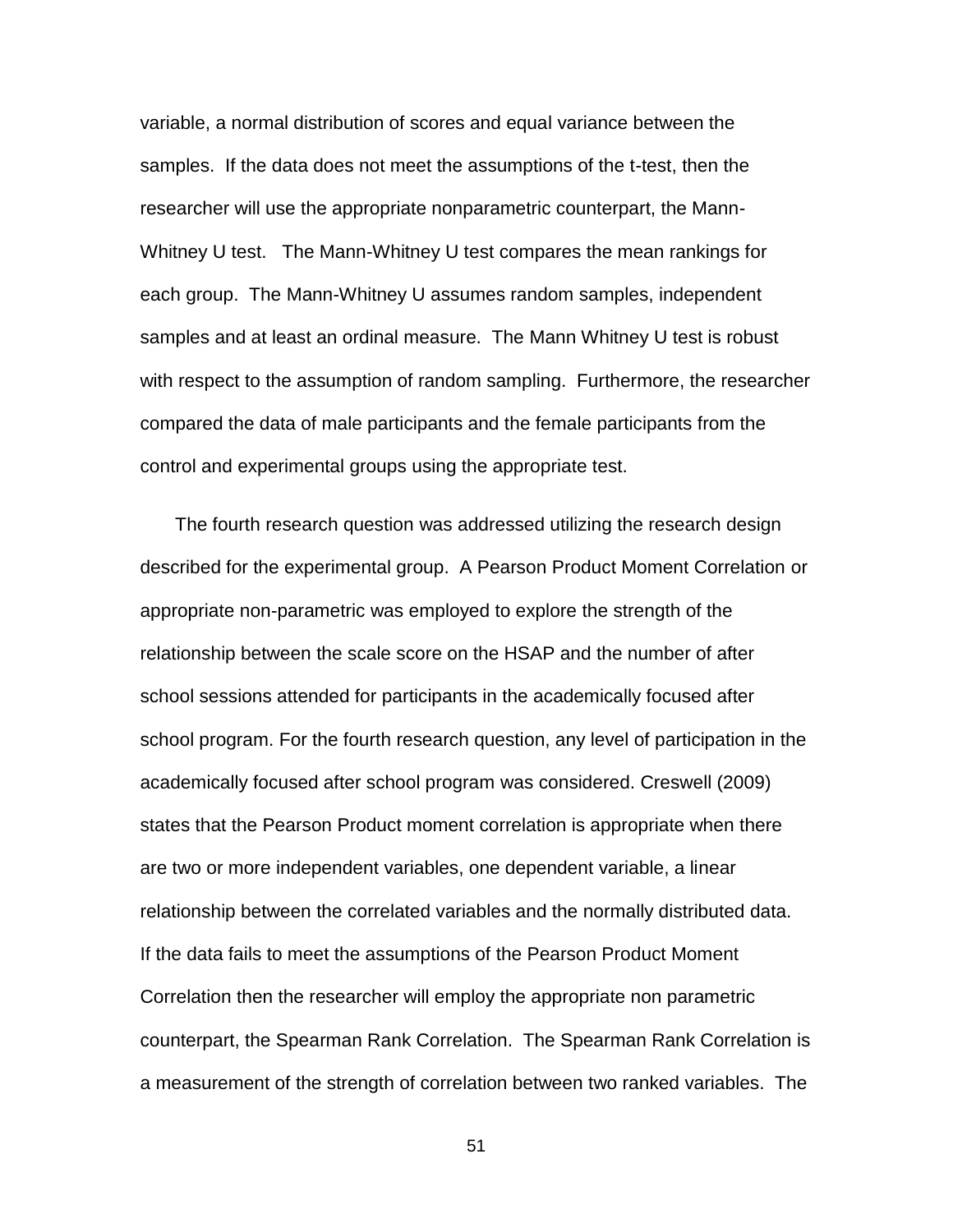Spearman Correlation assumes only that the data to be correlated is at least on the ordinal scale.

Typically, the alpha level for research of this nature is .05. The .05 alpha level controls for a false positive error 5% of the time. Due to the number of tests utilized in this study, the probability of obtaining a false positive was increased. In order to account for the increased probability of a type one error, the alpha level for this research was set by dividing .05 by the number of test performed per family of questions (4). The alpha level for all the research questions in this study was .0125. The probability of a type one error was reduced from 5% to 1.25%. As the probability of a type one error decreased, the likelihood of a type two error increased. Thus, the probability of type two error, accepting a false null, was increased as the alpha level was decreased.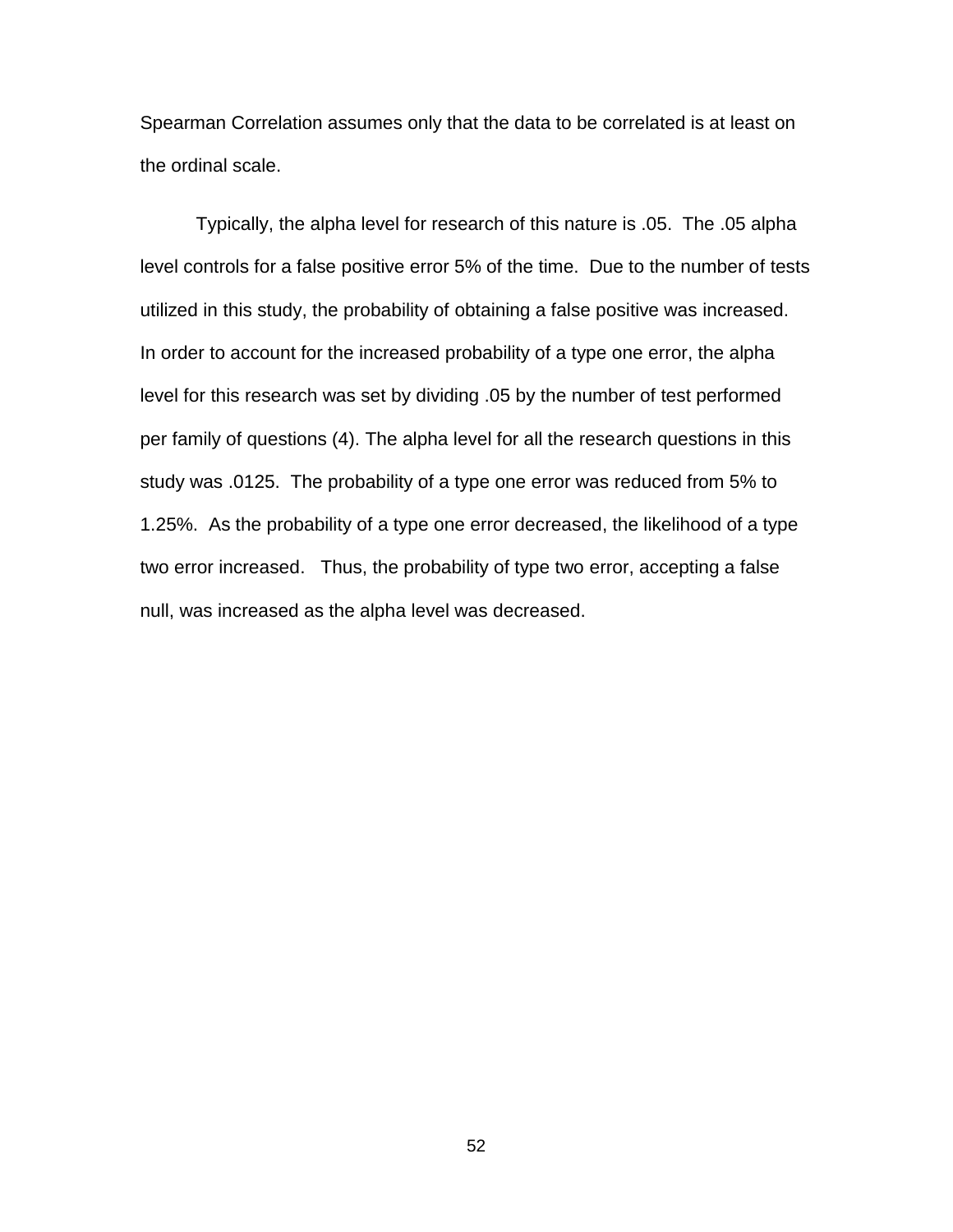

Figure 3.1 The Study Diagram illustrates the research process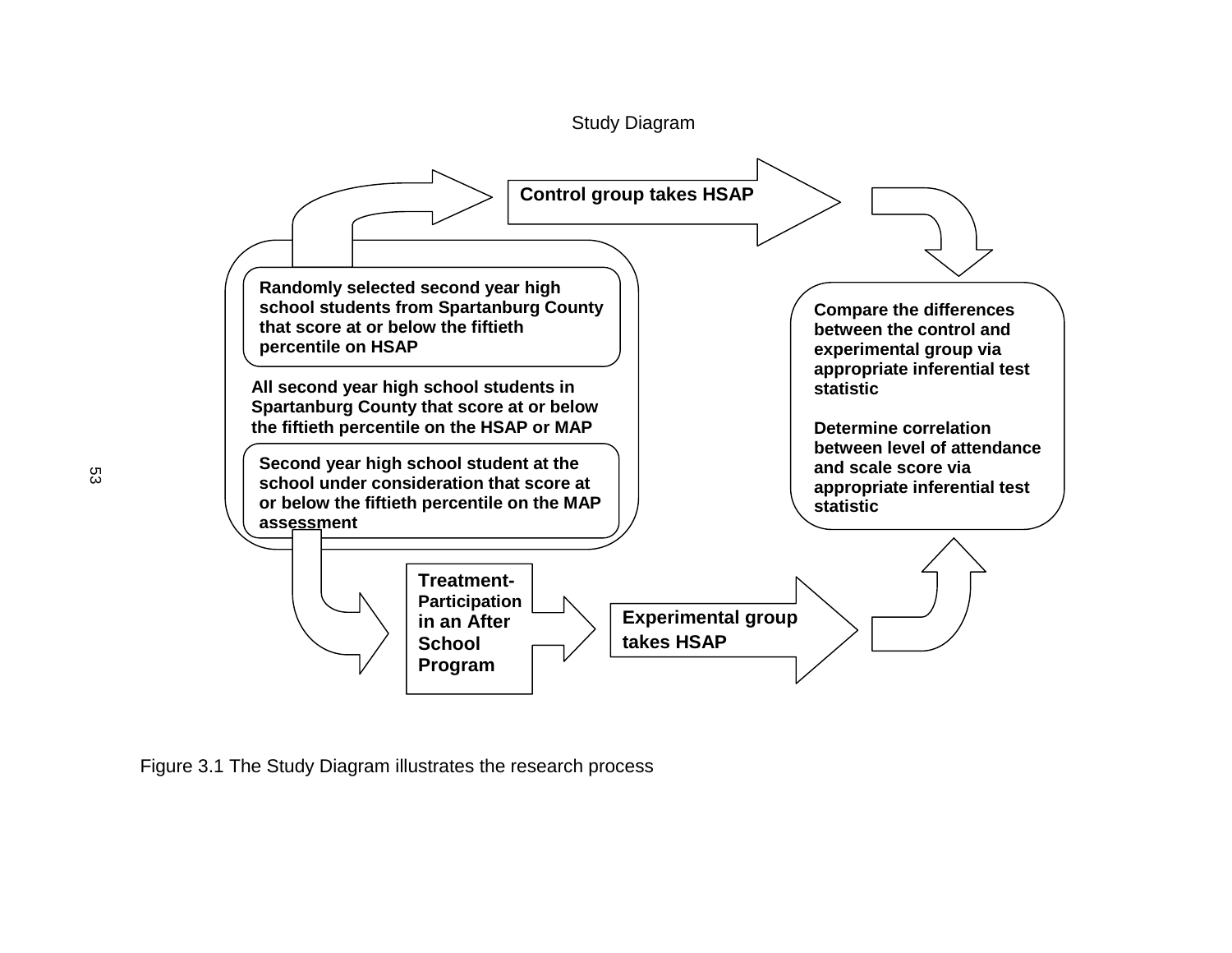The study diagram illustrates the research process. The control group consisted of randomly selected second year high school students in Spartanburg County that score at or below the fiftieth percentile on the HSAP test. The experimental group was drawn from the control group as noted in the conceptualization. The experimental group underwent the treatment and then took the HSAP test. The control group took the HSAP test with no treatment. Following the HSAP, the data for the control and experimental groups was compared to determine if there was a statistical difference. The correlation question did not require a control group for consideration. The correlation question determined if there was a correlation between the scale score on HSAP and the number of after school sessions attended by a participant.

## 3.4 Instrumentation and Data Collection

The study required the following data to be collected for research questions one, two and three: (1) The HSAP scale score in ELA and mathematics for the experimental group for academic school year 2010-2011 and 2011-2012, (2) the HSAP scale score in ELA and mathematics for the control group for academic school year 2010-2011 and 2011-2012, (3) the MAP scale score in ELA and mathematics for the experimental group, (4) the attendance of the participants in the academically focused after school program in the experimental group, and (5) the gender associated with each scale score in the control and experimental group. The fourth research question required the following data to be collected: (1) The HSAP scale score in ELA and mathematics for the any student that attended the academically focused after school program for academic school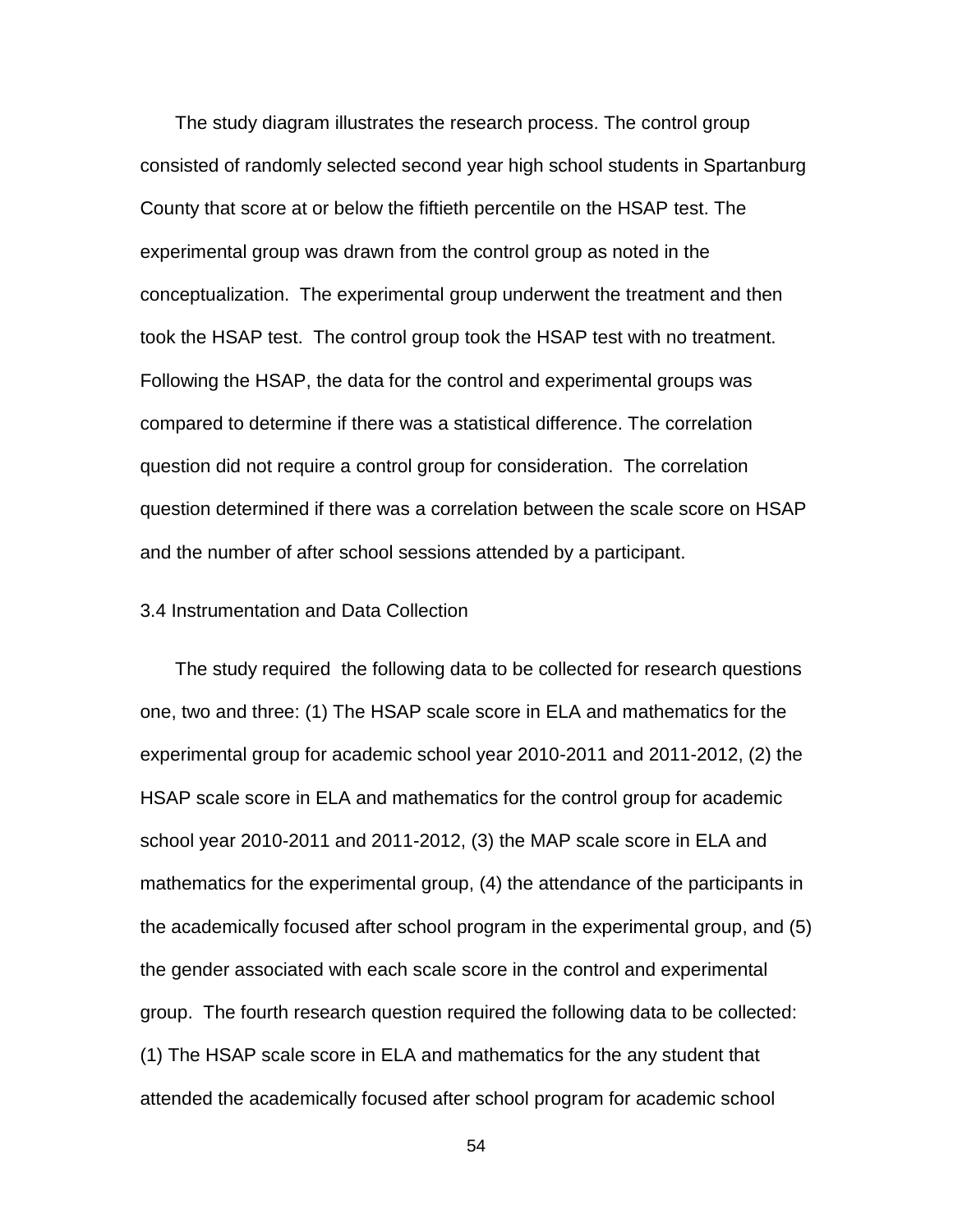year 2010-2011 and 2011-2012 and (2) the attendance for any student that attended the academically focused after school program. Collecting and analyzing data from two academic school years replicated the study and provided additional strength to the findings.

The High School Assessment Program (HSAP) and the Measure of Academic Progress (MAP) were the instruments required to explore research questions. The Measure of Academic Progress (MAP) is a computer adaptive achievement test in reading, language usage, mathematics and science (NWEA, 2011). This study only utilized the reading and mathematics portions of the MAP assessment. MAP is administered in all fifty states and was normed with current data in 2011 (NWEA 2011). The MAP assessments are developed and administered by the Northwest Evaluation Association (NWEA, 2011). The MAP assessment is widely used as a formative assessment and is easily correlated to specific state standards (NEWA, 2011).

The South Carolina High School Assessment Program (HSAP) is the latest South Carolina high school exit exam and is rooted in the South Carolina Curriculum Standards. The HSAP has two parts: mathematics and English Language Arts. The mathematics section contains both multiple choice and constructed response questions. The English Language Arts section contains multiple choice, constructed response questions, and an essay. The test is administered over a three day period to all second year high school students in the state of South Carolina. Scores are reported to the student and the school in both continuous and discrete formats. The HSAP test is important in South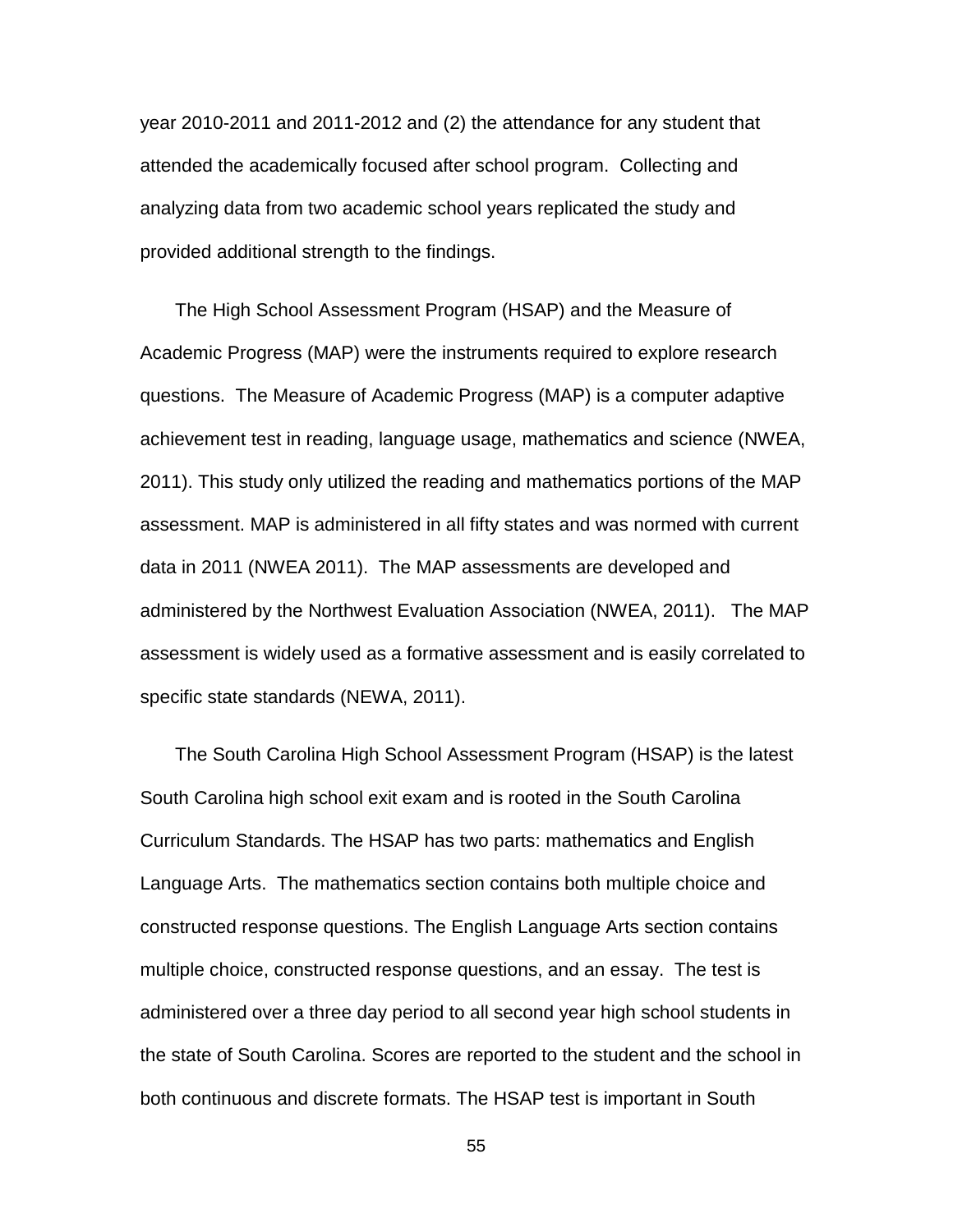Carolina because a passing score is required in order for a student to receive a South Carolina High School Diploma.

The 2010-2011 and 2011-2012 HSAP scale scores for both the control and experimental groups were obtained by request from each school district and high school in Spartanburg County. First, the researcher obtained permission to contact the school principal from the appropriate district representative. Next, the researcher requested that each principal develop a spreadsheet with the HSAP ELA and mathematics scale scores and gender for the spring of 2011 and spring 2012 administrations of the HSAP exam. Additionally, the researcher requested that any identifying information be redacted and that only a spreadsheet with 3 data columns be sent to the researcher. Finally, the researcher parsed the data and discarded the data that does not fall between the first and fiftieth percentile.

Furthermore, the 2010-2011 and 2011-2012 MAP scores for the experimental group, and the attendance for the participants in the academically focused after school program were obtained by a similar procedure from the cooperating district and school. When the researcher obtained these data, the indentifying information was not removed. The researcher created a new database without any identifying information and then destroyed the original data.

3.5 Population and Sampling

The overall population considered for this research was all second year high school students in Spartanburg County South Carolina that scored between the first and fiftieth percentile on a normalized standardized test. The two normalized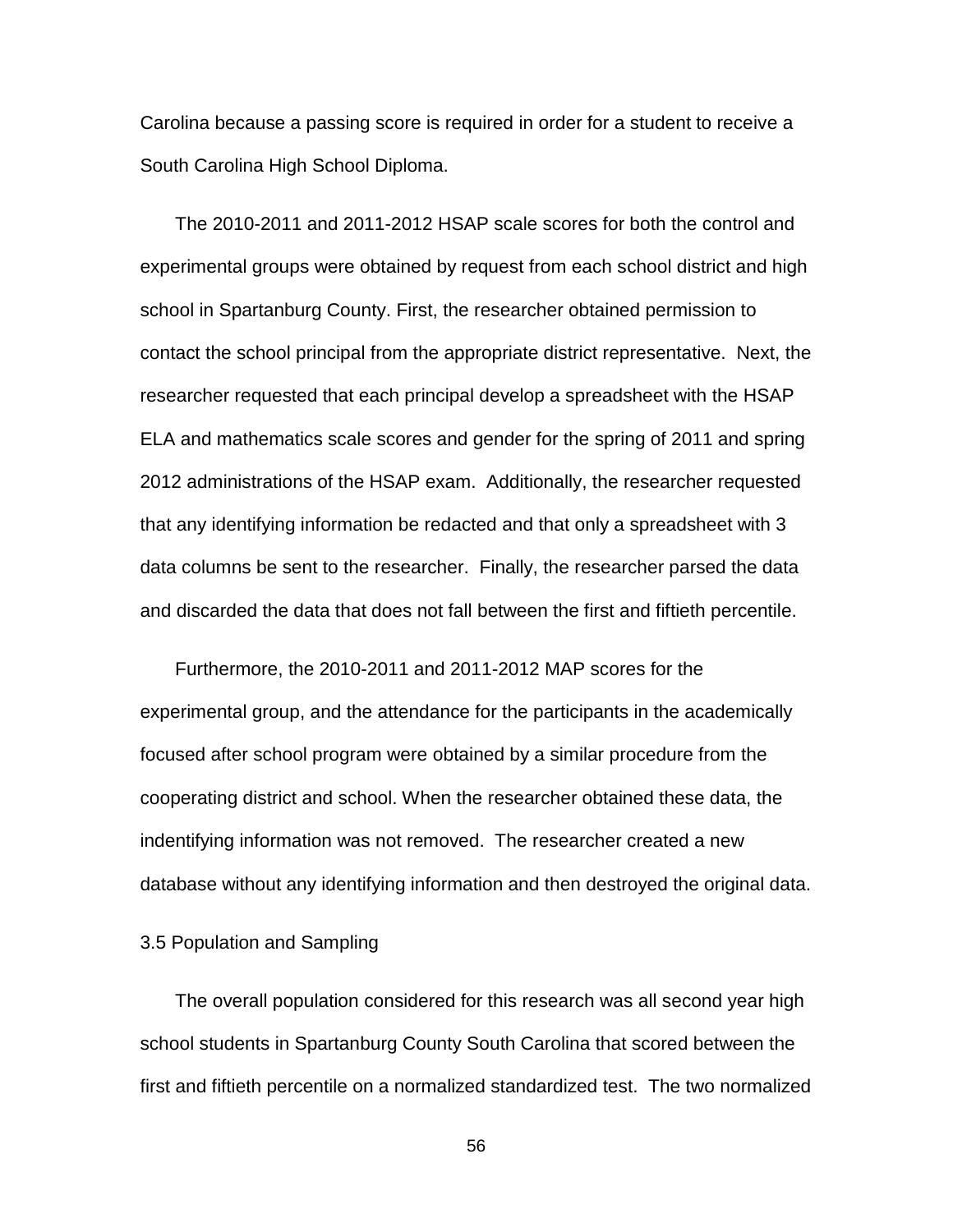standardized tests used to identify the population were the High School Assessment Program (HSAP) and the Measure of Academic Progress (MAP).

For research question one, two, and three a control and experimental group were selected. The total control group for each academic school year was comprised of fifty ELA HSAP scale scores, fifty mathematics HSAP scale scores and their associated gender were randomly selected from the population. The experimental group was selected by three criteria. First, an experimental group member had to be a member of the high school described as the context of the research. Secondly, the students had to score between the first and fiftieth percentile on the MAP test administered mid school year. Thirdly, the student had to attend at least ten academically focused after school program sessions in a given discipline.

The second and third research questions related respectively to male and female sub-groups of the total population. The data for research questions two and three was parsed from data collected for research question one. For example, all the data for research question two was included in research question one. Conversely, the sum of the data for research question two and three was the total data used for research question one.

The sample for the fourth research question was also selected by three criteria. First, to be selected for the sample for the fourth research question, a student had to be a member of the high school described as the context of the research. Secondly, the students had to score between the first and fiftieth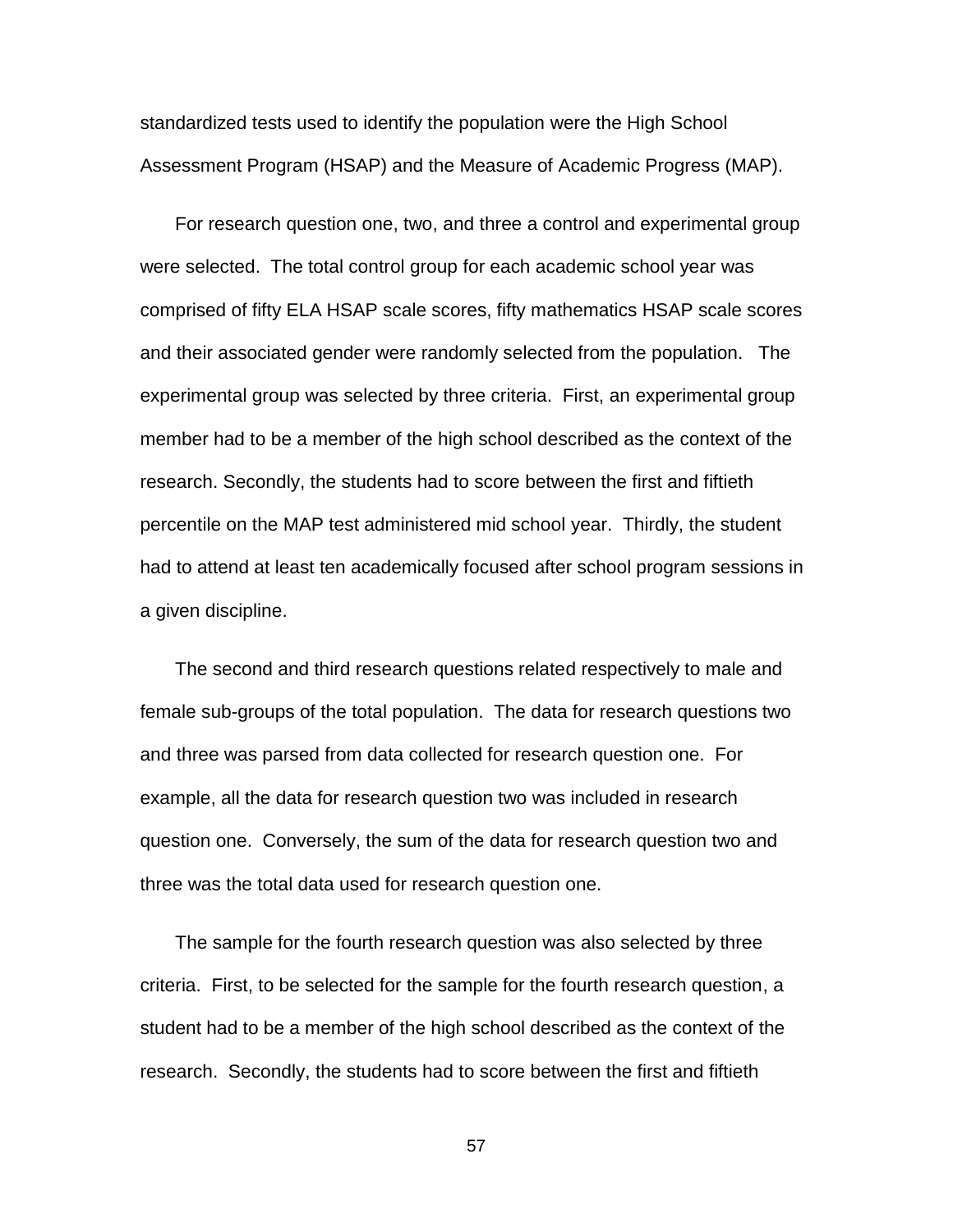percentile on the MAP test administered in mid school year. Thirdly, the student had to attend at least one academically focused after school program session.

Furthermore, the researcher assumed that the control and experimental groups were academically similar prior to the administration of the treatment. Additionally, the control and experimental groups were discrete and mutually exclusive.

#### 3.6 Data Analysis

Once the required data was collected from the schools, the researcher compiled the data and then parsed it based on academic year, HSAP scale score in ELA and mathematics, and gender. The researcher used Microsoft Excel and created a separate spreadsheet for each part of research question one, two, and three holding the associated aggregate data. The researcher used Microsoft Excel and created a separate spreadsheet for each part of research question four holding the associated aggregate data. The researcher employed StatCrunch, a commercial statistical software package, and calculated the appropriate descriptive and inferential statistics.

Once the data was appropriately parsed, the researcher confirmed the assumptions for the appropriate test. Upon first inspection, an independent t-test was the appropriate inferential test for research questions one, two, and three. The two assumptions associated with a t-test are normal distribution for each data sets and the equal variance between the data sets. In order to verify normality of the data, the researcher plotted the data in a histogram and a QQ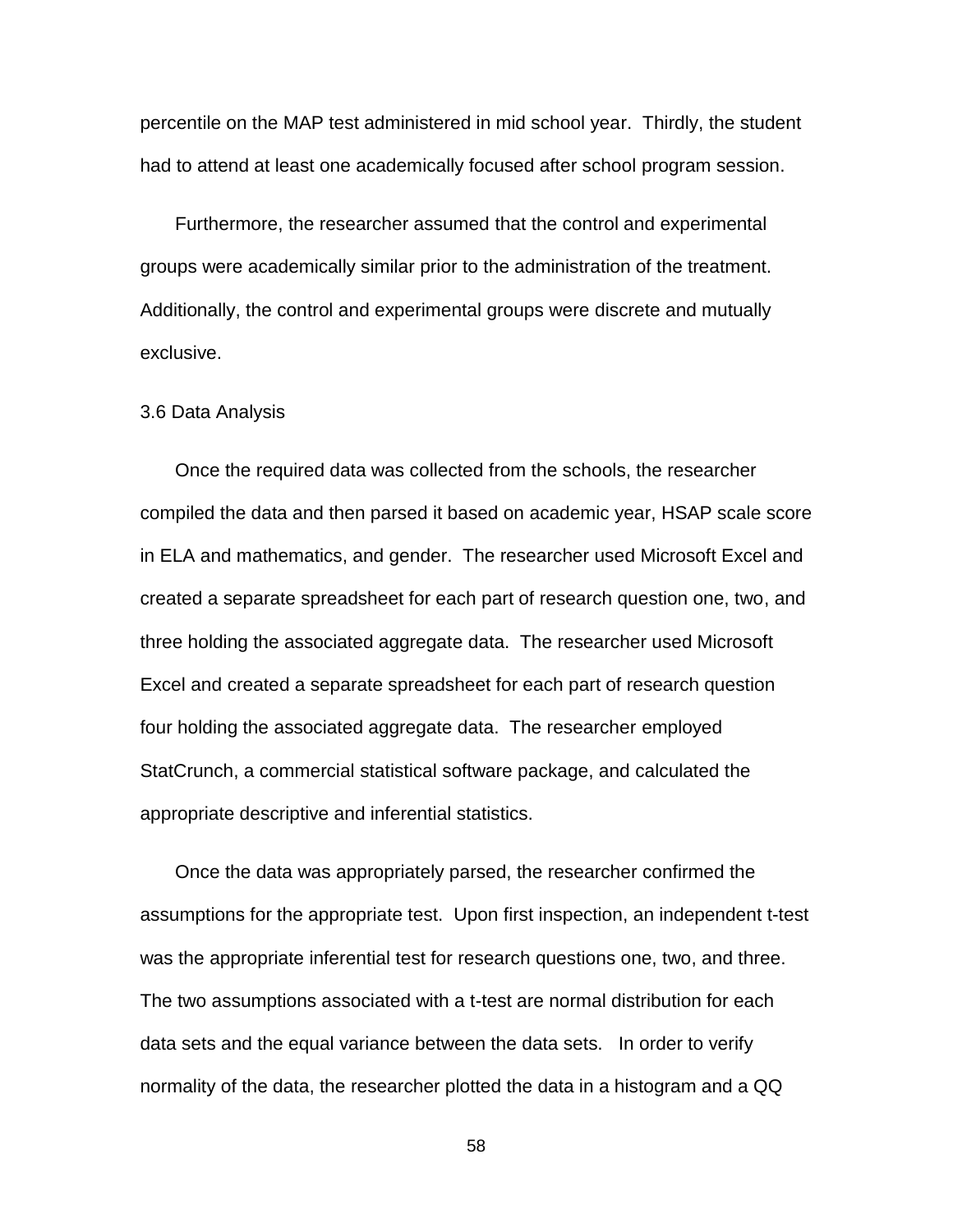plot with correlation coefficient. The researcher then checked the values for skewness and kurtosis to determine if they were within normal limits. The histogram and QQ plot did not indicate normality. As a result, the Shapiro-Wilk test was utilized to establish normality. Equal variance was established by using the Statcrunch program and determining the F-statistic. If a data set met the appropriate assumptions for a t-test, then the t-test was employed to determine the potential differences between the scale scores of the control and experimental groups. If the assumptions for the t-test were not met, then the appropriate non parametric test was used, the Mann Whitney U test. The Mann-Whitney U assumes random samples, independent samples, and at least an ordinal measure. Data was appropriately disaggregated in order to address each part of research question one, two, and there. Then the data was imported from Microsoft Excel to the Statcrunch program in order to calculate all necessary descriptive and inferential statistics.

Once the data was obtained and assumptions met, the appropriate test was employed to determine if significant differences existed between the control and experimental groups. The researcher used the Statcrunch program to perform the test. The researcher used an alpha level at .0125 for each appropriate inferential statistical test. Each research question had multiple parts. For instance, research question one had four associated tests: (1) 2010-2011 HSAP ELA, (2) 2010-2011 HSAP mathematics, (3) 2011-2012 HSAP ELA and (4) 2011- 2012 HSAP mathematics.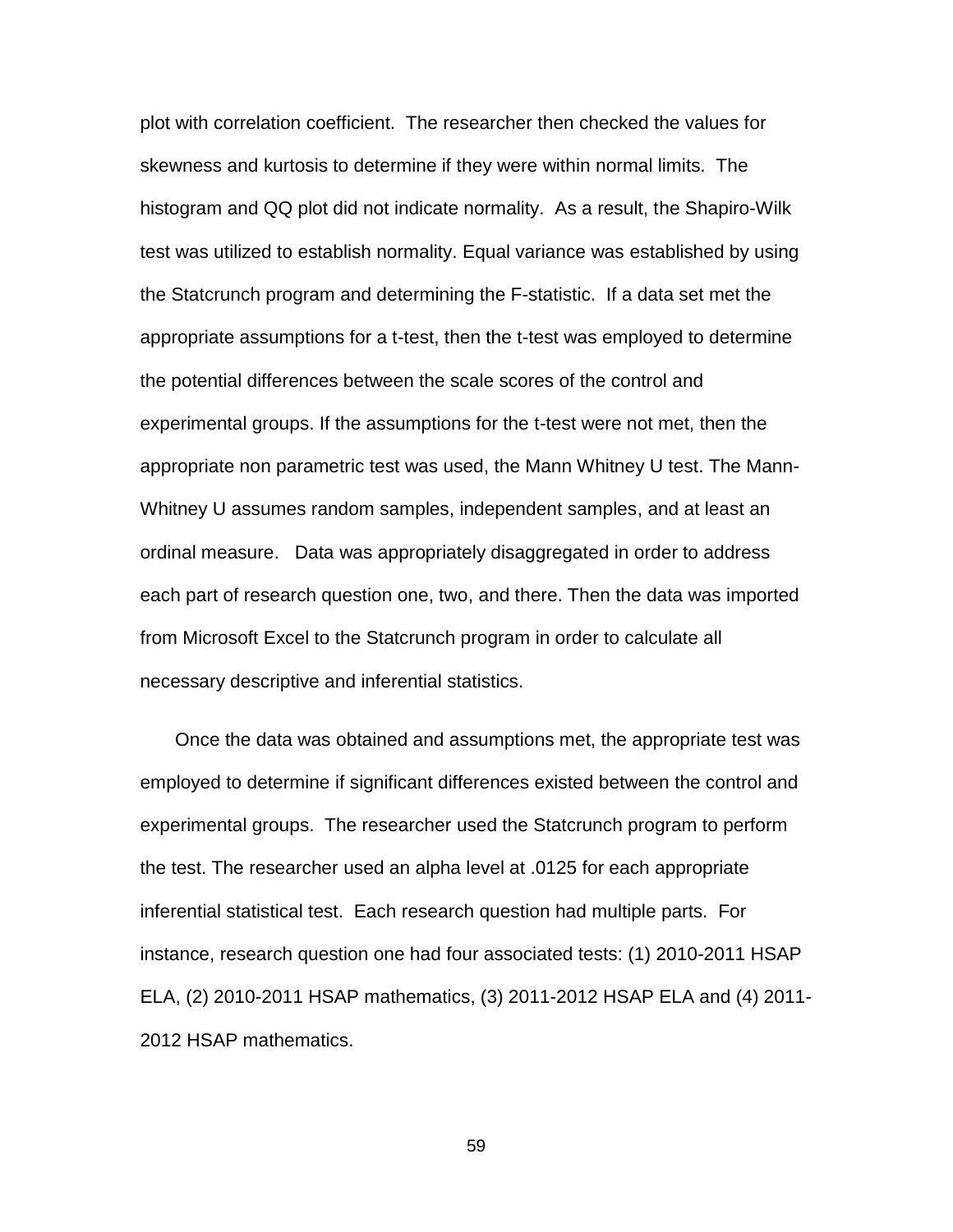The fourth research question was addressed by employing a correlation test to quantify the association between the HSAP scale score and the number of after school tutorial sessions attended. Upon first inspection, the Pearson Product Moment Correlation is appropriate for research question four. The Person Correlation reflects the degree of linear relationship between two variables (Creswell, 2009). The two variables in this research question were the number of after school sessions attended and the scale score on the HSAP test. Similar to a t-test, there are four assumptions that must be met before the Pearson Product Moment Correlation can be employed. The four assumptions are: (1) data must be have an approximate normal distribution, (2) no significant outliers, (3) a linear relationship between variables and (4) continuous variables.

In order to verify normality of the data, the researcher plotted the data in a histogram and a QQ plot with correlation coefficient. The researcher then checked the values for skewness and kurtosis to determine if they were within normal limits. The histogram and QQ plot did not indicate normality. As a result, the Shapiro-Wilk test was utilized to establish normality. A scatter plot graph was used to determine if there was a linear relationship between the variables and to check for outliers. The data was classified as continuous. Since assumptions for the Pearson Correlation were not met, then the researcher used the appropriate non parametric test, Spearman Rank Correlation. Once the data were obtained and assumptions met, the appropriate correlation statistic was employed to determine if there was a correlation between the scale score on the HSAP and the number of after school program tutorial sessions attended. The researcher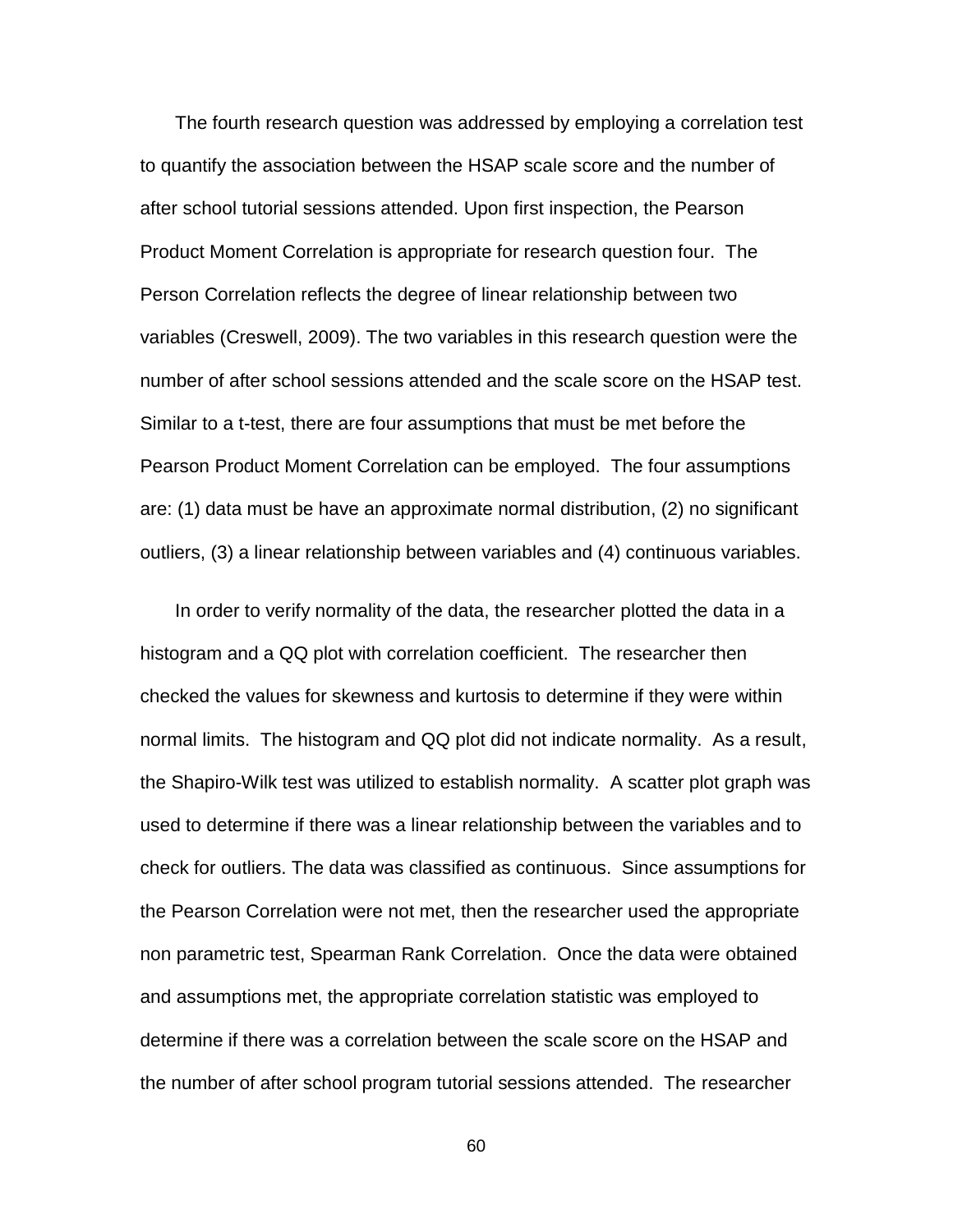appropriately built a database order to address the research question. The data was imported from Microsoft Excel to the Statcrunch program in order to calculate all necessary descriptive and inferential statistics.

Once the data was obtained and assumptions met, the appropriate test was utilized to determine if significant correlation existed between the HSAP scale scores and the number of after school program tutorial sessions attended. The Statcrunch program was utilized in order to perform the statistical test for question four. An alpha level of .0125 was used for each inferential statistical test.

#### 3.7 Delimitations and Limitations

There are limitations to how this study can be generalized to the population as a whole. Additionally, the study had certain parameters that the researcher determined. The researcher recognized certain limitations and imposed certain delimitations. The researcher imposed the following delimitations:

First, this study was delimited by context. The researcher only examined students in the second year of high school that attended a particular high school in rural upstate South Carolina. The students examined were all identified as being at the fiftieth percentile or below of all standardized test takers. The researcher did not examine other data or contexts.

Secondly, the researcher only used the South Carolina High School Assessment Program test in mathematics and English Language Arts to collect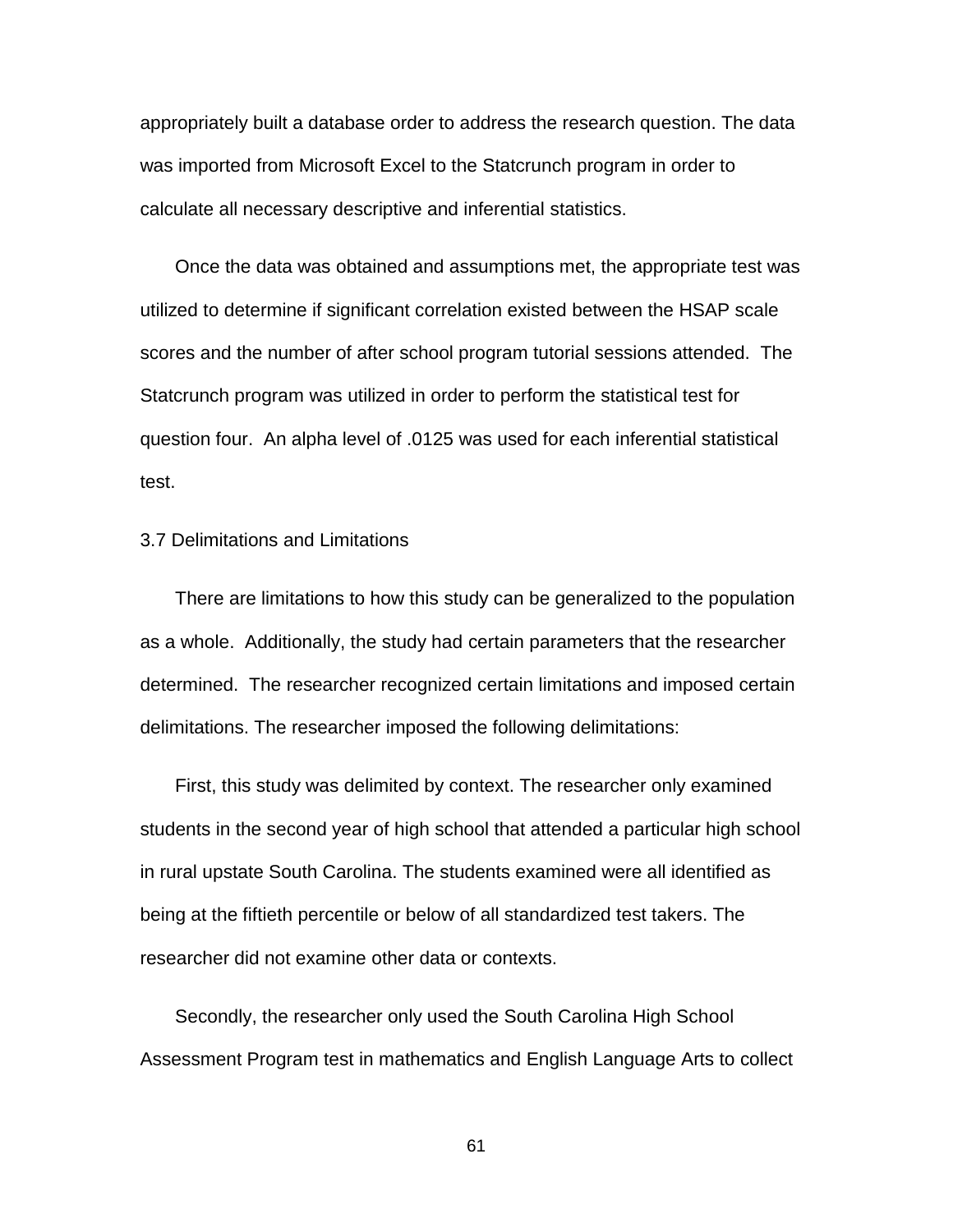data on academic achievement. This research is delimited by the extent to which this test was reliable and valid.

A third delimitation was the assumed correlation between the students in the control and experimental groups prior to the treatment. The researcher assumed similar populations were identified by the bottom fiftieth percentile scores on the HSAP and the MAP. Moreover, the researcher recognized that the research was delimited by other possible economic, social, cultural or academic differences in the control and experimental groups.

A fourth delimitation was the differing level of expertise and vigor invested in the after school program by each instructor. The study did not control for scale score differences due to the skill level of the instructor.

The researcher noted the following limitations:

First, the study was limited by student motivation. Because students were selected by MAP scores and required to attend, students may not have been motivated to work hard. Therefore, the study was limited by student motivation and apathy.

Secondly, the study was limited by attendance. Although, participation in the program was required, attendance discrepancies could impact overall results.

Another limitation was teacher skill and motivation. Approximately twenty teachers were utilized to provide instruction of this academically focused after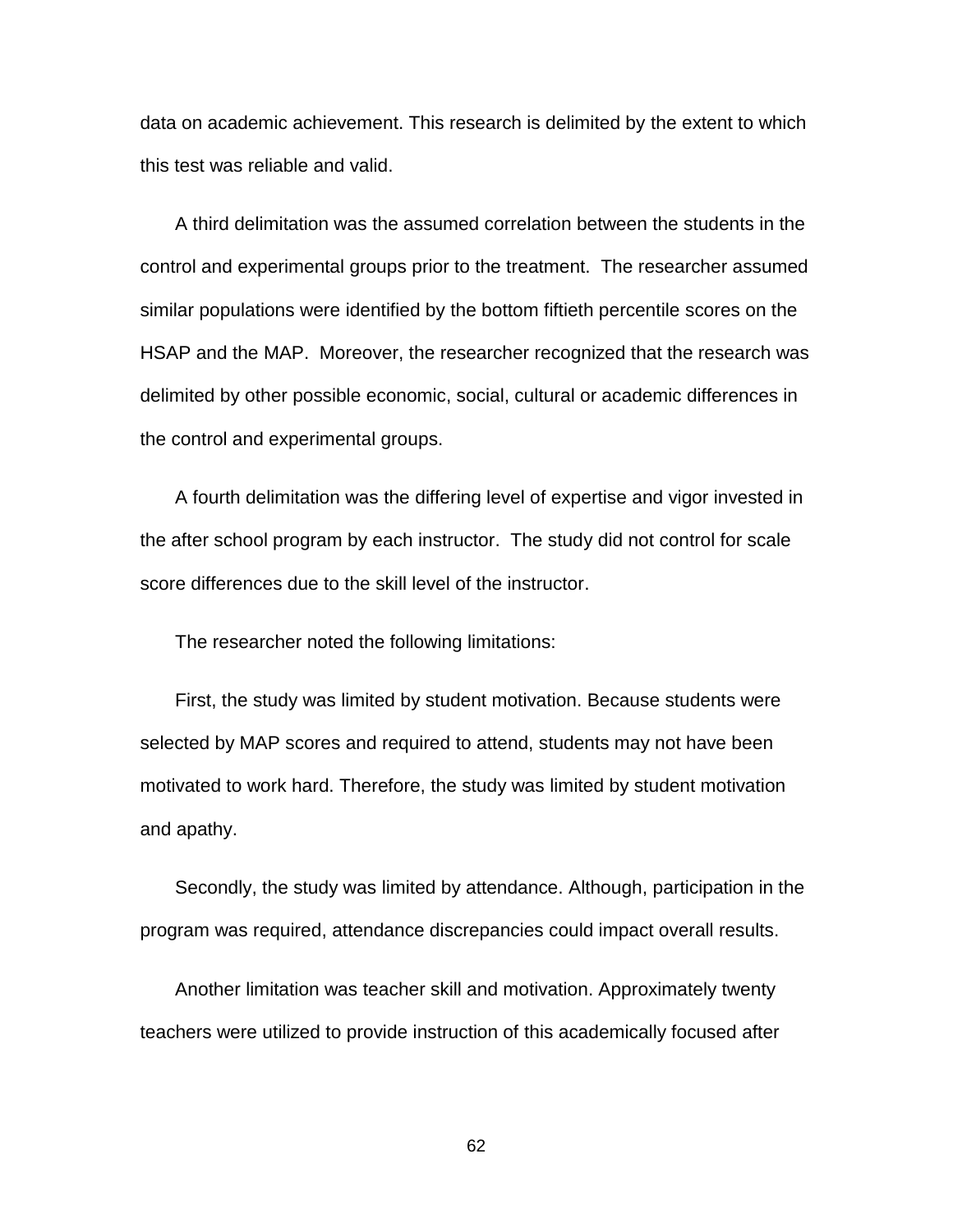school program. The level of teacher skill and motivation were not controlled and may cause a disparity in the result.

#### 3.8 Summary

Chapter three discussed the methodology of the research. It began by outlining the design of the research. Next, the research questions and sampling were examined. Following that, the instrumentation used, the data collection methods, and the data analysis process were outlined. Chapter three concluded with an explanation of the limitations and delimitations of the research. Chapter four will discuss the results of the research.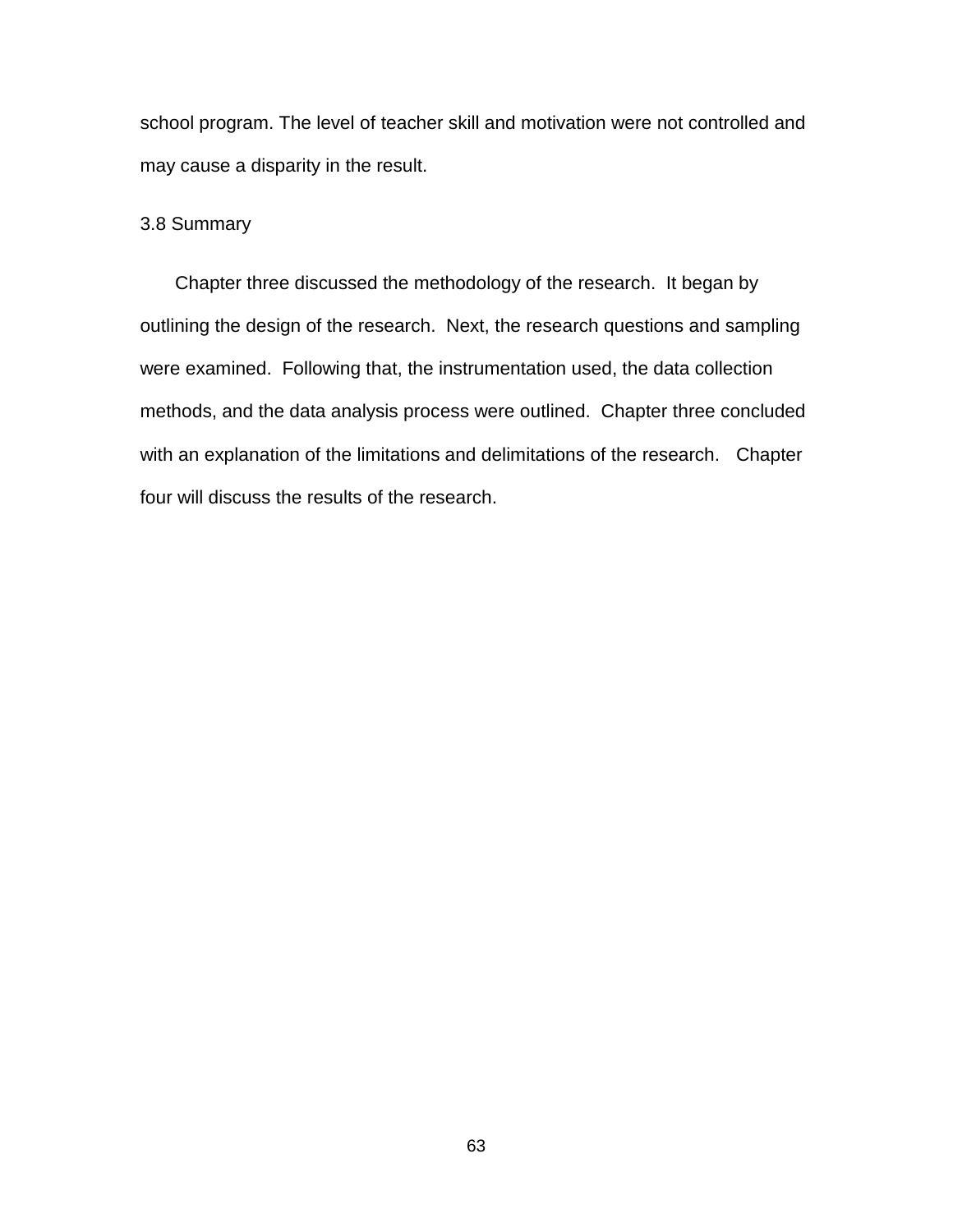### CHAPTER FOUR

## RESULTS

#### 4.1 Introduction

This study investigated the effect of student participation in an academically focused after school program on academic achievement for students scoring in the bottom fifty percentile on a standardized test. Additionally, the study explored the relationship between attendance in an academically focused after school program and the HSAP scale score. The context of the research is a rural high school of about eight hundred students in Spartanburg County, South Carolina. Data was collected from the years 2011 and 2012 as described in Chapter Three. The aggregate data was then parsed in order to address all parts of the research question. Chapter four provides the data, analysis, and results of the described research. This chapter begins with a discussion of the sample.

#### 4.2 Sample Demographics

Research questions one, two, and three used control and experimental groups. Data must be collected for every part of the research question. The selection process for each group was outlined in chapter three and data was collected from the 2011 and 2012 administrations of the HSAP assessment.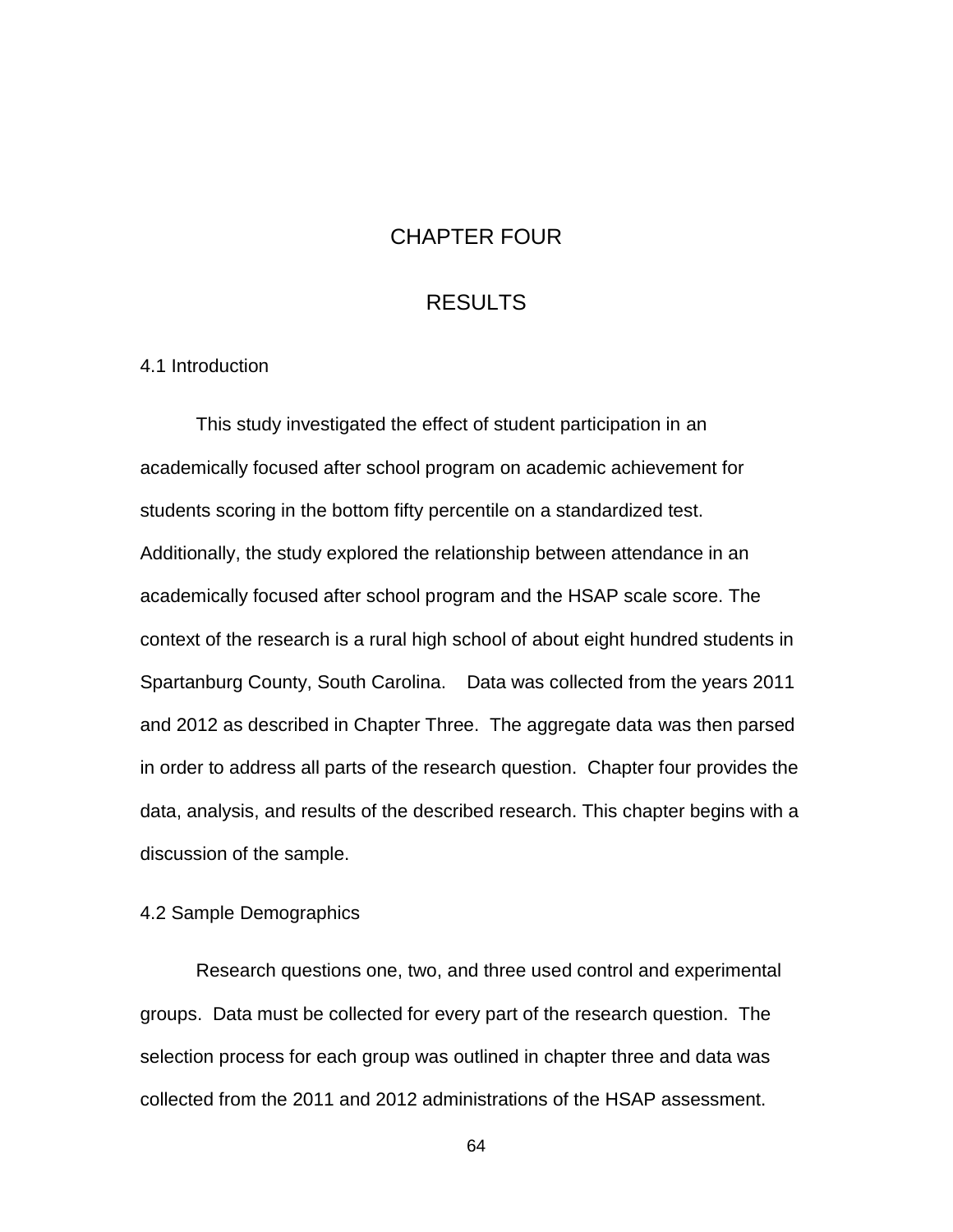Figure 4.1 gives the demographic information for the control and experimental groups. The data for the control and experimental groups were then parsed in order to address research question one, two, and three.

The data for research question four was the combination of the associated experimental data plus the data for students who attended less than ten after school program tutorial sessions. The demographic information for question four is also summarized in table 4.1.

| Data Set                | N  | Female | Male |
|-------------------------|----|--------|------|
| 2011 ELA-Experimental   | 50 | 25     | 25   |
| 2011 ELA-Control        | 50 | 24     | 26   |
|                         |    |        |      |
| 2011 Math Experimental  | 38 | 18     | 20   |
| 2011 Math-Control       | 50 | 16     | 34   |
|                         |    |        |      |
| 2012 ELA-Experimental   | 33 | 15     | 18   |
| 2012 ELA-Control        | 50 | 20     | 30   |
|                         |    |        |      |
| 2012 Math Experimental  | 26 | 12     | 14   |
| 2012 Math-Control       | 50 | 23     | 27   |
|                         |    |        |      |
| 2011 ELA-Question Four  | 60 | 30     | 30   |
| 2011 Math-Question Four | 46 | 23     | 23   |
|                         |    |        |      |
| 2012 ELA-Question Four  | 44 | 19     | 24   |
| 2012 Math-Question Four | 32 | 14     | 17   |

Table 4.1 Population Demographic Information

The next section of chapter four will investigate all parts of each research question. All four research questions will be examined utilizing the same format: (1) descriptive statistics for each part of the question, (2) assumptions for each part or the question, and (3) results of each appropriate inferential test statistic.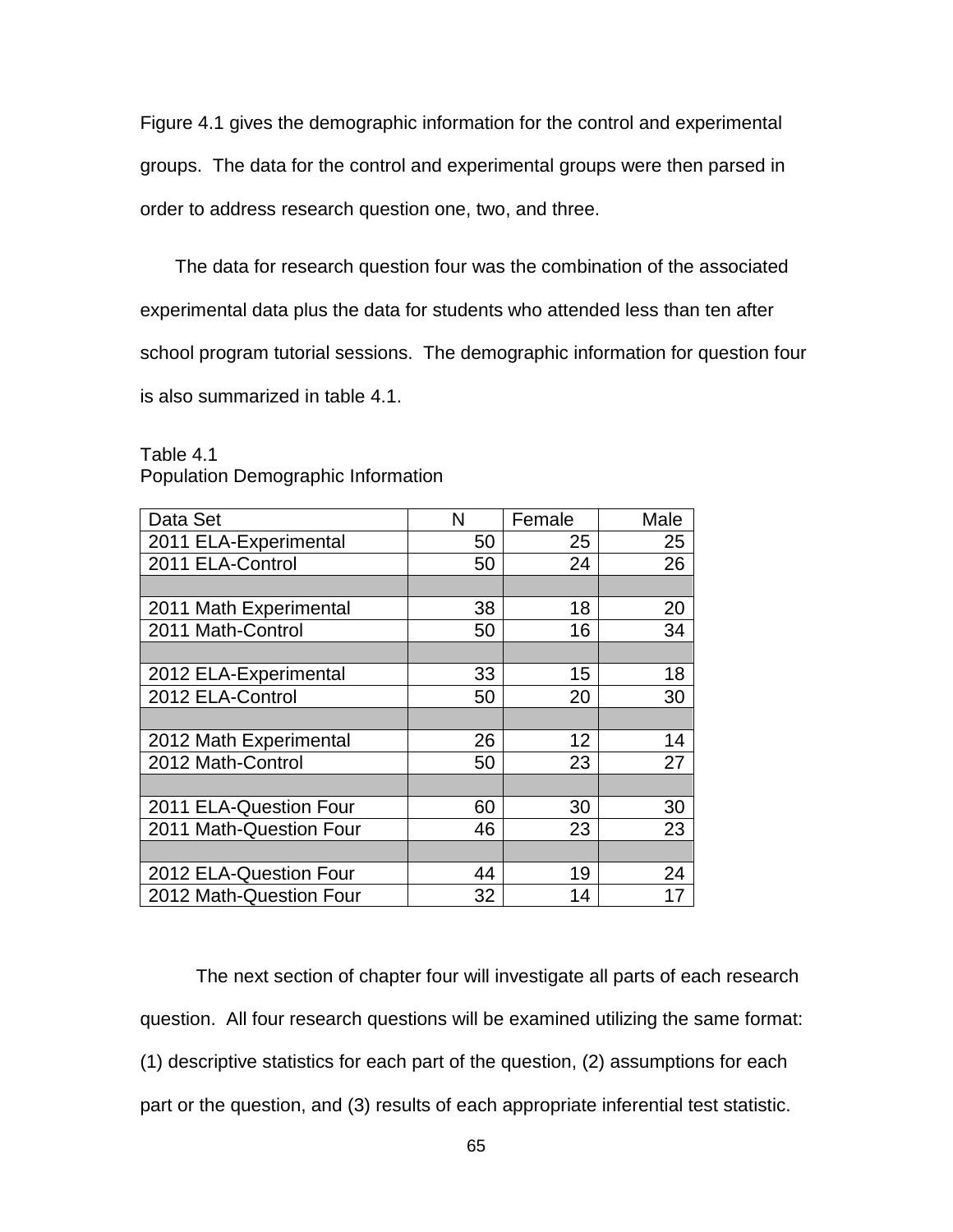#### 4.3 Research Question One Results

The objective of the first research question was to examine the difference between the scale scores on the HSAP test for students who participated in an academically focused after school program and for students in Spartanburg County that score below the fiftieth percentile on HSAP. This was conducted in both English Language Arts and mathematics. The first research question had four parts to consider: 2011 English Language Arts, 2011 mathematics, 2012 English Language Arts, and 2012 mathematics. Descriptive statistics for each part of question one are given in table 4.2.

Table 4.2

| <b>Total Sample</b>   | n  | Mean   | Variance | Std. Dev. | Sk.     | Ku.     |
|-----------------------|----|--------|----------|-----------|---------|---------|
| 2011ELA Experimental  | 50 | 210.86 | 305.71   | 17.48     | $-0.17$ | $-0.59$ |
|                       |    |        |          |           |         |         |
| 2011 ELA Control      | 50 | 209.24 | 181.04   | 13.46     | $-0.78$ | 0.10    |
|                       |    |        |          |           |         |         |
| 2011MathExperimental  | 38 | 209.45 | 211.88   | 14.56     | 1.08    | 1.24    |
| 2011 Math Control     | 50 | 203.78 | 202.46   | 14.23     | $-0.79$ | $-0.09$ |
|                       |    |        |          |           |         |         |
| 2012 ELA Experimental | 33 | 208.39 | 184.37   | 13.58     | $-0.94$ | 0.05    |
| 2012 ELA Control      | 50 | 206.26 | 249.34   | 15.79     | $-1.08$ | 0.97    |
|                       |    |        |          |           |         |         |
| 2012Math Experimental | 26 | 207.85 | 113.74   | 10.66     | $-0.65$ | 0.33    |
| 2012 Math Control     | 50 | 202.36 | 261.83   | 16.18     | $-0.76$ | $-0.12$ |

Question one HSAP scale score descriptive statistics

To determine if there was a difference among the groups, an independent ttest was conducted. First, the assumptions of an independent t-test were examined. An independent t-test assumes that the data for each sample is normally distributed and that variances are equal among the samples. No part of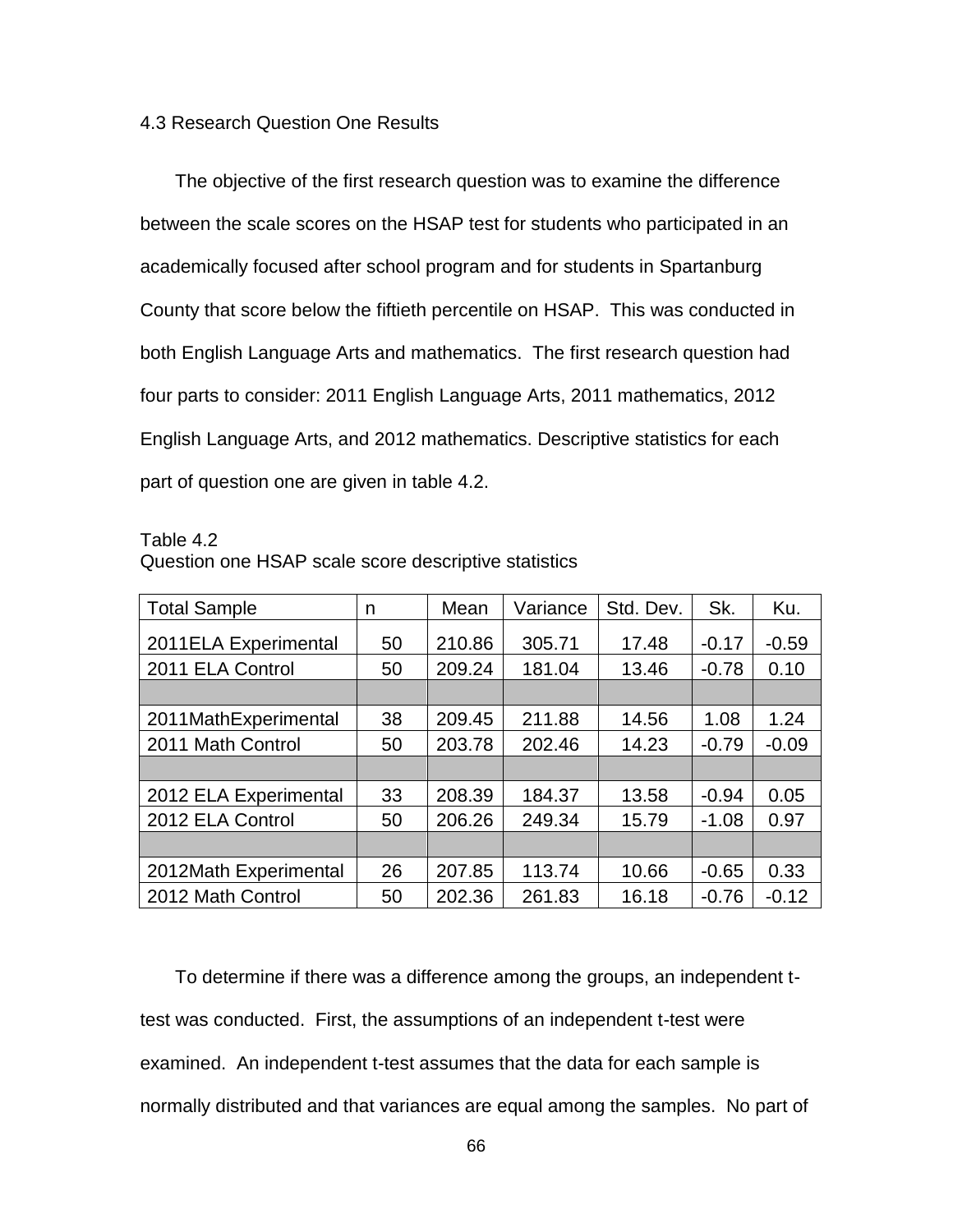research question one met the required assumptions for an independent t-test. Because the requirements of an independent t-test were not met, the Mann Whitney U test was utilized. The Mann Whitney U test is the appropriate nonparametric counterpart to the independent t-test.

Creswell (2009) states that the Mann Whitney U test is recommended when distributions are not normal and there is one independent variable and one dependent variable. The Mann Whitney test assumes independent samples, random samples, and measurement on at least the ordinal scale. The data met the assumptions of independence and scale, but not random sampling. Even though the experimental group was not a random sample, the test statistic was robust with respect to sample size. Therefore, the Mann Whitney test was appropriate. The results for each part of research question one are given in table 4.3.

Table 4.3 Inferential statistic results for question one sample scale scores

| Sample    | n1 | n2 | Diff. Est. | <b>Test Stat</b> | P-Value | <b>Test</b>         |
|-----------|----|----|------------|------------------|---------|---------------------|
| 2011 ELA  | 50 | 50 |            | 2595.5           | 0.3146  | <b>Mann Whitney</b> |
| 2011 Math | 38 | 50 | 3          | 1803.5           | 0.1724  | <b>Mann Whitney</b> |
| 2012 ELA  | 33 | 50 |            | 1421.5           | 0.3722  | <b>Mann Whitney</b> |
| 2012 Math | 26 | 50 | 4          | 1120             | 0.097   | <b>Mann Whitney</b> |

Because the p-value for each test was greater than the established alpha value of .0125, the Mann Whitney test results yielded no statistical difference in the sample of scores for the associated control and experimental groups in research question one.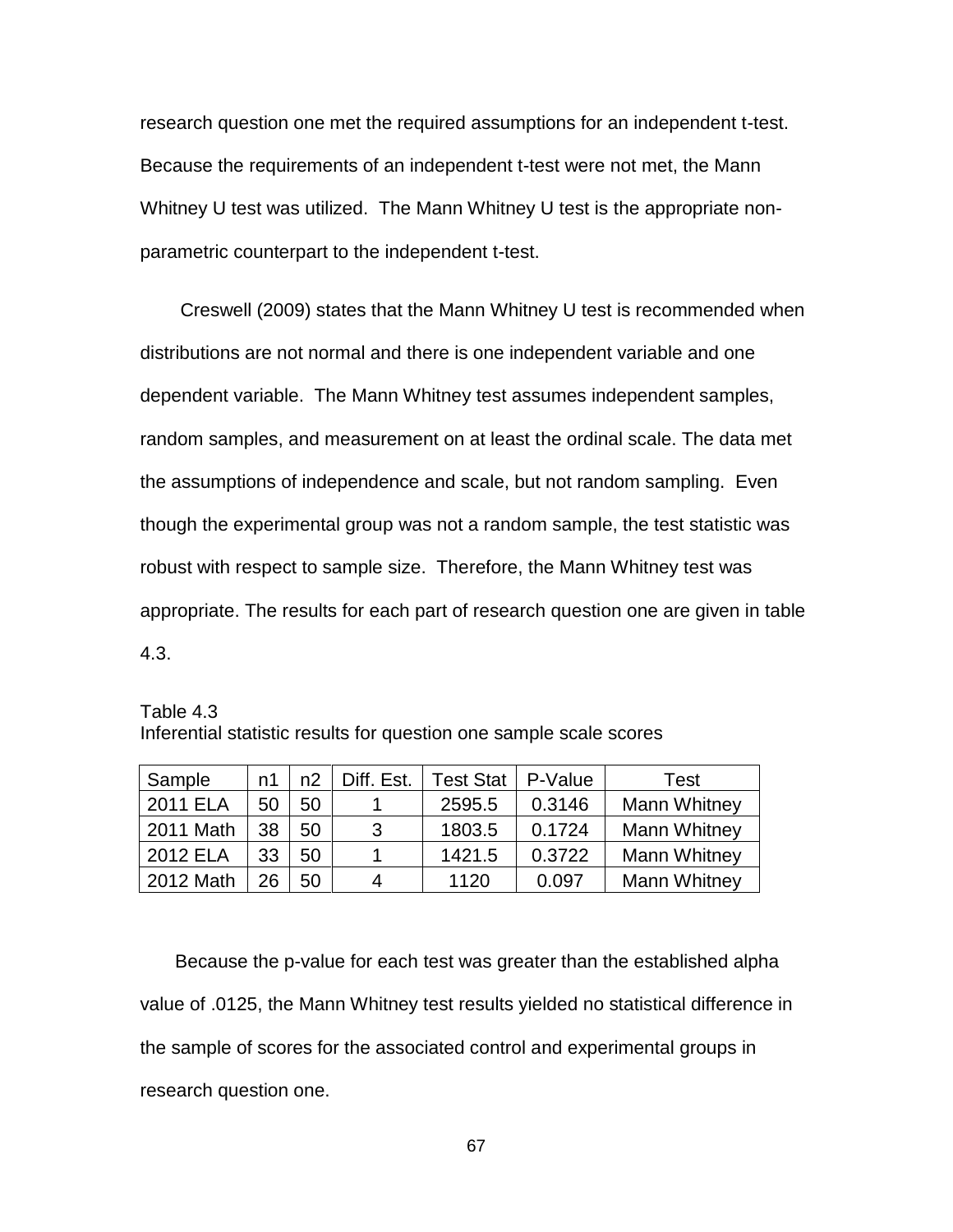#### 4.3 Research Question Two Results

The purpose of the second research question was to investigate the difference between the scale scores on the HSAP test for male students who participated in an academically focused after school program and male students of Spartanburg County that scored below the fiftieth percentile on HSAP. This was conducted in both English Language Arts and mathematics. The second research question has four parts to consider: 2011 Male English Language Arts, 2011 Male mathematics, 2012 Male English Language Arts, and 2012 Male mathematics. Descriptive statistics for each part of question one are given in table 4.4.

#### Table 4.4

| Male Only Sample       | n  | Mean   | Variance | Std. Dev. | Sk.     | Ku.     |
|------------------------|----|--------|----------|-----------|---------|---------|
| 2011 ELA Experimental  | 25 | 209.52 | 387.26   | 19.68     | $-0.21$ | $-0.90$ |
| 2011 ELA Control       | 26 | 209.12 | 160.67   | 12.68     | $-0.46$ | $-0.68$ |
|                        |    |        |          |           |         |         |
| 2011 Math Experimental | 18 | 207.28 | 190.21   | 13.79     | 1.15    | 2.21    |
| 2011 Math Control      | 34 | 202.97 | 214.27   | 14.64     | $-0.90$ | 0.15    |
|                        |    |        |          |           |         |         |
| 2012 ELA Experimental  | 18 | 206.39 | 220.02   | 14.83     | $-0.80$ | $-0.32$ |
| 2012 ELA Control       | 30 | 205.83 | 311.32   | 17.64     | $-1.14$ | 0.97    |
|                        |    |        |          |           |         |         |
| 2012 Math Experimental | 14 | 206.86 | 156.29   | 12.50     | $-0.53$ | $-0.06$ |
| 2012 Math Control      | 27 | 200.15 | 290.62   | 17.05     | $-0.41$ | $-0.87$ |

Question two HSAP scale score descriptive statistics

As in question one, to determine if there was a difference among the groups, an independent t-test was conducted. First, the assumptions of an independent t-test were examined. An independent t-test assumes that the data for each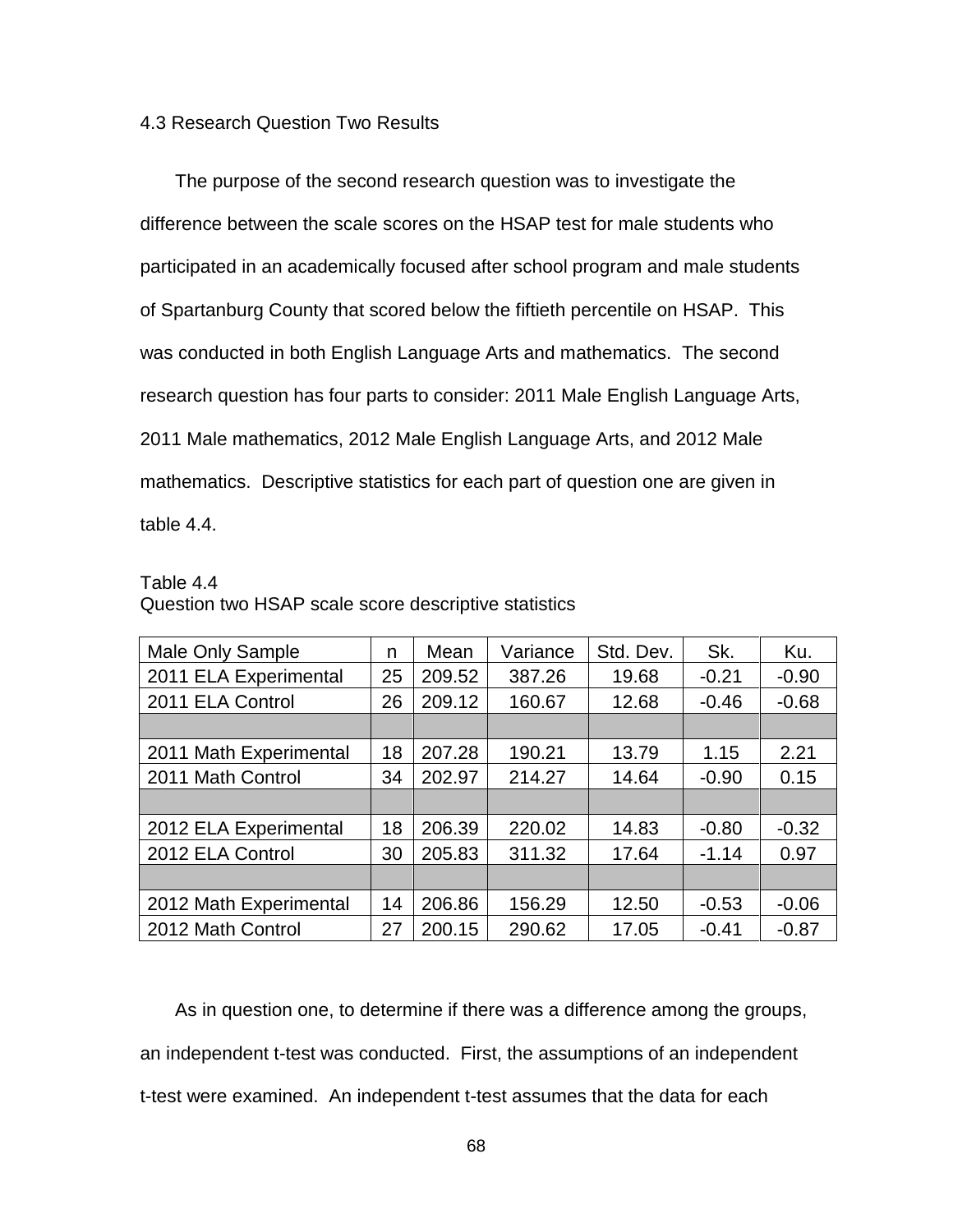sample is normally distributed and that variances are equal among the samples. The 2011 ELA control and experimental groups met the assumption for an independent t-test. All other parts of the second research question did not meet the required assumptions for an independent t-test. Because the requirements of an independent t-test were not met for those parts, the Mann Whitney U test was used to examine the data. The Mann Whitney U test is the appropriate nonparametric counterpart to the independent t-test.

Creswell (2009) states that the Mann Whitney U test is recommended when distributions are not normal and there is one independent variable and one dependent variable. The Mann Whitney test assumes independent samples, random samples, and measurement on at least the ordinal scale. The data for 2011 mathematics, 2012 ELA, and 2012 mathematics met the assumptions of independence and scale, but not random sampling. Even though the experimental group was not a random sample, the test statistic was robust with respect to sample size. Therefore, the Mann Whitney test was appropriate. The results for each part of research question two are given in table 4.5.

| Male Sample | Mean   | DF | Std. Err.  | <b>Test Stat</b> | p-Value | Test                |
|-------------|--------|----|------------|------------------|---------|---------------------|
|             |        |    |            |                  |         | Independent t-      |
| 2011 ELA    | 0.4046 | 50 | 4.6167     | 0.08764          | 0.4653  | test                |
|             |        |    |            |                  |         |                     |
| Male Sample | n1     | n2 | Diff. Est. | <b>Test Stat</b> | p-Value | Test                |
| 2011 Math   | 18     | 34 |            | 501              | 0.3254  | <b>Mann Whitney</b> |
| 2012 ELA    | 18     | 30 | -1         | 426              | 0.6295  | Mann Whitney        |
| 2012 Math   | 14     | 26 | 5          | 326.5            | 0.134   | <b>Mann Whitney</b> |

Table 4.5 Inferential statistic results for male sample scale scores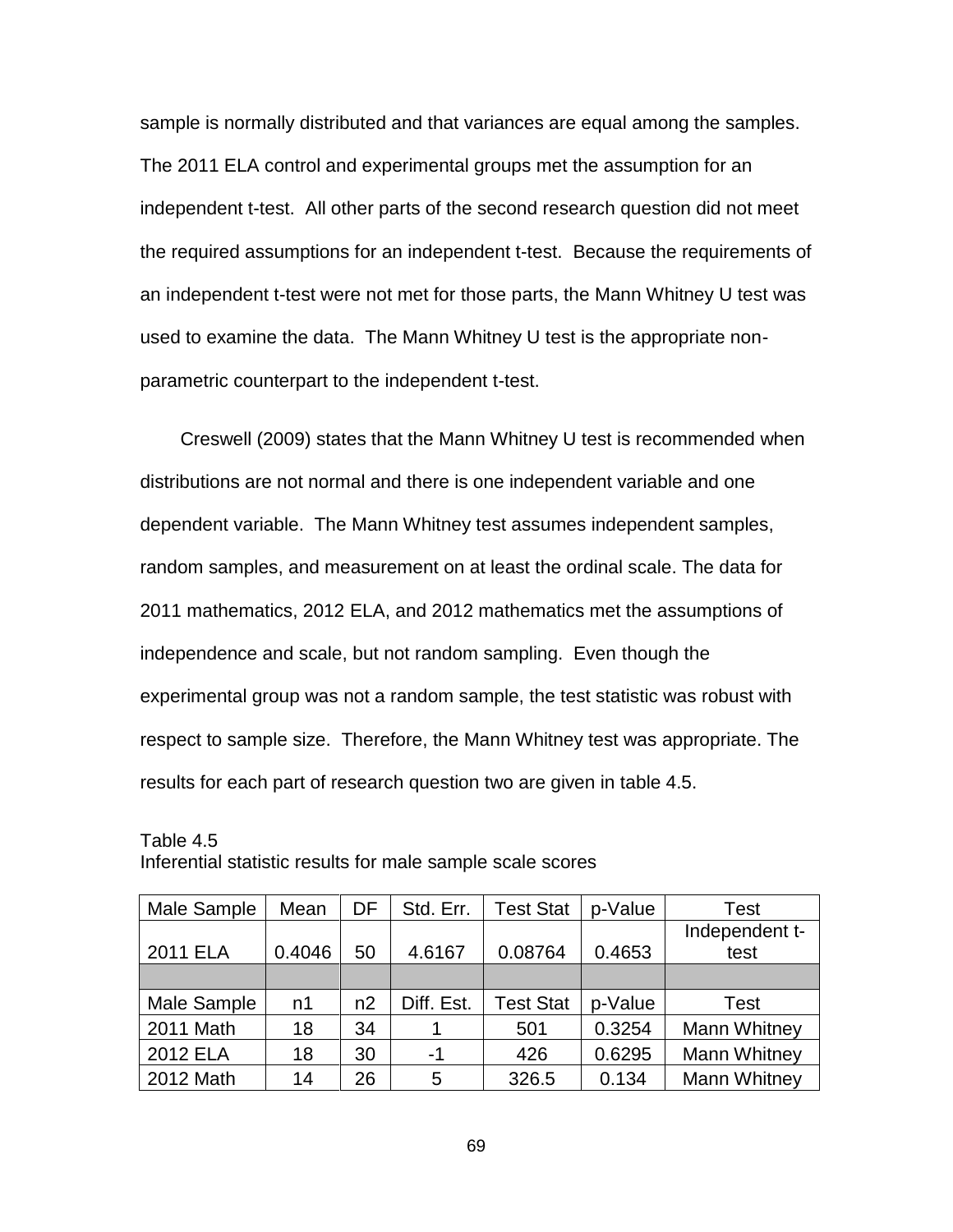Because the p-value for each test was greater than the established alpha value of .0125, the independent t-test and the Mann Whitney U test results yielded no statistical difference in the sample of scores for the associated control and experimental groups in research question two.

#### 4.5 Research Question Three Results

The purpose of the third research question was to investigate the difference between the scale scores on the HSAP test for female students who participated in an academically focused after school program and female students of Spartanburg County that scored below the fiftieth percentile on HSAP. This was conducted in both English Language Arts and mathematics. The third research question had four parts to consider: 2011 female English Language Arts, 2011 female mathematics, 2012 female English Language Arts, and 2012 female mathematics. Descriptive statistics for each part of question one are given in table 4.6.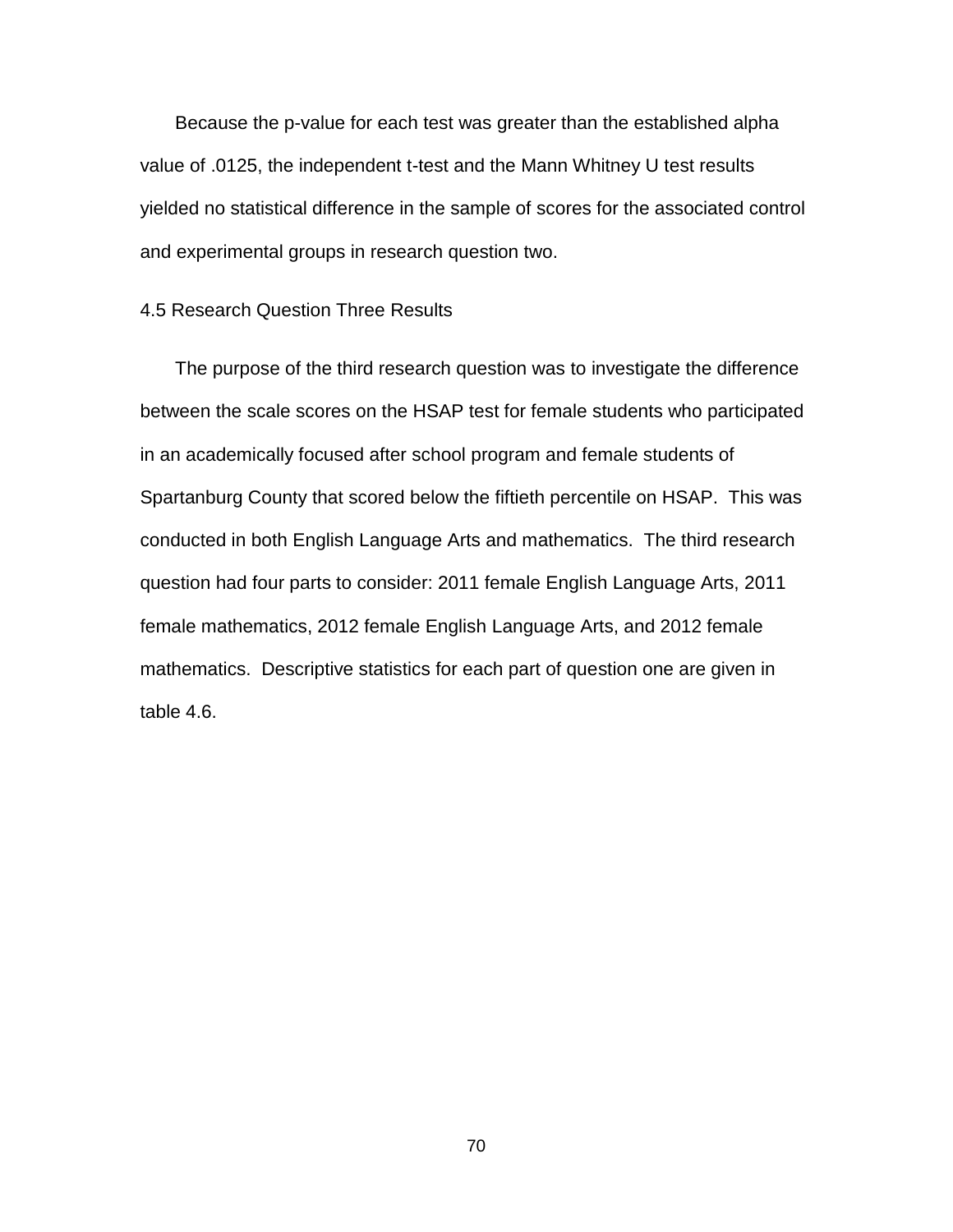Table 4.6 Question three scale score descriptive statistics

| <b>Female Only Sample</b> | n  | Mean   | Variance | Std. Dev. | Sk.     | Ku.     |
|---------------------------|----|--------|----------|-----------|---------|---------|
| 2011 ELA Experimental     | 25 | 212.20 | 233.17   | 15.27     | 0.09    | $-0.34$ |
| 2011 ELA Control          | 24 | 209.38 | 211.03   | 14.53     | $-1.05$ | 0.78    |
|                           |    |        |          |           |         |         |
| 2011 Math Experimental    | 18 | 211.40 | 233.94   | 15.29     | 1.08    | 1.13    |
| 2011 Math Control         | 16 | 205.50 | 185.33   | 13.61     | $-0.51$ | $-1.05$ |
|                           |    |        |          |           |         |         |
| 2012 ELA Experimental     | 15 | 210.80 | 142.89   | 11.95     | $-1.14$ | 0.96    |
| 2012 ELA Control          | 20 | 206.90 | 167.15   | 12.93     | $-0.67$ | $-0.57$ |
|                           |    |        |          |           |         |         |
| 2012 Math Experimental    | 12 | 209.00 | 71.09    | 8.43      | $-0.62$ | 0.49    |
| 2012 Math Control         | 25 | 204.75 | 230.46   | 15.18     | $-1.28$ | 1.93    |

As in the first two research questions, to determine if there was a difference among the groups, an independent t-test was conducted. First, the assumptions of an independent t-test were examined. An independent t-test assumes that the data for each sample is normally distributed and that variances are equal among the samples. No part of the third research question met the required assumptions for an independent t-test. Because the requirements of an independent t-test were not met, the Mann Whitney U test is used. The Mann Whitney U test is the appropriate non-parametric counterpart to the independent t-test.

Creswell (2009) states that the Mann Whitney U test is recommended when distributions are not normal and there is one independent variable and one dependent variable. The Mann Whitney test assumes independent samples, random samples, and measurement on at least the ordinal scale. The data for all parts of research question three met the assumptions of independence and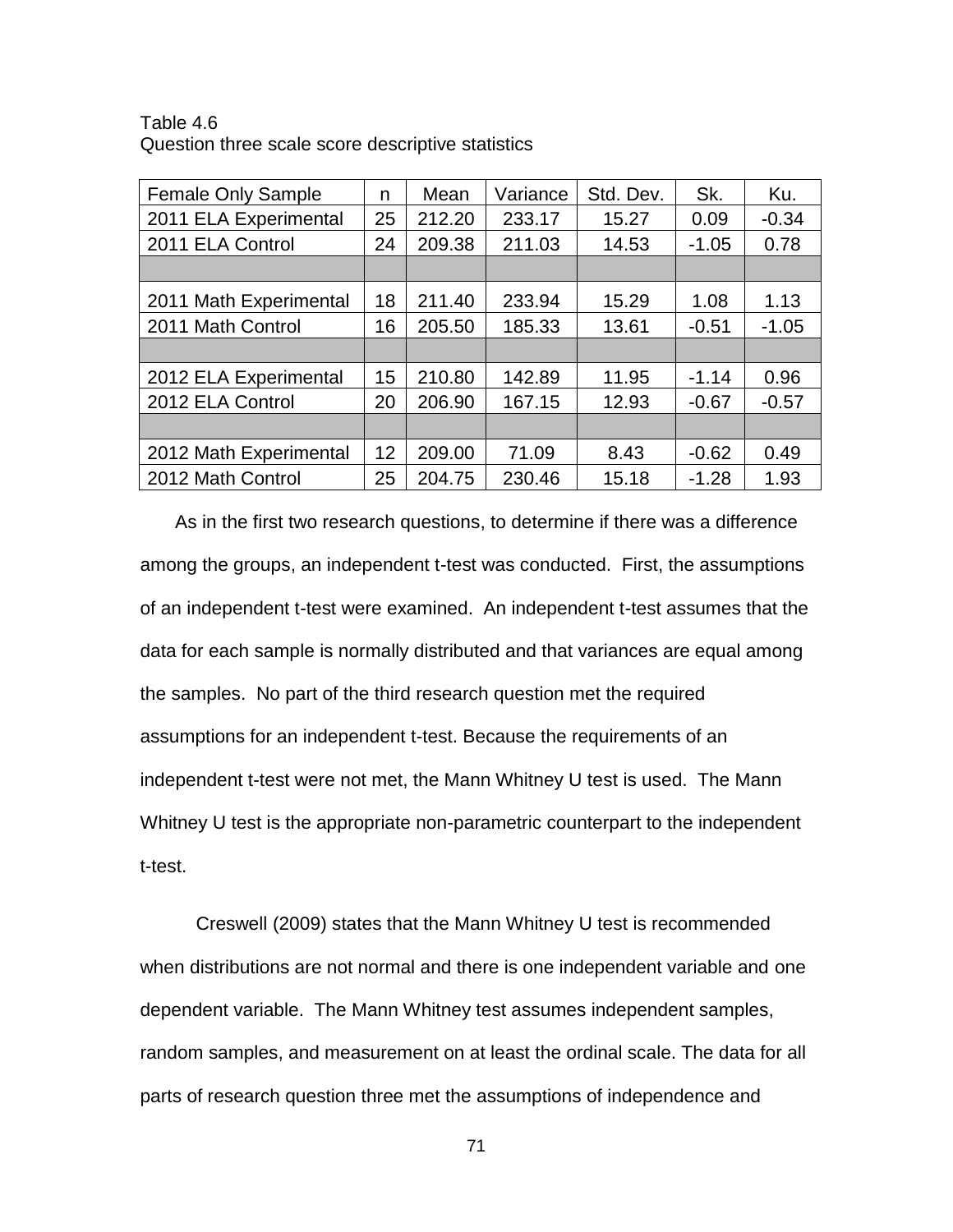scale, but not random sampling. Even though the experimental group is not a random sample, the test statistic was robust with respect to sample size. Therefore, the Mann Whitney test was appropriate. The results for each part of research question three are given in table 4.7.

Table 4.7 Inferential statistic results for female sample scale scores

| Female Sample   n1 |    | n2 | Diff. Est. | <b>Test Stat</b> | P-Value | Test                  |
|--------------------|----|----|------------|------------------|---------|-----------------------|
| 2011 ELA           | 25 | 24 | 1.5        | 641.5            |         | 0.3744   Mann Whitney |
| 2011 Math          | 20 | 16 | 2          | 389.5            |         | 0.2723   Mann Whitney |
| 2012 ELA           | 15 | 20 | 4          | 297.5            |         | 0.1836   Mann Whitney |
| 2012 Math          | ィク | 24 |            | 241.5            |         | 0.2615   Mann Whitney |

Because the p-value for each test was greater than the established alpha value of .0125, the independent t-test and the Mann Whitney U test results yielded no statistical difference in the sample of scores for the associated control and experimental groups in research question three.

In each of the four parts of research questions one, two, and three, the calculated p-value was greater than the established alpha value of .0125. Therefore, statistical analyses suggest that there was no significant difference between the scale scores of the control and experimental groups for each part of the first three research questions. Table 4.8 summarizes the hypothesis testing statistics for questions one, two, and three.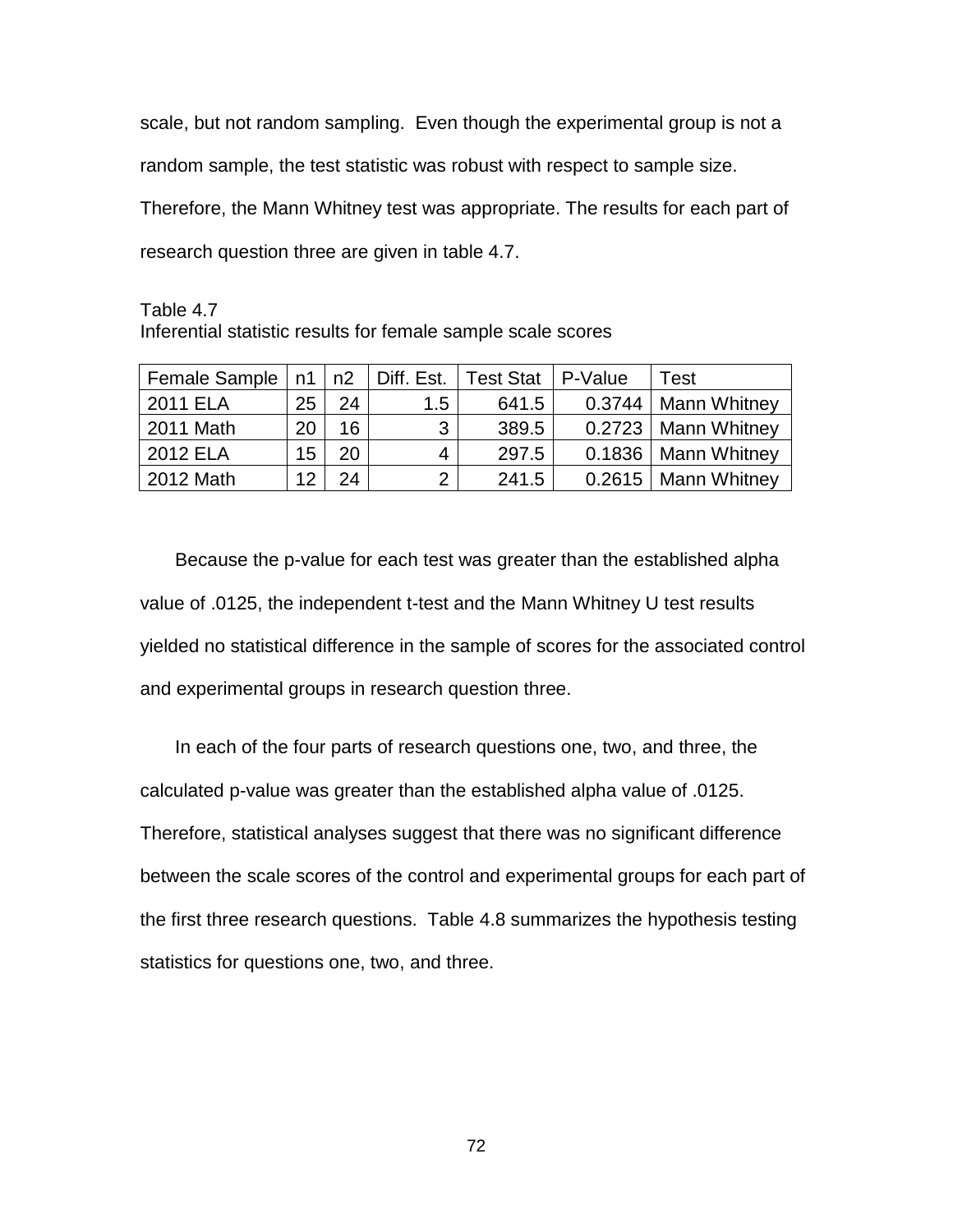Table 4.8 Summary of Statistical Test Information

| <b>Summary of Statistical</b> |         | <b>Statistical</b> |                    |
|-------------------------------|---------|--------------------|--------------------|
| <b>Test Information</b>       | p-value | <b>Difference</b>  | Test               |
| <b>Total Sample</b>           |         |                    |                    |
| 2011 ELA                      | 0.3146  | <b>No</b>          | Mann-Whitney       |
| 2011 Math                     | 0.1724  | No                 | Mann-Whitney       |
| 2012 ELA                      | 0.3722  | No.                | Mann-Whitney       |
| 2012 Math                     | 0.097   | No.                | Mann-Whitney       |
| <b>Male Sample</b>            |         |                    |                    |
| 2011 ELA                      | 0.4653  | No                 | Independent t-test |
| 2011 Math                     | 0.3254  | No                 | Mann-Whitney       |
| 2012 ELA                      | 0.6295  | No                 | Mann-Whitney       |
| 2012 Math                     | 0.134   | No.                | Mann-Whitney       |
| <b>Female Sample</b>          |         |                    |                    |
| 2011 ELA                      | 0.3744  | <b>No</b>          | Mann-Whitney       |
| 2011 Math                     | 0.2723  | No                 | Mann-Whitney       |
| 2012 ELA                      | 0.1836  | No                 | Mann-Whitney       |
| 2012 Math                     | 0.2615  | <b>No</b>          | Mann-Whitney       |

#### 4.6 Research Question Four Results

The goal of the fourth research question was to examine the relationship between the level of participation in an academically focused after school program and the associated HSAP scale score. The fourth research question has four parts to consider: 2011 English Language Arts, 2011 mathematics, 2012 English Language Arts, and 2012 mathematics. Descriptive statistics for each part of question four are given in figures 4.9.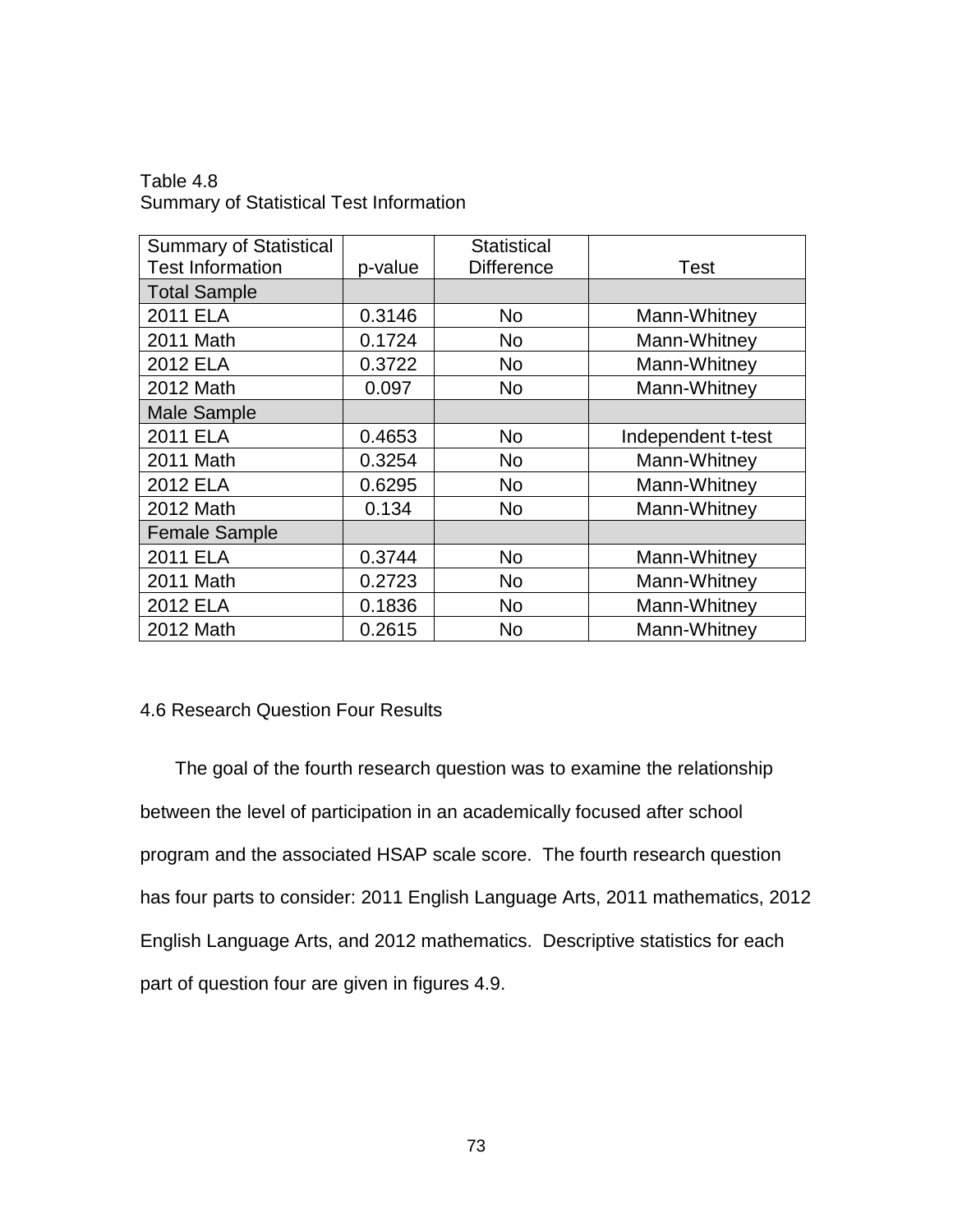| <b>Scale Scores</b> | n  | Mean    | Variance | Std. Dev. | Sk.     | Ku.     |
|---------------------|----|---------|----------|-----------|---------|---------|
| 2011 ELA            | 60 | 209.6   | 293.43   | 17.13     | $-0.07$ | $-0.67$ |
| 2011 Math           | 46 | 207.674 | 200.80   | 14.17     | 1.18    | 1.55    |
| 2012 ELA            | 43 | 207.977 | 178.50   | 13.36     | $-0.76$ | $-0.39$ |
| 2012 Math           | 31 | 206.22  | 129.58   | 11.38     | $-0.55$ | $-0.22$ |

Table 4.9 Question four HSAP scale score descriptive statistics

Pearson Product Moment correlation was appropriate in order to determine if there is a correlation between the level of participation and the HSAP scale score. First, the assumptions of a Pearson Product correlation were examined. A Pearson Product correlation assumes that the data is normally distributed and there is a linear relationship between the considered variables. No part of this research question met the required assumption for the Pearson Product correlation. Because the data does not meet the assumptions, the researcher used the nonparametric counterpart to the Pearson Product correlation; the Spearman Rank correlation. The Spearman Rank correlation does not have any assumptions about normality or linear relationship. The results for each part of research question four are given in tables 4.10.

Table 4.10

|  | Spearman r results correlation of level of participation and HSAP scale score |  |  |  |  |  |
|--|-------------------------------------------------------------------------------|--|--|--|--|--|
|  |                                                                               |  |  |  |  |  |
|  |                                                                               |  |  |  |  |  |

|           | N  | df |      |        | p-value  |
|-----------|----|----|------|--------|----------|
| 2011 ELA  | 60 | 58 | 1.32 | 0.1703 | 0.192021 |
| 2011 Math | 46 | 44 | 0.99 | 0.1478 | 0.327587 |
| 2012 ELA  | 43 | 41 | 0.53 | 0.0824 | 0.598971 |
| 2012 Math | 31 | 29 |      | 0.1829 | 0.325582 |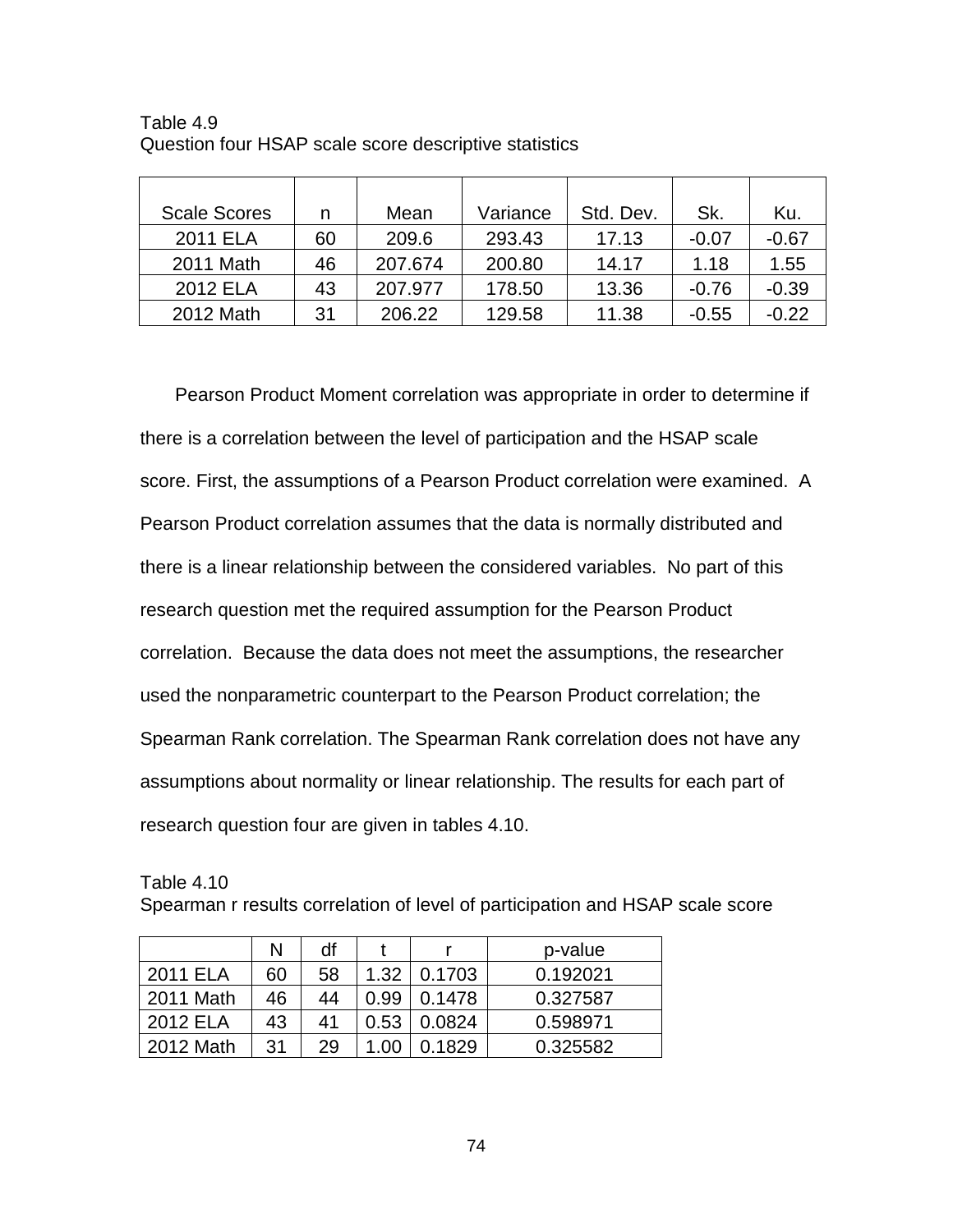The results of the Spearman Correlation do not demonstrate a significant correlation for any associated data sets.

#### 4.7 Summary

One objective of the study was to determine if participation in an academically focused after school program would improve academic achievement in ELA and mathematics. No evidence was found to support the assertion. A second objective of the study was to investigate the relationship between the level of participation in an after school program and scale score on a standardized test. Again, no evidence was found to support a correlation between attendance and HSAP scale score.

Chapter five, the final chapter, will discuss the conclusions of each research question, discuss related research in relation to this study and then present recommendations for further study.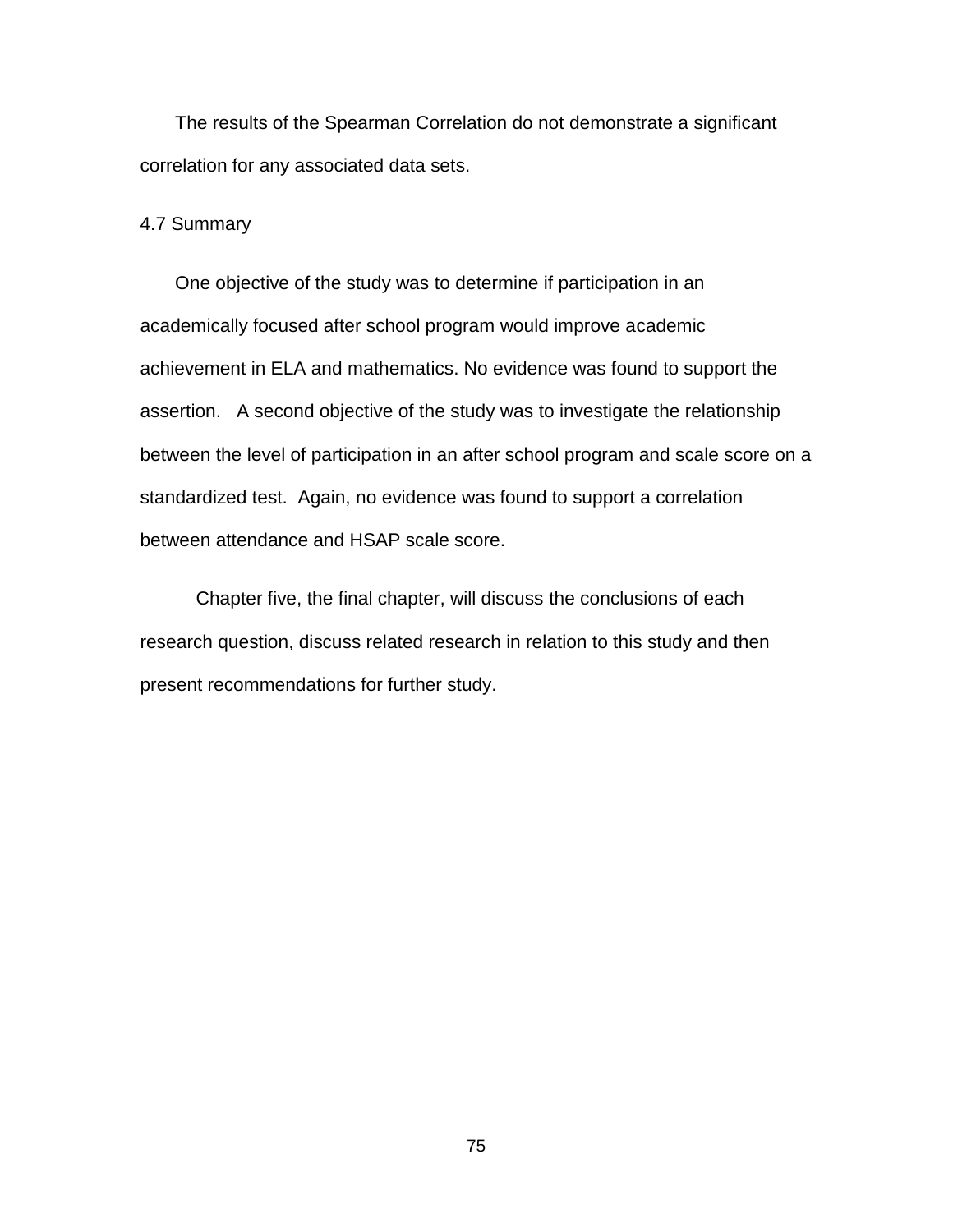# CHAPTER FIVE **CONCLUSION**

#### 5.1 Introduction

Chapter five is divided into four parts: (1) summary of the study, (2) a discussion of findings from chapter four, (3) a discussion of the results as related to current research and (4) recommendations for further research. The first part of chapter Five, the summary of the study, consists of a general overview of the study, the purpose of the study, and a discussion of the significance of the study. The second part of chapter five, reviews and discusses the results. The third part of chapter five discusses this study in relation to current research. The study concludes with a discussion of the study as it relates to future research.

#### 5.2 Summary of the Study

After school programs have exploded in quantity and variety in the past twenty years (Hess and Finn, 2007). The funding mechanism for an after school program drives the goals and curriculum of the particular program (Zhang and Byrd, 2006). The curriculum for an after school program may include, physical activity, academic enrichment, nutrition, music, art, sports, science, recreation, or mentoring (Chung, 2005). Although after school programs can exist for a variety of reasons, most operate with academic achievement as a goal (Zhang and Byrd, 2006).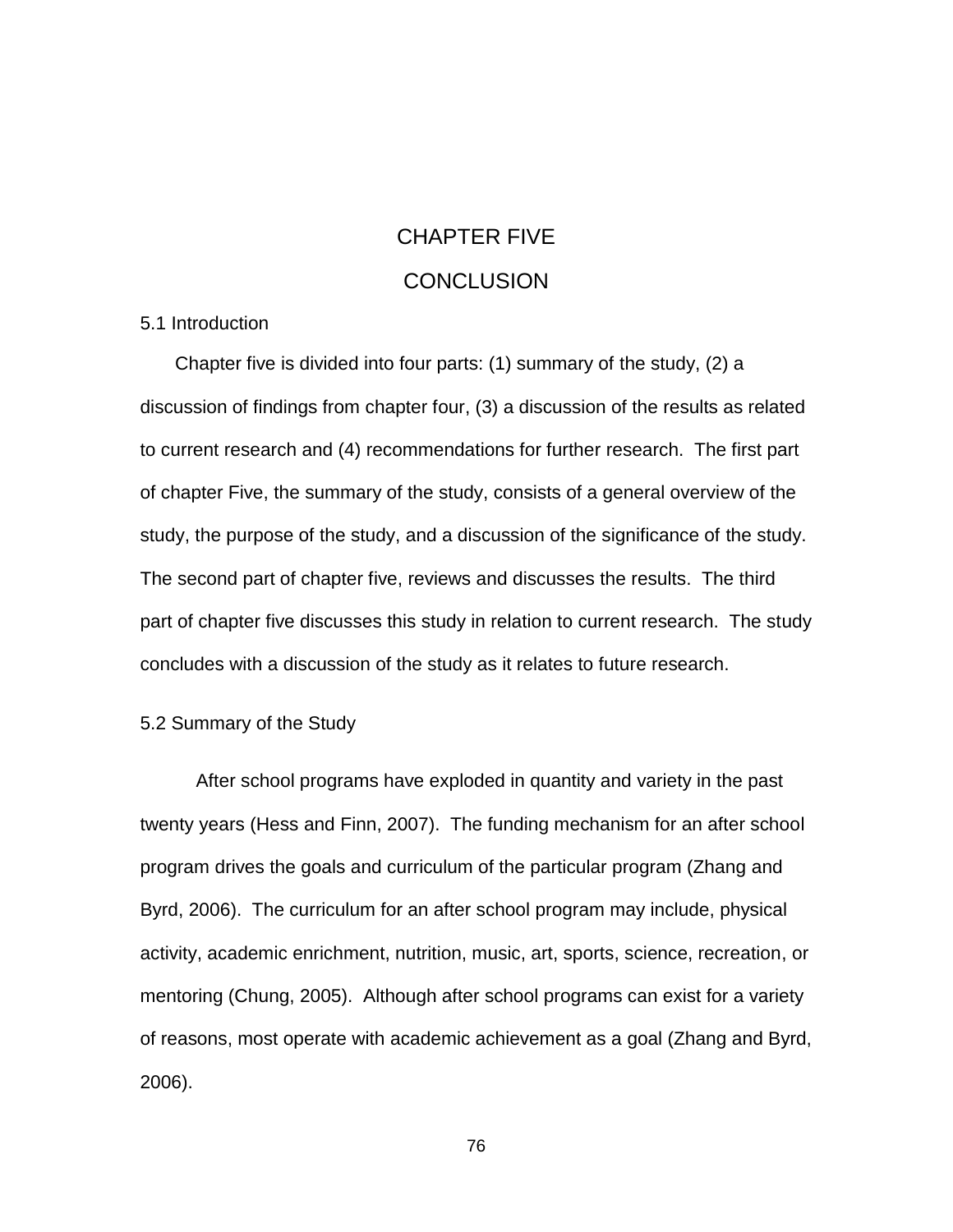This study investigated if participation in an academically focused after school program was linked to improved academic achievement as measured by a standardized test. Additionally, this study sought to determine if the level of participation in an after school program was correlated to the scale score on the HSAP exam. The research questions for the study are given below:

#### All Students

1. Is there a statistical difference between the mean scores on the HSAP test of students who participate in an academically focused after school program and the mean scores of the bottom fifty percent of all HSAP test takers in Spartanburg County, South Carolina in both English Language Arts and Mathematics?

#### Male Students

2. Is there a statistical difference between the mean scores on the HSAP test of male students who participate in an academically focused after school program and the mean scores of the bottom fifty percent of all male HSAP test takers in Spartanburg County, South Carolina in both English Language Arts and Mathematics?

#### Female Students

3. Is there a statistical difference between the mean scores on the HSAP test of female students who participate in an academically focused after school program and the mean scores of the bottom fifty percent of all female HSAP test takers in Spartanburg County, South Carolina in both English Language Arts and Mathematics?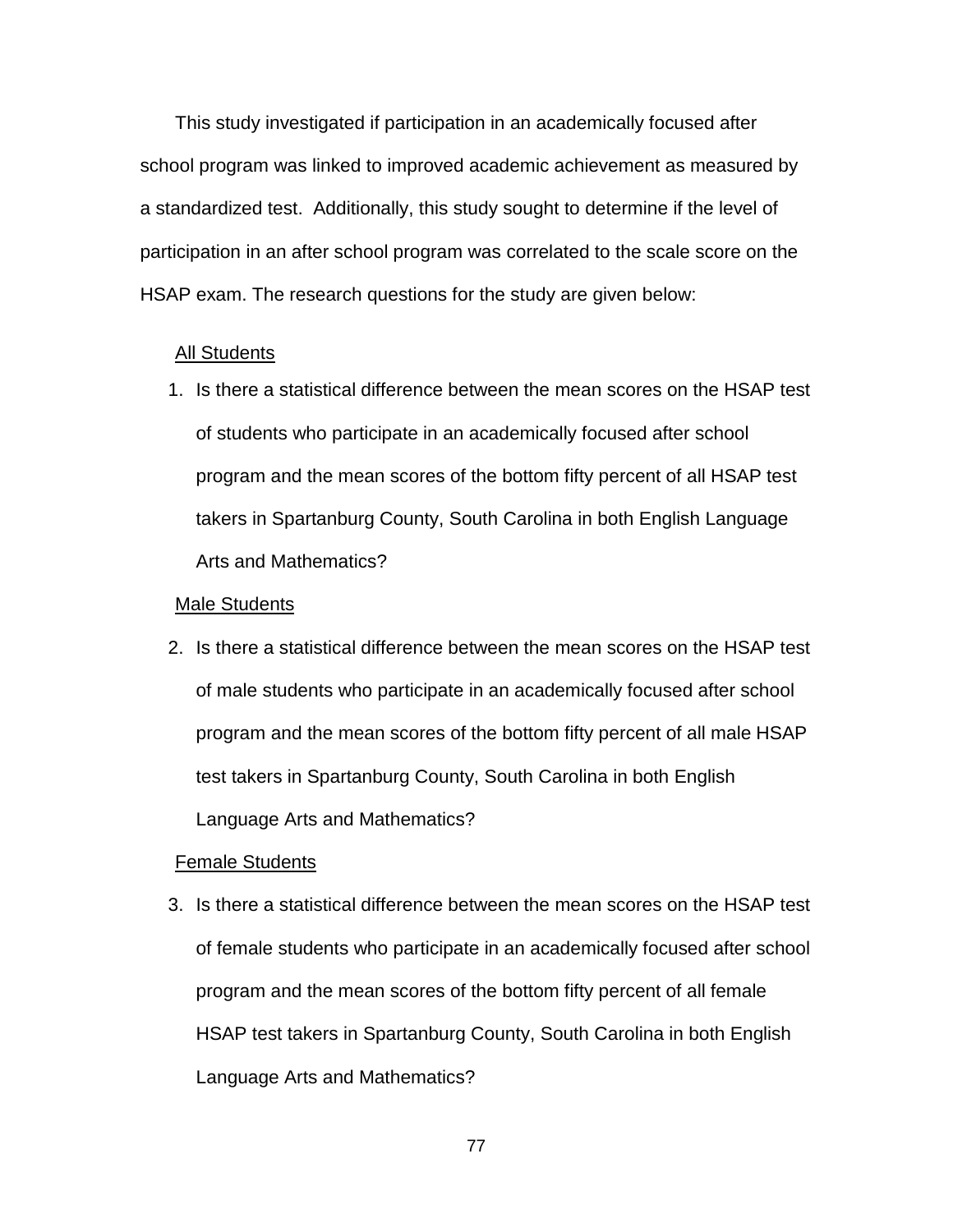#### **Correlation**

4. Is there a correlation between the level of student participation in an academically focused after school program and the scale scores on the HSAP for either the English Language Arts or the Mathematics component of the HSAP test?

The purpose of this study was to expand the body of knowledge relating to academic achievement and after school programs. Another purpose of this study was to determine if the efficacy of an academically focused after school program to create improved academic achievement is associated with subject matter (ELA or math) or gender.

We are in the age of accountability. It is an age where educators must justify, with empirical data, the investment of each minute of instruction. They must report on the effectiveness of how each dollar is spent. Educators must strive to provide every opportunity for improved academic achievement. To that end, many school districts have invested capital in after school programs in hopes of gaining improved academic achievement for students. It is in view of the current educational climate that this study finds significance. This study sought to analyze the academic achievement of students participating in an after school program as compared to students that do not participate in an after school program. Additionally, this study sought to determine if there was a correlation between the participation level in an after school program and the scale score on a standardized test. This study is significant because informs educators when deciding to invest or not to invest in after school programs. This study is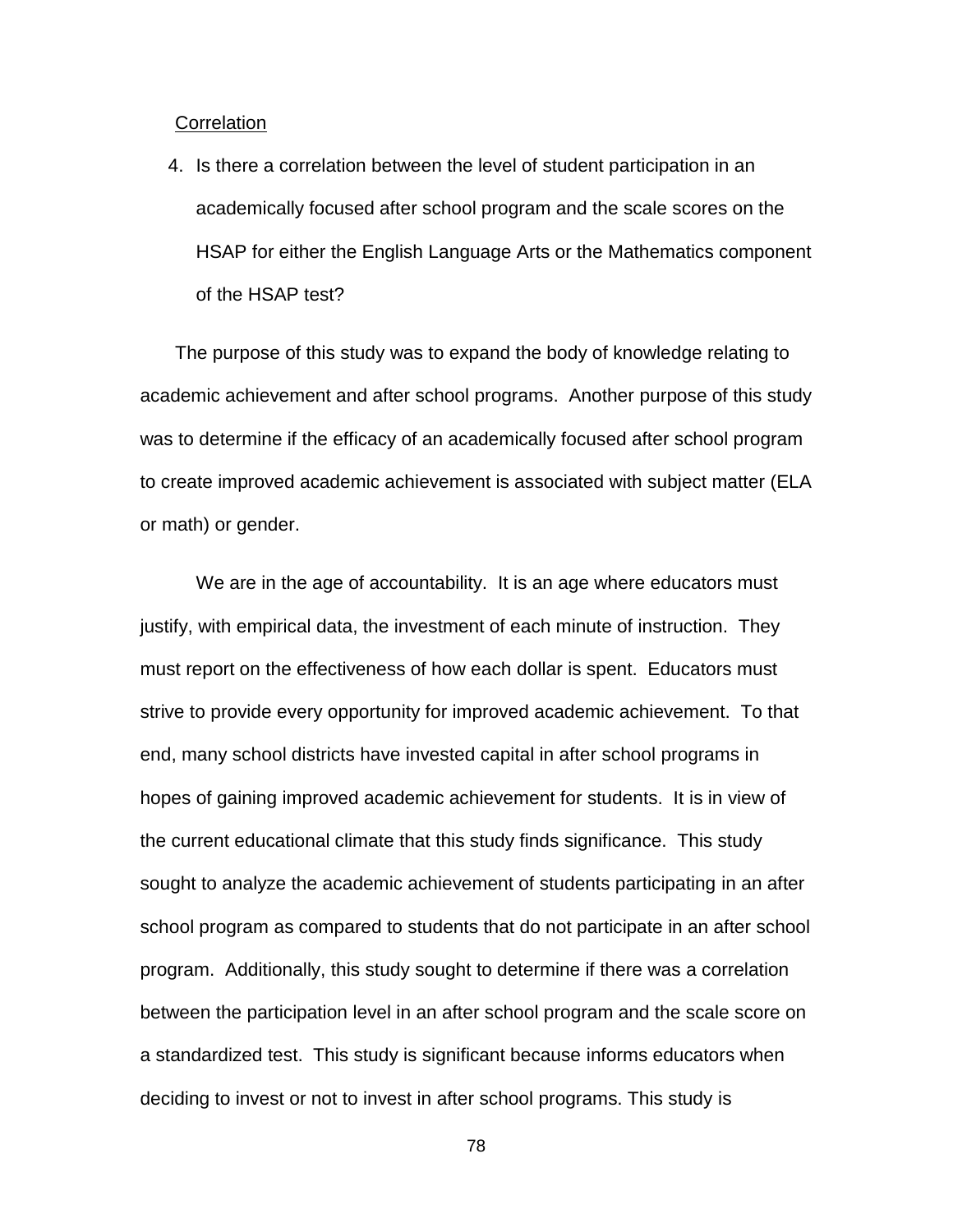significant because it assists educators when designing curriculum for after school programs. Moreover, the study helps educators understand what results could be expected if an after school program is utilized.

Finally, this study is significant because of the high stakes nature of tests on the secondary level. State exit exams, SAT, ACT, and End of Course/Grade tests are just a few examples of high stakes tests given during the secondary years. If participation in an after school program were linked to improved academic achievement on standardized tests, then students would have greater opportunity for post secondary education and a higher percentage of students would graduate from high school. The following section presents the results of each research question and an analysis of those findings.

#### 5.3 Research Question One Discussion

There were no significant differences between the control and experimental groups for any part of research question one. In the year 2011, participants in the ELA academically focused after school program did not demonstrate a significant difference in scale score when compared to similar 2011 non participants, U=2595.5, p=.3146. In the year 2011, participants in the mathematics academically focused after school program did not show a significant difference in scale score when compared to similar 2011 non participants, U=1803.5, p=.1724. In the year 2012, participants in the ELA academically focused after school program did not exhibit a significant difference in scale score when compared to similar 2012 non participants, U=1421.5,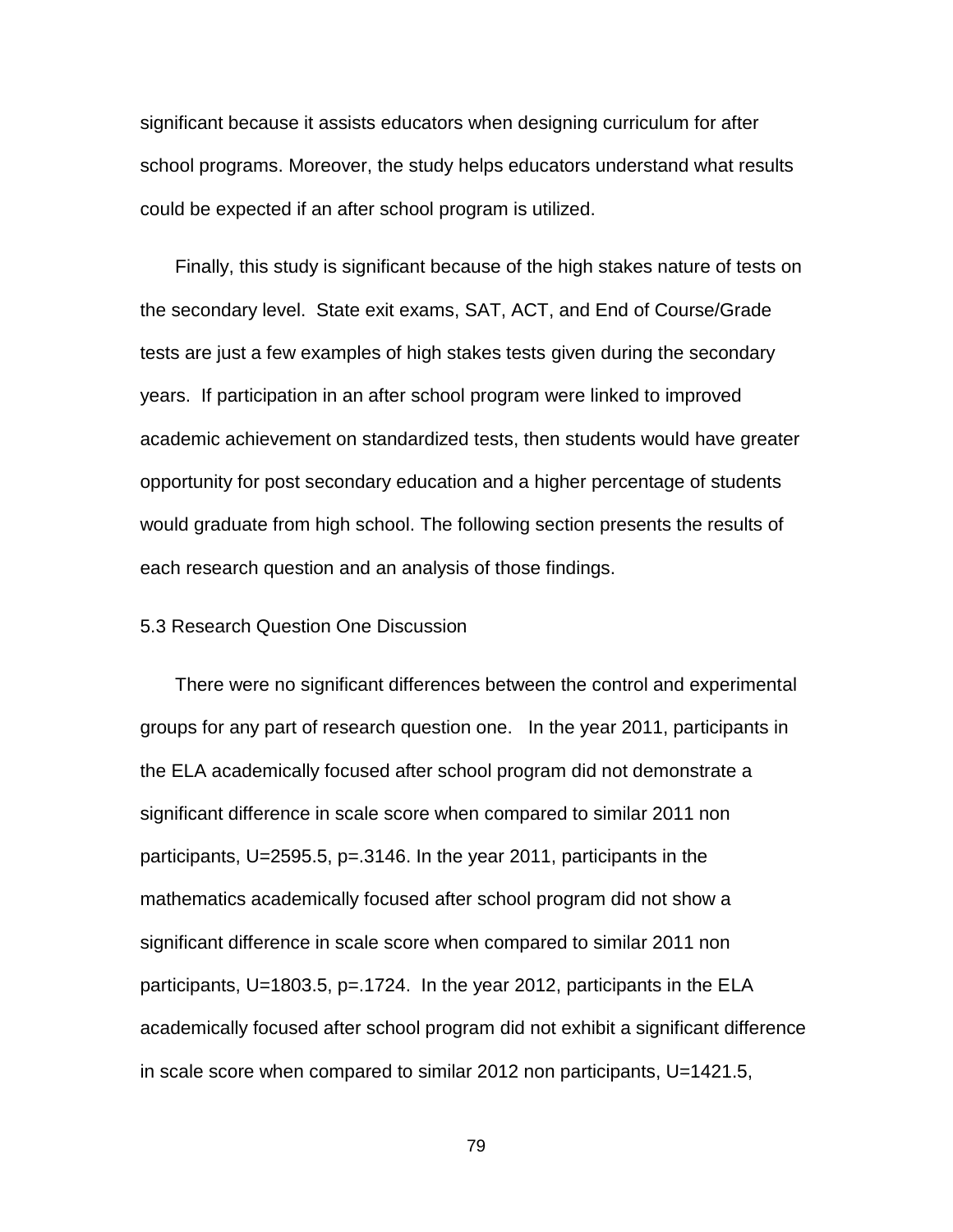p=.3722. In the year 2012, participants in the mathematics academically focused after school program did not display a significant difference in scale score when compared to similar 2012 non participants, U=1120, p=.097.

The research found no significant difference between the control and experimental groups for each case in research question one. Even though no part of research question one was statistically significant, in every case the experimental group had a higher mean than the control group. In the first research question, the mean difference for both mathematics parts were over five scale score points. In ELA, the mean difference was 1.62 and 2.39 for the years 2011 and 2012 respectively. Furthermore, it is noteworthy that neither ELA nor mathematics had significant results in any year. There was no evidence to support the assertion that after school programs are more effective in improving academic achievement for either ELA or mathematics.

#### 5.4 Research Question Two Discussion

There were no significant differences between the control and experiment groups for any part of research question two. In the year 2011, participants in the ELA academically focused after school program did not demonstrate a significant difference in scale score when compared to similar 2011 non participants, t(50).08764,p=.4653. In the year 2011, participants in the mathematics academically focused after school program did not show a significant difference in scale score when compared to similar 2011 non participants, U=501.5, p=.3254. In the year 2012, participants in the ELA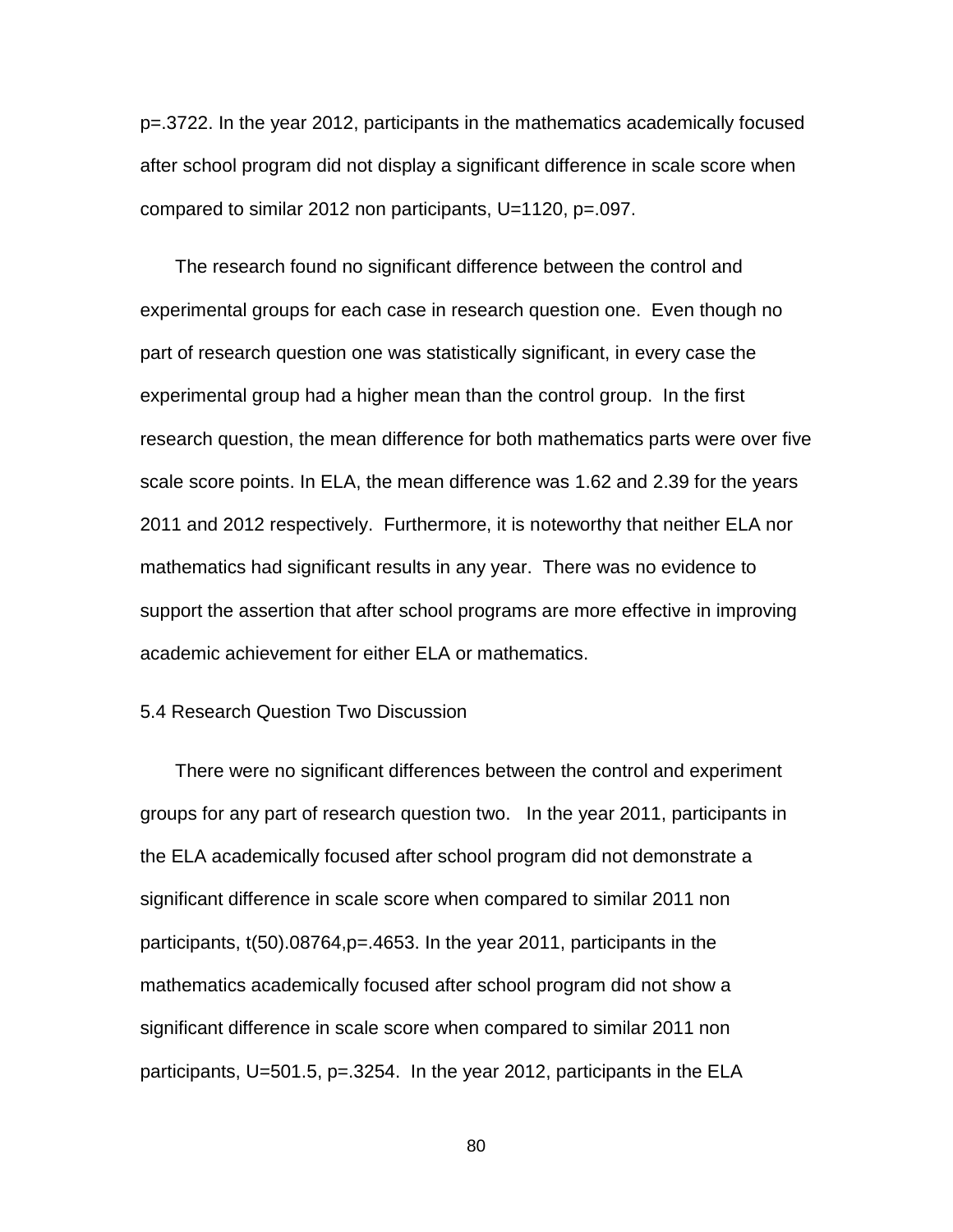academically focused after school program did not exhibit a significant difference in scale score when compared to similar 2012 non participants, U=426.5, p=.6295. In the year 2012, participants in the mathematics academically focused after school program did not display a significant difference in scale score when compared to similar 2012 non participants, U=326, p=.134.

The research found no significant difference between the control and experimental groups for each case in research question two. Even though no part of research question two was statistically significant, in every case the experimental group had a higher mean than the control group. In the second research question, the mean difference for HSAP scale score for the 2011 and 2012 mathematics cases was 4.31 and 6.71 respectively. In ELA the mean difference was over .40 for 2011 and .56 for 2012. Additionally, it is worthwhile to note that neither male ELA nor male mathematics had significant results for any data set. There was no evidence to support the assertion that after school programs are more effective in improving scholastic achievement for males in ELA or mathematics.

#### 5.5 Research Question Three Discussion

There were no significant differences between the control and experiment groups for any part of research question three. In the year 2011, participants in the ELA academically focused after school program did not demonstrate a significant difference in scale score when compared to similar 2011 non participants, U=641.5, p=.3744. In the year 2011, participants in the Mathematics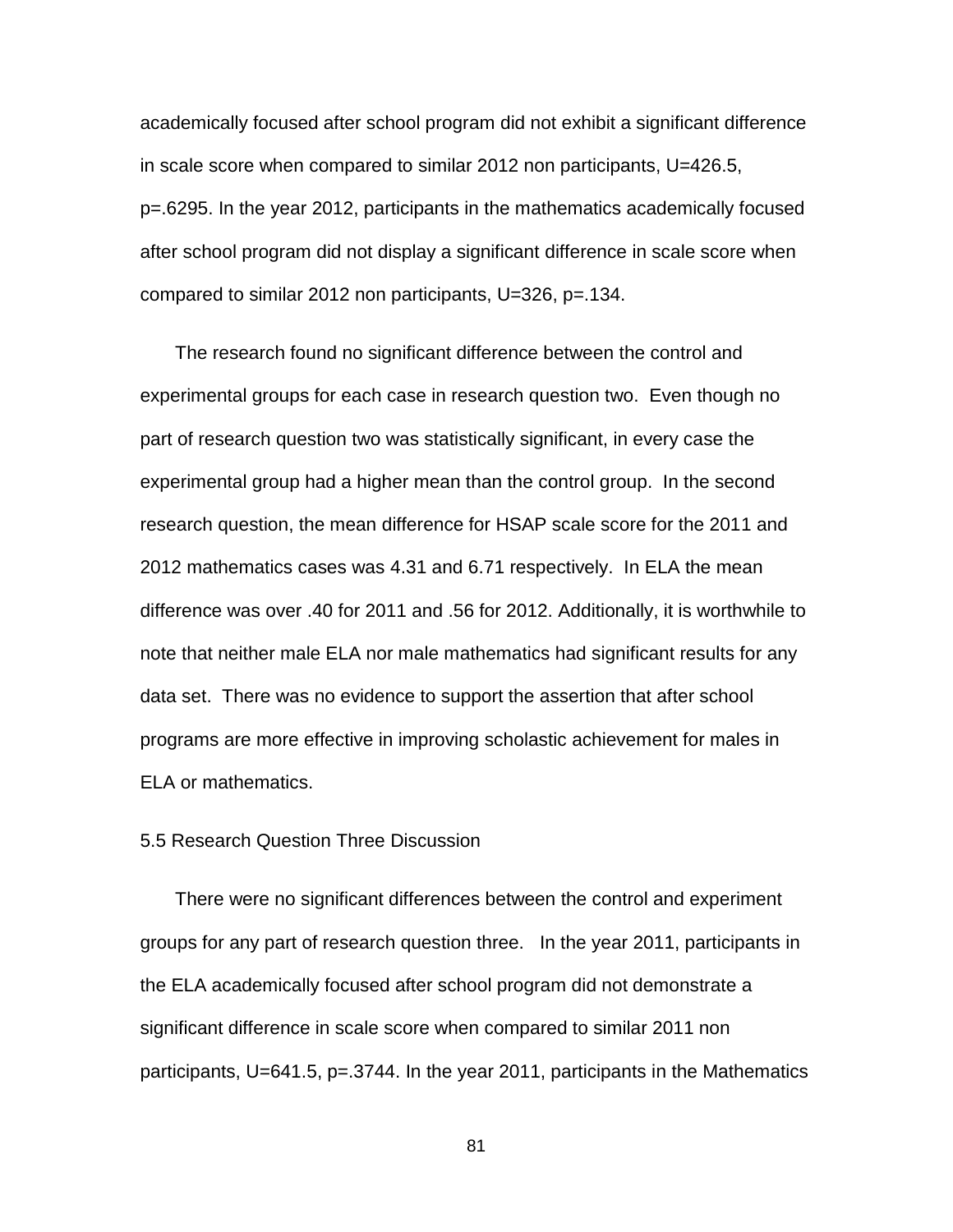academically focused after school program did not show a significant difference in scale score when compared to similar 2011 non participants, U=389.5, p=.2723. In the year 2012, participants in the ELA academically focused after school program did not exhibit a significant difference in scale score when compared to similar 2012 non participants, U=297.5, p=.1836. In the year 2012, participants in the mathematics academically focused after school program did not display a significant difference in scale score when compared to similar 2012 non participants, U=241.5, p=.2615. Moreover, it is noteworthy that neither female ELA nor female mathematics had significant results for 2011 or 2012. There is no evidence to support the assertion that after school programs are more effective in improving female academic achievement in either ELA or mathematics.

The research found no significant difference between the control and experimental groups for each case in research question three. Even though no part of research question three was statistically significant, in every case the experimental group had a higher mean than the control group. In the third research question, the mean difference for HSAP scale score for the 2011 and 2012 mathematics cases were 5.9 and 4.25 respectively. In ELA the mean difference was over 2.82 and 3.9 for the years 2011 and 2012 respectively.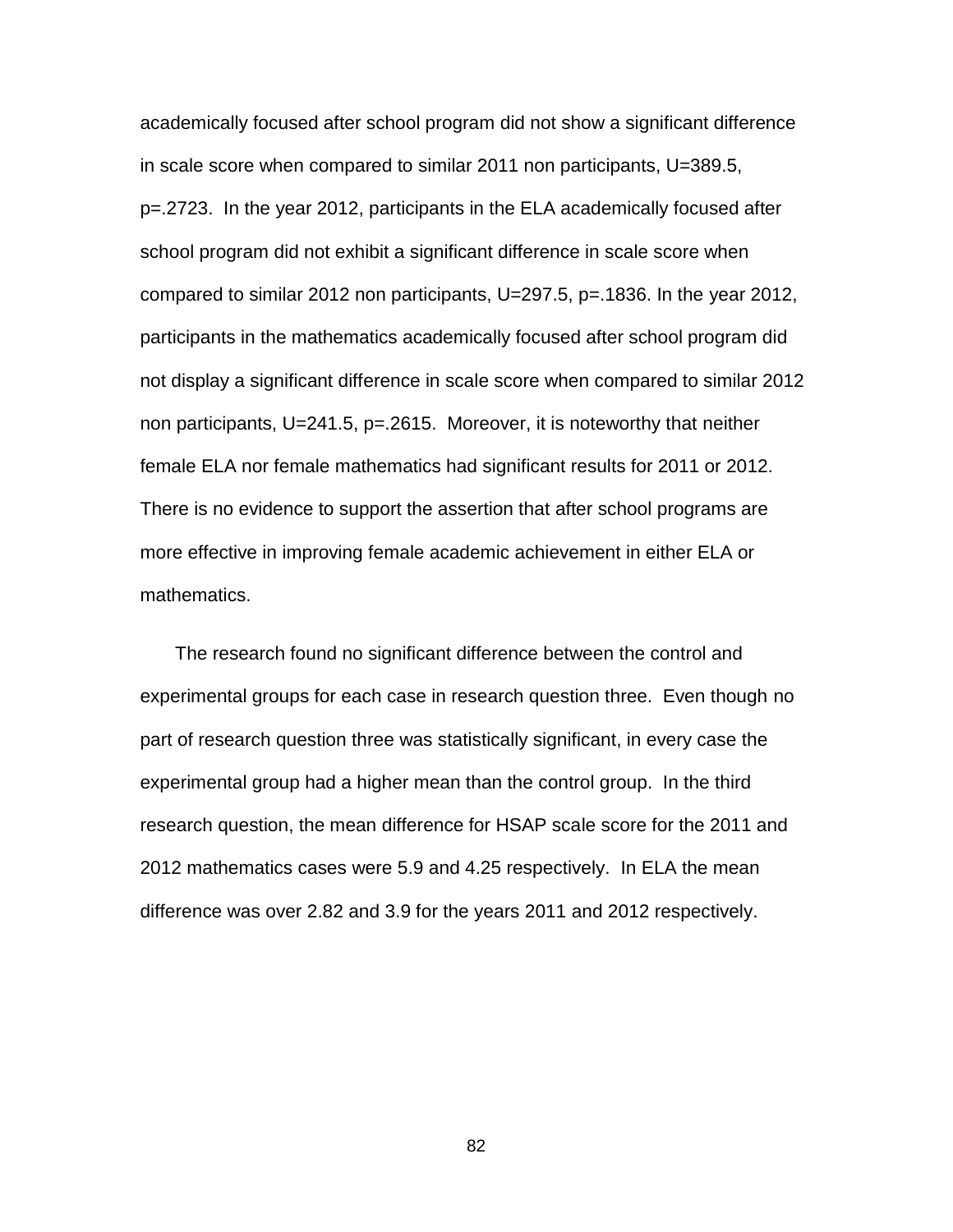#### 5.6 Research Question Four Discussion

There was no significant correlation between the scale score on the HSAP and the number of after school program sessions attended. In the year 2011, attendance in the ELA academically focused after school program did not demonstrate a statistically significant correlation with the associated scale scores,  $r$  (58) = .170,  $p = .192$ . In the year 2011, attendance in the mathematics academically focused after school program did not demonstrate a statistically significant correlation with the associated HSAP scale scores,  $r(44) = .148$ ,  $p =$ .237. In the year 2012, attendance in the ELA academically focused after school program did not demonstrate a statistically significant correlation with the associated scale scores,  $r(42) = .084$ ,  $p = .599$ . In the year 2012, attendance in the mathematics academically focused after school program did not demonstrate a statistically significant correlation with the associated HSAP scale scores,  $r(29) = .183$ ,  $p = .326$ .

No significant correlation was observed between the scale score on the HSAP and the level of participation in the after school program.

#### 5.7 Findings Related to Research

The literature review examined the after school programs from a historical perspective, a curricular perspective, discussion of hallmarks of effective after school programs, and a discussion of time on task as related to after school programs. From this review of literature it was shown that there is limited research on academically focused after school programs and after school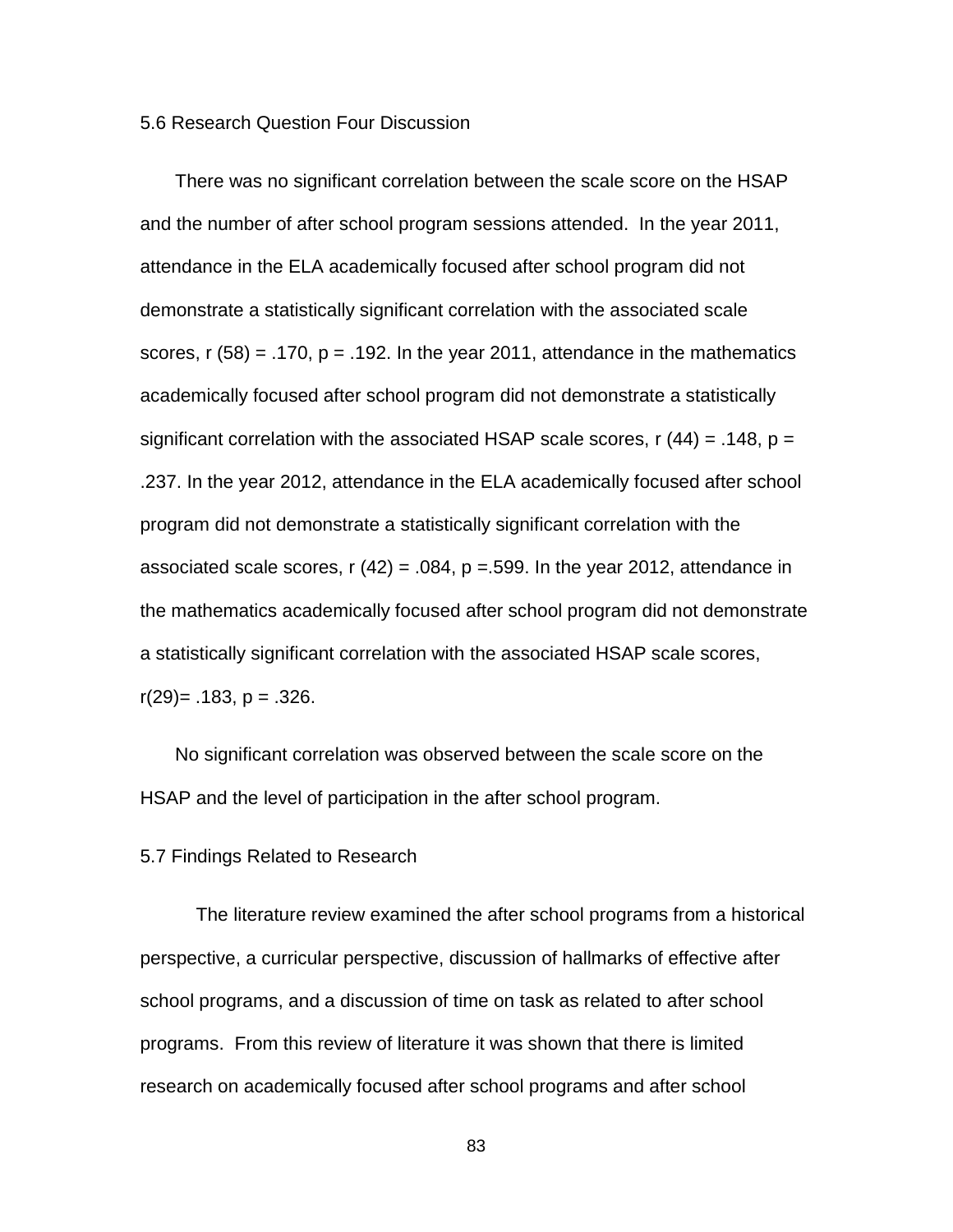programs in the secondary setting. Moreover, it was demonstrated that empirical data on academically focused after school programs is needed.

After school programs are very popular educational and social remedies with educators and community leaders. The popularity is due to many factors, but there are two factors that are most prominent. First, after school programs keep students productively engaged in the hours directly after school. In theory, after school programs provide supervision, safety, and positive outlets for youngsters in the hours after school. The second factor is academic achievement. Most after school programs have academic achievement as a goal. The method that an after school program uses in order to encourage academic achievement is varied widely.

While some studies show positive academic achievement is linked to participation in an after school program, this study does not support that assertion. Additionally, no evidence was found to support the idea that after school programs are more effective with respect to content or gender. Moreover, this study did not find a correlation between standardized test scores and student attendance in an academically focused after school program.

This research did not show a significant difference in the control and experimental groups, nor did it find a correlation between the scale score and participation. Although no significant difference was found, the mean for the experimental group was greater than the mean for the control group for every part of research questions one, two, and three. In mathematics, the difference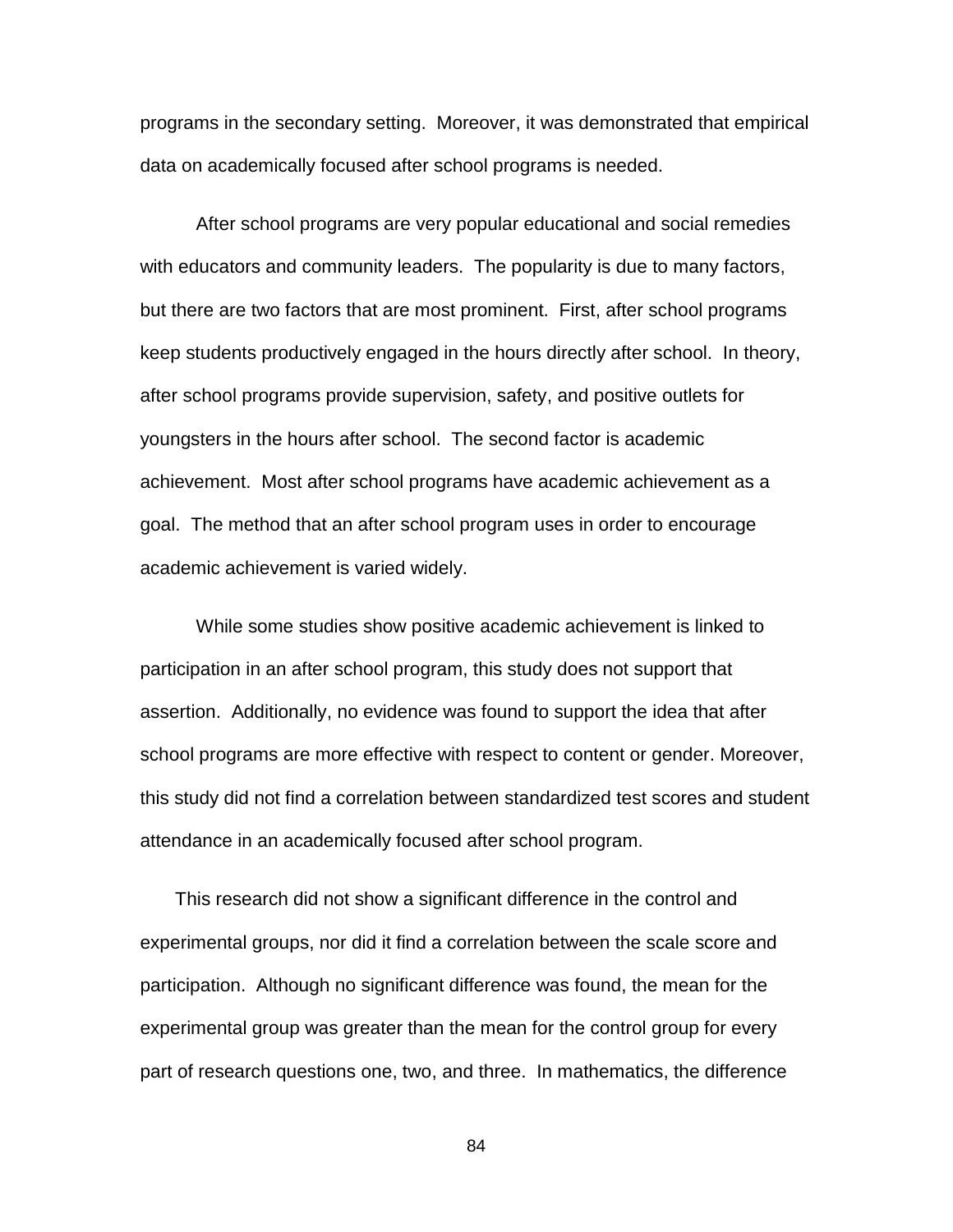between the means of the control and experimental groups range from 6.71 to 4.25. In English Language Arts, the difference between the means of the control and experimental groups range from 2.82 to 0.4. Even though these results are not statistically significant, they are compelling for the school administrator. In the age of accountability a five point scale score improvement may not be statistically significant, but it could be practically significant. This information is critical when a school leader is considering program evaluation or program implementation and must determine if the fiscal and personnel outlay is worth the benefit of the program.

Varro (2009) and Elder (2009) both conducted research on after school programs as related to academic achievement. Elder (2009) studied fourth graders and did not find statistically significant empirical data to link after school programs with improved academic achievement. Elder (2009) also found that students that participated in the after school program experienced other positive outcomes: improved school attendance, greater participation in class, and improved homework completion. Likewise, Varro (2009) sought to determine if participation in an after school program could be linked to improved academic achievement for elementary school students. Varo (2009) did not find found significant data to support the assertion. Moreover, Varro (2009) did not find a link between participation in an after school program and improved discipline referrals or school attendance when compared to students who did not participate in an after school program.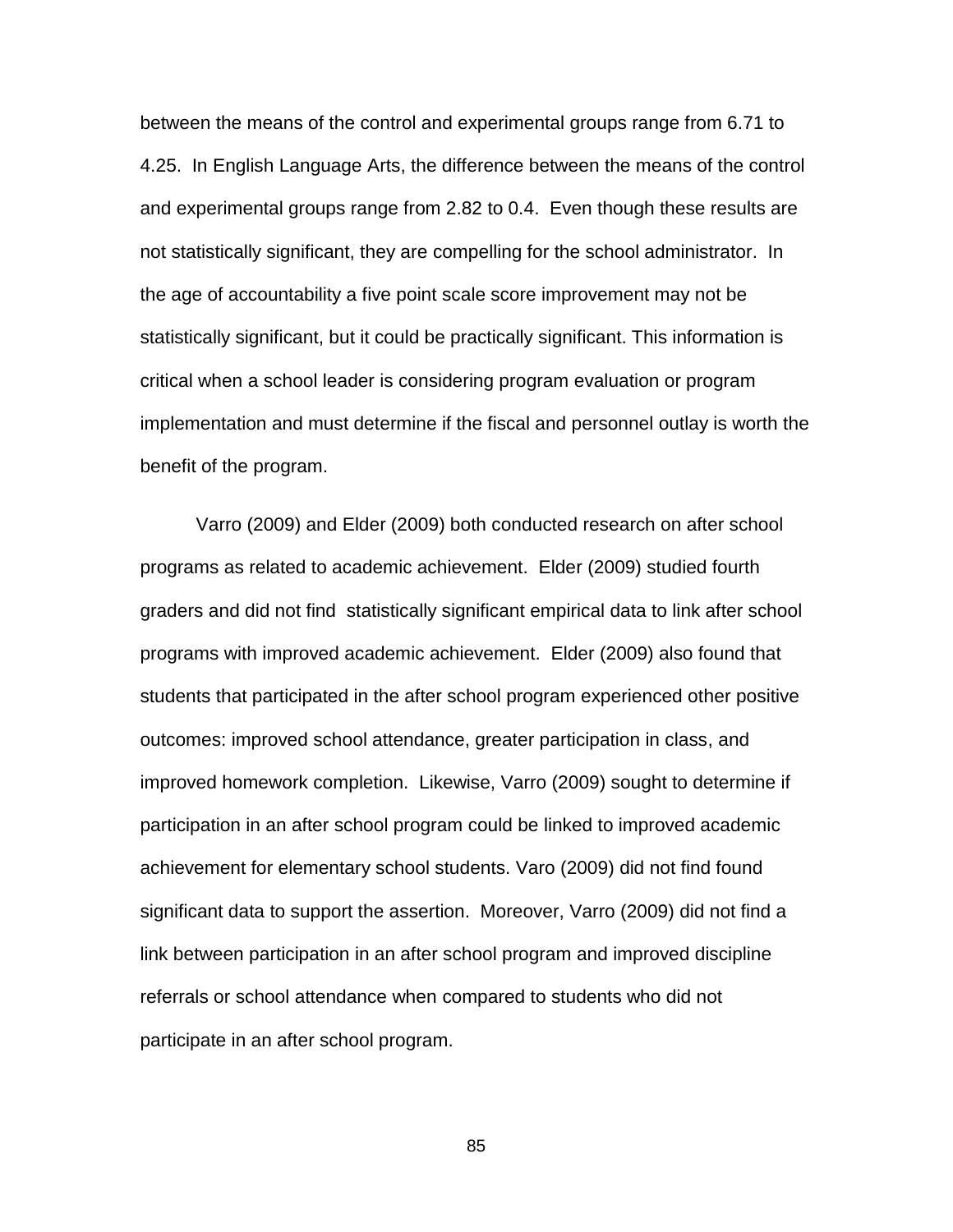This research, like Varro (2009), Elder, (2009) and others show a mixture of results regarding after school programs. There is not a clear mandate for implementation of a particular curriculum or program in after school programs. Nor is there a clear and consistent set of skills or behaviors that after school programs are effective in addressing. Rather, there are a set of highly contextualized success and failures that show limited promise for a variety of applications. In other words, after school programs can be effective on a contextual basis. An after school programs should be evaluated with respect to the specific context.

#### 5.8 Recommendations for Further Research

This study contributes to the field of after school programs by expanding the research to include consideration of academically focused after school programs as well as after school programs in the secondary setting. This research has several implications for further study.

Future research should include a longitudinal study that tracks the academic progress of students that participate in an after school program during the three year following participating in the after school program. The study should examine if participation in an after school program has any long term benefits? Additionally, the study should examine if the benefits are associated with a particular discipline. Although this study did not link the effectiveness of an after school program to content area, a review of literature suggests that after school programs have a greater ability to impact mathematics when compared to ELA.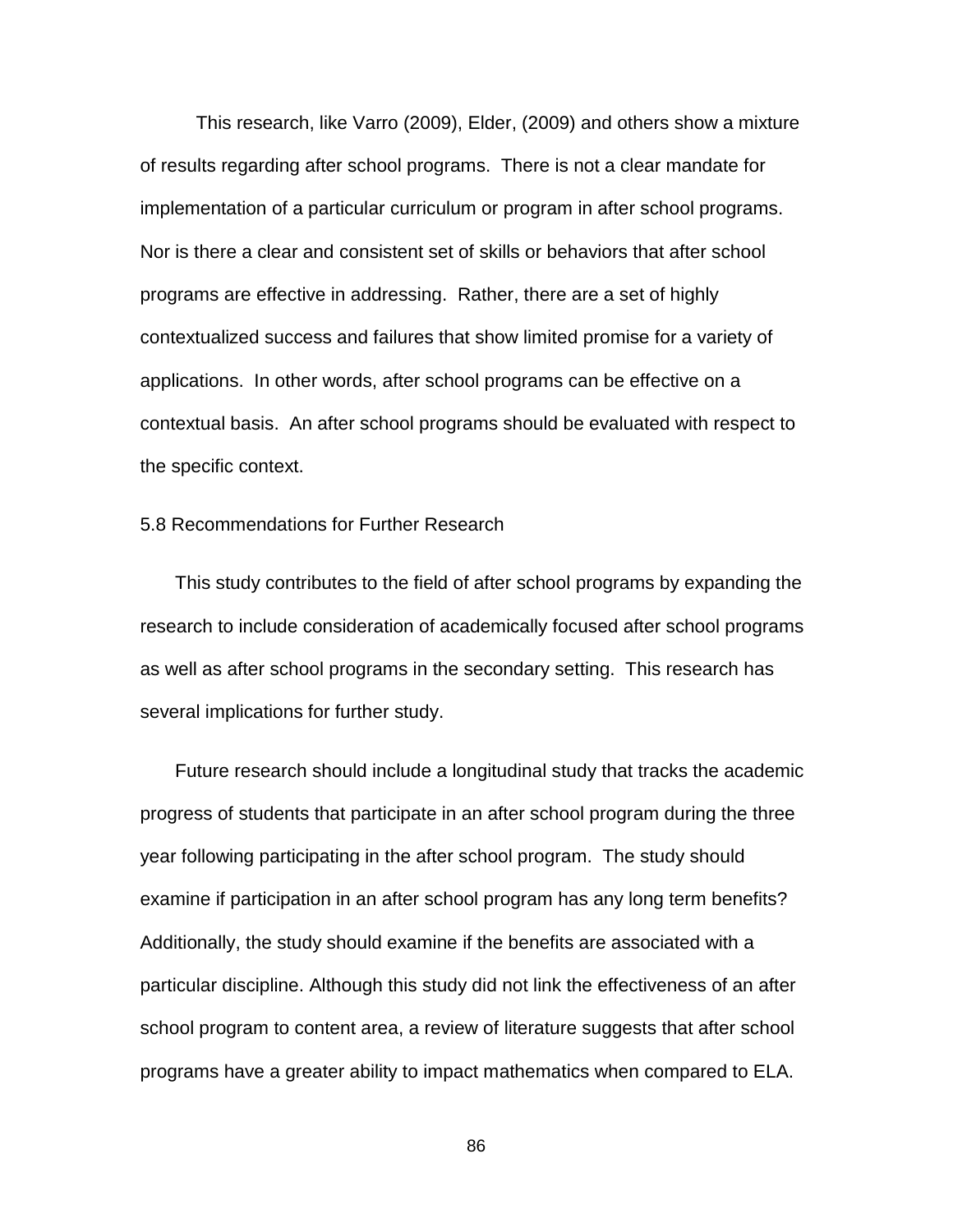Another recommendation for further study involves investigating participants in an after school program versus non participants through an analysis of covariance. The researcher should control for differences between the participants and non participants prior to the implementation of the after school program. The most important difference to control for would be differences in the content associated with the culminating evaluation.

The final recommendation for continued research is a qualitative study that explores the perception of the participants regarding the efficacy of an academically focused after school program to improved academic achievement. The participant's perceptions would be enlightening when designing future curricula for after school programs. Moreover, the information garnered would inform educational leaders in how best to implement new models of after school programs.

#### 5.9 Conclusion

After school programs have become a popular solution to academic and community problems. Educators and community leaders have high expectations for the monetary commitment of an after school program. After school programs are not successful in addressing a broad spectrum of problems, rather they have shown contextualized efficacy in addressing a focused problem.

While this study did not find a significant difference in a standardized test score between students that participated in an academically focused after school program and those students that did not, participants did show a higher mean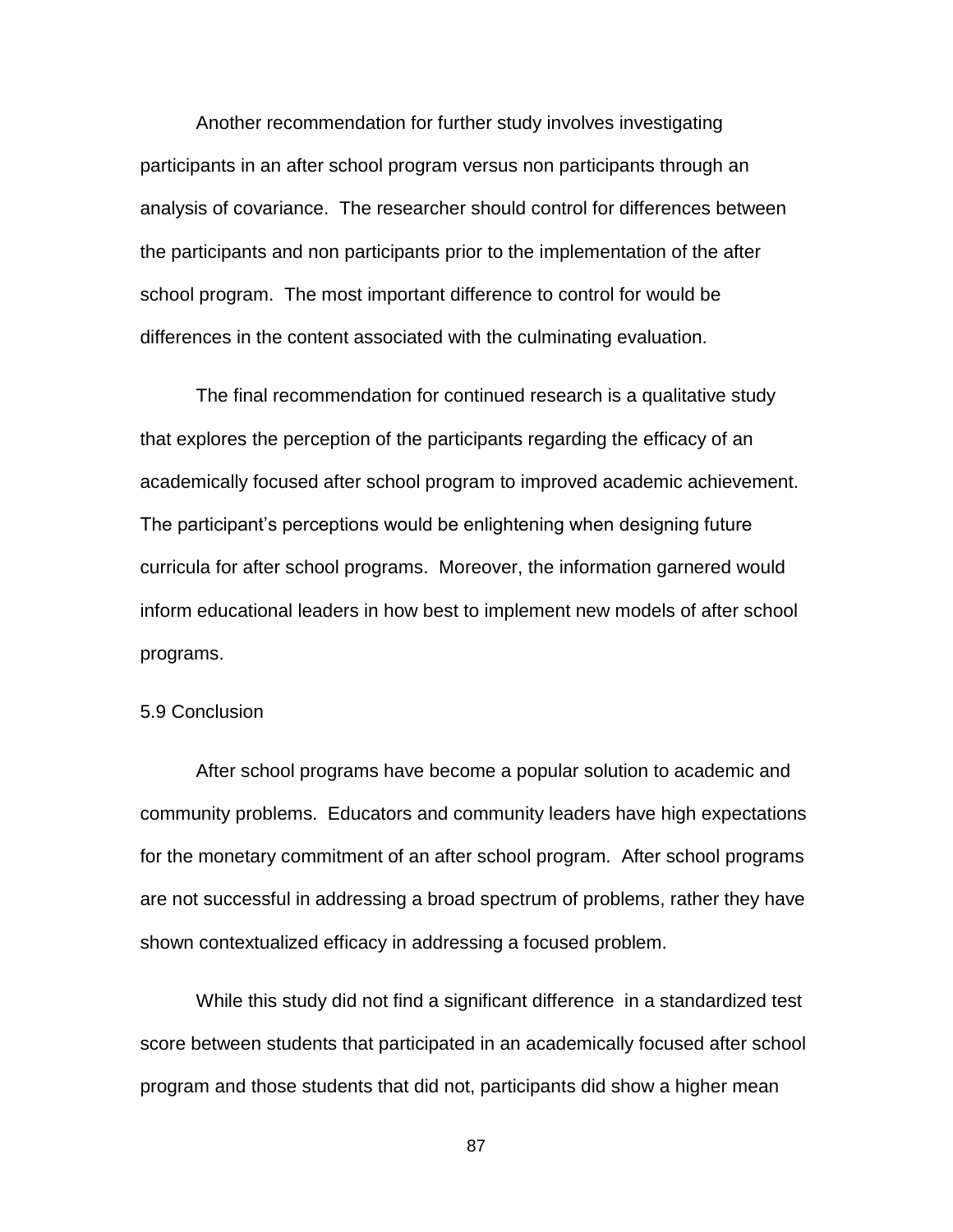score in every disaggregate group this research considered. Although this difference is not statistically significant, from the perspective of a practitioner, it could be very meaningful. More research is needed to determine if the after school programs are effective in promoting academic achievement in a sustained and meaningful way.

Because this study did not demonstrate that participation in an after school program has a positive impact on academic achievement, some may conclude that an after school programs should be abandoned. This conclusion would be premature. As indicated in Chapter Two, after school programs have a variety of purposes and are very successful under certain circumstances. Education of a student requires flexibility and innovation. After school programs are one tool educators use in order to educate the whole child. Therefore, educators and researchers should seek a greater understanding of the benefits and limitations of after school programs.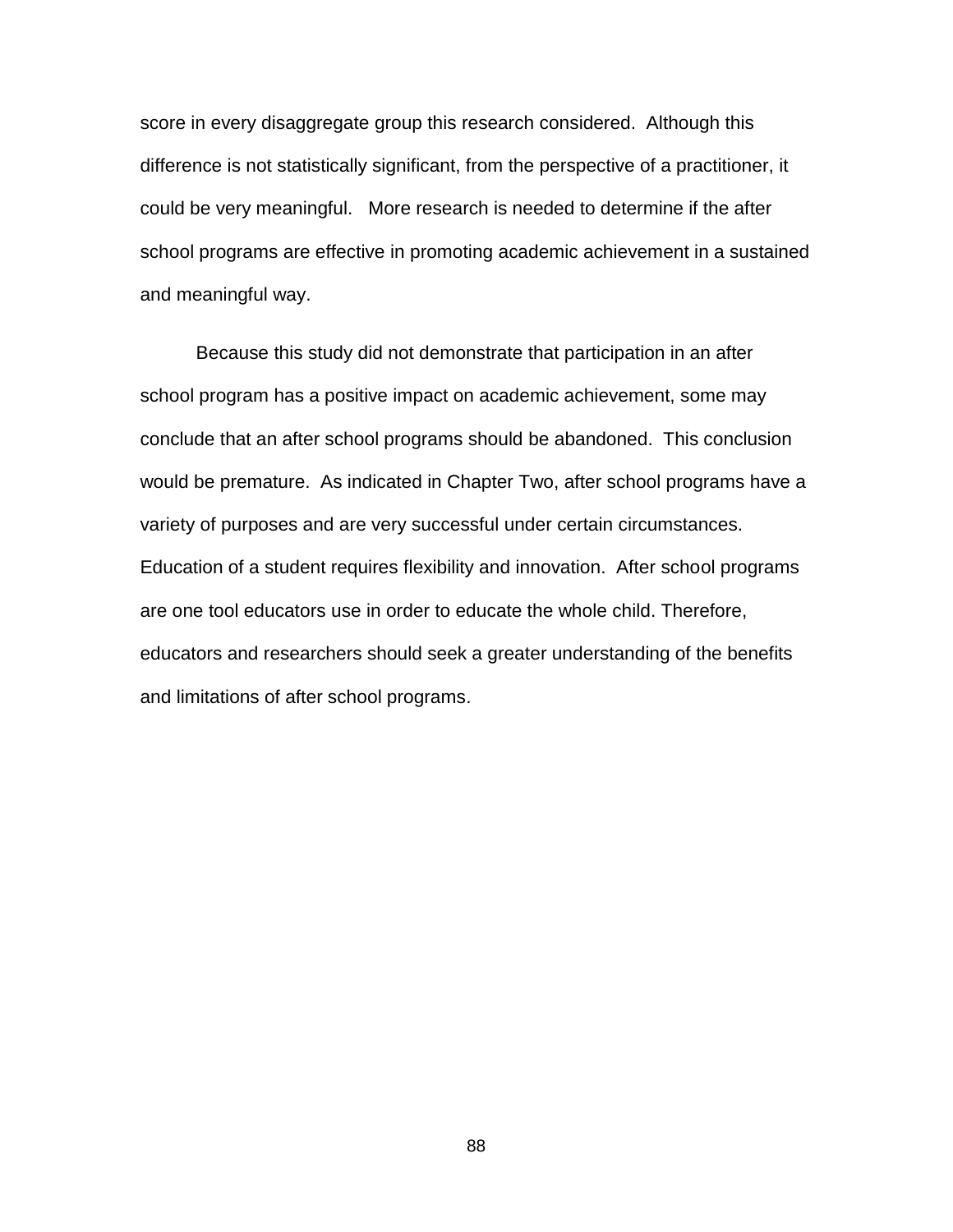# REFERENCES

Apsler, R. (Spring 2009). After-school programs for adolescents: a review of evaluation research. *Adolescence*, 44, 173. p.1(19). Retrieved March 15, 2011, from Expanded Academic ASAP via Gale: [http://find.galegroup.com/gtx/start.do?prodId=EAIManduserGroupName=scs](http://find.galegroup.com/gtx/start.do?prodId=EAIM&userGroupName=scschools) [chools](http://find.galegroup.com/gtx/start.do?prodId=EAIM&userGroupName=scschools)

- Baker, J.D. (Winter 2006).An investigation of an after school math tutoring program: university tutors elementary students = a successful partnership. *Education*. *5*, 54.
- Black, A. R., Somers, M. A., Doolittle, F., Unterman, R., and Grossman, J. B. (2009). The Evaluation of Enhanced Academic Instruction in After-School Programs: Final Report. NCEE 2009-4077. *National Center for Education Evaluation and Regional Assistance*.
- Bodilly, S. J., and Beckett, M. (2005). Making Out of School Time Matter: Evidence for Action Agenda (Vol. 9108). Rand Media.
- Botstein, L. (2006). The Trouble with High School: The Key: Refocusing the Inquisitiveness and Energies of Adolescents on Learning. *School Administrator*, *63*(1), 16.
- Brecher, C., Brazill, C., Weitzman, B C, and Silver, D. (April 2010). Understanding the political context of 'new' policy issues: the use of the advocacy coalition framework in the case of expanded after-school programs. *Journal of Public Administration Research and Theory*, 20, 2. p.335(21). Retrieved March 15, 2011, from Expanded Academic ASAP via Gale: http://find.galegroup.com/gtx/start.do?prodId=EAIManduserGroupName=scs chools
- California's After School Learning and Safe Neighborhoods Partnership Program. (2002). *California Department of Education*. 1-4.
- Carr, S., and Weigand, D.A. (2001). Parental, peer, teacher, and sporting hero influence on the goal orientations of children in physical education. European Physical Education Review, 7(3), 305-329.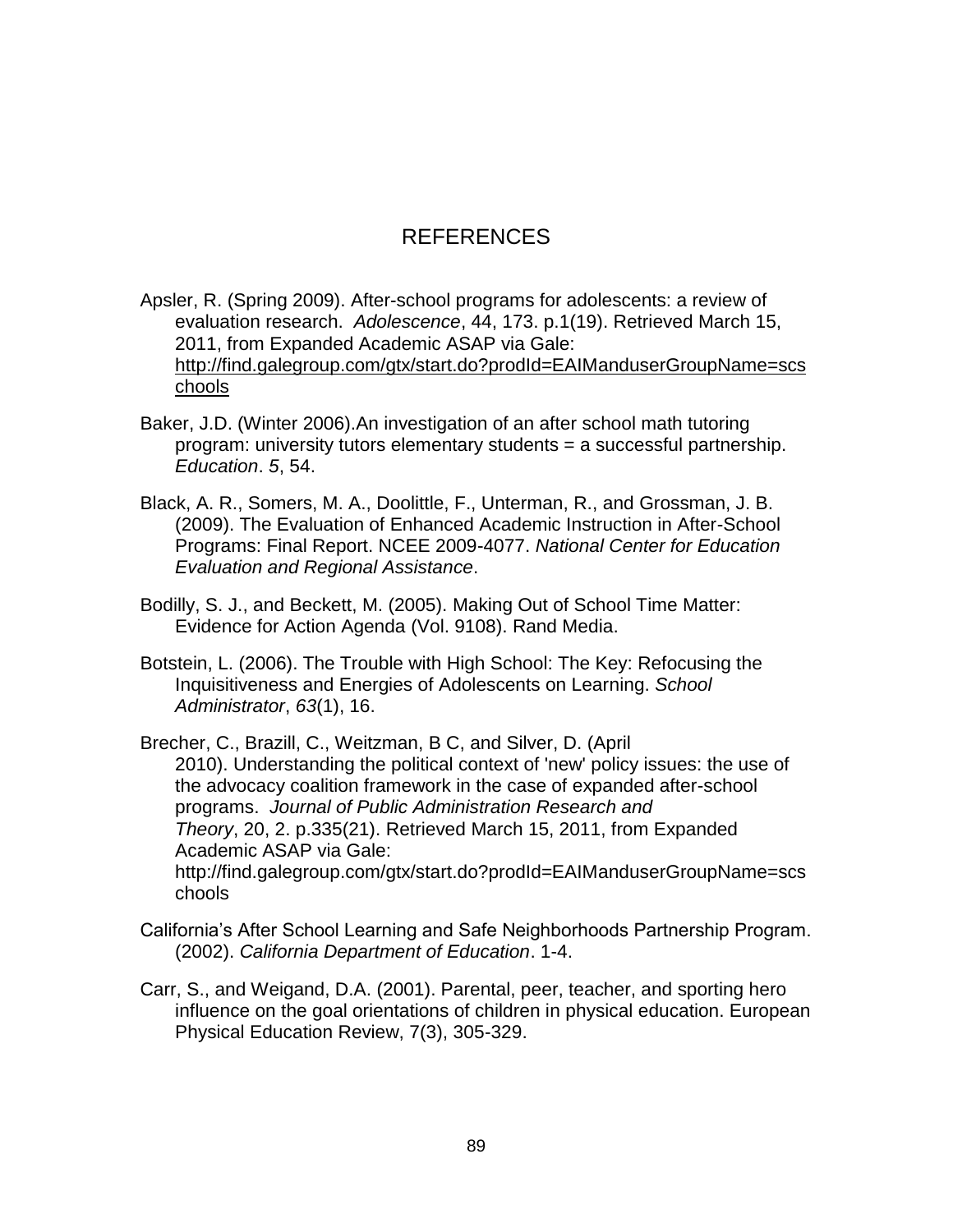- Chung, A. (May 2005).Evaluating after-school programs: early reports find positive gains but more research still needed. *School Administrator*. *20*, 18- 22.
- Coleman, K J, Geller, K S, Rosenkranz, R R, and Dzewaltowski, D A (Dec 2008). Physical activity and healthy eating in the after-school environment. *Journal of School Health*, 78, 12. p.633(8). Retrieved June 07, 2011, from Expanded Academic ASAP via Gale: [http://find.galegroup.com/gtx/start.do?prodId=EAIManduserGroupName=scs](http://find.galegroup.com/gtx/start.do?prodId=EAIM&userGroupName=scschools) [chools](http://find.galegroup.com/gtx/start.do?prodId=EAIM&userGroupName=scschools)
- Cooper, H., Robinson, J. C., and Patall, E. A. (2006). Does homework improve academic achievement? A synthesis of research, 1987–2003. *Review of educational research*, *76*(1), 1-62.
- Cosden. M., Morrison G., Albanese, L., and Macias, S. (March 2001). When Homework is not Home Work: After School Programs for Homework Assistance. *Educational Psychologist*.
- Cosden, M. (2004). The effects of homework programs and after-school activities on school success. *Theory Into Practice.*
- Creswell, J. (2009). Research Design: Qualitative, Quantitative, and Mixed Methods Approaches. *Sage Publications*.
- Dietel, R. (Nov 2009). After-school programs: finding the right dose: if the dose of time and activity are right, after-school programs can impact student learning. *Phi Delta Kappan*, 91, 3. p.62(3). Retrieved June 25, 2011., from Expanded Academic ASAP via Gale: [http://find.galegroup.com/gtx/start.do?prodId=EAIManduserGroupName=scs](http://find.galegroup.com/gtx/start.do?prodId=EAIM&userGroupName=scschools) [chools](http://find.galegroup.com/gtx/start.do?prodId=EAIM&userGroupName=scschools)
- Dodd, C., Wise, D. (Sept-Oct. 2002). Extended-day programs: Time to learn: Extending learning time for students in need of support can bridge the academic gap by providing students with the time they require to master subject content. *Leadership,* 32.1, 24-26.
- Dynarski, M., James-Burdunny, S., Moore, M., Rosenberg, L., Deke, J., Mansfield, W. (2004). When schools stay open late: The national evaluation of the 21st century community learning centers program: New findings. *U.S. Department of U.S. Education, National Center for Education and Regional Assistance*. Washington, DC: Government Printing Office.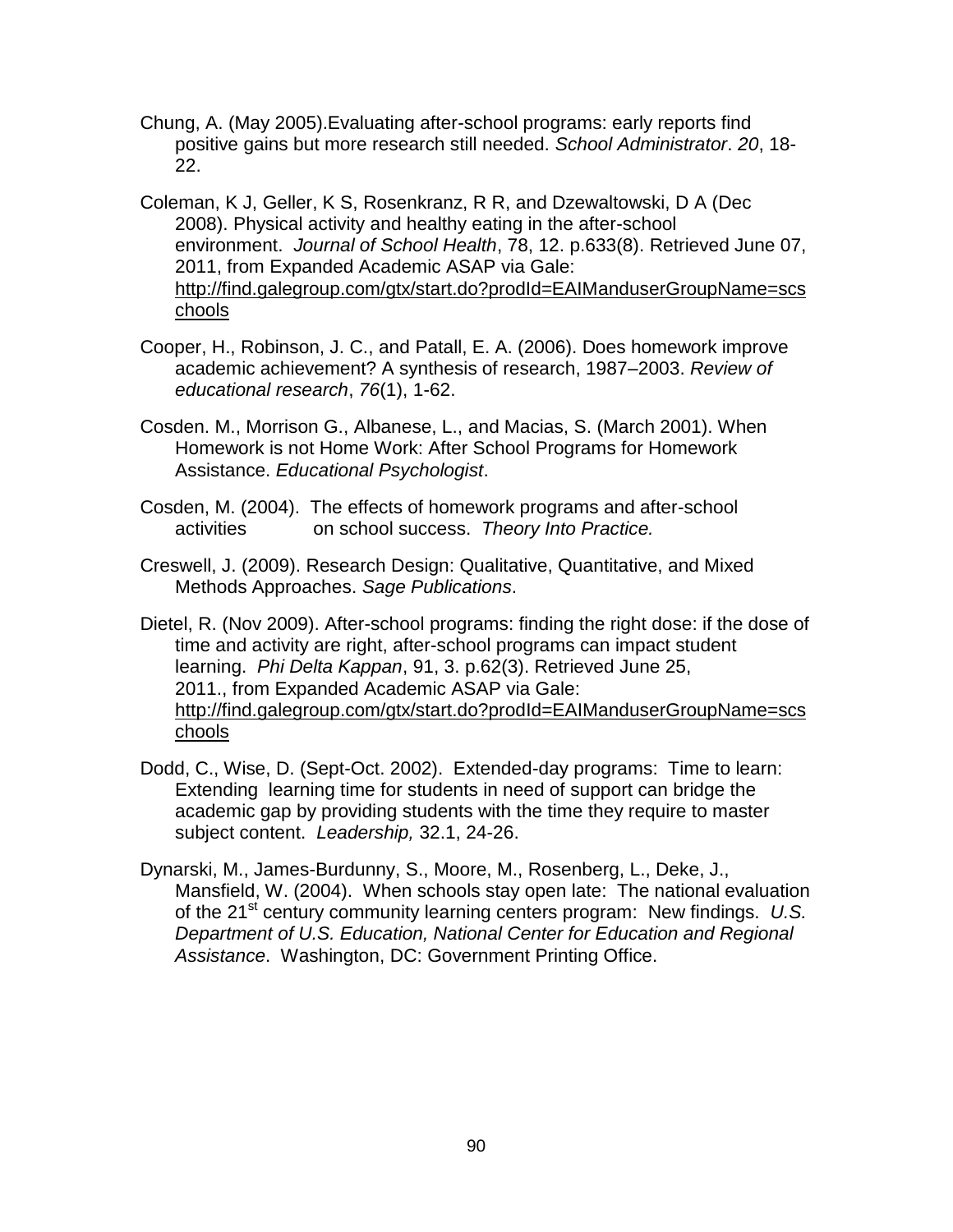- Engels, H-J , Gretebeck, R J, Gretebeck, K A, and Jimenez, L. (March 2005). Promoting healthful diets and exercise: efficacy of a 12-week afterschool program in urban African Americans. *Journal of the American Dietetic Association*, 105, 3. p.455(5). Retrieved June 07, 2011, from Expanded Academic ASAP via Gale: [http://find.galegroup.com/gtx/start.do?prodId=EAIManduserGroupName=scs](http://find.galegroup.com/gtx/start.do?prodId=EAIM&userGroupName=scschool) [chool](http://find.galegroup.com/gtx/start.do?prodId=EAIM&userGroupName=scschool)
- Fashola, O. S. (1998). Review of extended-day and after-school programs and the effectiveness (Report No. 24). *Baltimore, MD: Center for Research on the Education of Students Placed at Risk.*
- Farmer-Hinton, R.L., (2002). When time matters: Examining the impact and distribution of extra instructional time. An imperfect world: Resonance from the nation's violence 2002 Monograph series, proceedings of the annual meeting of the National Association of African American Studies, National Association of Hispanic and Latino Studies, National Association of Native American Studies, and International Association of Asian studies*,* Houston TX. (ERIC Document Reproduction Service No. ED479926)
- Fight Crime: Invest in Kids New York. (2002). *New York's after-school choice: The prime time for juvenile crime or youth enrichment and achievement*.
- Galvan, C. (2010). What's Happening Outside the Gym: The Evolution of a Service-Learning Project. *JOPERD--The Journal of Physical Education, Recreation and Dance.* 81(9). 32-38.
- Gayle, C.L. (2004). After School Programs : Expanding Access and Ensuring Quality. *Progressive Policy Institute.*
- Halpern, R. (2002). A Different Kind of Child Development Institution : The History of After School Programs for Low-Income Children.*Teachers College Record*.104 (2) 178-211.
- Hess, F. M., and Finn, C. E. (2007). Crash Course. *Education Next*, *7*(4), 40.
- Hock, M., Deshler, D.; Pulvers, K.; Schumaker, J. (2001). The Effects of an After-School Tutoring Program on the Academic Performance of At-Risk Students and Students with LD. *Remedial and Special Education*. 22(3), 172-186.
- Hofferth, S., Brayfield, A., Dietch, S., and Holcomb, P. (1991).*The National Child Care Survey 1990*. Washington, D.C.: Lanham, MD: University Press of America.
- Hollister, R. G. (2003). The growth in after-school programs and their impact. *Brookings Institution, Brookings Roundtable on Children*.